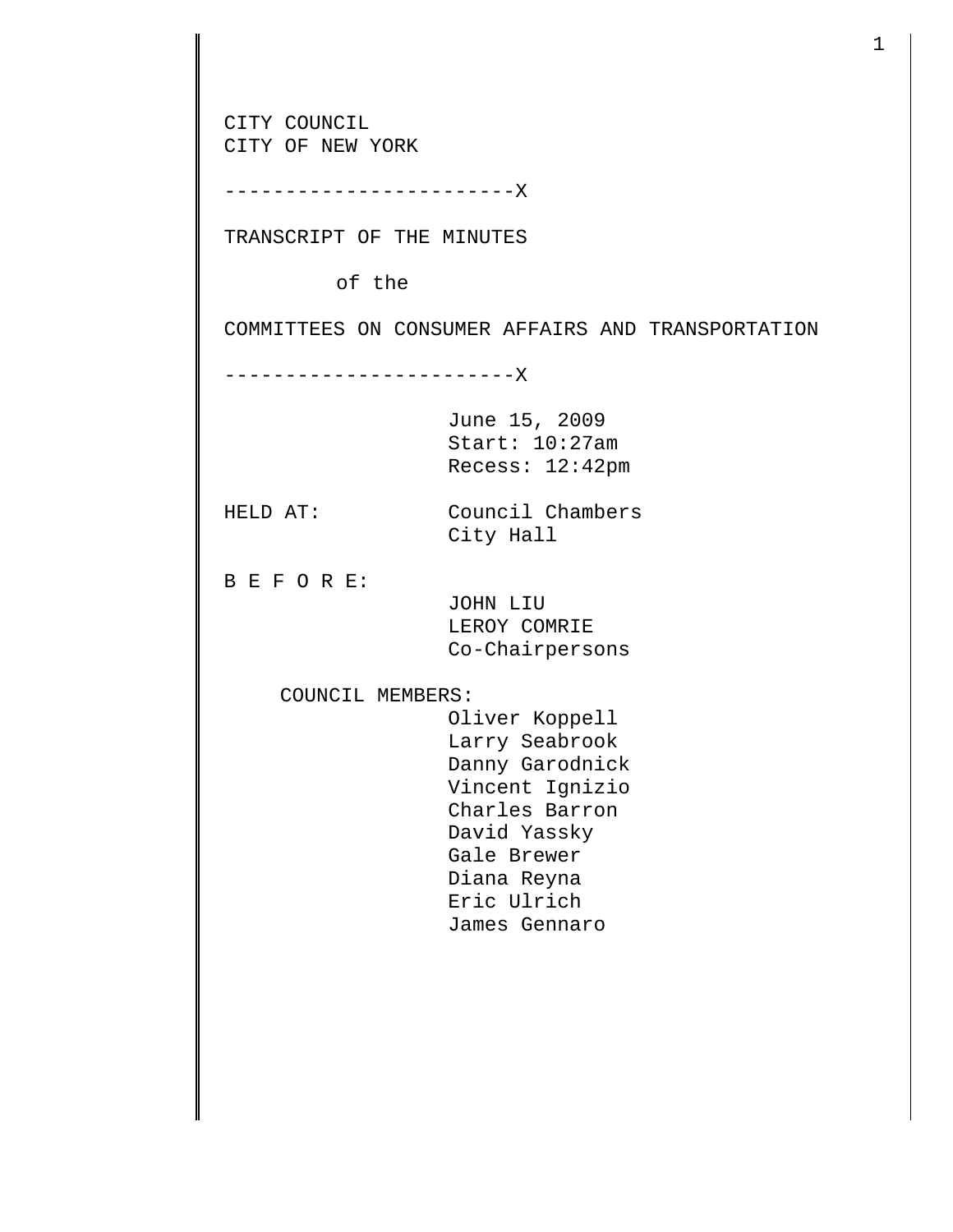## A P P E A R A N C E S (CONTINUED)

Janette Sadik-Khan Commissioner NEW YORK CITY Dept of Transportation

Robert LiMandri Commissioner NEW YORK CITY Department of Consumer Affairs

Joshua Beanstalk Representative Metropolitan Parking Assn.

Vincent Petraro Representative Metropolitan Parking Assn.

Carlos Teleria Portfolio Mgr. Newmark Knight Frank

Alan Marcus Representative Edison Park Fast

Peter Goloster General Counsel Transportation Alternatives

Robin Vitale Representative American Heart Assn.

Michelle Bonnan Regional Dir. of Advocacy American Cancer Society

Josh Nackowitz State Policy Director NY League of Conservation Voters

David Rensburg Associate Director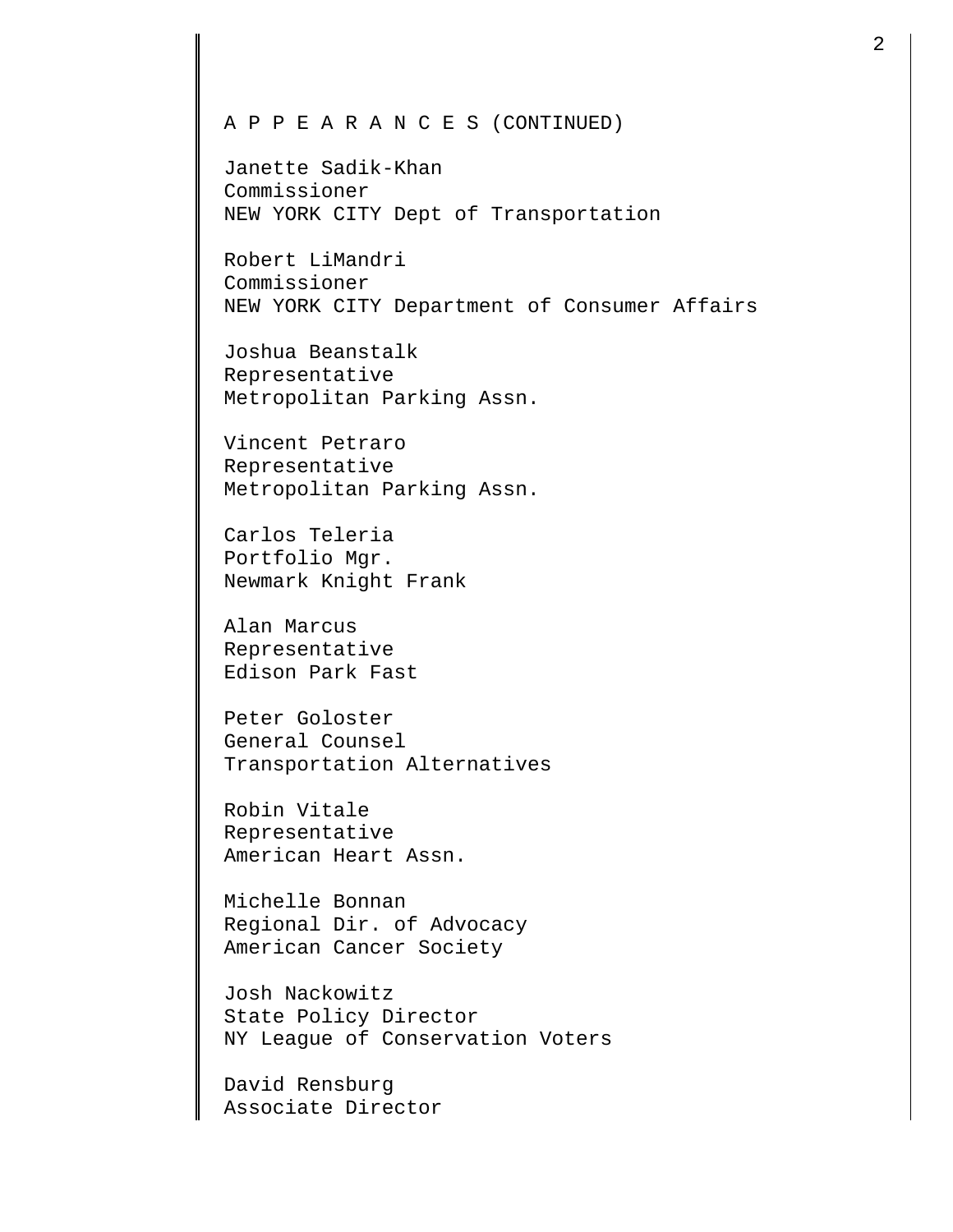Outdoor Adventures for Hazon

David Harris President and CEO CBOE Stock Exchange

Marian Imperatore Policy Director for NEW YORK CITY Chapter American Institute of Architects

Teela Duhame Community Organizer Upper West Side Streets Renaissance Campaign

Rachel Erlich Concerned Citizen

Karen Perrine Staten Island Representative New York Motorcycle Task Force

Jillian Smith Concerned Citizen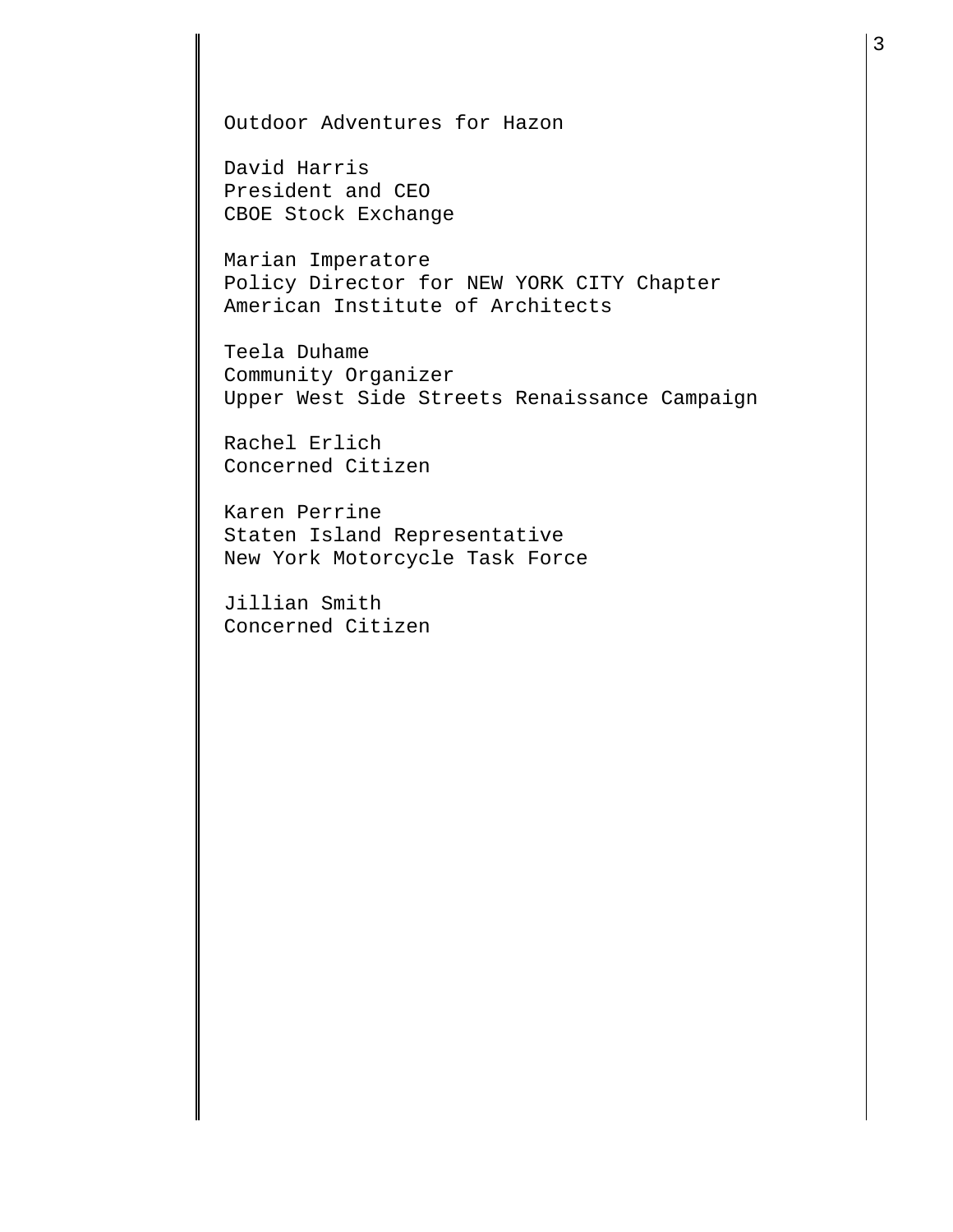| $\mathbf 1$    | COMMITTEES ON CONS AFFRS & TRANSPORTATION 4        |
|----------------|----------------------------------------------------|
| $\overline{2}$ | CHAIRPERSON LIU: Good morning,                     |
| 3              | welcome to today's hearing of the City Council's   |
| 4              | committees on Consumer Affairs and Transportation. |
| 5              | My name is John Liu, I have the privilege of       |
| 6              | chairing the Transportation Committee. We've       |
| 7              | convened today's joint hearing for the purpose of  |
| 8              | considering two bills designed to make commuting   |
| $\mathsf 9$    | by bicycles easier here in New York. We            |
| 10             | previously held a hearing on these bills in        |
| 11             | December of 2008. My co-chair, Leroy Comrie, will  |
| 12             | discuss proposed Intro 780A, which would require   |
| 13             | garages to make provisions for bicycle parking.    |
| 14             | The other bill, proposed Intro #871A, would        |
| 15             | require certain office buildings to provide        |
| 16             | bicycle access. Mayor Bloomberg announced Plan     |
| 17             | YC2030 in 2007, and one major goal of Plan YC2030  |
| 18             | is to increase transit capacity. A major           |
| 19             | initiative to meet this goal is by promoting       |
| 20             | bicycling. Many people know that the benefits of   |
| 21             | bicycling are real, it is healthy, emission-free,  |
| 22             | and relatively inexpensive. According to Plan      |
| 23             | YC2030, the number of people cycling increased 75% |
| 24             | from 2000 to 2006. Bicycling also does not         |
| 25             | require as much infrastructure or impact our       |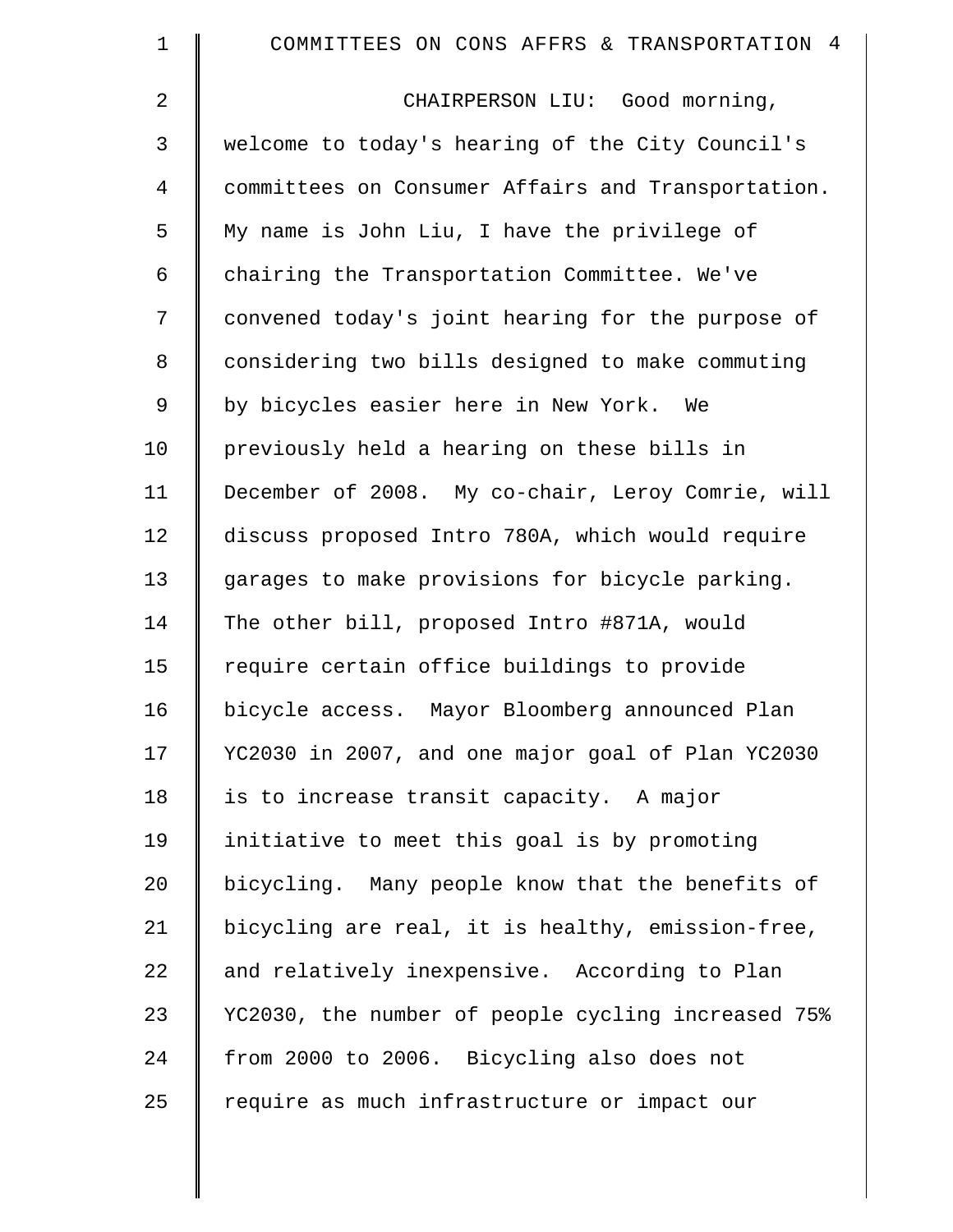| $\mathbf 1$    | COMMITTEES ON CONS AFFRS & TRANSPORTATION 5        |
|----------------|----------------------------------------------------|
| $\overline{2}$ | infrastructure as other modes of transportation    |
| $\mathsf{3}$   | might. Some of the ways that the city plans to     |
| 4              | promote bicycling is by completing the city's 1997 |
| 5              | bicycle master plan developed jointly by DOT and   |
| 6              | City Planning, and by doing other things to        |
| 7              | promote bicycling, such as public education.       |
| 8              | Despite the benefits of bicycling and the city's   |
| 9              | major efforts to make bicycling easier, one of the |
| 10             | major barriers to bicycling is that many times     |
| 11             | riders cannot bring their bikes into their office  |
| 12             | buildings. This discourages many riders who do     |
| 13             | not want to park their bikes outdoors. Proposed    |
| 14             | Intro 871A would attempt to address this problem   |
| 15             | by creating bicycle access to certain office       |
| 16             | buildings. We have been joined by council members  |
| 17             | Vincent Ignizio of Staten Island, council member   |
| 18             | Danny Garodnick of Manhattan, council member       |
| 19             | Charles Barron of Brooklyn, and council member     |
| 20             | Larry Seabrook of the Bronx, and at this point I   |
| 21             | turn the floor to my co-chair, council member      |
| 22             | Leroy Comrie.                                      |
| 23             | CHAIRPERSON COMRIE: If there's                     |
| 24             | anyone that's going to testify, they can sit in    |
| 25             | the chairs. No, you're not testifying, Annie?      |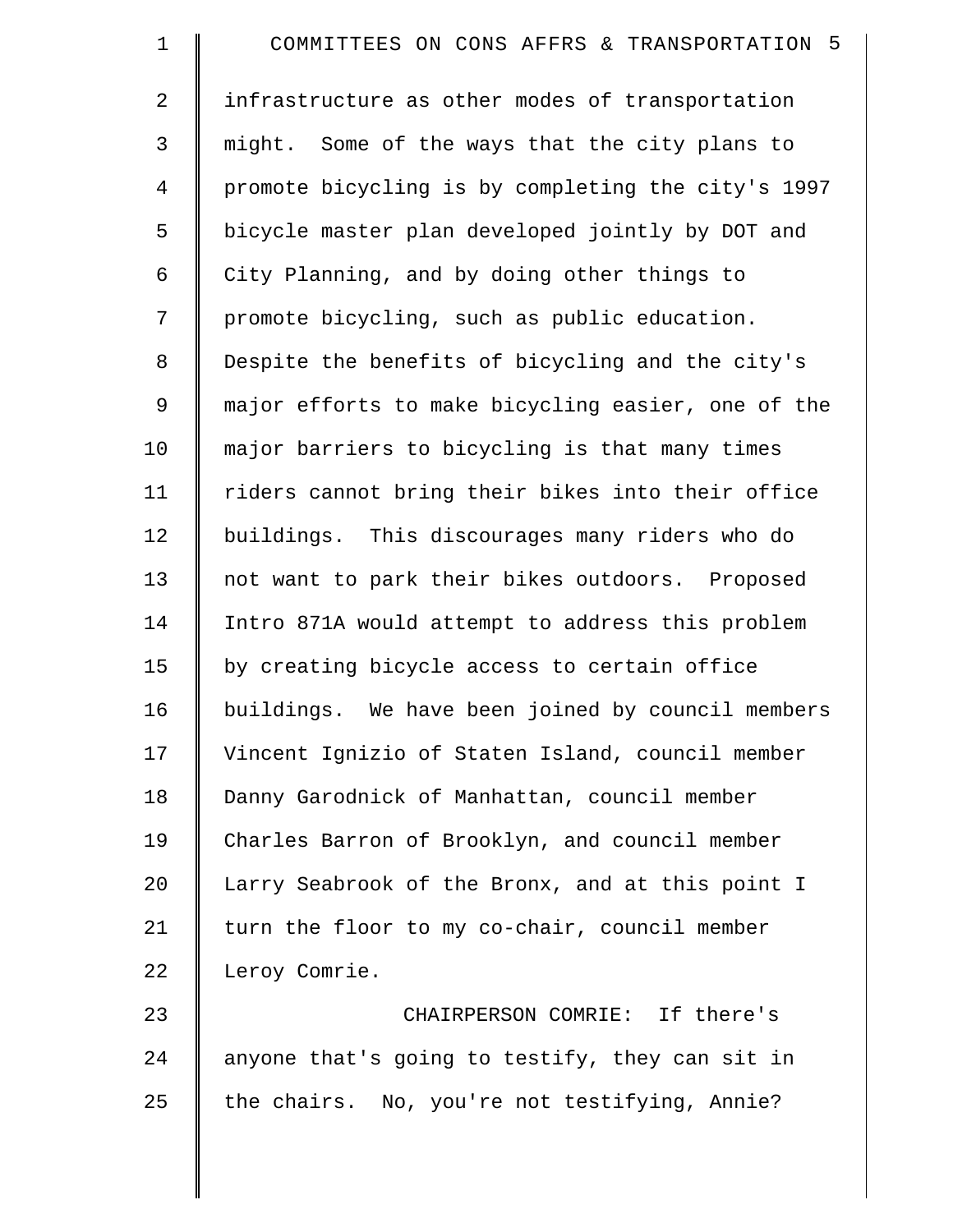| $\mathbf 1$    | COMMITTEES ON CONS AFFRS & TRANSPORTATION 6        |
|----------------|----------------------------------------------------|
| 2              | Then we might need you for comments, so don't      |
| 3              | disappear. Good morning. I'm Leroy Comrie, I       |
| $\overline{4}$ | have the privilege of chairing the Committee on    |
| 5              | Consumer Affairs, I'd like to thank my colleague,  |
| 6              | council member John Liu, the chair of the          |
| 7              | Committee on Transportation, for co-chairing this  |
| 8              | hearing today. I'd like to speak briefly about     |
| 9              | Intro 780A. There is no mistaking the growing      |
| 10             | popularity of biking to work in NEW YORK CITY.     |
| 11             | According to Transportation Alternatives,          |
| 12             | approximately 131,000 New Yorkers commute to work  |
| 13             | via bicycle on a daily basis, double the number of |
| 14             | commuter cyclists six years earlier. This sort of  |
| 15             | green behavior is a great development, and the     |
| 16             | city certainly has adapted its landscape to meet   |
| 17             | the needs of this growing breed of commuters by    |
| 18             | adding bike lanes, installing more bike racks, and |
| 19             | by generally creating a city more welcoming to     |
| 20             | cyclists. If passed, Intro 780A would help make    |
| 21             | the city an even more hospitable place for         |
| 22             | commuter cyclists. It requires all licensed        |
| 23             | parking lots, all garages, with capacity of 50 or  |
| 24             | more vehicles to create and maintain parking       |
| 25             | spaces for bicycles. Specifically, the             |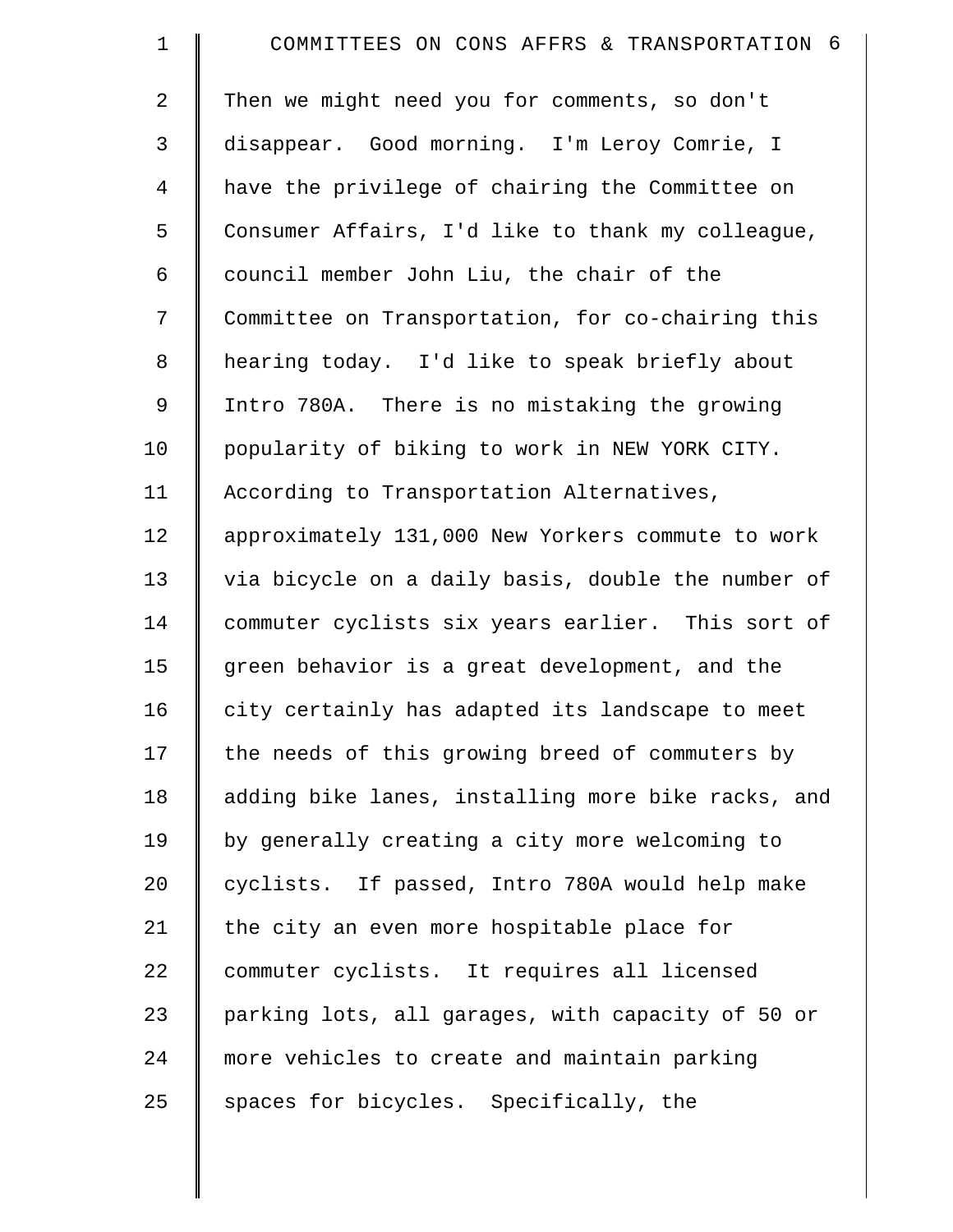| $\mathbf 1$    | COMMITTEES ON CONS AFFRS & TRANSPORTATION 7        |
|----------------|----------------------------------------------------|
| $\overline{a}$ | legislation would require one bicycle parking      |
| 3              | space for every ten vehicle parking spaces, up to  |
| 4              | 100 vehicle parking spaces. After that, one        |
| 5              | bicycle space would be required for every 100      |
| 6              | vehicle parking spaces. This bill, which has been  |
| 7              | amended since it was first heard in December,      |
| 8              | exempts those that are already in accordance with  |
| 9              | the recently enacted zoning text amendment         |
| 10             | concerning bike parking in new construction.       |
| 11             | Allocating space in parking lots and garages for   |
| 12             | bike riders would go a long way towards easing the |
| 13             | concerns of New Yorkers who want to bike to work,  |
| 14             | but who are hesitant to park their bikes on the    |
| 15             | streets, for fear of theft or vandalism. If we     |
| 16             | are to promote green behaviors in our city,        |
| 17             | whether it's for our planet's health or physical   |
| 18             | health, or our own health, it is incumbent upon us |
| 19             | to create a system that is both workable and       |
| 20             | consistent with the principles we espouse. By      |
| 21             | creating more space, by creating safer parking     |
| 22             | opportunities for our city's cyclists, Intro 780A  |
| 23             | would take an important step in that direction.    |
| 24             | I'll now turn over the hearing to my colleague,    |
| 25             | we've been joined by councilman Oliver Koppell,    |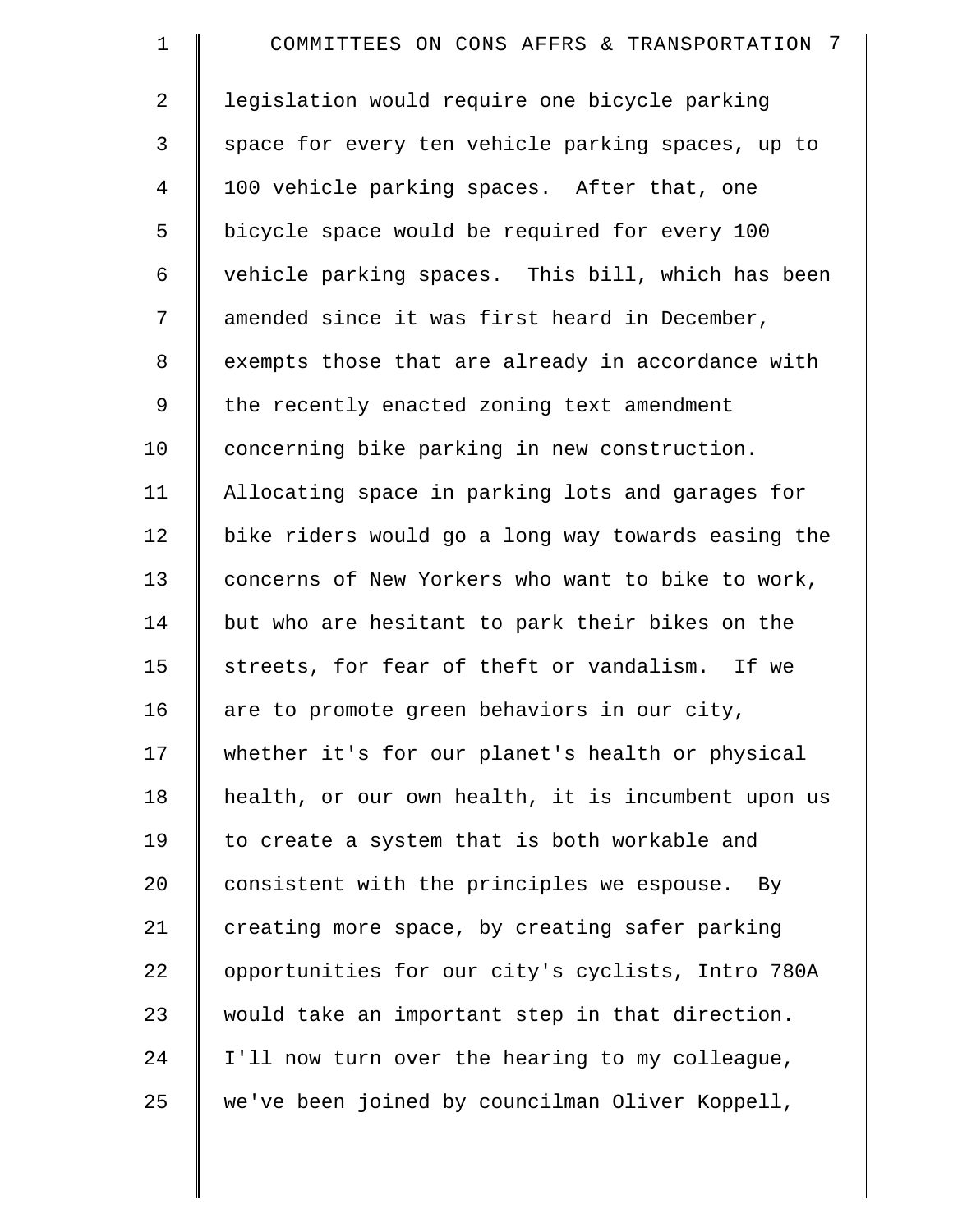| $\mathbf 1$ | COMMITTEES ON CONS AFFRS & TRANSPORTATION 8        |
|-------------|----------------------------------------------------|
| 2           | and I believe he wanted to make an opening         |
| 3           | statement. Councilman Koppell?                     |
| 4           | COUNCIL MEMBER KOPPELL: You did a                  |
| 5           | good job.                                          |
| $\epsilon$  | CHAIRPERSON COMRIE: Oh all right,                  |
| 7           | well, thank you. In that case, council member      |
| 8           | Liu?                                               |
| 9           | CHAIRPERSON LIU: Thank you very                    |
| 10          | much, we're delighted to be joined by the          |
| 11          | commissioner of the Department of Transportation,  |
| 12          | Janette Sadik-Khan. Welcome, commissioner.         |
| 13          | Please proceed.                                    |
| 14          | COUNCIL MEMBER KOPPELL: Chairman,                  |
| 15          | before the commissioner proceeds, I just would     |
| 16          | like to thank her for sending promptly people to   |
| 17          | my district yesterday in connection with a very    |
| 18          | serious water main break, and I was delighted to   |
| 19          | see that Broadway was open both ways this morning, |
| 20          | which I regard as nothing short of a miracle.      |
| 21          | CHAIRPERSON LIU: Thank you council                 |
| 22          | member Koppell, and we've also been joined by      |
| 23          | commissioner LiMandri of the Buildings Department, |
| 24          | welcome.                                           |
| 25          | COMMISSIONER SADIK-KHAN: Great,                    |
|             |                                                    |
|             |                                                    |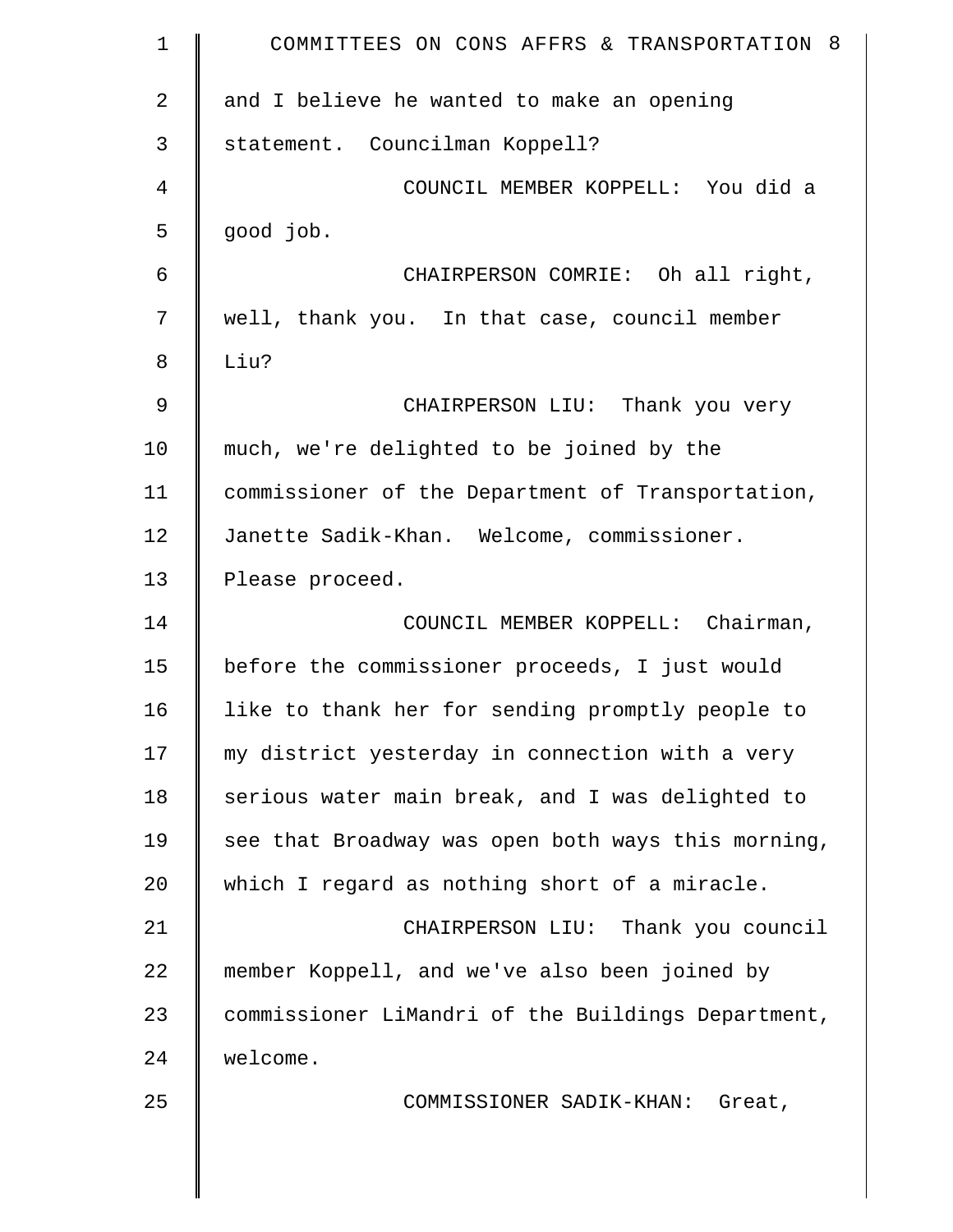| $\mathbf 1$    | COMMITTEES ON CONS AFFRS & TRANSPORTATION 9        |
|----------------|----------------------------------------------------|
| $\overline{a}$ | thank you. Chairman Liu, Chairman Comrie, I am     |
| 3              | Janette Sadik-Khan, commissioner of the NEW YORK   |
| 4              | CITY Dept. of Transportation, and as you noted,    |
| 5              | with me here today in support of intros 871A and   |
| 6              | 780A is Robert LiMandri, commissioner of the Dept. |
| 7              | of Buildings. Thank you for inviting us back once  |
| 8              | again to discuss these bills, which require office |
| $\mathsf 9$    | building owners to provide bicycle access for      |
| 10             | tenants who require them in freight elevator       |
| 11             | buildings, and for garages to make provisions for  |
| 12             | bicycle parking. As you know well, enhancing the   |
| 13             | city's bicycle network and making commuting by     |
| 14             | bike a viable option for all New Yorkers have been |
| 15             | top priorities for the department and key goals of |
| 16             | Mayor Bloomberg's Plan YC. Over the past few       |
| 17             | months, in consultation with many groups who care  |
| 18             | about this issue, we've had a productive dialogue  |
| 19             | with the council as we've strived to develop this  |
| 20             | unprecedented legislation. And I'm happy to say    |
| 21             | that after considerable collaboration and          |
| 22             | exchanges of points of view, we've crafted bills   |
| 23             | that we believe go a long way towards making       |
| 24             | bicycle commuting more feasible and attractive.    |
| 25             | Given the cost associated with traffic congestion, |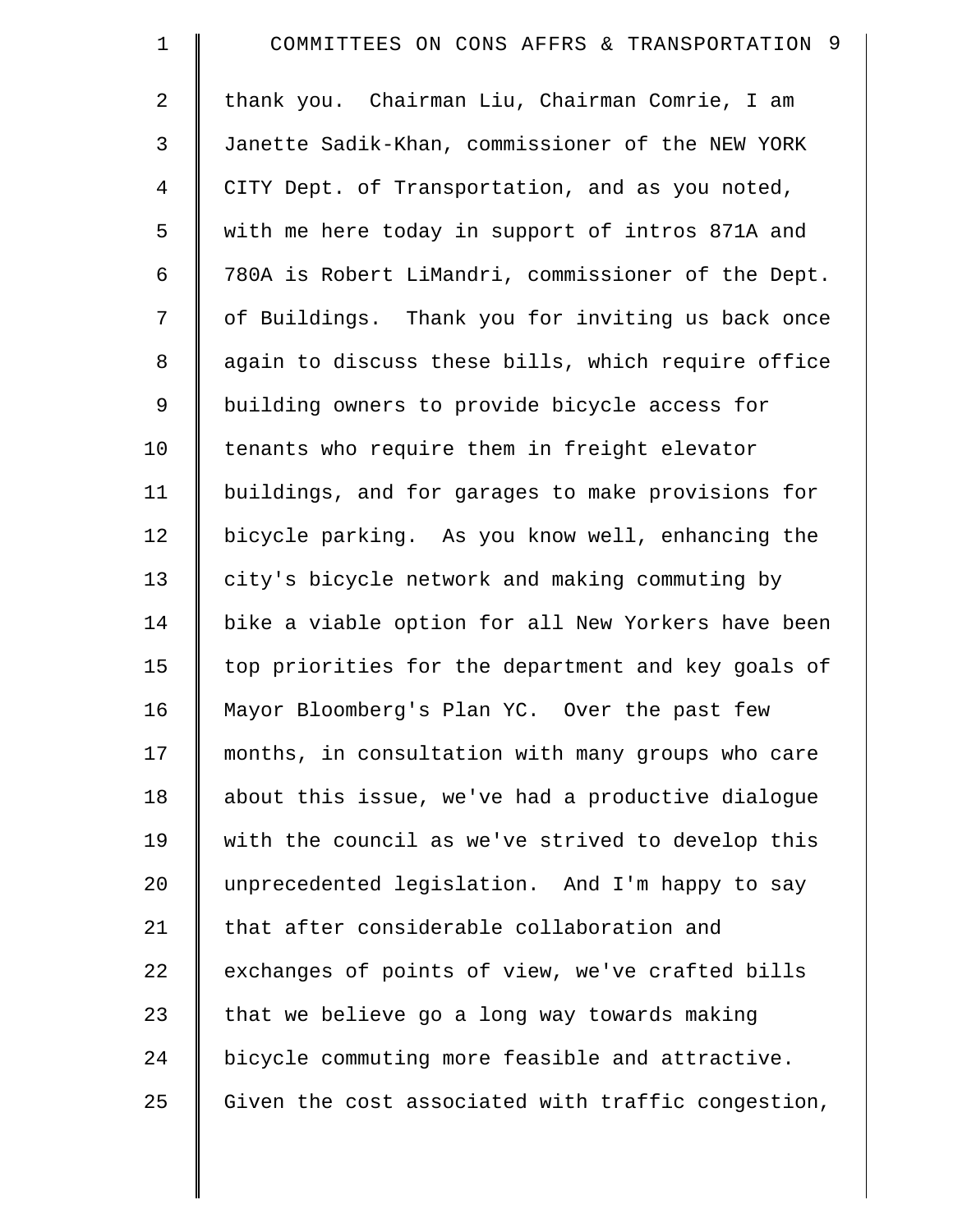| $\mathbf 1$    | COMMITTEES ON CONS AFFRS & TRANSPORTATION 10       |
|----------------|----------------------------------------------------|
| $\overline{2}$ | both economic and environmental, and the fact that |
| 3              | transit fares and fuel costs are again on the      |
| 4              | rise, cycling is needed now more than ever. In     |
| 5              | addition, increased cycling would help address     |
| 6              | critical health concerns such as our growing       |
| 7              | epidemic of obesity and type 2 diabetes. Cycling   |
| 8              | to work makes us healthier and can also save       |
| 9              | employers money. The many cost saving,             |
| 10             | environmental and health benefits of cycling are   |
| 11             | undeniable and crucial to a more sustainable and   |
| 12             | vibrant city. At our last hearing I described our  |
| 13             | ongoing work to build out a robust bicycle network |
| 14             | for NEW YORK CITY. The numbers speak for           |
| 15             | themselves. Ridership is up a record 45% from      |
| 16             | 2006 to 2008. These bills lay the foundation for   |
| 17             | an even greater increase by offering commuters     |
| 18             | secure ways of parking their bicycles, a big       |
| 19             | barrier to bike commuting today. In the 2007       |
| 20             | Department of City Planning study, over half of    |
| 21             | non-commuting cyclists stated that the primary     |
| 22             | reason they do not bike to work is the lack of     |
| 23             | secure bike parking. Now let me turn to the        |
| 24             | specifics of Intro 871A, which relates to bicycle  |
| 25             | access to office buildings. In existing office     |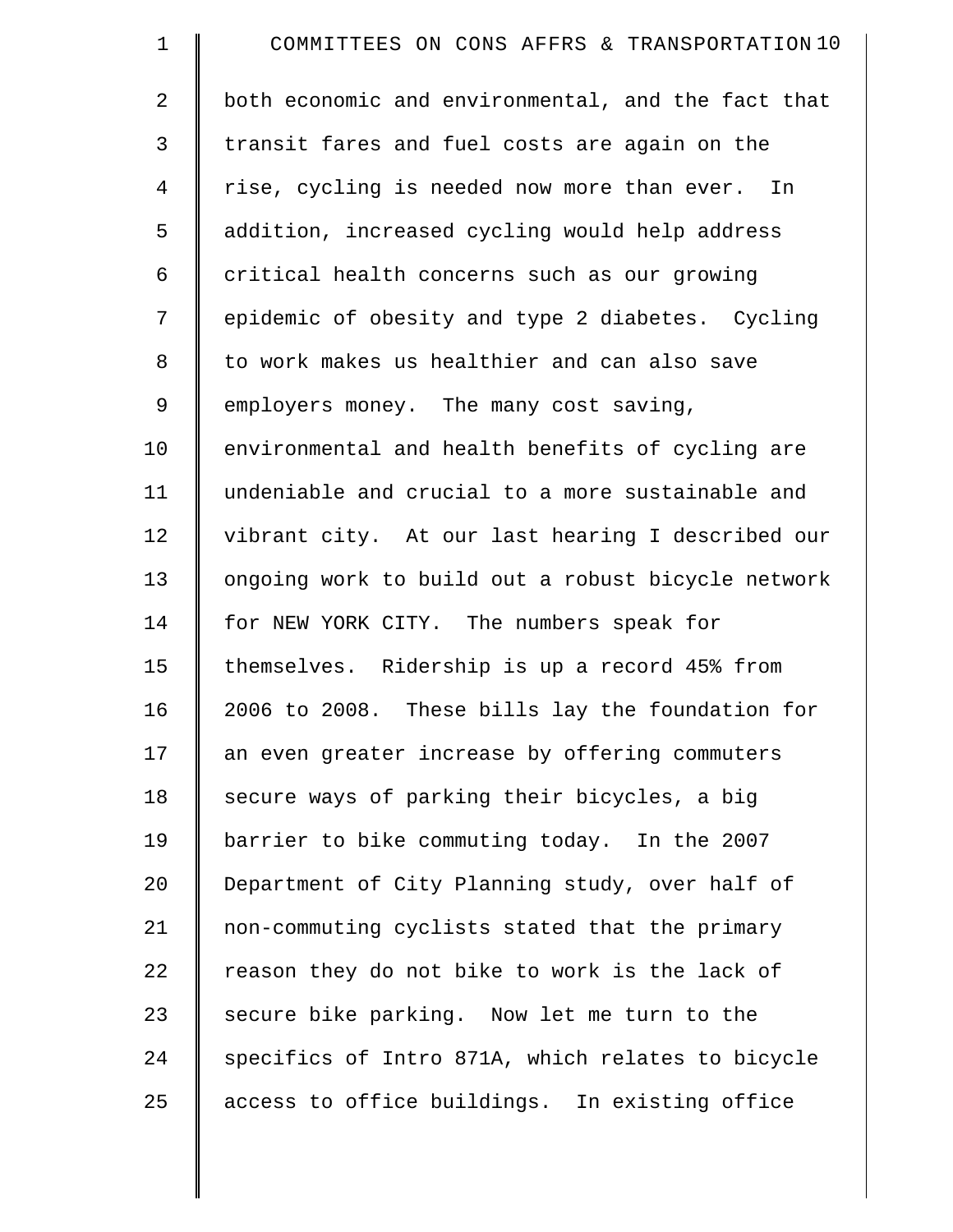| $\mathbf 1$ | COMMITTEES ON CONS AFFRS & TRANSPORTATION 11       |
|-------------|----------------------------------------------------|
| 2           | buildings equipped with freight elevators, when a  |
| 3           | tenant requests bicycle access for its employees,  |
| 4           | the building would need to develop a bicycle       |
| 5           | access plan, post such plan, and allow bicycle     |
| 6           | access for that tenant. Should a building owner    |
| 7           | seek an exemption, it would be to certify that a   |
| $\,8\,$     | building's freight elevator is not available for   |
| 9           | such use, or that secure and covered off-street,   |
| 10          | or secure indoor no-cost parking is available      |
| 11          | within three blocks or 750 feet of the building.   |
| 12          | The access plan or certification of exemption      |
| 13          | would need to be posted in a prominent location    |
| 14          | within the building, so that it's available to     |
| 15          | tenants, employees and inspectors. Working with    |
| 16          | DOB, DOT would enforce these provisions as part of |
| 17          | a complaint-driven process. Additionally, the      |
| 18          | bill would establish a temporary bicycle commuting |
| 19          | task force comprised of three members to be        |
| 20          | appointed by Speaker Quinn and representatives     |
| 21          | from the Departments of Transportation, Buildings, |
| 22          | Parks and City Planning, which would provide       |
| 23          | recommendations on establishing partnerships with  |
| 24          | private entities to develop sheltered bike parking |
| 25          | in public or private spaces. Consistent with the   |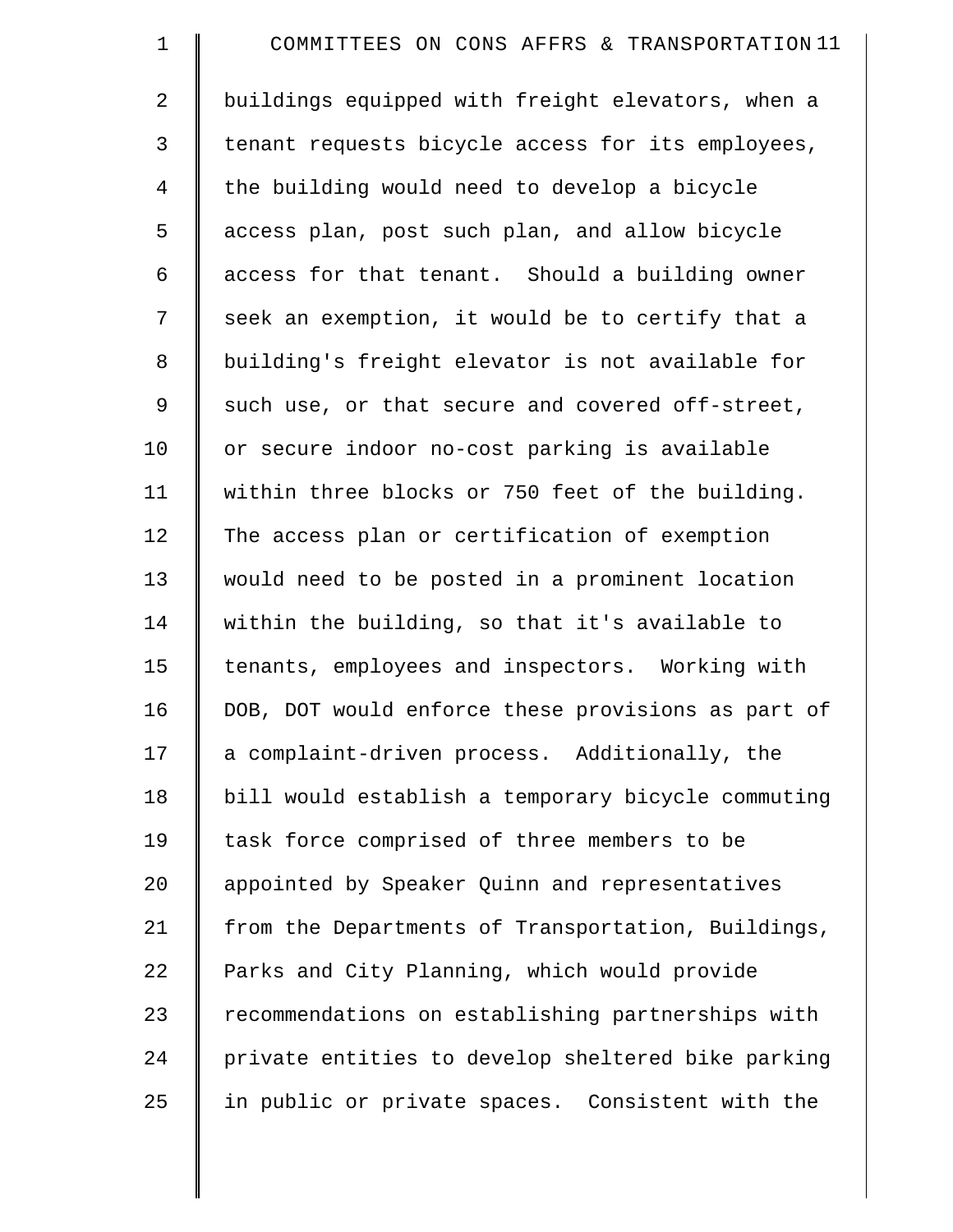| $\mathbf 1$    | COMMITTEES ON CONS AFFRS & TRANSPORTATION 12         |
|----------------|------------------------------------------------------|
| $\overline{2}$ | goals of Intro 871A, the next bill before us,        |
| 3              | Intro 780A, would increase the availability of       |
| 4              | off-street parking for cyclists by mandating         |
| 5              | garages that accommodate 51 or more motor vehicles   |
| 6              | be required to provide bicycle parking. The size     |
| 7              | of the spaces reserved for bicycles would be at      |
| 8              | the discretion of the garage, but must be at least   |
| 9              | 2X3X6 feet in volume. For every ten spots            |
| 10             | available to cars, one must be designated for        |
| 11             | bicycles, up to 20 spaces. Facilities that have      |
| 12             | more than 200 spaces for cars, after the initial     |
| 13             | 20, must provide one more per 100 additional         |
| 14             | vehicles. This law would be enforced by the          |
| 15             | Department of Consumer Affairs, and exemptions may   |
| 16             | be granted in cases where compliance would not be    |
| 17             | possible within applicable zoning regulations.<br>We |
| 18             | support this bill, just as we support Intro 871A,    |
| 19             | for it will offer cyclists more options for secure   |
| 20             | bike parking, encouraging those who may otherwise    |
| 21             | be deterred, to ride their bikes more frequently.    |
| 22             | In conclusion, we know that safe parking for         |
| 23             | bicycles is crucial to provide and promote cycling   |
| 24             | as a viable mode of transportation.<br>To            |
| 25             | accommodate more cyclists, we must provide access    |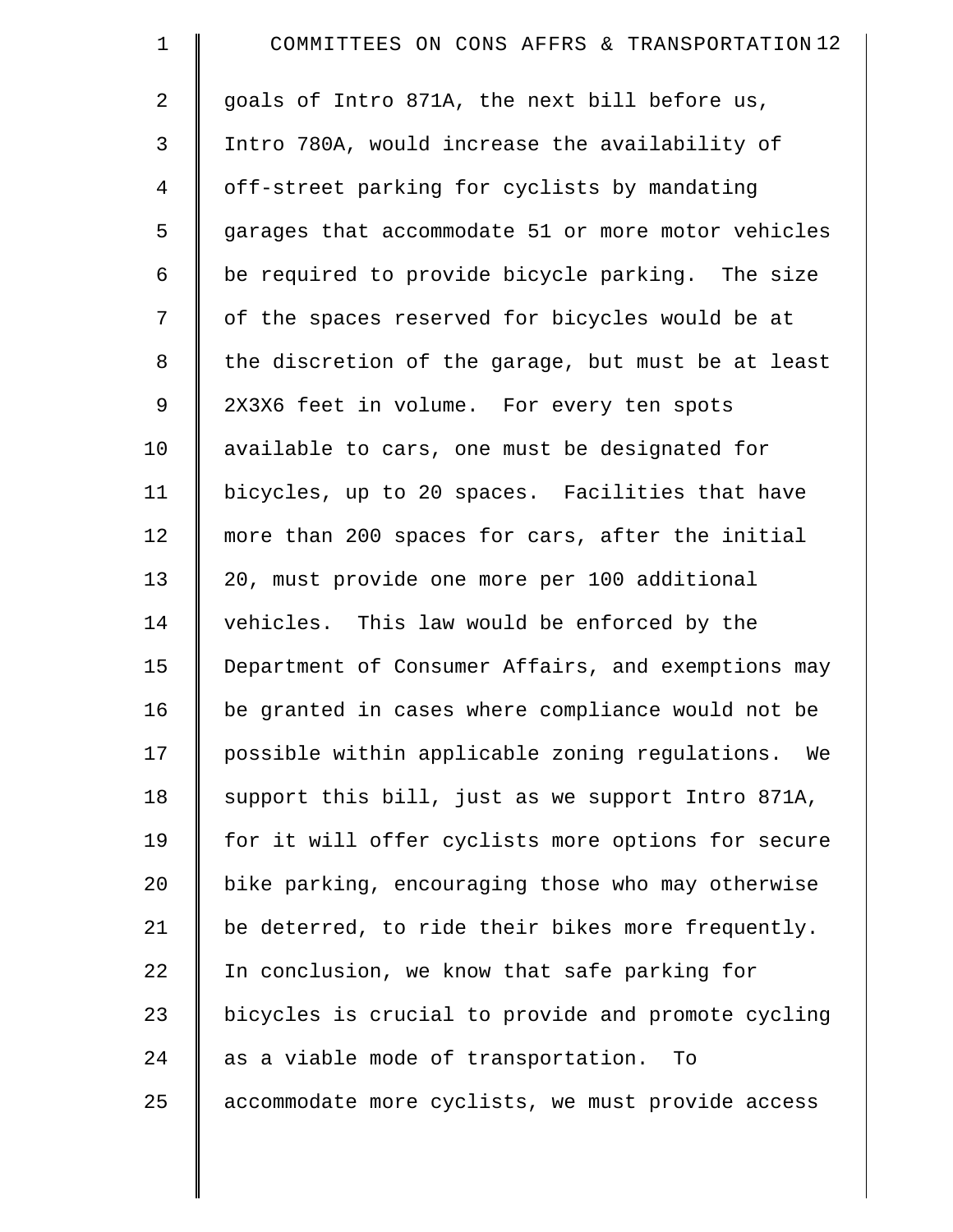| $\mathbf 1$    | COMMITTEES ON CONS AFFRS & TRANSPORTATION 13       |
|----------------|----------------------------------------------------|
| 2              | to space off the streets and sidewalks. The        |
| 3              | passage of intros 871A and 780A will allow this to |
| $\overline{4}$ | happen, and we strongly urge the council to        |
| 5              | approve both bills. And I want to say personally   |
| 6              | how wonderful it was to work with council staff on |
| 7              | this, it was really a very productive give and     |
| 8              | take on these bills. Thank you for inviting us to  |
| $\mathsf 9$    | testify before you today, and we'd be happy to     |
| 10             | answer any questions you may have.                 |
| 11             | CHAIRPERSON COMRIE: All right,                     |
| 12             | good morning, thank you commissioners for being    |
| 13             | here this morning. I want to agree with you and    |
| 14             | thank all of the staff from both committees and    |
| 15             | your both offices that helped work to put these    |
| 16             | bills together and to get us to where we are       |
| 17             | today. I wanted to ask you if either one of you    |
| 18             | could answer, commissioner LiMandri or             |
| 19             | commissioner Sadik-Khan, how many existing parking |
| 20             | garages would be affected by this legislation, and |
| 21             | how many additional spaces, do you think, would be |
| 22             | created?                                           |
| 23             | COMMISSIONER SADIK-KHAN:<br>The                    |
| 24             | requirement to provide bike parking applies to     |
| 25             | 1,330 premises in class C and class D facilities.  |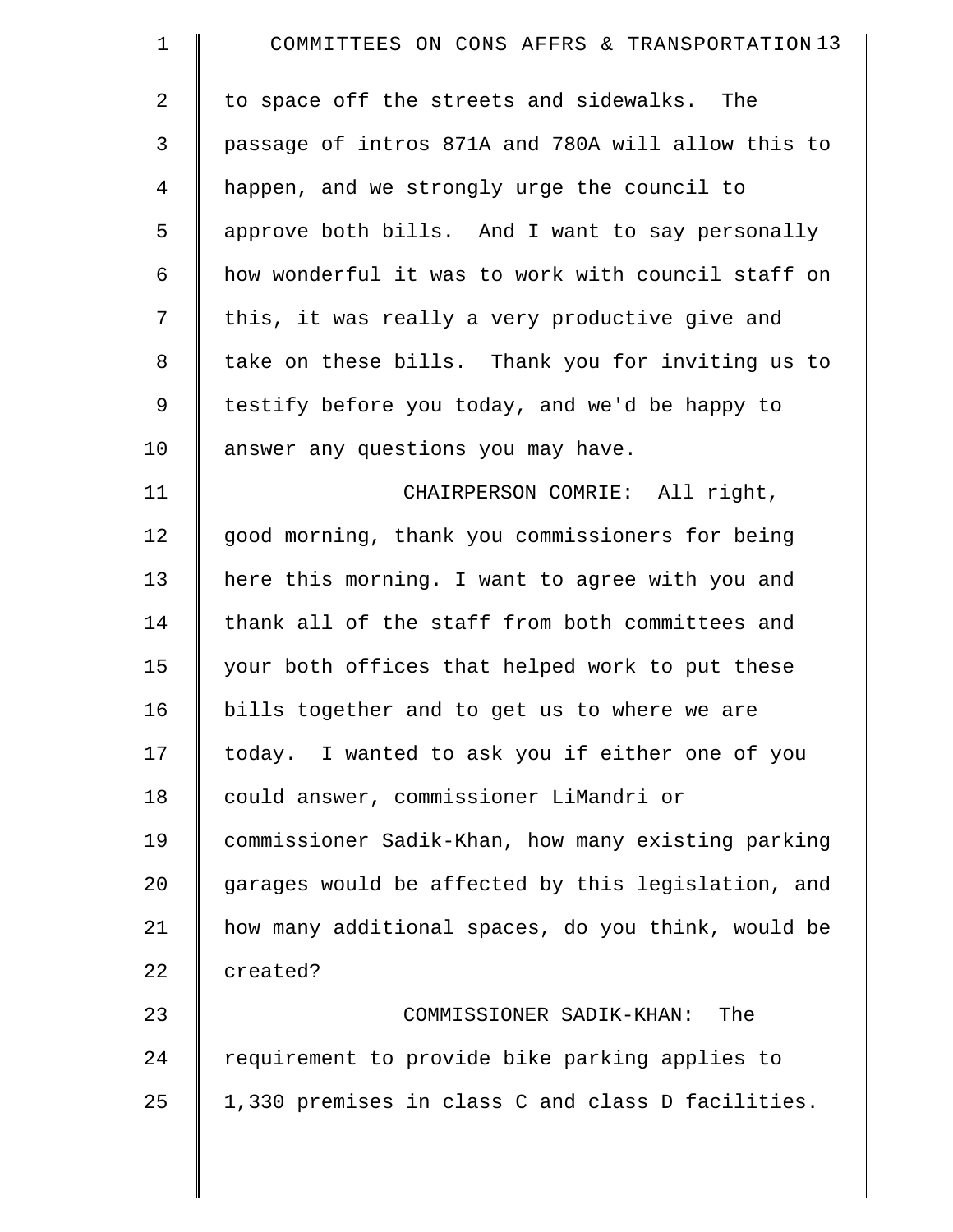| $\mathbf 1$ | COMMITTEES ON CONS AFFRS & TRANSPORTATION 14       |
|-------------|----------------------------------------------------|
| 2           | CHAIRPERSON COMRIE: 1,330?                         |
| 3           | COMMISSIONER SADIK-KHAN: Yes.                      |
| 4           | CHAIRPERSON COMRIE: Okay. And how                  |
| 5           | many do you think would  you said at one point in  |
| 6           | your testimony that there may be some entities     |
| 7           | that compliance would be not possible within       |
| 8           | applicable zoning regulations?                     |
| 9           | COMMISSIONER SADIK-KHAN: Uh huh.                   |
| 10          | CHAIRPERSON COMRIE: Do you have an                 |
| 11          | estimate on how many facilities those would be?    |
| 12          | COMMISSIONER SADIK-KHAN: We do                     |
| 13          | not.                                               |
| 14          | CHAIRPERSON COMRIE: Okay. But                      |
| 15          | you've already been informed that there may be     |
| 16          | some facilities that would not be amenable to      |
| 17          | making this happen, and was there an alternative   |
| 18          | idea for those types of facilities, where the      |
| 19          | typical zoning would not allow it?                 |
| 20          | COMMISSIONER SADIK-KHAN: Well,                     |
| 21          | when we were taking a look at the issue of         |
| 22          | exemptions in a garage that's an accessory to      |
| 23          | another use, where there was a minimum number of   |
| 24          | parking spaces that was required for that use, the |
| 25          | number of automobile spaces might not be able to   |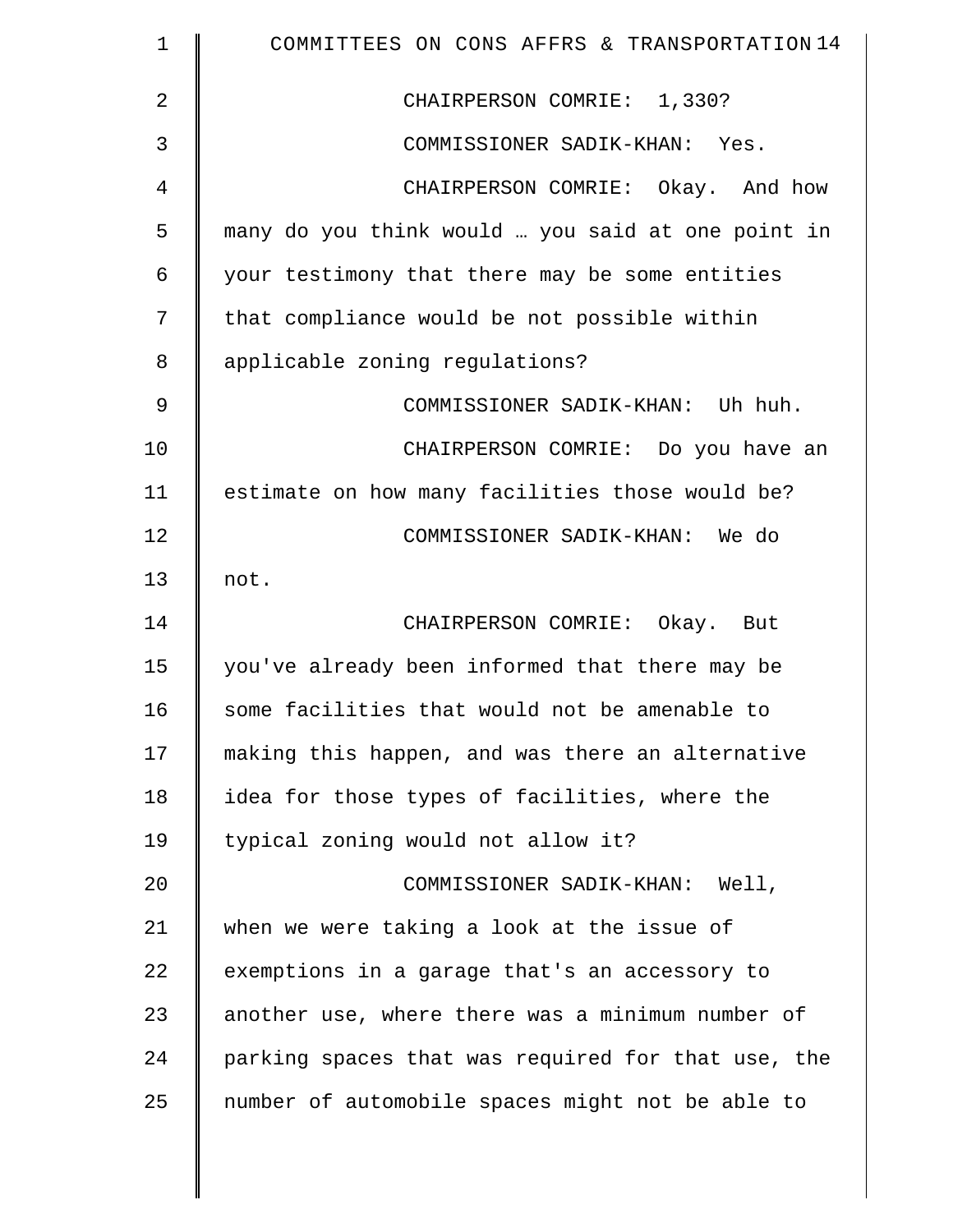| $\mathbf 1$ | COMMITTEES ON CONS AFFRS & TRANSPORTATION 15       |
|-------------|----------------------------------------------------|
| 2           | be reduced, due to that minimum requirement.       |
| 3           | CHAIRPERSON COMRIE: Okay. And                      |
| 4           | then you also talked about parking lots as well,   |
| 5           | that we're talking about. Are we talking about     |
| 6           | parking lots that would be for consumer retail     |
| 7           | lots also, like the lots that, a Home Depot lot,   |
| 8           | or a supermarket lot? Have we talked about         |
| 9           | including those types of lots as well?             |
| 10          | COMMISSIONER SADIK-KHAN: Yeah, we                  |
| 11          | have the parking lot number we think is 362 that   |
| 12          | we've surveyed.                                    |
| 13          | CHAIRPERSON COMRIE: 362, okay.                     |
| 14          | And that would create how many spaces in           |
| 15          | COMMISSIONER SADIK-KHAN: On the                    |
| 16          | parking lot side that would be about 4,216.        |
| 17          | CHAIRPERSON COMRIE: 4,216. So                      |
| 18          | overall how many bike spots are we creating?       |
| 19          | COMMISSIONER SADIK-KHAN: We don't                  |
| 20          | have the final number, but it looks like it's over |
| 21          | 20,000.                                            |
| 22          | CHAIRPERSON COMRIE: And do you                     |
| 23          | have a sense of what the fiscal impact of this     |
| 24          | legislation would have on the parking garages or   |
| 25          | what kind of financial impact it may take for them |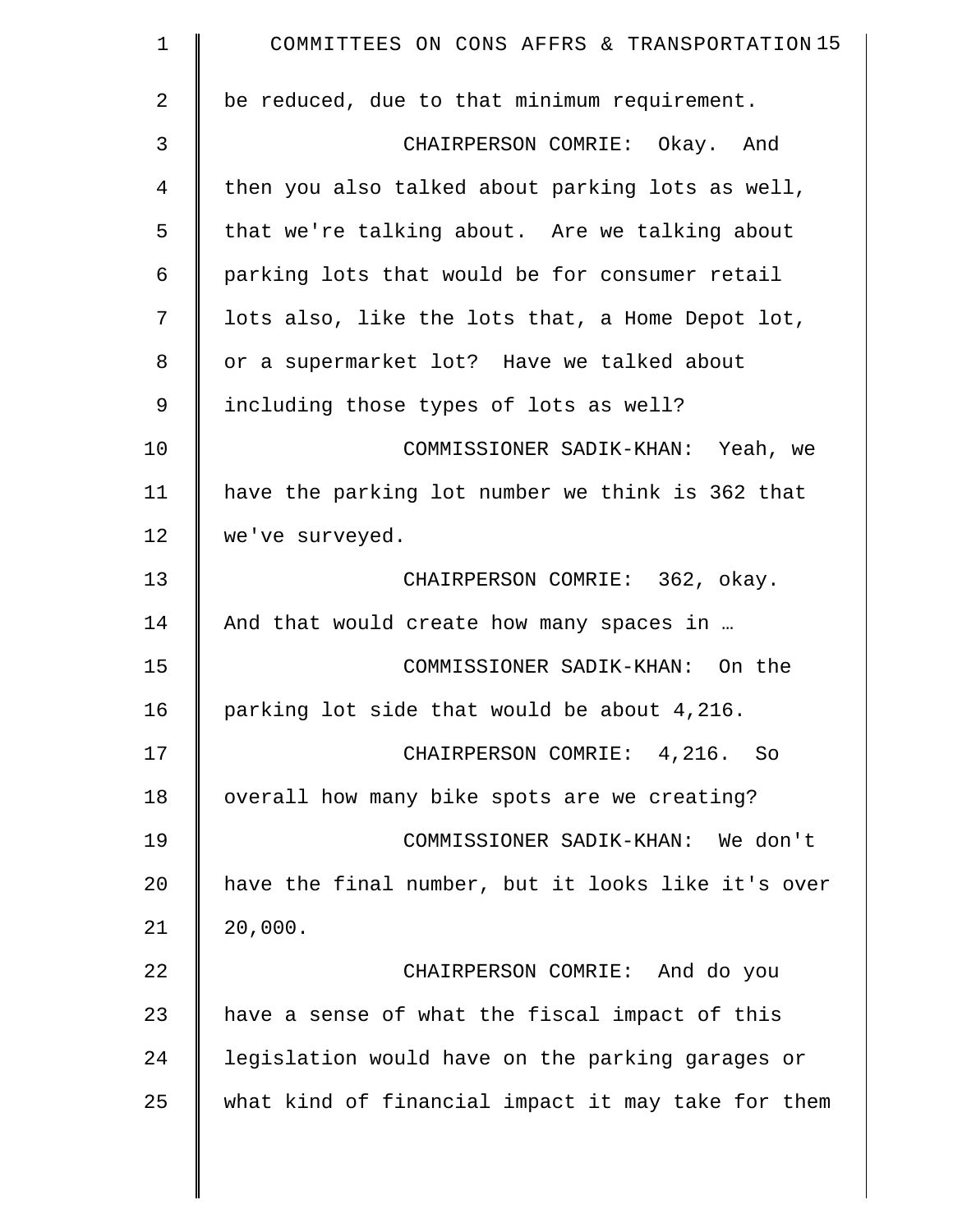| $\mathbf 1$    | COMMITTEES ON CONS AFFRS & TRANSPORTATION 16       |
|----------------|----------------------------------------------------|
| $\overline{2}$ | to convert the space? What the estimated cost      |
| 3              | would be, approximately?                           |
| 4              | COMMISSIONER SADIK-KHAN: We think                  |
| 5              | it's going to be de minimis, and we think it would |
| 6              | be offset by the benefit that commercial owners    |
| 7              | realize in terms of providing the parking to       |
| 8              | attract quality tenants. We're starting to see a   |
| 9              | huge demand there. And so to the extent that       |
| 10             | owners can attract even more tenants to their      |
| 11             | spaces, particular in a downturn with this type of |
| 12             | investment, we think that it will be positive.     |
| 13             | CHAIRPERSON COMRIE: Okay. And                      |
| 14             | what's the normal rental for bike parking, for     |
| 15             | people that already have existing parking for      |
| 16             | bikes? Do you have any idea what that is?          |
| 17             | COMMISSIONER SADIK-KHAN: I don't                   |
| 18             | know that, I think the Department of Consumer      |
| 19             | Affairs may have that information.                 |
| 20             | CHAIRPERSON COMRIE: Okay. But                      |
| 21             | according to the bill that any of these could set  |
| 22             | their rates at whatever they felt the market could |
| 23             | bear, correct?                                     |
| 24             | COMMISSIONER SADIK-KHAN: Correct.                  |
| 25             | CHAIRPERSON COMRIE: And how are                    |
|                |                                                    |
|                |                                                    |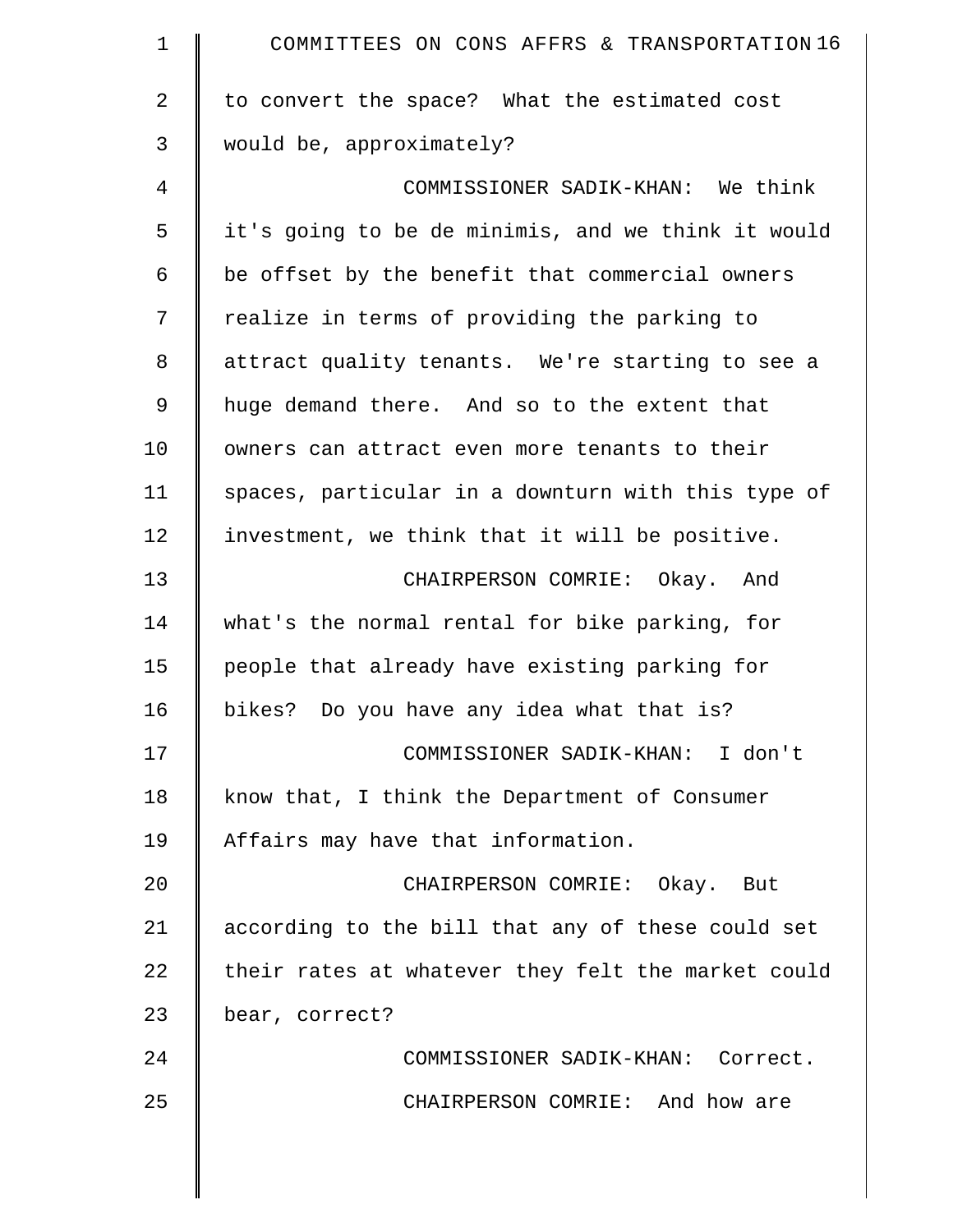| $\mathbf 1$ | COMMITTEES ON CONS AFFRS & TRANSPORTATION 17       |
|-------------|----------------------------------------------------|
| 2           | those rates reviewed? Do we have any plan to do    |
| 3           | that, or they                                      |
| 4           | COMMISSIONER SADIK-KHAN: They                      |
| 5           | would be, excuse me, they would be reviewed by the |
| 6           | Commissioner of Consumer Affairs, much like the    |
| 7           | current parking rates are reviewed by the          |
| 8           | Commissioner of Consumer Affairs. So a rate would  |
| 9           | be developed and provided to the commissioner, who |
| 10          | would review that, and that would be the way that  |
| 11          | the process happens.                               |
| 12          | CHAIRPERSON COMRIE: And they would                 |
| 13          | be posted in the same way that the auto parking    |
| 14          | rates are, where the customer would see it as soon |
| 15          | as they moved in and they would know what the      |
| 16          | daily rate, hourly rate or weekly rate is?         |
| 17          | COMMISSIONER SADIK-KHAN:                           |
| 18          | Precisely.                                         |
| 19          | CHAIRPERSON COMRIE: And they would                 |
| 20          | have all those same options, daily, weekly,        |
| 21          | monthly, you say?                                  |
| 22          | COMMISSIONER SADIK-KHAN:                           |
| 23          | Absolutely.                                        |
| 24          | CHAIRPERSON COMRIE: Okay, great.                   |
| 25          | Great, you know, I think that you've done a lot of |

║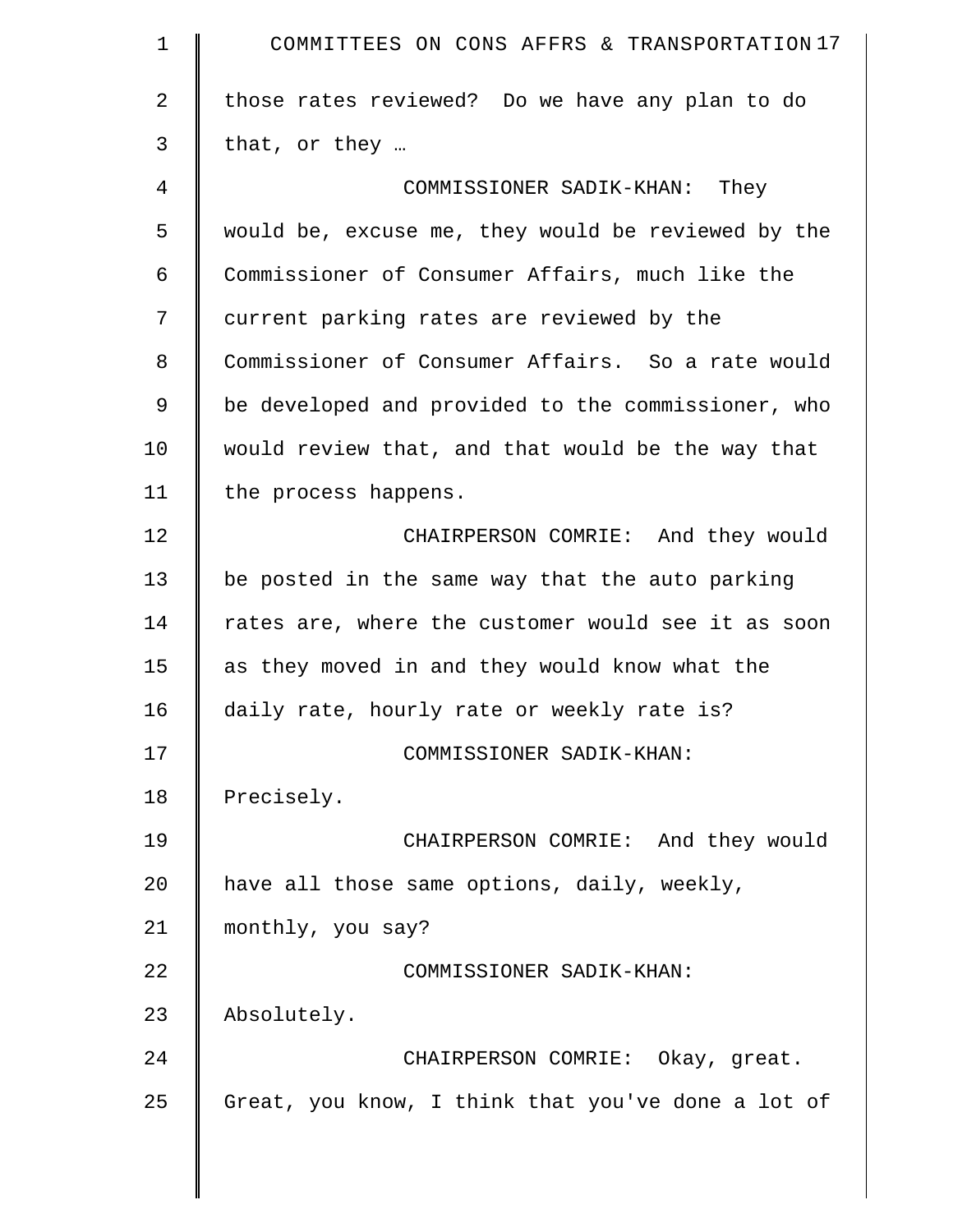| $\mathbf 1$ | COMMITTEES ON CONS AFFRS & TRANSPORTATION 18       |
|-------------|----------------------------------------------------|
| 2           | extensive work on this, and I look forward to      |
| 3           | seeing this implemented. I know that there are     |
| 4           | more and more people that are contacting my office |
| 5           | about the need for biking and so I look forward to |
| 6           | making sure that any other kinks may be worked     |
| 7           | out, and we can move forward on these bills.       |
| 8           | COMMISSIONER SADIK-KHAN: Thank                     |
| 9           | you, Mr. Chairman.                                 |
| 10          | CHAIRPERSON COMRIE: Thank you. I                   |
| 11          | know that council member Liu has some questions,   |
| 12          | and then I believe council member Barron and       |
| 13          | council member Garodnick.                          |
| 14          | CHAIRPERSON LIU: Thank you,                        |
| 15          | Chairman Comrie. I want to thank Commissioner      |
| 16          | Sadik-Khan for her efforts on behalf of bike       |
| 17          | riders in NEW YORK CITY, balancing their needs     |
| 18          | with that of other New Yorkers. With respect to    |
| 19          | Intro 780, that would require garages to set up    |
| 20          | bicycle parking. Is there any thought as to what   |
| 21          | those fees would be, or that would just simply be  |
| 22          | market-driven?                                     |
| 23          | COMMISSIONER SADIK-KHAN: I believe                 |
| 24          | those would be market-driven, we don't, we're not  |
| 25          | proposing to set the fees.                         |
|             |                                                    |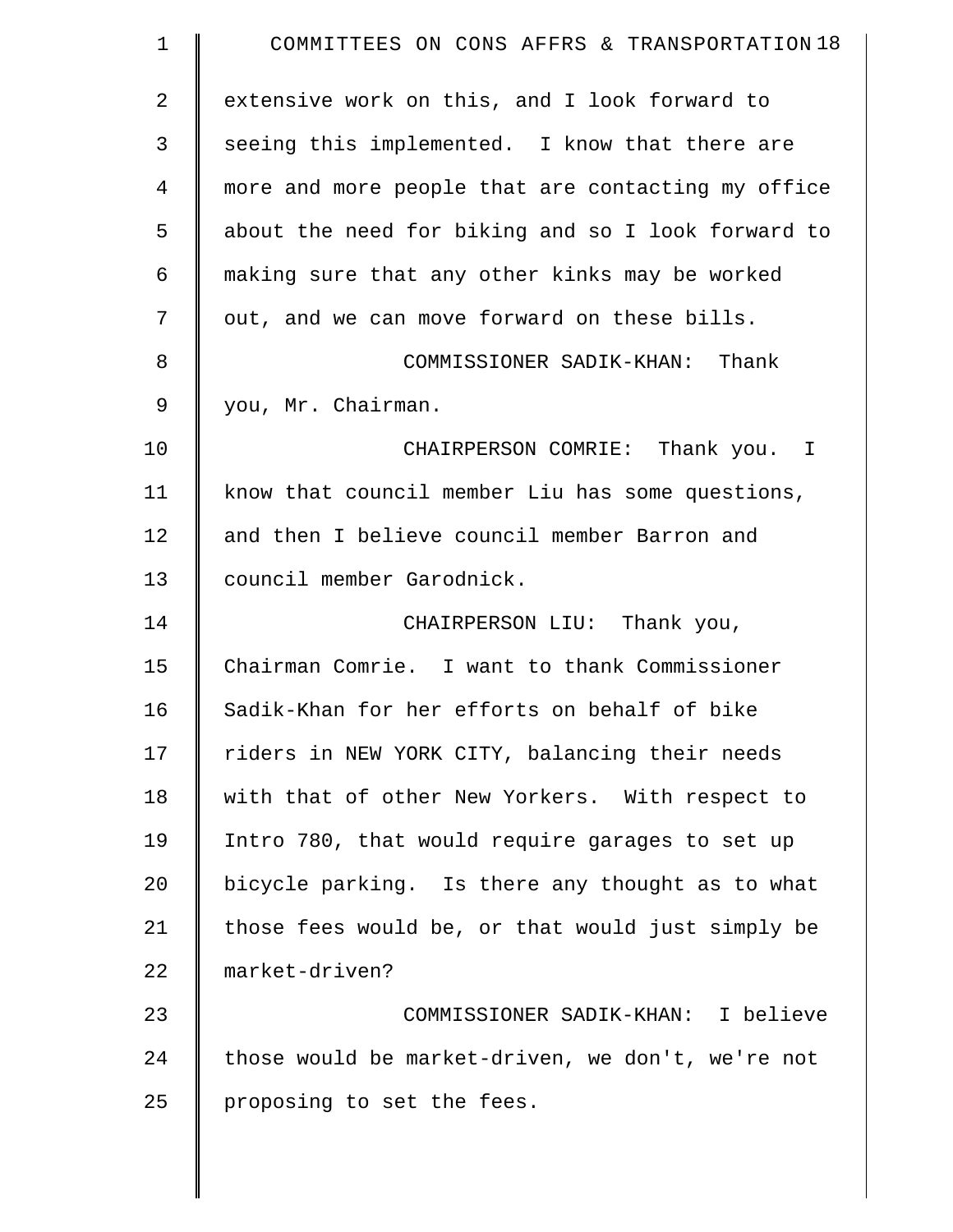| $\mathbf 1$    | COMMITTEES ON CONS AFFRS & TRANSPORTATION 19       |
|----------------|----------------------------------------------------|
| $\overline{2}$ | CHAIRPERSON LIU: Okay, so they                     |
| 3              | just basically have to have the space available,   |
| 4              | and if a person from the public wants to park      |
| 5              | their bikes there, that member of the public would |
| 6              | have that kind of access, but they would still pay |
| 7              | the parking fee?                                   |
| 8              | COMMISSIONER SADIK-KHAN: They                      |
| $\mathsf 9$    | would still pay the parking fee, and the bill      |
| 10             | applies to those facilities that have 51 parking   |
| 11             | spots or more in their facility.                   |
| 12             | CHAIRPERSON LIU: Okay. Oh, and                     |
| 13             | then going to the other bill, Intro 871, it only   |
| 14             | applies to buildings with freight elevators?       |
| 15             | COMMISSIONER SADIK-KHAN: Correct.                  |
| 16             | CHAIRPERSON LIU: And even then the                 |
| 17             | building owners can seek an exemption? They just   |
| 18             | have to say that the freight elevator is not       |
| 19             | available for such use?                            |
| 20             | COMMISSIONER SADIK-KHAN: Well, the                 |
| 21             | exemptions are pretty specific in terms of the     |
| 22             | specifications of the size of the freight          |
| 23             | elevator, or undue hardship, or dangerous          |
| 24             | circumstances. That would be again done on a       |
| 25             | we've done this, the structure of this bill is so  |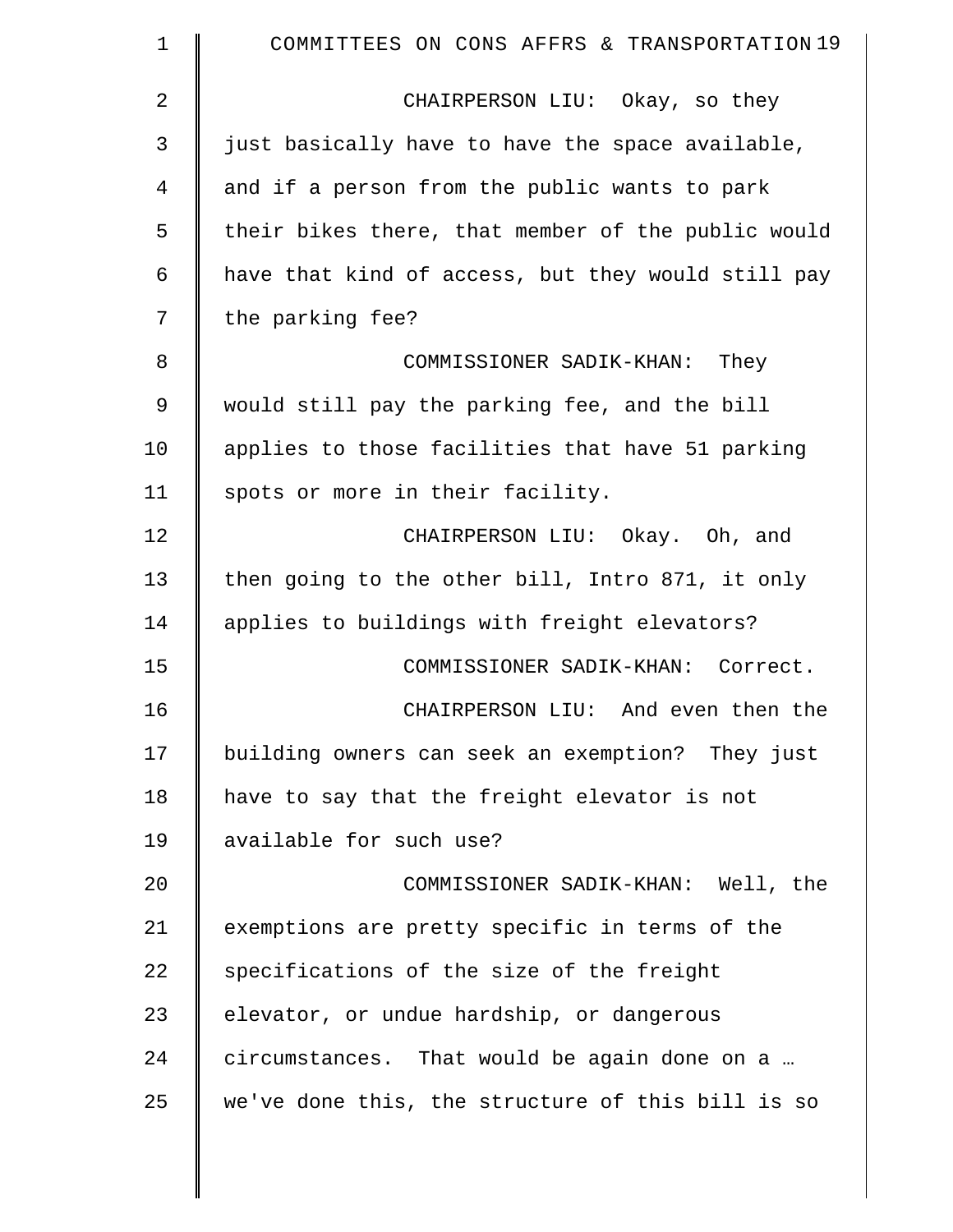| $\mathbf 1$ | COMMITTEES ON CONS AFFRS & TRANSPORTATION 20       |
|-------------|----------------------------------------------------|
| 2           | that it's under a complaint-driven process working |
| 3           | with council staff, so that, you know, basically   |
| 4           | it will be up to the tenants who want access for   |
| 5           | bike parking to ask that this access be provided,  |
| 6           | and then the owner would need to provide it at     |
| 7           | that point in time.                                |
| 8           | CHAIRPERSON LIU: So under what                     |
| 9           | circumstances does this exemption get  who would   |
| 10          | accept or who would either approve or deny the     |
| 11          | exemption request?                                 |
| 12          | COMMISSIONER SADIK-KHAN: The way                   |
| 13          | it would happen is that a tenant, it's a tenant-   |
| 14          | driven process, and that the tenant would request  |
| 15          | the access. And then if the  then the Dept. of     |
| 16          | Transportation would determine that in fact the    |
| 17          | tenant had requested this, and then we would       |
| 18          | contact the owner to see what the reason for the   |
| 19          | exemption was. And then we would investigate with  |
| 20          | our colleagues at the Dept. of Buildings to assess |
| 21          | whether or not there was a reasonable request for  |
| 22          | the exemption. Maybe it had something to do with   |
| 23          | the structure of the freight elevators. You know,  |
| 24          | maybe there was something else that was in there   |
| 25          | that would require that. But we're basically       |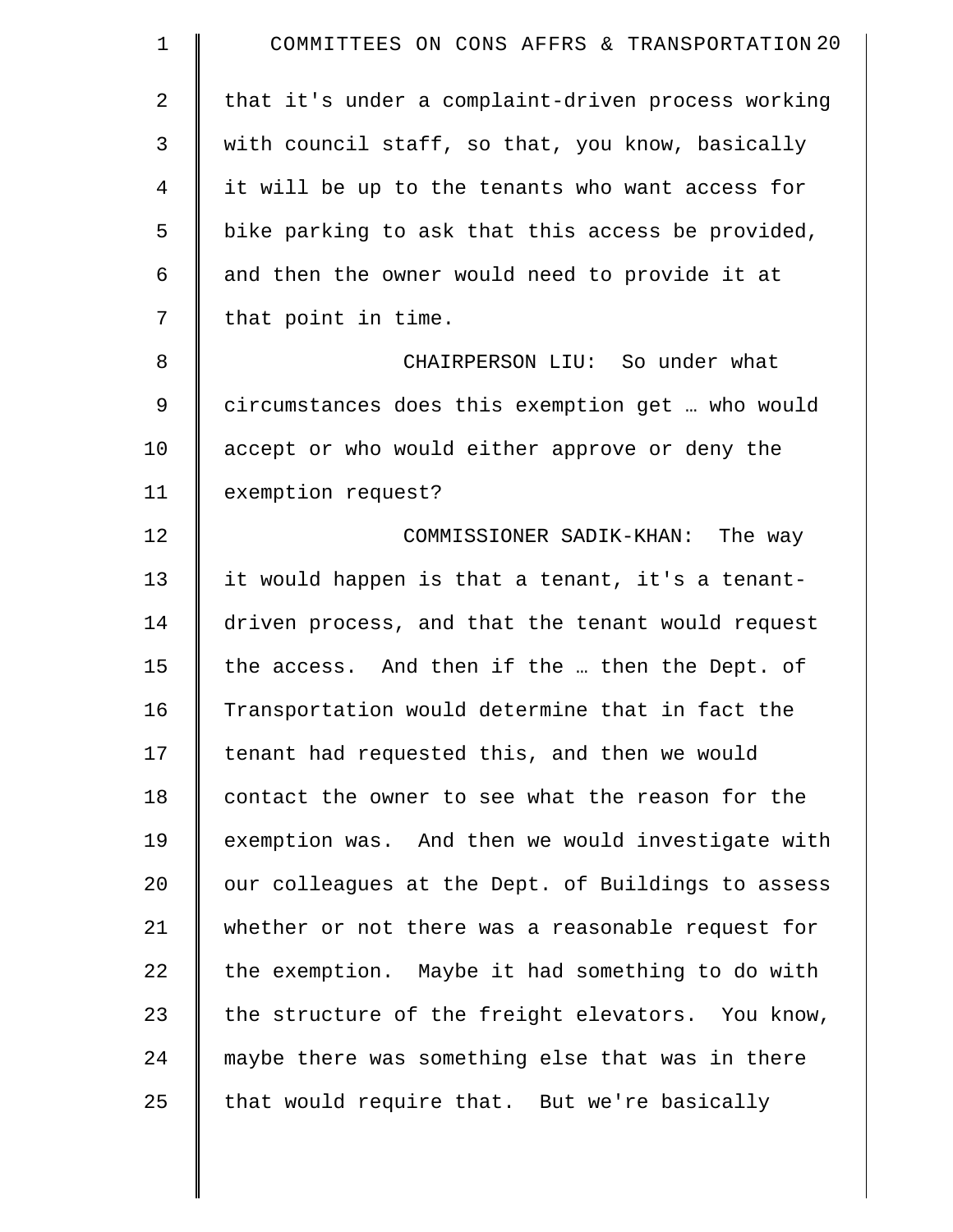| $\mathbf 1$    | COMMITTEES ON CONS AFFRS & TRANSPORTATION 21       |
|----------------|----------------------------------------------------|
| $\overline{2}$ | looking to have freight elevators available for    |
| 3              | tenants that are looking to access bike parking.   |
| 4              | CHAIRPERSON LIU: I'm just trying                   |
| 5              | to get a little bit more clarification as to what  |
| 6              | that means. The bill right now requires that a     |
| 7              | plan be posted. So presumably every building       |
| 8              | owner of an office building, an office building    |
| 9              | equipped with a freight elevator, has to post such |
| 10             | a plan.                                            |
| 11             | COMMISSIONER SADIK-KHAN: Right.                    |
| 12             | CHAIRPERSON LIU: That's not based                  |
| 13             | on a complaint-driven process, is it?              |
| 14             | COMMISSIONER SADIK-KHAN: Well a                    |
| 15             | tenant, just because you have a freight elevator   |
| 16             | does not mean that you have to post a plan. You    |
| 17             | have to post a plan when a tenant asks you that    |
| 18             | they want to have access to this building.         |
| 19             | CHAIRPERSON LIU: Oh, okay. So the                  |
| 20             | bill requires the posting of a plan upon request   |
| 21             | by a tenant? Is that what the bill says?           |
| 22             | COMMISSIONER SADIK-KHAN: Yes.                      |
| 23             | CHAIRPERSON LIU: And if the plan                   |
| 24             | is not posted, at that point, presumably, the      |
| 25             | tenant complains to 311.                           |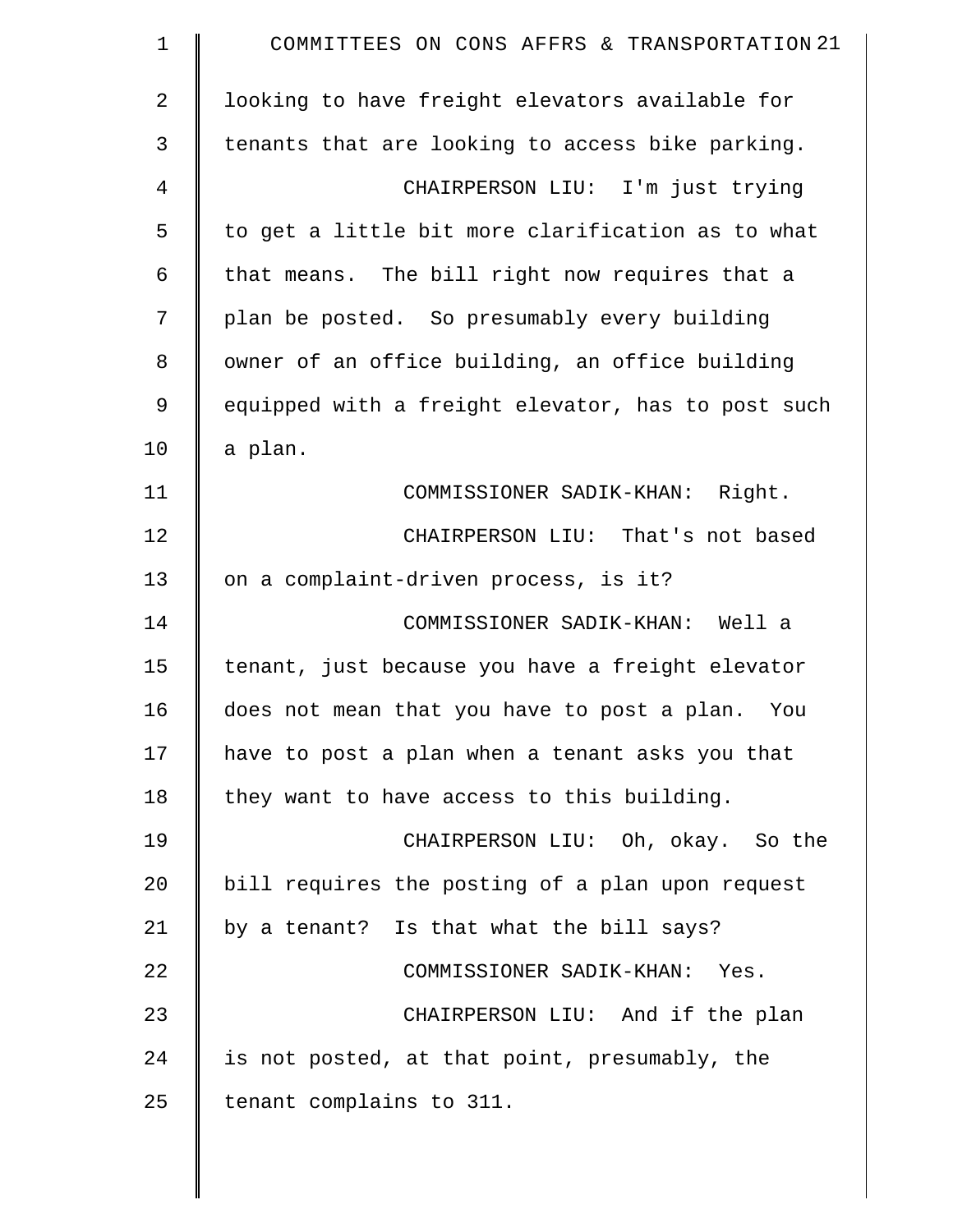| $\mathbf 1$    | COMMITTEES ON CONS AFFRS & TRANSPORTATION 22       |
|----------------|----------------------------------------------------|
| $\overline{a}$ | COMMISSIONER SADIK-KHAN: If a                      |
| 3              | tenant is looking to have  yes, if the tenant is   |
| 4              | asking for it and it's not provided, then that     |
| 5              | comes to us at the Dept. of Transportation, and    |
| 6              | with our colleagues at DOB, Dept. of Buildings, we |
| 7              | will go and investigate as to whether or not it's  |
| 8              | a reasonable request for an exemption, or not.     |
| 9              | And if there is not a reasonable request for an    |
| 10             | exemption, then                                    |
| 11             | CHAIRPERSON LIU: But nobody's made                 |
| 12             | a request for an exemption here. Right now, say    |
| 13             | I'm a tenant, say I have an office at some weird   |
| 14             | building like 250 Broadway. And I want to bring    |
| 15             | my bike in because it's Bike to Work day, and      |
| 16             | security downstairs tells me no, I can't bring my  |
| 17             | bike in, which coincidentally happens to have been |
| 18             | the case. And then I  so I have to make a          |
| 19             | request to the building to post such a plan, under |
| 20             | this bill?                                         |
| 21             | COMMISSIONER SADIK-KHAN: Yes.                      |
| 22             | CHAIRPERSON LIU: And if the                        |
| 23             | building owner doesn't post such a plan, then I    |
| 24             | call 311 to complain?                              |
| 25             | COMMISSIONER SADIK-KHAN: Right.                    |
|                |                                                    |
|                |                                                    |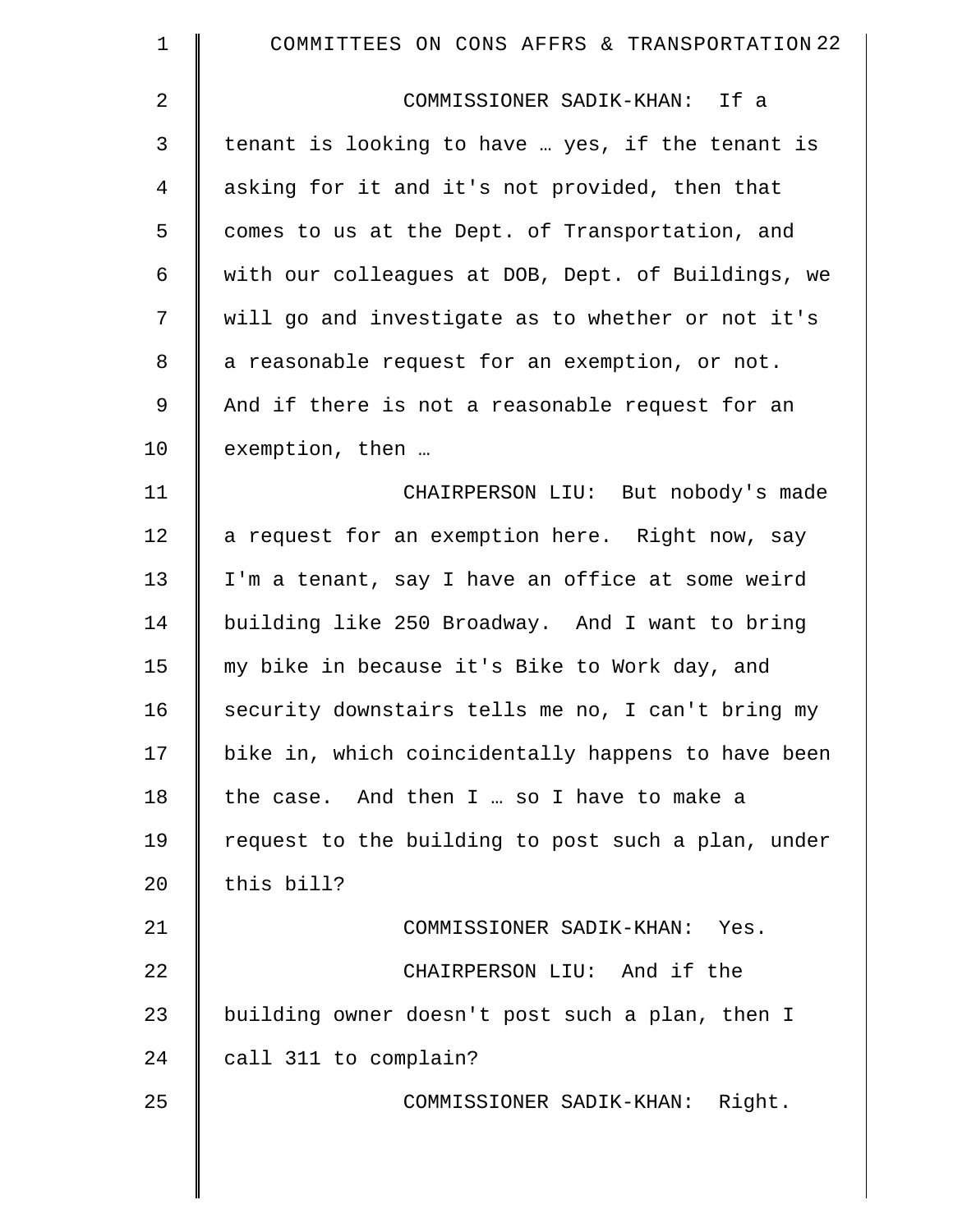| $\mathbf 1$    | COMMITTEES ON CONS AFFRS & TRANSPORTATION 23      |
|----------------|---------------------------------------------------|
| $\overline{2}$ | CHAIRPERSON LIU: So, and at that                  |
| 3              | point, no one's made a request for an exemption   |
| 4              | yet.                                              |
| 5              | COMMISSIONER SADIK-KHAN:<br>No.                   |
| 6              | CHAIRPERSON LIU: All right, so                    |
| 7              | then the Dept. of Transportation sends an         |
| 8              | inspector out? Is that what happens?              |
| 9              | COMMISSIONER SADIK-KHAN: Yes.                     |
| 10             | CHAIRPERSON LIU: All right, so                    |
| 11             | still nobody has made a request for an exemption, |
| 12             | so it seems like the inspector from the DOT would |
| 13             | actually enter a building to assess a physical    |
| 14             | characteristic within the building and then       |
| 15             | determine if in fact the city would compel that   |
| 16             | building owner to post a plan.                    |
| 17             | COMMISSIONER SADIK-KHAN: Correct.                 |
| 18             | CHAIRPERSON LIU: All right, I mean                |
| 19             | that's not actually what the testimony says,      |
| 20             | because it says, "should a building owner seek an |
| 21             | exemption", but nobody's seeking any exemption.   |
| 22             | It sounds like there just would be no requirement |
| 23             | on the part of the building owner.                |
| 24             | COMMISSIONER SADIK-KHAN: No, they                 |
| 25             | have to file the plan, but I was looking towards  |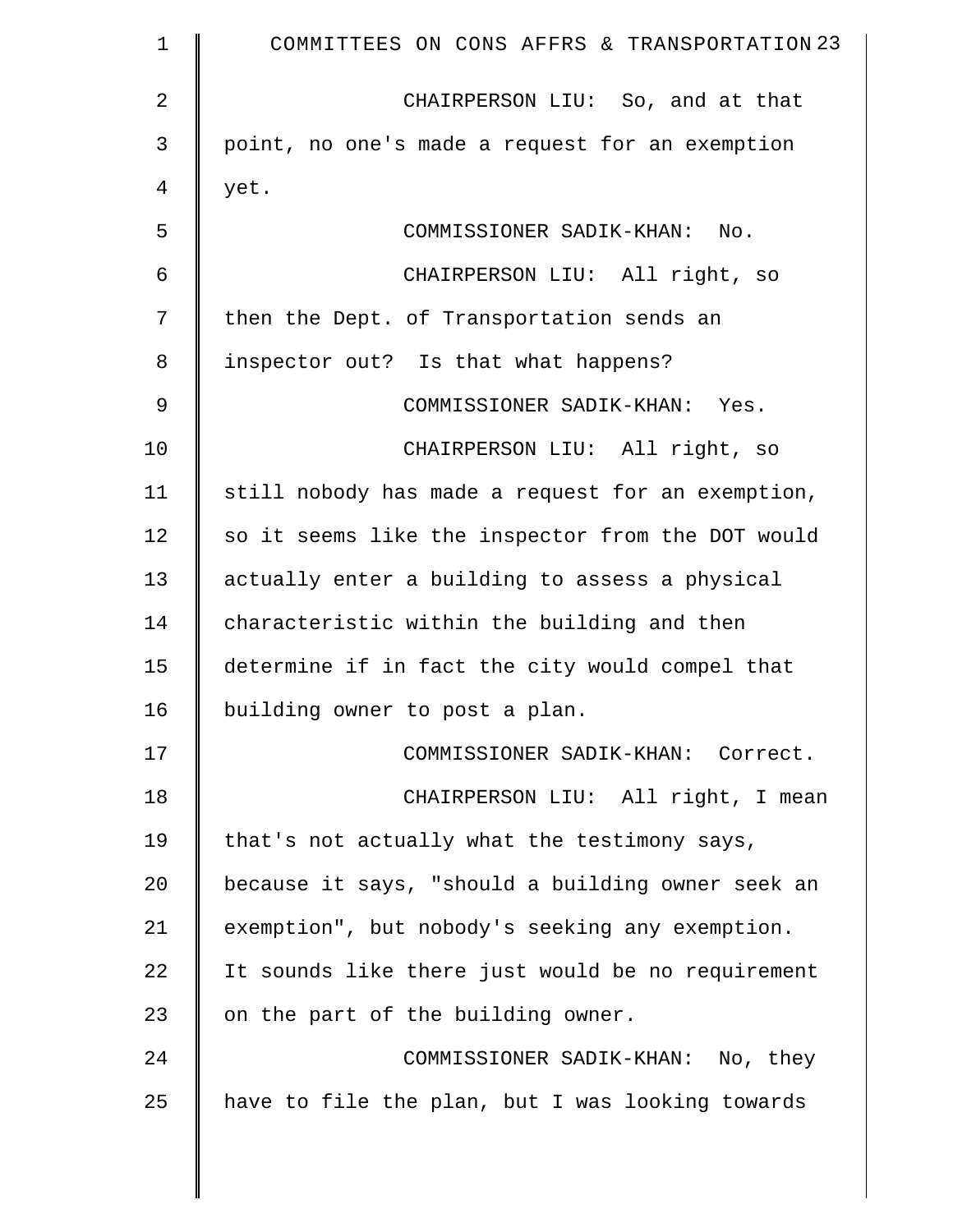| COMMITTEES ON CONS AFFRS & TRANSPORTATION 24      |
|---------------------------------------------------|
| the eventuality or the circumstance where the     |
| building owner would say, "I can't possibly".     |
| CHAIRPERSON LIU: Okay, so                         |
| everybody, actually every building owner, every   |
| owner of an office building equipped with a       |
| freight elevator would have to file such a plan   |
| with the city? And that                           |
| COMMISSIONER SADIK-KHAN: Well,                    |
| what they have to file a plan when a tenant       |
| requests it. This is a tenant-driven piece of     |
| legislation. So if a tenant is asking for bike    |
| access, and it's fairly easy to do.               |
| CHAIRPERSON LIU: But you said that                |
| in the eventuality. I mean, I'm simply saying,    |
| I'm asking, is the owner of an office building    |
| required to file such a plan?                     |
| COMMISSIONER SADIK-KHAN: If                       |
| tenants in the building would like to have bike   |
| access, then they are.                            |
| CHAIRPERSON LIU: So a tenant  so                  |
| no building owner is required to file any kind of |
| plan unless a tenant requests access?             |
| COMMISSIONER SADIK-KHAN: That's                   |
| right, that's what the legislation says.          |
|                                                   |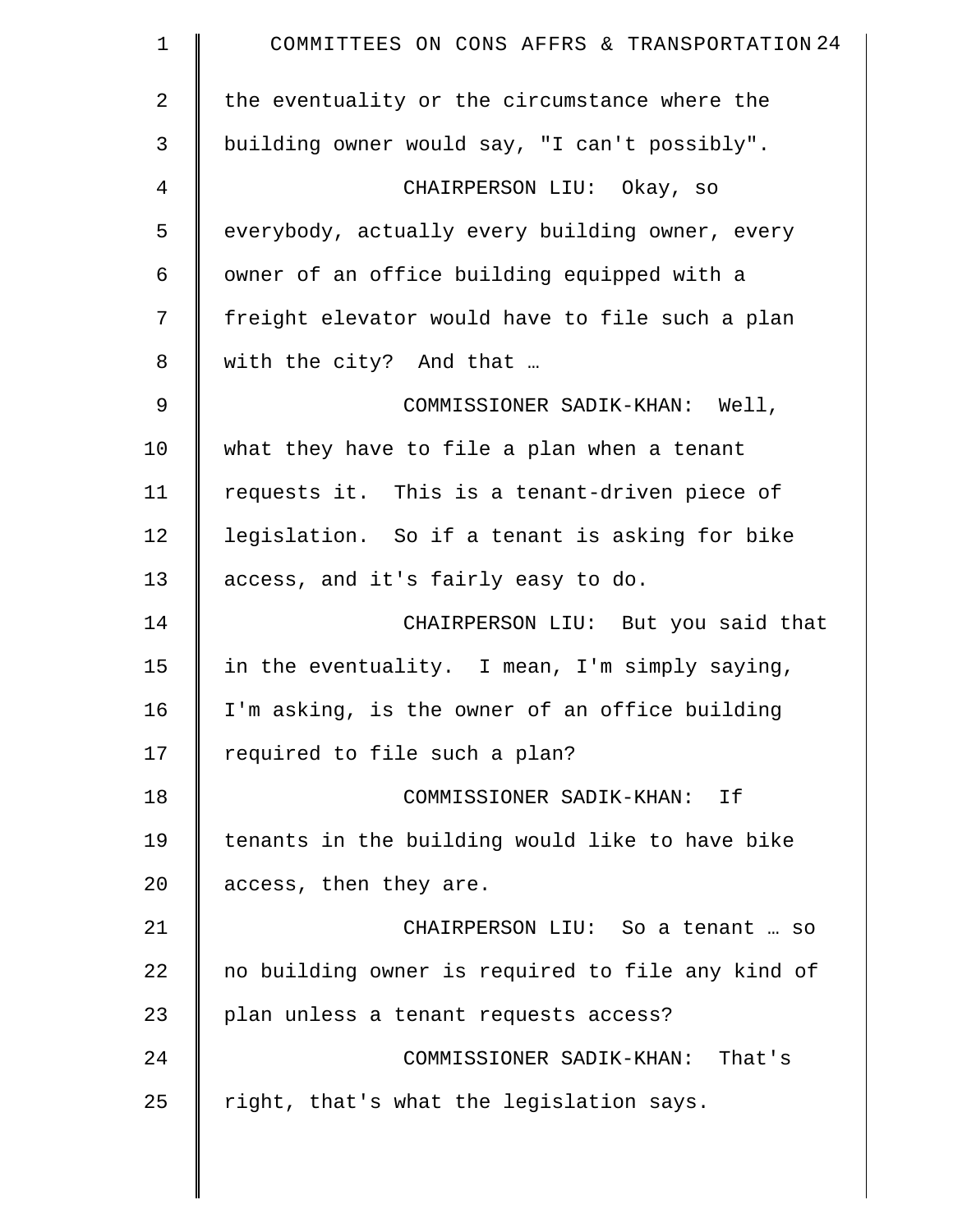| 1             | COMMITTEES ON CONS AFFRS & TRANSPORTATION 25       |
|---------------|----------------------------------------------------|
| 2             | CHAIRPERSON LIU: Okay, and then if                 |
| 3             | they request access, presumably the building owner |
| 4             | would simply comply with this bill, and if the     |
| 5             | building owner does not comply and does not post   |
| 6             | an access, does not post a plan, then that tenant  |
| 7             | would call 311, and a DOT inspector would go out   |
| 8             | and inspect that building.                         |
| $\mathcal{G}$ | COMMISSIONER SADIK-KHAN: Right, we                 |
| 10            | would work with our colleagues at the Dept. of     |
| 11            | Buildings on that.                                 |
| 12            | CHAIRPERSON LIU: Okay, but who's                   |
| 13            | in charge?                                         |
| 14            | COMMISSIONER SADIK-KHAN: We've                     |
| 15            | been given primary responsibility under the        |
| 16            | legislation.                                       |
| 17            | CHAIRPERSON LIU: All right. Does                   |
| 18            | the Dept. of Transportation have inspectors        |
| 19            | qualified to make such assessments as to building  |
| 20            | facilities?                                        |
| 21            | COMMISSIONER SADIK-KHAN: That's                    |
| 22            | why we are working with our colleagues at the      |
| 23            | Dept. of Buildings.                                |
| 24            | CHAIRPERSON LIU: Okay, does this                   |
| 25            | require additional budget?                         |
|               |                                                    |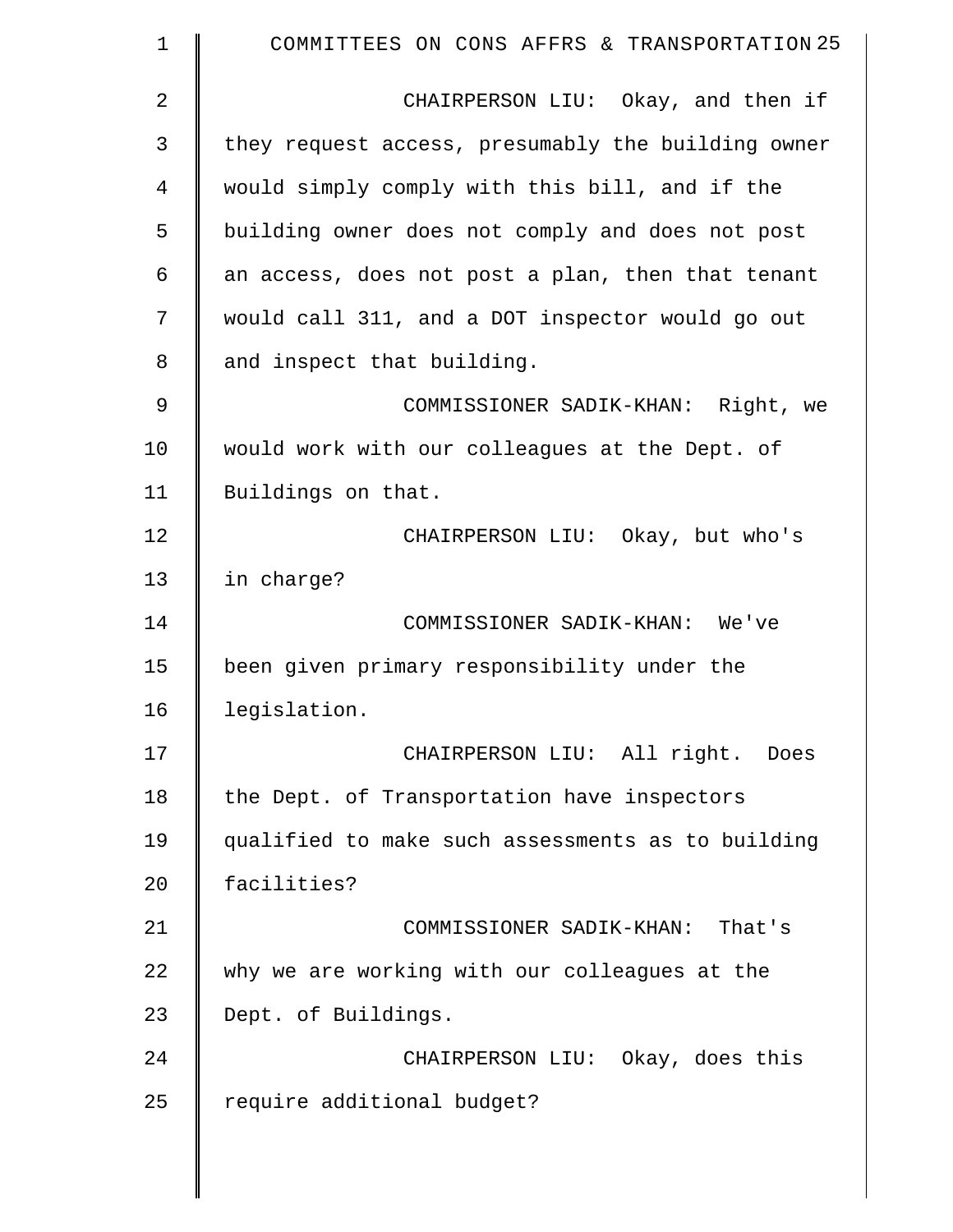| $\mathbf 1$ | COMMITTEES ON CONS AFFRS & TRANSPORTATION 26       |
|-------------|----------------------------------------------------|
| 2           | COMMISSIONER SADIK-KHAN: No.                       |
| 3           | CHAIRPERSON LIU: Are you short-                    |
| 4           | staffed at the Dept. of Transportation in any way? |
| 5           | COMMISSIONER LI MANDRI: May I jump                 |
| 6           | in?                                                |
| 7           | CHAIRPERSON LIU: Yes please.                       |
| 8           | COMMISSIONER LI MANDRI: So the way                 |
| 9           | we envision it working is, if the tenant requires  |
| 10          | and would like to gain access, they make a request |
| 11          | to the landlord, the landlord posts the plan,      |
| 12          | everything is fine. When a tenant makes that       |
| 13          | request, as you discussed, and did not get a       |
| 14          | response, they pick up the phone, they dial 311,   |
| 15          | DOT goes out, and at that point in time, if        |
| 16          | they're not in compliance with the law, most       |
| 17          | likely the Dept. of Transportation would make the  |
| 18          | assessment that there is no plan posted, and there |
| 19          | was a reasonable period of time where they asked,  |
| 20          | and they'll come up with a protocol for            |
| 21          | enforcement. It's at the point in time when        |
| 22          | someone requests a waiver that says to DOT, "I     |
| 23          | cannot comply with this requirement because", that |
| 24          | would be where the Dept. of Buildings would work   |
| 25          | with the Dept. of Transportation and look at these |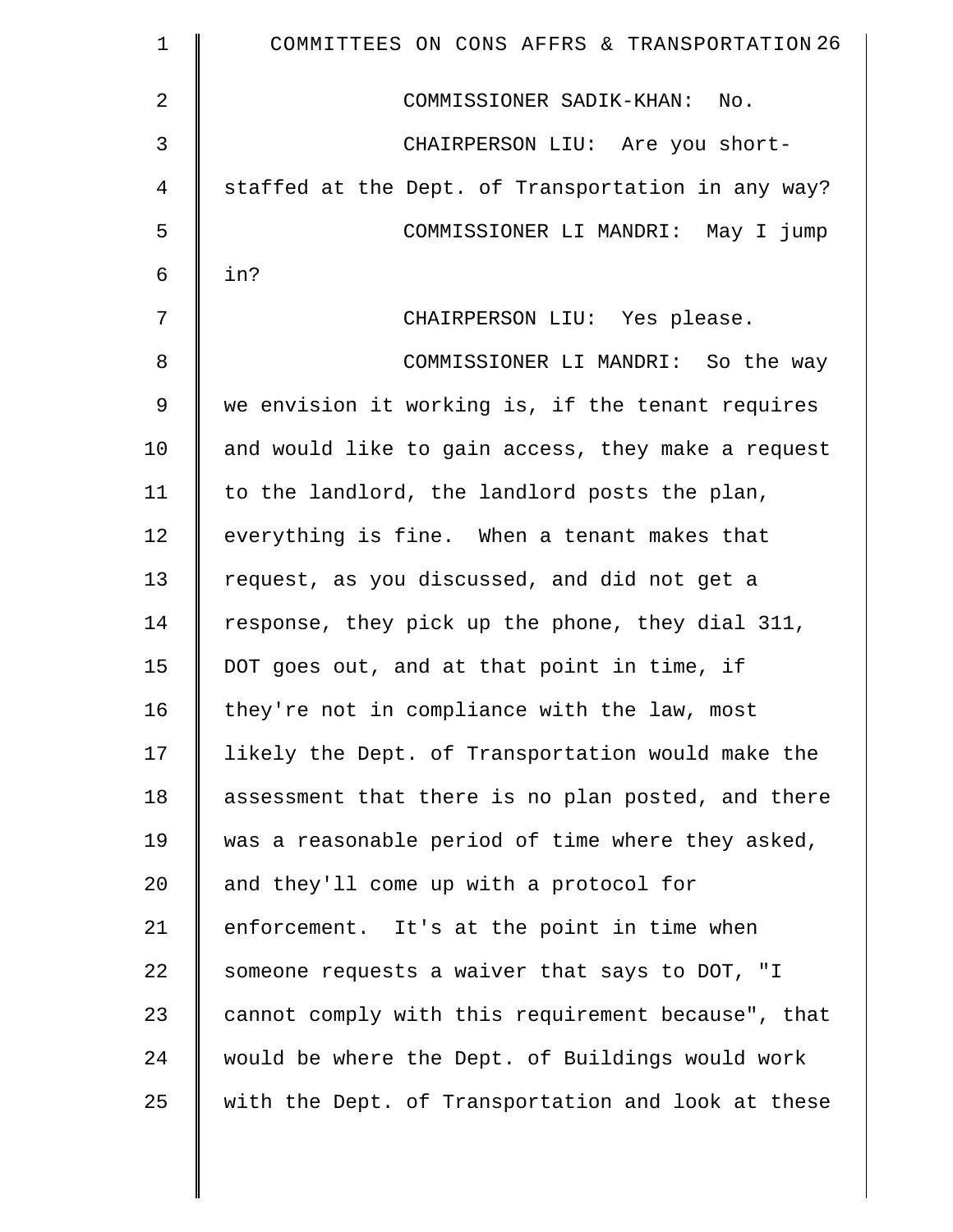| $\mathbf 1$    | COMMITTEES ON CONS AFFRS & TRANSPORTATION 27       |
|----------------|----------------------------------------------------|
| $\overline{2}$ | requests. So what we want to make sure is that     |
| 3              | the opportunity for bicycle access is granted to   |
| $\overline{4}$ | the most number of buildings. But in the           |
| 5              | exceptions, this is where the Dept. of Buildings   |
| 6              | would lend itself. This is not about inspection    |
| 7              | resources, this is about looking at codes and      |
| 8              | making sure that plans don't allow for, or         |
| 9              | elevators don't allow for, the easy and safe       |
| 10             | access of an individual to the space. So that's    |
| 11             | really what we're looking for.                     |
| 12             | CHAIRPERSON LIU: Okay, and this is                 |
| 13             | in hindsight, but Commissioner LiMandri, could you |
| 14             | just identify yourself for the record?             |
| 15             | COMMISSIONER LI MANDRI: Sure I'm                   |
| 16             | Commissioner LiMandri, I'm with the Dept. of       |
| 17             | Buildings.                                         |
| 18             | CHAIRPERSON LIU: Okay, it would                    |
| 19             | still be, the decision would still rest within the |
| 20             | Dept. of Transportation, in consultation with the  |
| 21             | Dept. of Buildings, but it would be, it would rest |
| 22             | with the Dept. of Transportation whether or not to |
| 23             | grant the exemption.                               |
| 24             | COMMISSIONER LI MANDRI:<br>That's                  |
| 25             | correct.                                           |
|                |                                                    |

 $\parallel$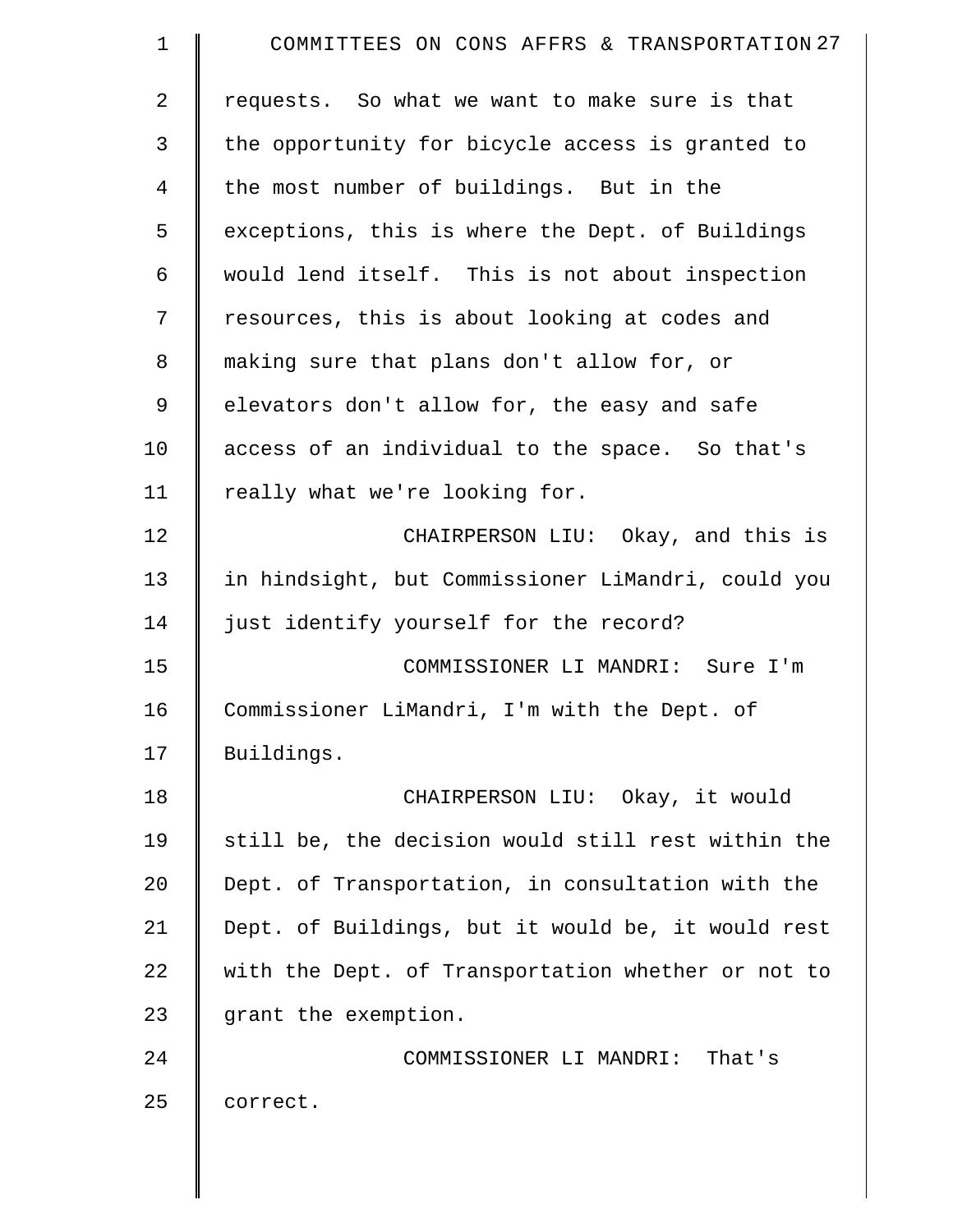| $\mathbf 1$ | COMMITTEES ON CONS AFFRS & TRANSPORTATION 28       |
|-------------|----------------------------------------------------|
| 2           | CHAIRPERSON LIU: Okay. So then                     |
| 3           | let's get back to my original question. I didn't   |
| 4           | expect that all those other questions would come   |
| 5           | up. The granting of the exemption, what would      |
| 6           | constitute the objective measures by which to      |
| 7           | grant the exemption or to deny it?                 |
| 8           | COMMISSIONER SADIK-KHAN: Well, we                  |
| $\mathsf 9$ | would be looking at safety issues, if there was    |
| 10          | some kind of a safety concern associated with the  |
| 11          | access. There may be some unique circumstances     |
| 12          | that were there. We didn't do a complete broad     |
| 13          | brush on this, and so left the door open for if    |
| 14          | there is an issue for a building that we would go  |
| 15          | back and revisit it.                               |
| 16          | CHAIRPERSON LIU: Okay, because the                 |
| 17          | testimony basically says that they just, the       |
| 18          | building owner needs to certify that the           |
| 19          | building's freight elevator is not available for   |
| 20          | such a use. And that seems to be a loophole large  |
| 21          | enough to, I don't want to use the proverbial      |
| 22          | "drive a truck through", I'll say, you know, send  |
| 23          | a hundred bikes through, how's that? Because that  |
| 24          | seems to be such broad possibility for an          |
| 25          | exemption that it would almost render this bill, I |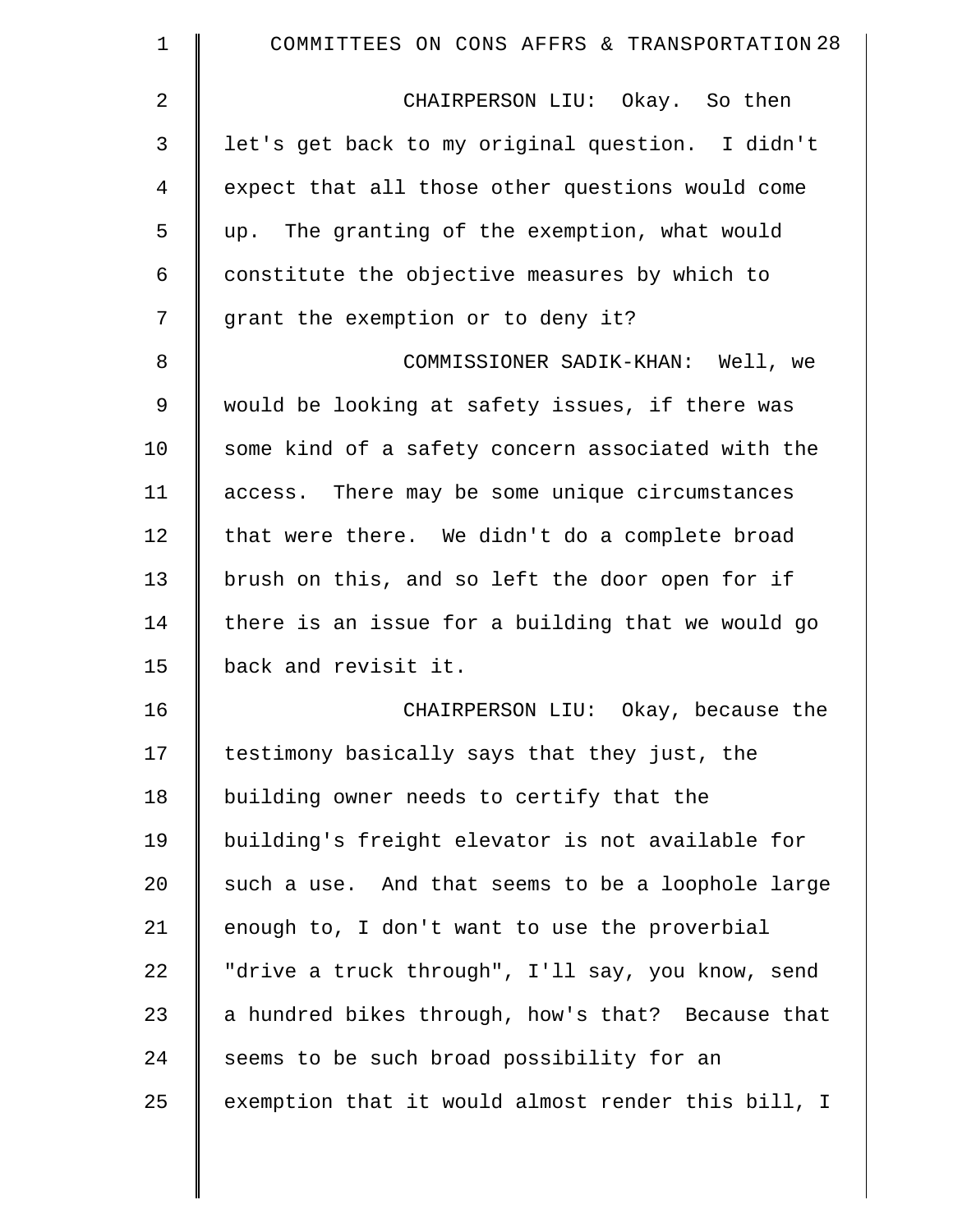| $\mathbf 1$    | COMMITTEES ON CONS AFFRS & TRANSPORTATION 29       |
|----------------|----------------------------------------------------|
| $\overline{2}$ | don't necessarily want to say useless, but I don't |
| 3              | know exactly what the bill would achieve with such |
| 4              | a large loophole.                                  |
| 5              | COMMISSIONER SADIK-KHAN: Well, I                   |
| 6              | think                                              |
| 7              | CHAIRPERSON LIU: Unless you can                    |
| 8              | more narrowly define what those criteria would be  |
| 9              | for granting the exemption.                        |
| 10             | COMMISSIONER SADIK-KHAN: What we                   |
| 11             | would be looking at is safety issues, we would be  |
| 12             | looking at the size of the freight elevator, we    |
| 13             | would be looking at how much it's used. I mean,    |
| 14             | those are the types of criteria that we would be   |
| 15             | looking at there. And we would really question     |
| 16             | whether it's available or not. You know, as you    |
| 17             | know, the legislation was, you know, crafted with  |
| 18             | a lot of input from lots of different folks, so we |
| 19             | are trying to we think pass, or work with the      |
| 20             | council to put together a really landmark piece of |
| 21             | legislation that we think will go a long way to    |
| 22             | improving bike access in commercial buildings, and |
| 23             | you know, there will be bumps along the road as we |
| 24             | look to get it implemented, but we're looking      |
| 25             | forward to working with our colleagues at the      |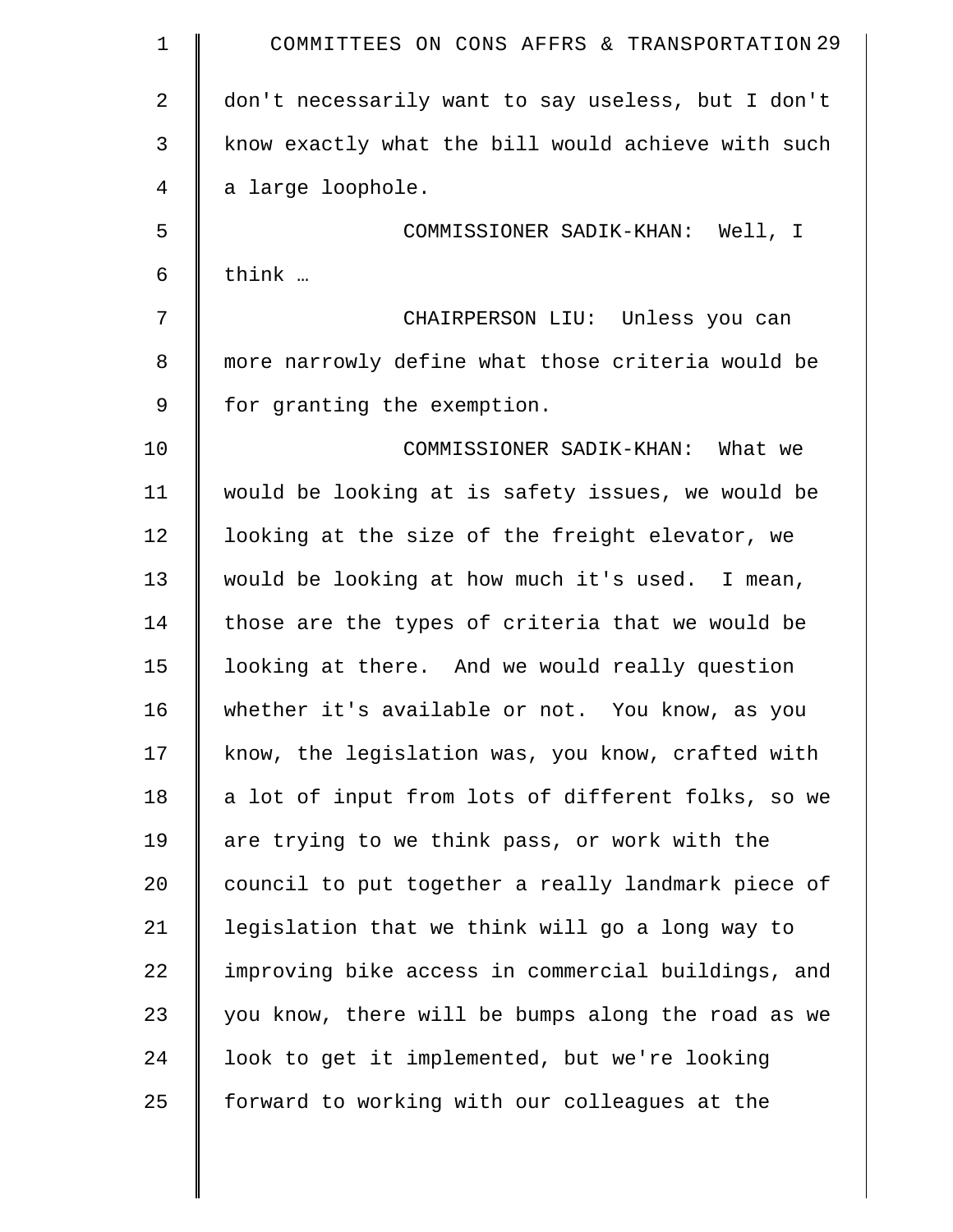| $\mathbf 1$    | COMMITTEES ON CONS AFFRS & TRANSPORTATION 30       |
|----------------|----------------------------------------------------|
| $\overline{2}$ | Dept. of Buildings, and we're really keen on       |
| 3              | getting at least this de minimis requirement for   |
| $\overline{4}$ | bike parking access in commercial buildings, where |
| 5              | they can be accommodated safely.                   |
| 6              | CHAIRPERSON LIU: No, I mean, I                     |
| 7              | agree with the intent of this bill, and, you know, |
| 8              | I think we all want to encourage more bicycle      |
| 9              | riding and commuting in the city. The question     |
| 10             | right now, I just have a question about this, the  |
| 11             | testimony here. It just seems so broad. Why        |
| 12             | don't I let you guys, you know.                    |
| 13             | COMMISSIONER SADIK-KHAN: Huddle?                   |
| 14             | CHAIRPERSON LIU: Get together                      |
| 15             | again, I think maybe Dave Woloch has some expert   |
| 16             | insight into this as well. I'll turn it over to    |
| 17             | some of my colleagues who have questions and then  |
| 18             | we'll revisit my question again. My question       |
| 19             | still pertains to the seemingly huge loophole that |
| 20             | is provided by this particular piece of            |
| 21             | legislation. Council member Barron.                |
| 22             | COUNCIL MEMBER BARRON: Thank you                   |
| 23             | very much. I wanted to, I'm very supportive of     |
| 24             | both bills, but I'm concerned about the impact on  |
| 25             | vehicular parking. We have already a parking       |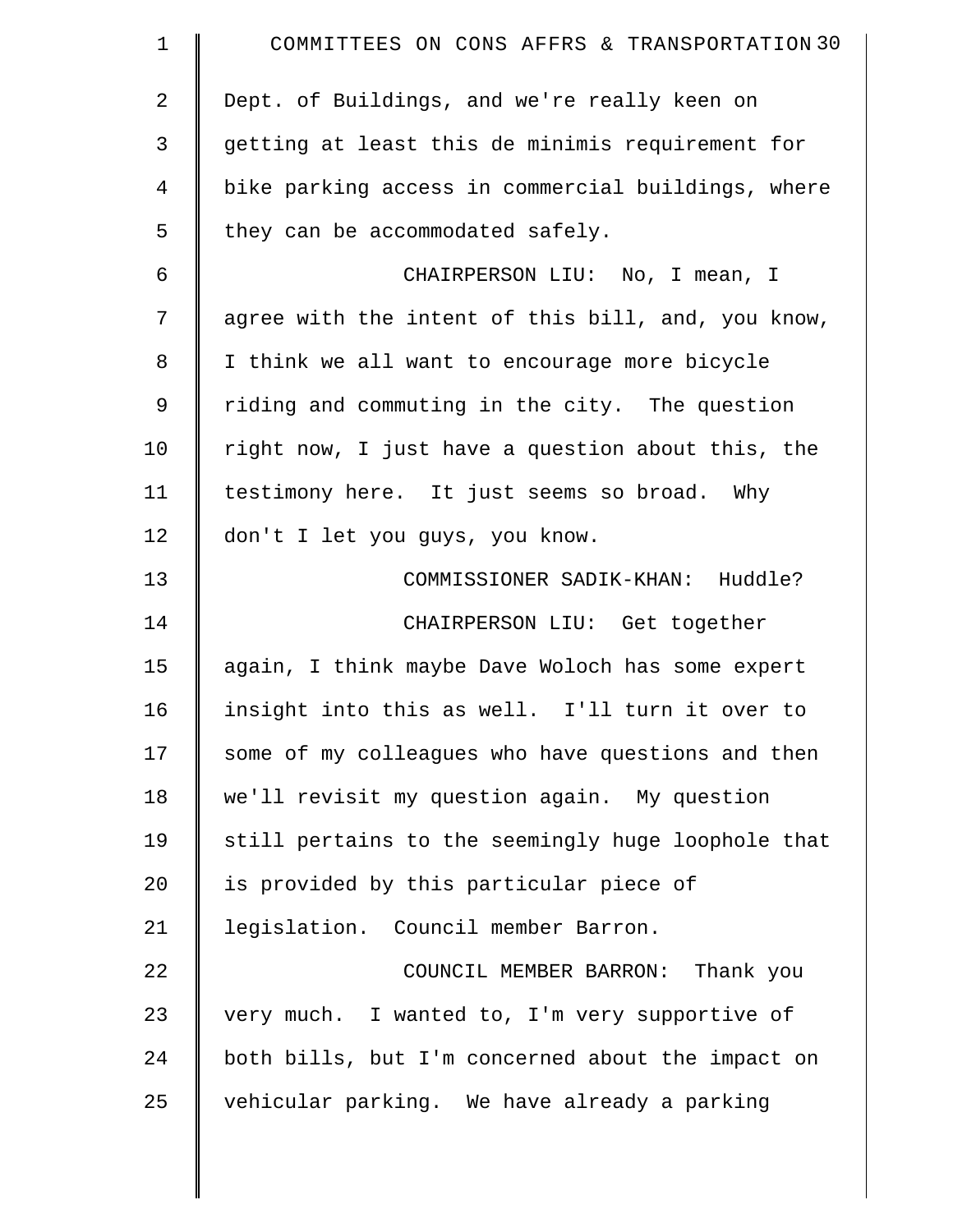| $\mathbf 1$    | COMMITTEES ON CONS AFFRS & TRANSPORTATION 31       |
|----------------|----------------------------------------------------|
| $\overline{2}$ | concern, crisis, with vehicles. How would that     |
| 3              | impact the vehicle parking in some of the parking  |
| $\overline{4}$ | lots? I know you said 51 spots or more it would    |
| 5              | apply to. So in this particular case, then it      |
| 6              | would take away some of the vehicle parking, have  |
| 7              | we thought about that? There's an impact already,  |
| 8              | parking is a mess, even for vehicles, and I'm      |
| 9              | supporting these two bills, because it creates a   |
| 10             | cleaner environment and it just needs to happen.   |
| 11             | But I am still concerned about those residents who |
| 12             | are having difficulties already with vehicle       |
| 13             | parking. So what's the impact there?               |
| 14             | COMMISSIONER SADIK-KHAN: Well, we                  |
| 15             | think it will have a de minimis impact on the      |
| 16             | availability of parking, and I think that, you     |
| 17             | know, we have to really take a look at what we're  |
| 18             | trying to do here also. We're really trying to     |
| 19             | manage our system a little bit better and make it  |
| 20             | possible for people to ride along a connected      |
| 21             | network of bike lanes and be able to get from      |
| 22             | point A to point B in a safe manner. And then      |
| 23             | also when they get there, that they've got a place |
| 24             | where they can park their bike and know that it's  |
| 25             | going to be there at the beginning and end of the  |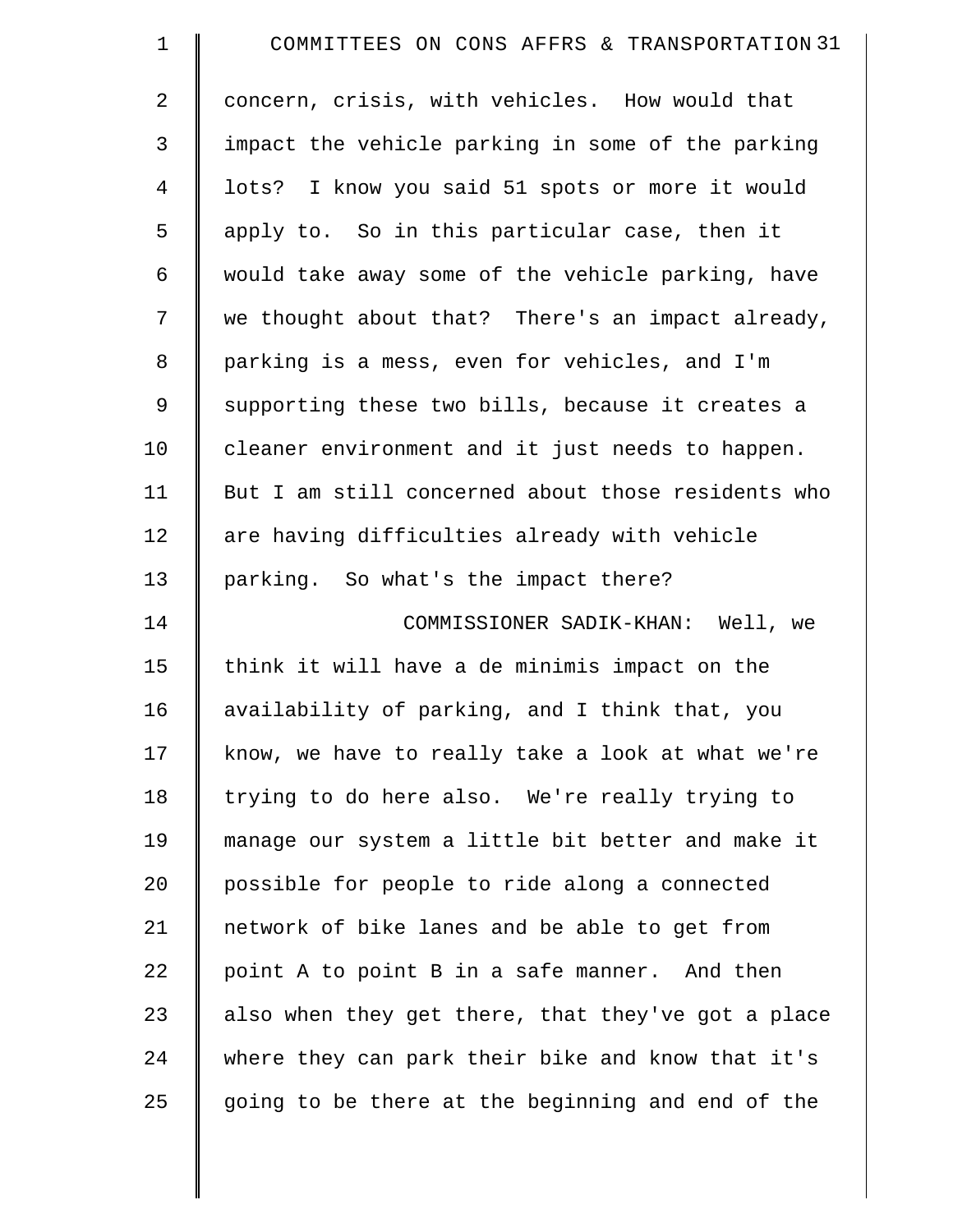| $\mathbf 1$    | COMMITTEES ON CONS AFFRS & TRANSPORTATION 32       |
|----------------|----------------------------------------------------|
| $\overline{2}$ | day.                                               |
| 3              | COUNCIL MEMBER BARRON: I think I                   |
| 4              | got all of that, I'm just concerned about what     |
| 5              | happens to the vehicle parking, you know, how on   |
| 6              | average how many spaces would we lose with         |
| 7              | vehicles, and these parking garages, parking lots? |
| 8              | And what will happen to those vehicles?            |
| 9              | COMMISSIONER SADIK-KHAN: Well, the                 |
| 10             | parking garages, per the legislation, are required |
| 11             | to provide the spaces if they are facilities that  |
| 12             | are 51, if they have 51 spots or more. We don't    |
| 13             | think that that's going to be a big burden on      |
| 14             | these garages, in fact we think it's going to be a |
| 15             | great opportunity for them, because there is a     |
| 16             | huge unmet demand for bicycle parking. And so to   |
| 17             | the extent that, you know, garages can take        |
| 18             | advantage of that, and we will have less people    |
| 19             | going to work by car and more people going to work |
| 20             | by bike, it sort of works together, hand in hand.  |
| 21             | COUNCIL MEMBER BARRON: So you see                  |
| 22             | no impact on vehicle parking?                      |
| 23             | COMMISSIONER SADIK-KHAN: We don't                  |
| 24             | believe that there's going to be a big impact on   |
| 25             | vehicle parking, no. And we will be working with   |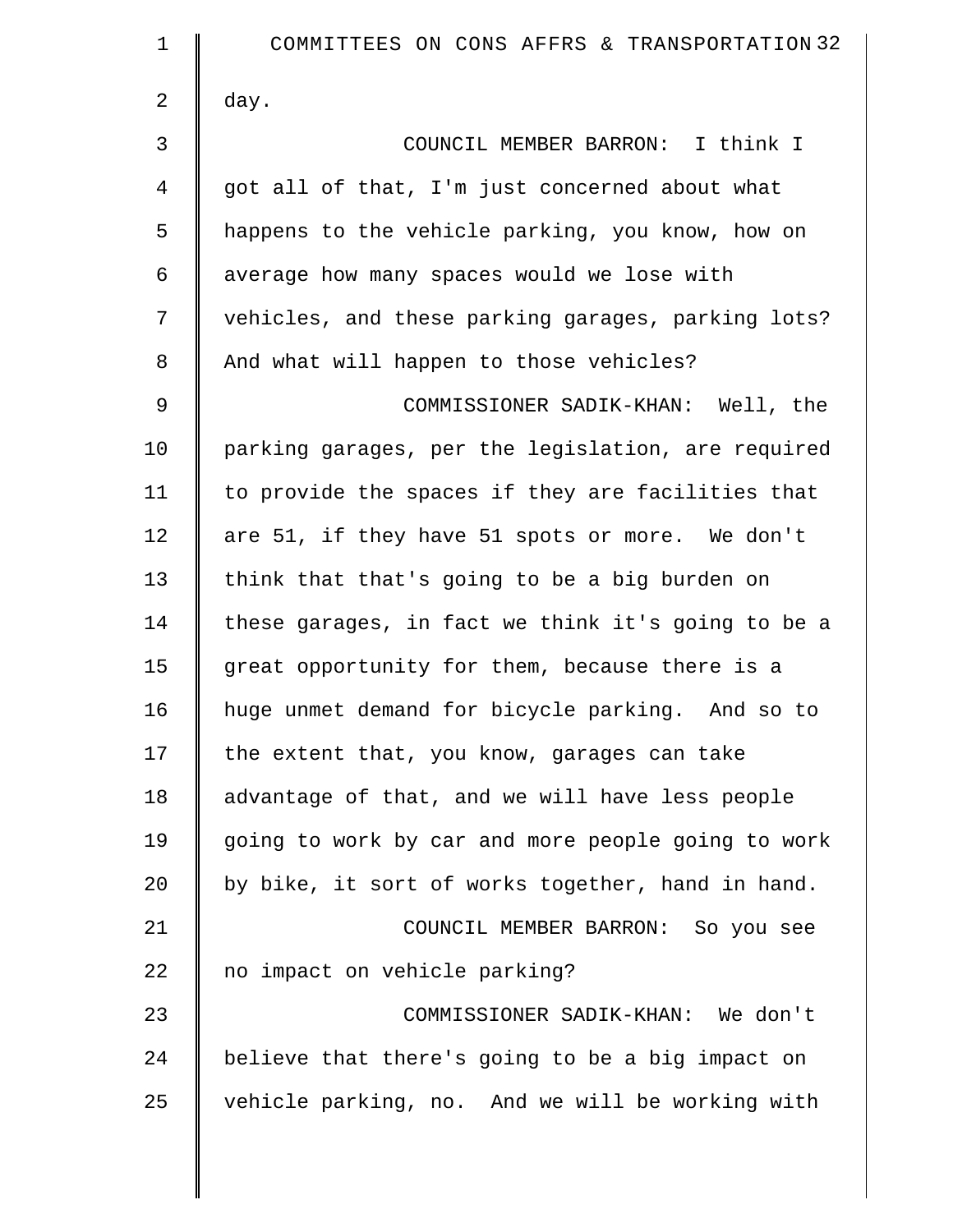| $\mathbf 1$ | COMMITTEES ON CONS AFFRS & TRANSPORTATION 33       |
|-------------|----------------------------------------------------|
| 2           | our colleagues at the Dept. of Consumer Affairs as |
| 3           | we move forward on the program.                    |
| 4           | COUNCIL MEMBER BARRON: Are garages                 |
| 5           | presently, any researches on garages presently     |
| 6           | being filled to capacity, or being underutilized?  |
| 7           | What is your sense of that?                        |
| 8           | COMMISSIONER SADIK-KHAN: That                      |
| 9           | would be information that would be available to    |
| 10          | the Dept. of Consumer Affairs, because they're the |
| 11          | ones that regulate the bike parking  or regulate   |
| 12          | the garages today.                                 |
| 13          | COUNCIL MEMBER BARRON: I                           |
| 14          | understand that, but did you, in reference to this |
| 15          | bill, did you maybe look into that with the Dept.  |
| 16          | of Consumer Affairs to see whether garages, lots   |
| 17          | are overutilized, underutilized? So you can get a  |
| 18          | sense of the impact that this would have on        |
| 19          | vehicle parking?                                   |
| 20          | COMMISSIONER SADIK-KHAN: Right,                    |
| 21          | it's  we don't have that survey, council member,   |
| 22          | we do have an assessment of exactly how many       |
| 23          | garages would be affected by this, the number of   |
| 24          | spots that would be required, and again, we        |
| 25          | believe it's a de minimis amount that would be     |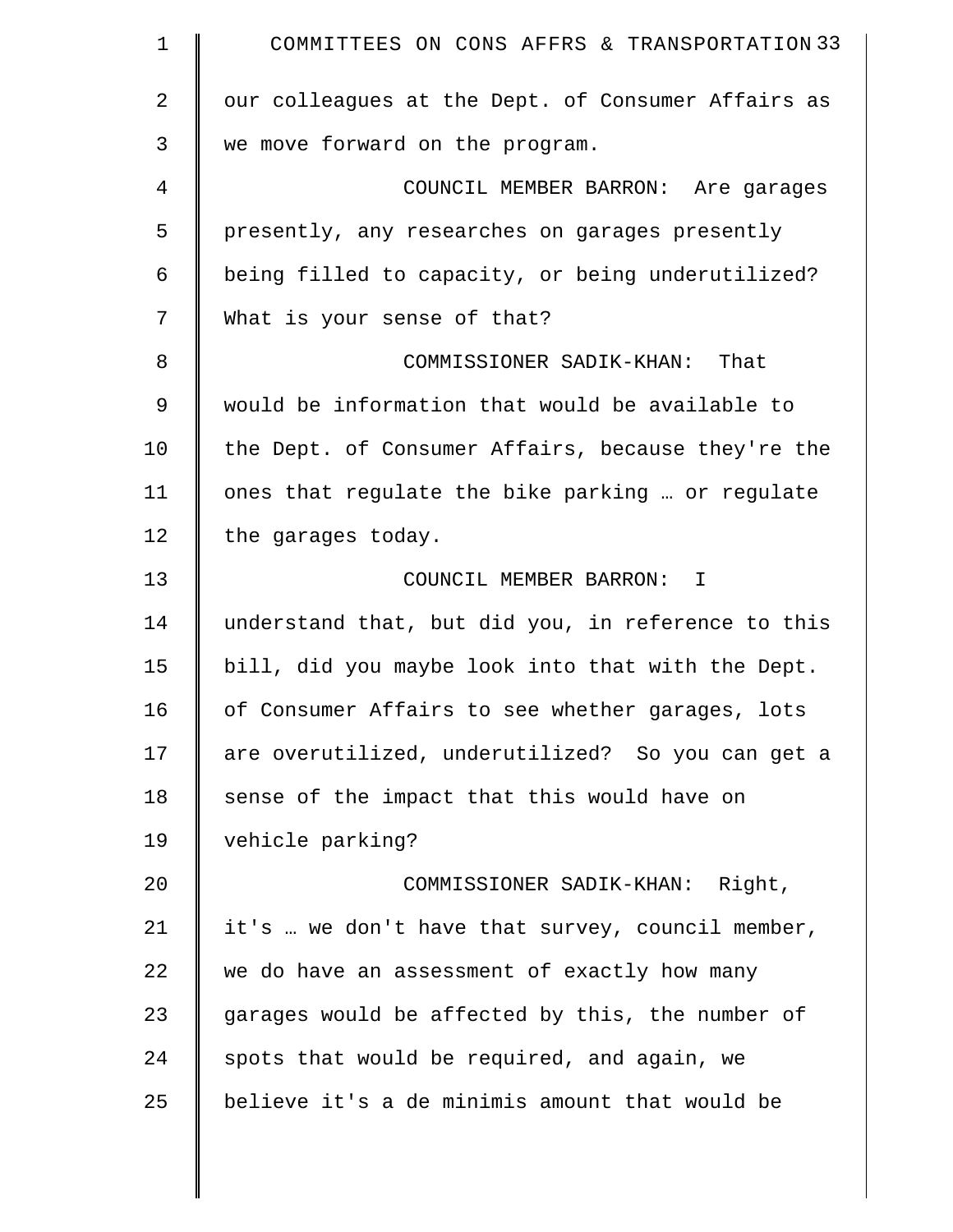| 1  | COMMITTEES ON CONS AFFRS & TRANSPORTATION 34       |
|----|----------------------------------------------------|
| 2  | required in these spots, and you know, parking     |
| 3  | lots vary across the city in terms of              |
| 4  | COUNCIL MEMBER BARRON: Well, de                    |
| 5  | minimis impact would have to be, you know, defined |
| 6  | in terms of numbers. That would be interesting to  |
| 7  | find out. The other thing, this might be nothing,  |
| 8  | it might be totally irrelevant, but I'm going to   |
| 9  | ask it anyway. A bicycle is a vehicle with two     |
| 10 | wheels, I mean, is anyone going to try to say,     |
| 11 | well, their motorcycle is a bicycle?               |
| 12 | COMMISSIONER SADIK-KHAN:<br>No.                    |
| 13 | COUNCIL MEMBER BARRON: That's                      |
| 14 | motorized and there won't be any  it's clearly     |
| 15 | defined that it's human                            |
| 16 | COMMISSIONER SADIK-KHAN: Yes, and                  |
| 17 | bicycles are  and motorcycles are defined          |
| 18 | specifically in the traffic code.                  |
| 19 | COUNCIL MEMBER BARRON: Right, so                   |
| 20 | that nobody would think that this will             |
| 21 | COMMISSIONER SADIK-KHAN: Right.                    |
| 22 | COUNCIL MEMBER BARRON: Be their                    |
| 23 | opportunity to try that. All right, thank you      |
| 24 | very much.                                         |
| 25 | CHAIRPERSON LIU: Mr. council                       |
|    |                                                    |
|    |                                                    |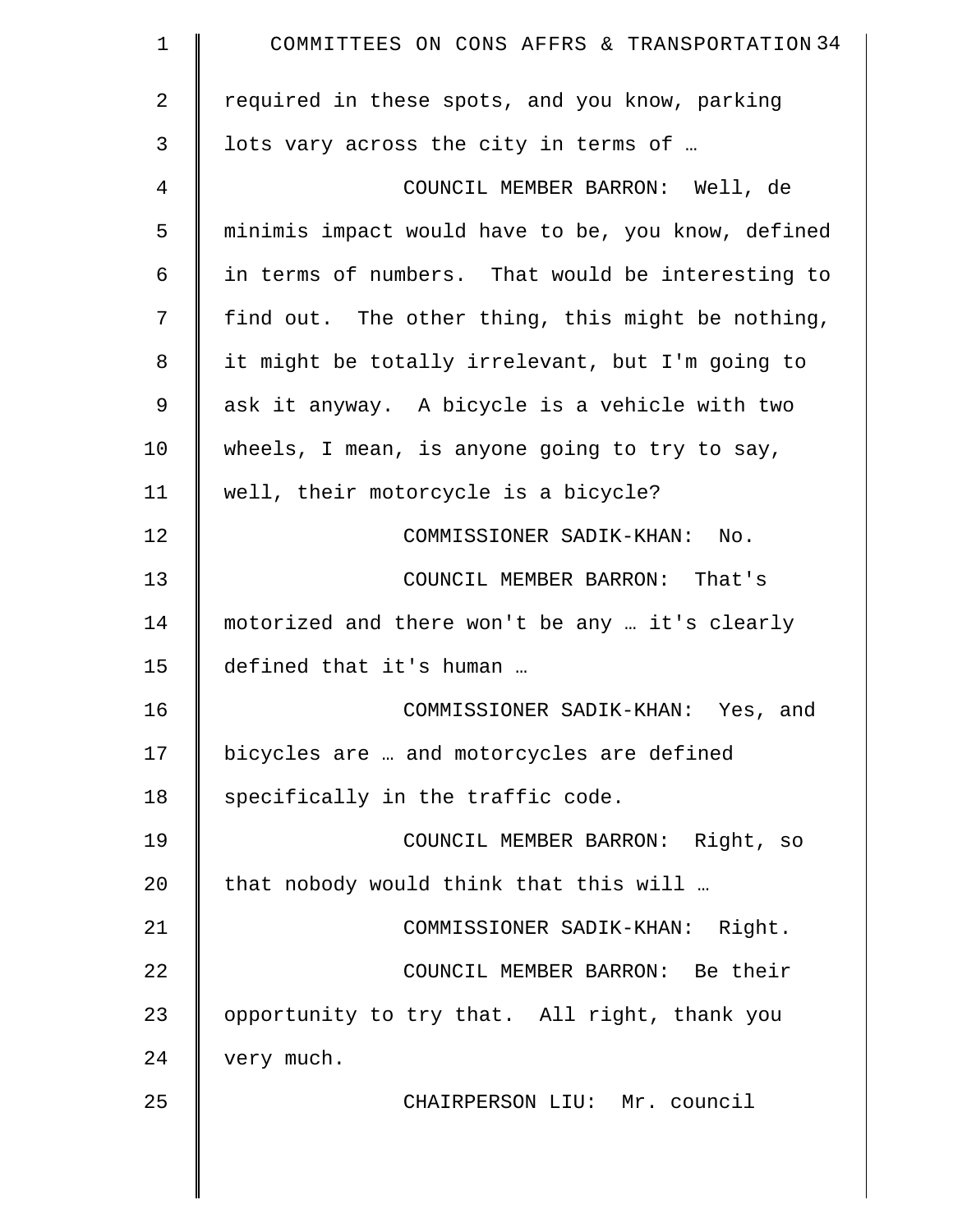| $\mathbf 1$    | COMMITTEES ON CONS AFFRS & TRANSPORTATION 35       |
|----------------|----------------------------------------------------|
| $\overline{2}$ | member Koppell has a point of information about    |
| 3              | his bill.                                          |
| 4              | COUNCIL MEMBER KOPPELL: The point                  |
| 5              | of information, Charles, first of all, the bill    |
| 6              | says only one bicycle space for every ten cars.    |
| 7              | But secondly, the bill was amended to describe the |
| 8              | space that needs to be provided in such a way that |
| 9              | it would even allow operators to have a hanging    |
| 10             | space for the bicycles, so they could be hung on   |
| 11             | the wall. So that would not even probably take     |
| 12             | any automobile spaces away. So I think, as the     |
| 13             | commissioner said, it's de minimis.                |
| 14             | CHAIRPERSON LIU: Thank you,                        |
| 15             | council member Barron, council member Koppell.     |
| 16             | Questions from council member Yassky.              |
| 17             | COUNCIL MEMBER YASSKY: Thank you,                  |
| 18             | Mr. Chair, I, as you know, am a strong proponent   |
| 19             | and sponsor of 871A, so I won't spend any time,    |
| 20             | you know, advocating for it here, other than just  |
| 21             | to thank the commissioner and the chair for their  |
| 22             | hard work in moving this forward. I just have two  |
| 23             | points. One is on the general point. I             |
| 24             | understand that there, you know, has been          |
| 25             | extensive discussion of this bill over a period of |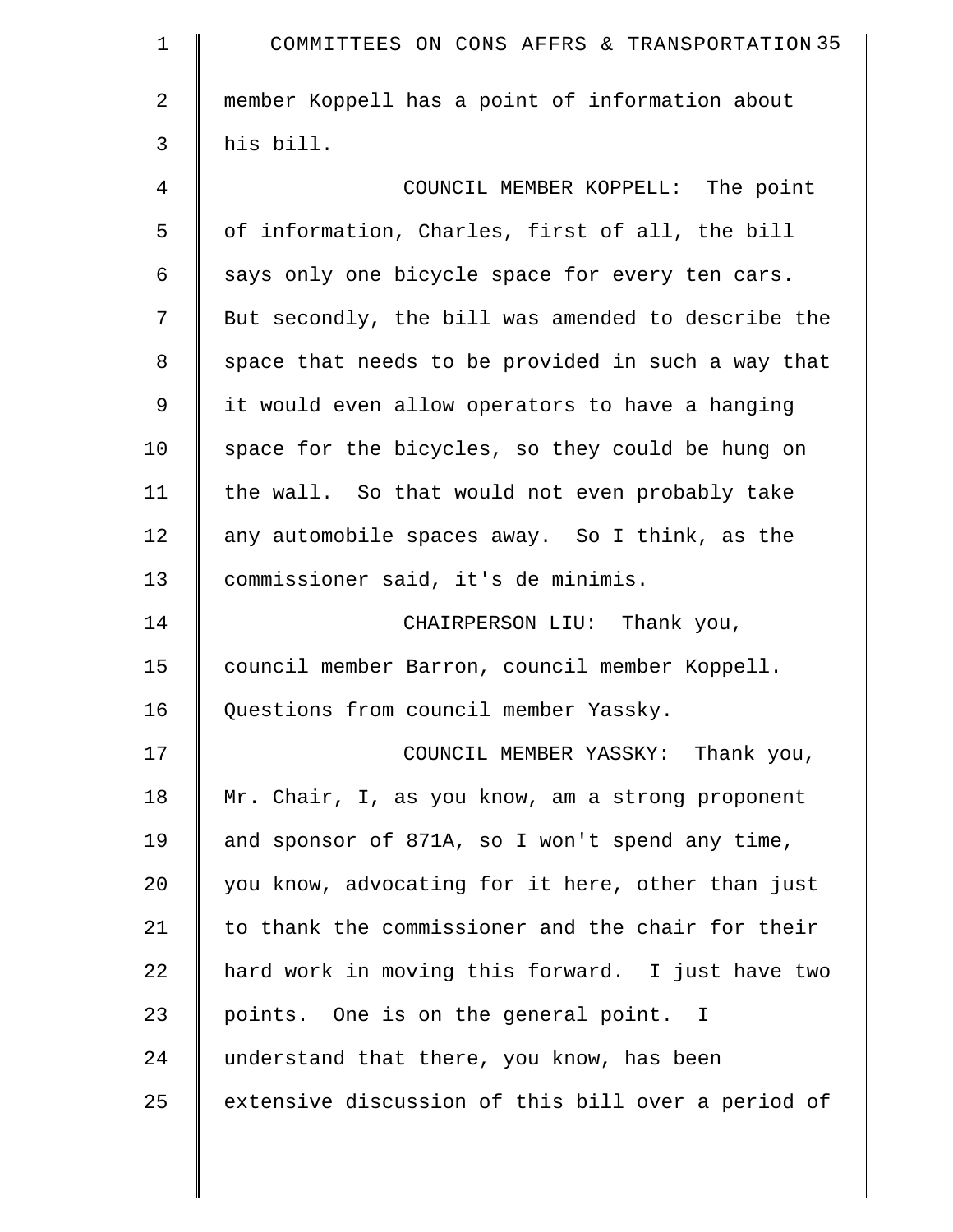| $\mathbf 1$ | COMMITTEES ON CONS AFFRS & TRANSPORTATION 36       |
|-------------|----------------------------------------------------|
| 2           | years now. And I'm not looking to reopen the       |
| 3           | question I'm about to raise, but I'm just going to |
| 4           | say for the record, I do think that ultimately my  |
| 5           | hope is that these bicycle access requirements     |
| 6           | will apply at some point in the future to          |
| 7           | buildings even if they don't have a freight        |
| 8           | elevator, if they have a passenger elevator that's |
| 9           | large enough to accommodate bicycles. I            |
| 10          | completely understand that there are many          |
| 11          | buildings, I've been in them, where a passenger    |
| 12          | elevator is not capable of accommodating bicycles. |
| 13          | Plenty of office buildings have elevators that are |
| 14          | large, passenger elevators that are large enough   |
| 15          | for that. I don't know, and I gather the           |
| 16          | Department doesn't fully know, and like I said,    |
| 17          | not critically, but just because it's not an       |
| 18          | easily known fact, how many of those buildings     |
| 19          | have freight elevators and how many do not. But,   |
| 20          | you know, to the extent that, if it's a small      |
| 21          | category, then it doesn't affect that many people, |
| 22          | but it's also not that big an imposition. If it's  |
| 23          | a large category, well then it affects a lot of    |
| 24          | people. So I just want to say for the record that  |
| 25          | we've talked about this. Commissioner, you and I   |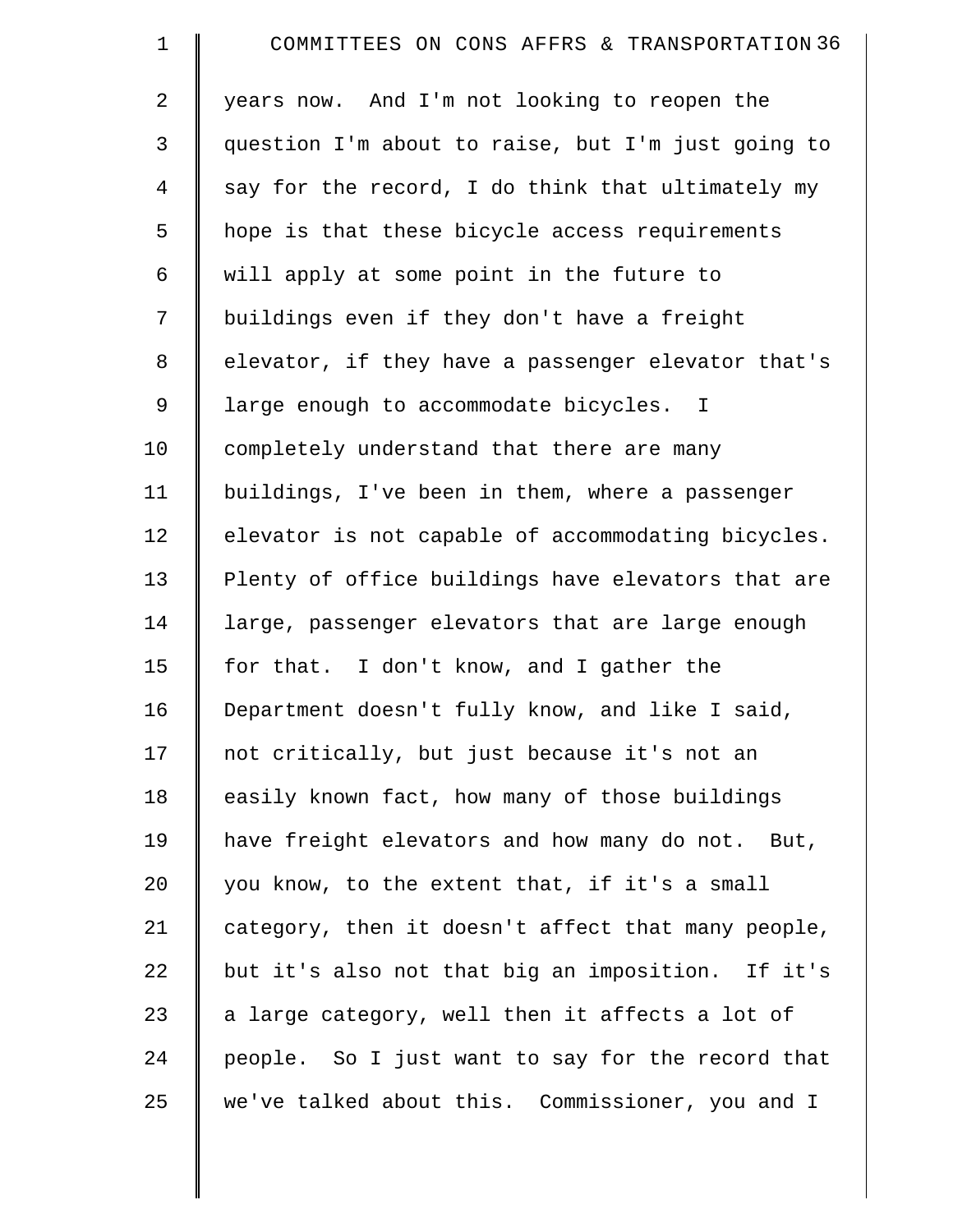| COMMITTEES ON CONS AFFRS & TRANSPORTATION 37       |
|----------------------------------------------------|
| have talked about this issue. I've talked about    |
| it with your staff, and obviously with the council |
| staff as well. I just wanted to, for the record,   |
| say I still think that would be a worthwhile thing |
| to do, but I understand we're not going to do that |
| in this bill here, and this is a big, big step     |
| forward. And I couldn't be more enthusiastic       |
| about taking this big step forward. I just want    |
| to ask one clarifying question. I want to make     |
| sure I understand, the way that the bill is now    |
| structured, the requirement to do an access plan   |
| is triggered by a request from a  for an office    |
| building, is triggered by a request from a tenant  |
| or sub-tenant in the building, is that correct?    |
| COMMISSIONER SADIK-KHAN: Correct.                  |
| COUNCIL MEMBER YASSKY: If a                        |
| building has 30 tenants and one of them requests   |
| an access plan, then the building                  |
| COMMISSIONER SADIK-KHAN: That's                    |
| enough.                                            |
| COUNCIL MEMBER YASSKY: That is                     |
| enough, okay. Then I would just recommend, I'll    |
| just draw your attention to section 28-504.2, the  |
| second paragraph, the second section of the bill.  |
|                                                    |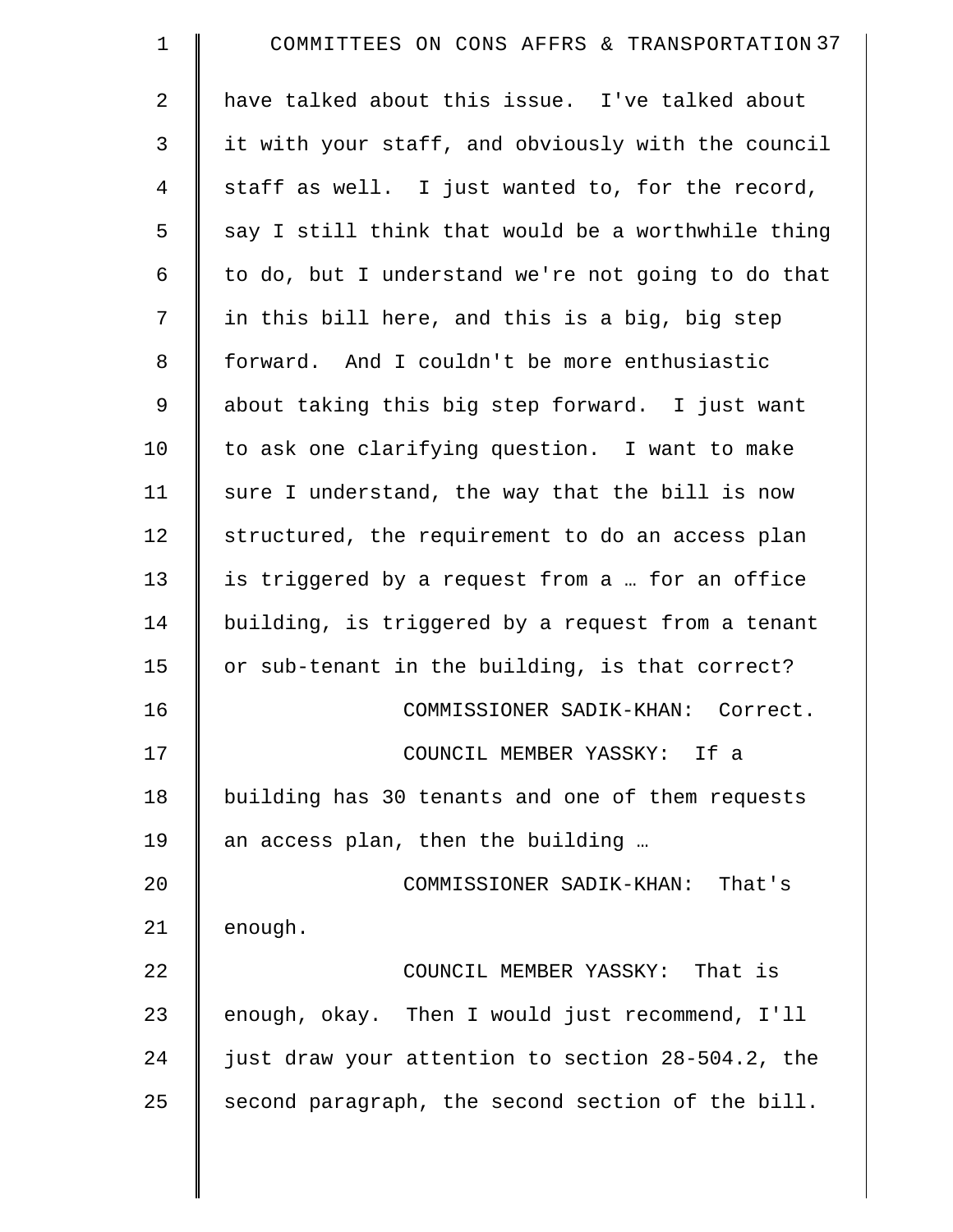| $\mathbf 1$    | COMMITTEES ON CONS AFFRS & TRANSPORTATION 38       |
|----------------|----------------------------------------------------|
| 2              | COMMISSIONER SADIK-KHAN: Uh huh.                   |
| 3              | COUNCIL MEMBER YASSKY: It says                     |
| $\overline{4}$ | "The tenant or sub-tenant of a building", not to   |
| 5              | be fussy, but I would recommend that say "A tenant |
| 6              | or sub-tenant of a building may request", and then |
| 7              | in that second sentence, where it says "bicycle    |
| 8              | access shall be permitted to the tenant, sub-      |
| 9              | tenant and its employees", obviously it's not the  |
| 10             | intention, but just to be crystal clear, I would   |
| 11             | say that that sentence could be read to say that   |
| 12             | access is permitted only for the tenant that       |
| 13             | requested the plan.                                |
| 14             | COMMISSIONER SADIK-KHAN: Right.                    |
| 15             | COUNCIL MEMBER YASSKY: That's                      |
| 16             | obviously not the intention, and I would just      |
| 17             | recommend that you, that that be redrafted         |
| 18             | slightly to clarify it.                            |
| 19             | COMMISSIONER SADIK-KHAN: According                 |
| 20             | to the negotiations that took place, if one tenant |
| 21             | does request it, then the access is for that one   |
| 22             | tenant. And then hopefully others will join on as  |
| 23             | well. That was the way that it was drafted.        |
| 24             | COUNCIL MEMBER YASSKY: Oh, I see.                  |
| 25             | In other words if that's the case, in other words, |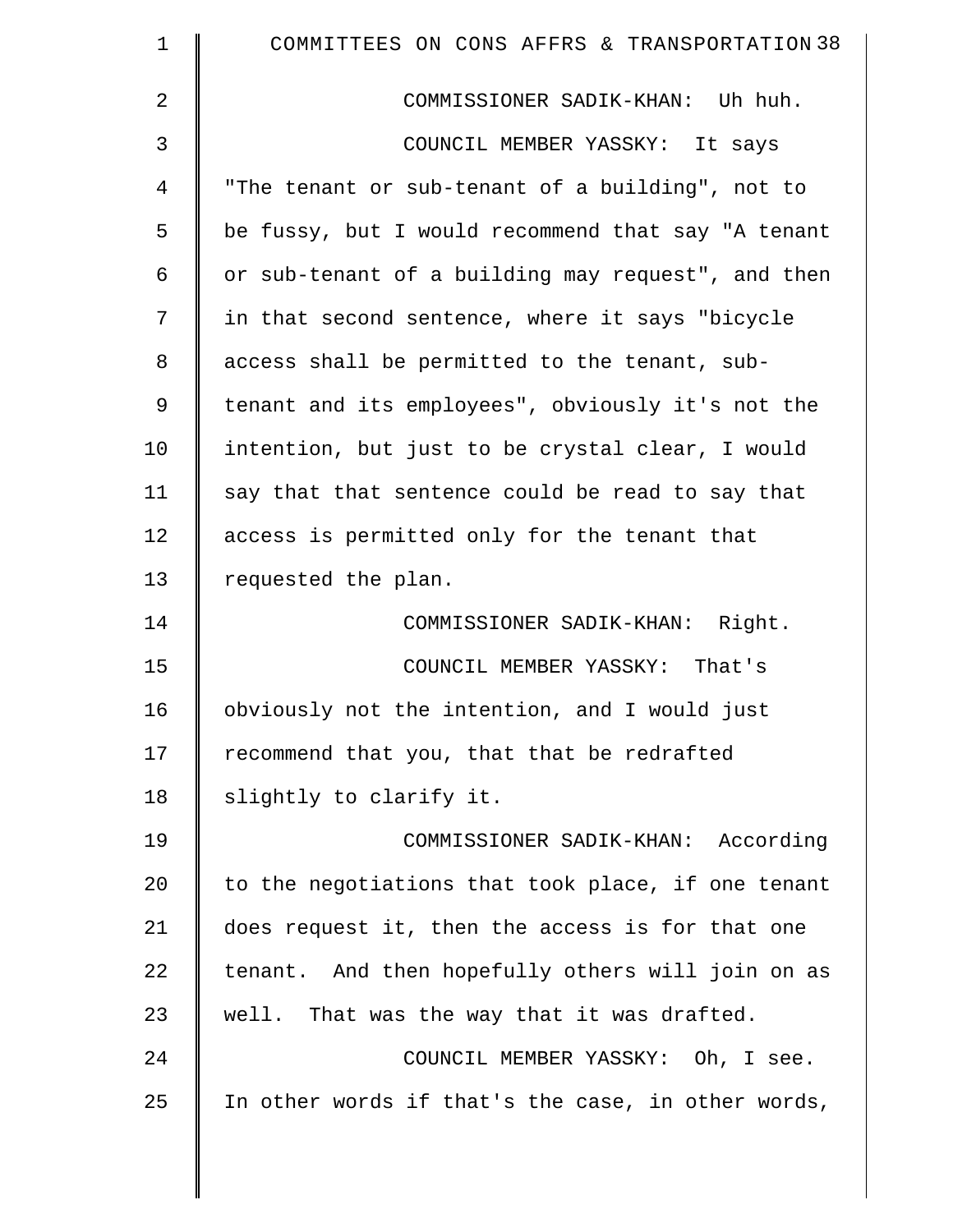| $\mathbf 1$    | COMMITTEES ON CONS AFFRS & TRANSPORTATION 39       |
|----------------|----------------------------------------------------|
| $\overline{a}$ | only employees of the tenant that requested it get |
| 3              | access, full                                       |
| $\overline{4}$ | COMMISSIONER SADIK-KHAN: Because                   |
| 5              | they have to provide the access, they have to      |
| 6              | provide the space.                                 |
| 7              | COUNCIL MEMBER YASSKY: I                           |
| 8              | understand.                                        |
| 9              | COMMISSIONER SADIK-KHAN: The space                 |
| 10             | in the building. I'd also, going back to chairman  |
| 11             | Liu's point, the presumption, and I think this is  |
| 12             | an important point, the presumption is that the    |
| 13             | bike access should be available. That is the       |
| 14             | presumption right up front. And so if it's         |
| 15             | available for freight, then it should be available |
| 16             | for bicycles, and there needs to be a very strong  |
| 17             | reason why not. So again, the going presumption    |
| 18             | is that this is required.                          |
| 19             | COUNCIL MEMBER YASSKY: Thank you.                  |
| 20             | CHAIRPERSON LIU: Thank you,                        |
| 21             | council member Yassky. Council member Garodnick.   |
| 22             | COUNCIL MEMBER GARODNICK: Thank                    |
| 23             | you very much. Mr. Chairman, let me thank council  |
| 24             | member Yassky and of course both commissioners for |
| 25             | their support of this bill, of 871A, I'm a co-     |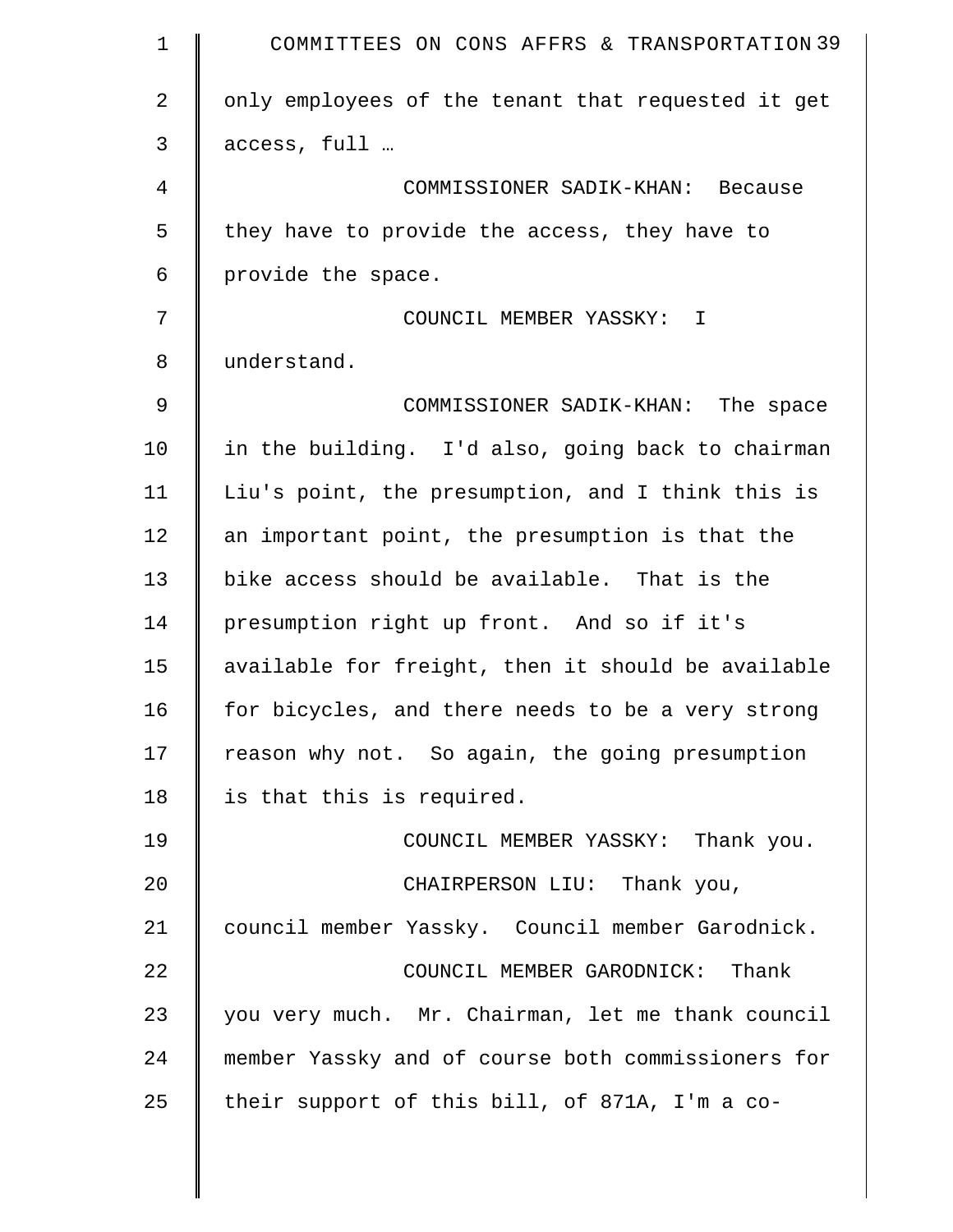| $\mathbf 1$    | COMMITTEES ON CONS AFFRS & TRANSPORTATION 40       |
|----------------|----------------------------------------------------|
| $\overline{2}$ | sponsor. I just wanted to go back to that last     |
| 3              | point, commissioner Sadik-Khan, on the presumption |
| $\overline{4}$ | that access would be available through the freight |
| 5              | elevator, and that there need to be strong reasons |
| 6              | why it is not. Because as I read the bill, I read  |
| 7              | it much as you described it in your testimony,     |
| 8              | which is that, and what it says is that bicycle    |
| 9              | access need not be provided pursuant to this       |
| 10             | article if an owner, lessee, manager or other      |
| 11             | person who controls the building certifies on a    |
| 12             | form provided by the Dept. of Transportation that: |
| 13             | 1. the building's freight elevator is not          |
| 14             | available for the use described in this article,   |
| 15             | and it includes the reasons for that assertion.    |
| 16             | Now it seems to me, unless I'm missing something,  |
| 17             | that all the discussion about there needs to be a  |
| 18             | good reason, or you know, there need to be unique  |
| 19             | circumstances, as you described before, they don't |
| 20             | seem to be required under the bill. All they       |
| 21             | really need to do is provide, fill out the form    |
| 22             | that you all give them, and say that the freight   |
| 23             | elevator is not available for whatever reason they |
| 24             | say. Is that wrong?                                |
| 25             | COMMISSIONER SADIK-KHAN: Well,                     |
|                |                                                    |

 $\parallel$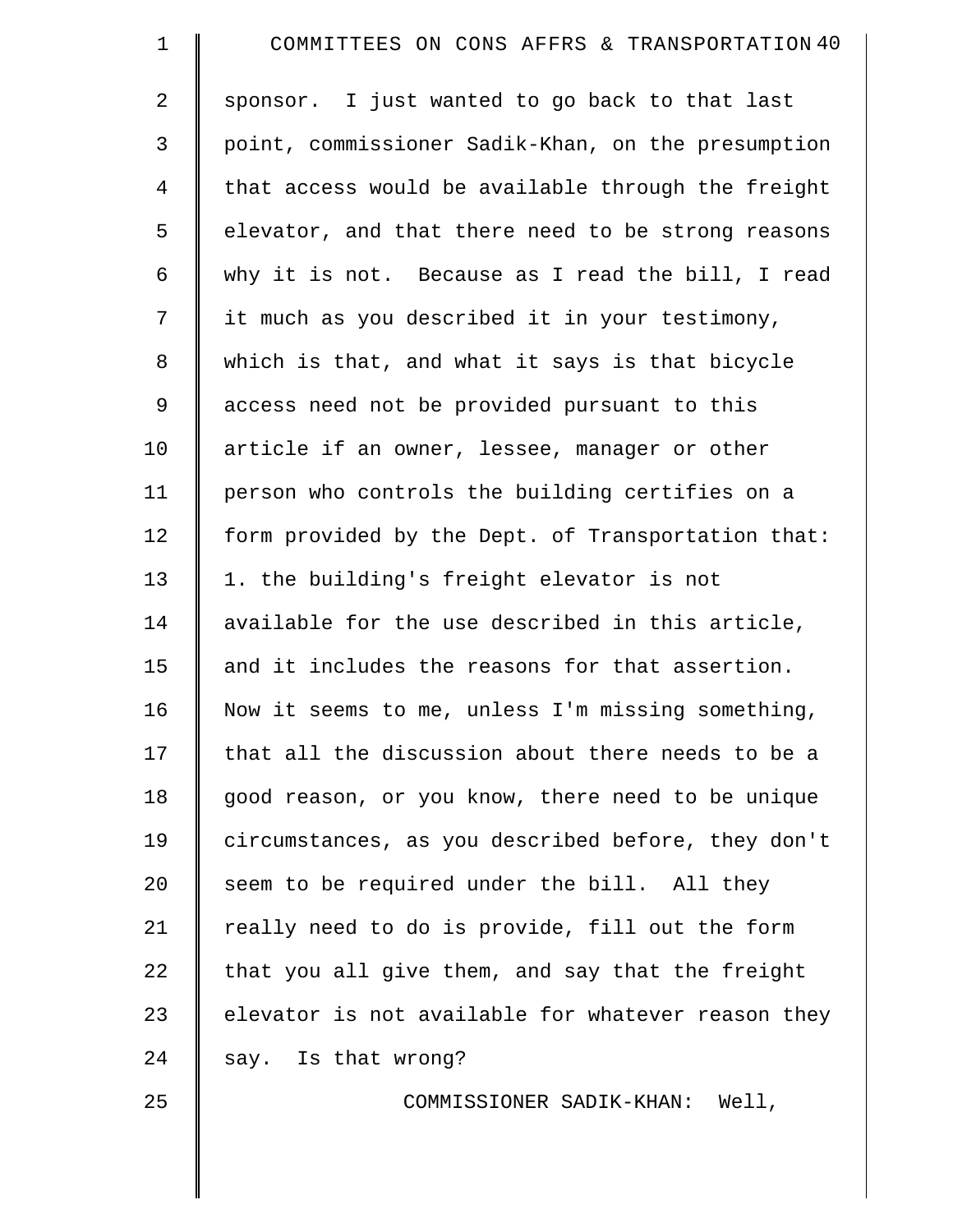| 1  | COMMITTEES ON CONS AFFRS & TRANSPORTATION 41      |
|----|---------------------------------------------------|
| 2  | they don't have to get  the idea is that we will  |
| 3  | obviously be enforcing this with the presumption  |
| 4  | that they need to have a bike access plan. And so |
| 5  | unless there's an extraordinary circumstance,     |
| 6  | that's what we're going to be asking them to do.  |
| 7  | COUNCIL MEMBER GARODNICK: But the                 |
| 8  | problem here is that it does not require sign off |
| 9  | from you. It does not require the department to   |
| 10 | rule on the legitimacy of the claim that the      |
| 11 | freight elevator is not available here. All it    |
| 12 | does require is that DOT provide the form, and    |
| 13 | then access need not be provided, if a building   |
| 14 | says, "Well, our freight is not available", and   |
| 15 | they just give you a reason or reasons for that.  |
| 16 | COMMISSIONER SADIK-KHAN: Well, we                 |
| 17 | will be working with our colleagues at the Dept.  |
| 18 | of Buildings to insure what the reasonableness    |
| 19 | piece is associated with that, that this isn't    |
| 20 | just a runaround associated with somebody saying  |
| 21 | just no.                                          |
| 22 | COUNCIL MEMBER GARODNICK: Well,                   |
| 23 | that's great, and I think that's fine. The        |
| 24 | problem is that the law does not give DOB or DOT  |
| 25 | the ability to weigh in on the legitimacy of that |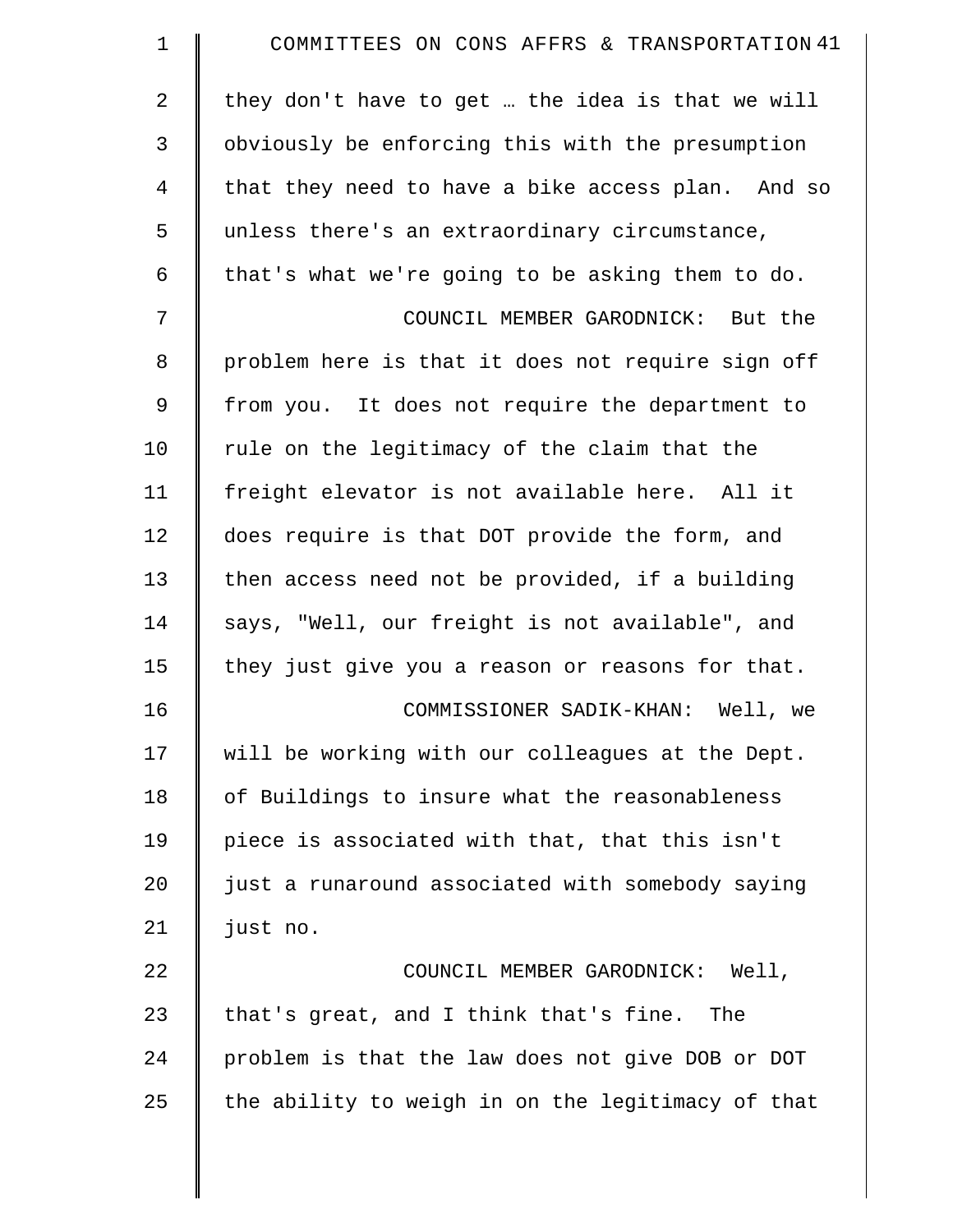| $\mathbf 1$    | COMMITTEES ON CONS AFFRS & TRANSPORTATION 42       |
|----------------|----------------------------------------------------|
| $\overline{a}$ | claim. So it seems to me that we might want to,    |
| 3              | and I suggest this to the sponsor, we might want   |
| $\overline{4}$ | to tweak this so that it actually gives the        |
| 5              | ability for DOT or DOB to actually make that       |
| 6              | determination of reasonableness or unique          |
| 7              | circumstances, or whatever it is. But I see        |
| 8              | you've been passed a note, so let's hear what the  |
| $\mathsf 9$    | story is.                                          |
| 10             | COMMISSIONER SADIK-KHAN: Well, the                 |
| 11             | notion is is that all of this, you know, while     |
| 12             | it's a little bit vague in the legislation, the    |
| 13             | way that this will be enforced and moved forward   |
| 14             | is by the forms that are filed with the            |
| 15             | department, and we are going to be promulgating,   |
| 16             | you know, a form that building owners will have to |
| 17             | submit to us. And the presumption in those forms   |
| 18             | is that you must provide this access. So again,    |
| 19             | we are going to be taking a very strict look at    |
| 20             | exactly what is and what is not reasonable in the  |
| 21             | context of that.                                   |
| 22             | COUNCIL MEMBER GARODNICK:<br>The                   |
| 23             | problem is that, and I mean this all respect, is   |
| 24             | that the law is actually clear, it's too clear,    |
| 25             | it's clear that DOT does not have the ability to   |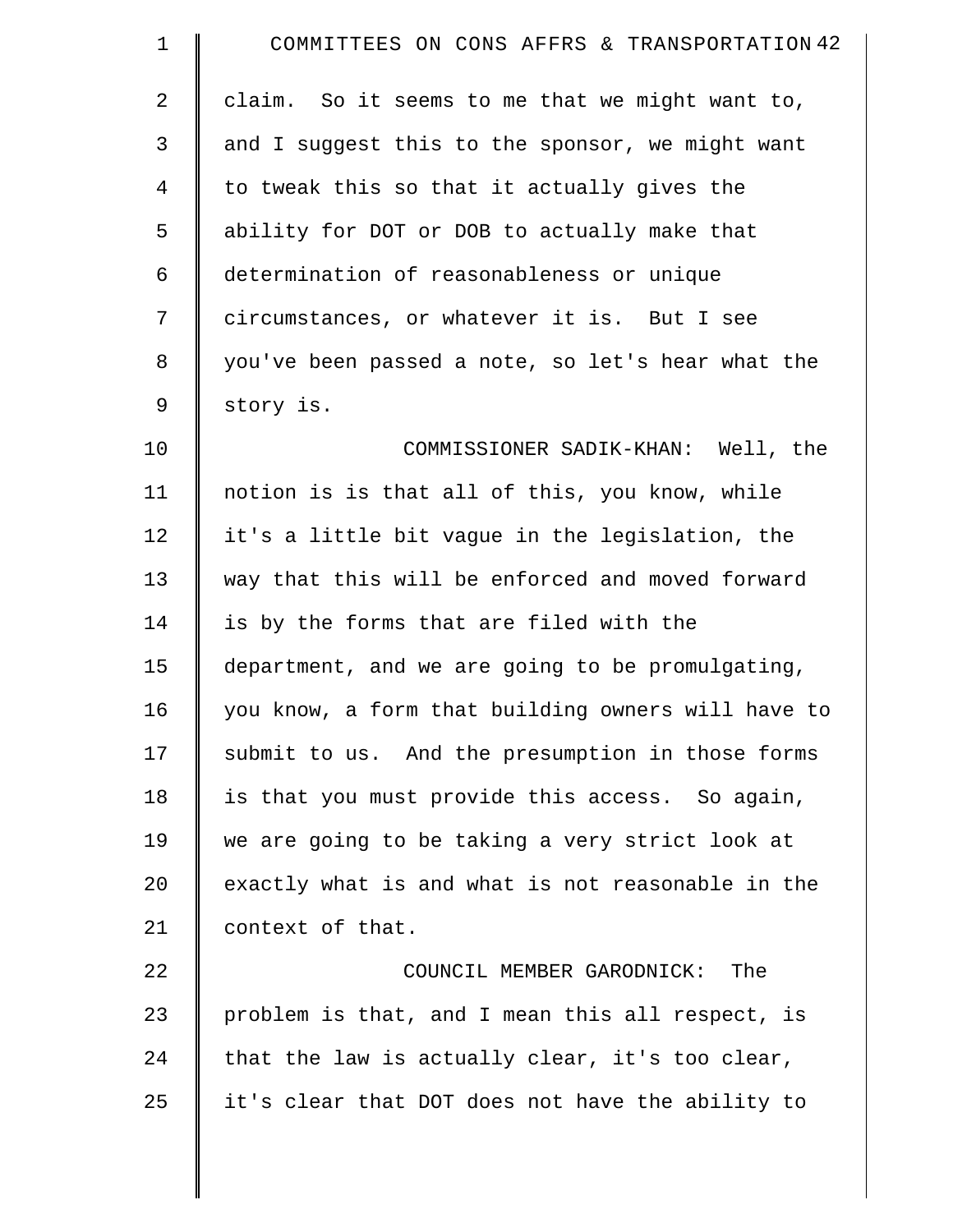| $\mathbf 1$    | COMMITTEES ON CONS AFFRS & TRANSPORTATION 43       |
|----------------|----------------------------------------------------|
| $\overline{2}$ | make that final determination and to weigh in on   |
| 3              | the reasonableness that you're describing. So I'm  |
| 4              | concerned about                                    |
| 5              | COMMISSIONER SADIK-KHAN: We can                    |
| 6              | deny the exemption and we can impose a fine.       |
| 7              | COUNCIL MEMBER GARODNICK: Okay,                    |
| 8              | let's talk about that. Where can you deny the      |
| 9              | exemption in this bill? Because that's a critical  |
| 10             | point if that's correct. Because I did not see     |
| 11             | that.                                              |
| 12             | COMMISSIONER SADIK-KHAN: What                      |
| 13             | we've got in the legislation  what the  where is   |
| 14             | the section on the                                 |
| 15             | MALE VOICE: Right here.                            |
| 16             | COMMISSIONER SADIK-KHAN: Right,                    |
| 17             | the intent would be that there is no formal        |
| 18             | denial, per the legislation, but the idea would be |
| 19             | that what we would do in our rulemaking would be   |
| 20             | to specify that, you know, if somebody had  if we  |
| 21             | denied the exemption for an unreasonableness       |
| 22             | clause, then we would be  and a violation would    |
| 23             | be issued, we would be looking to impose a fine    |
| 24             | through the ECB for that submission.               |
| 25             | COUNCIL MEMBER GARODNICK: So DOT                   |
|                |                                                    |

 $\parallel$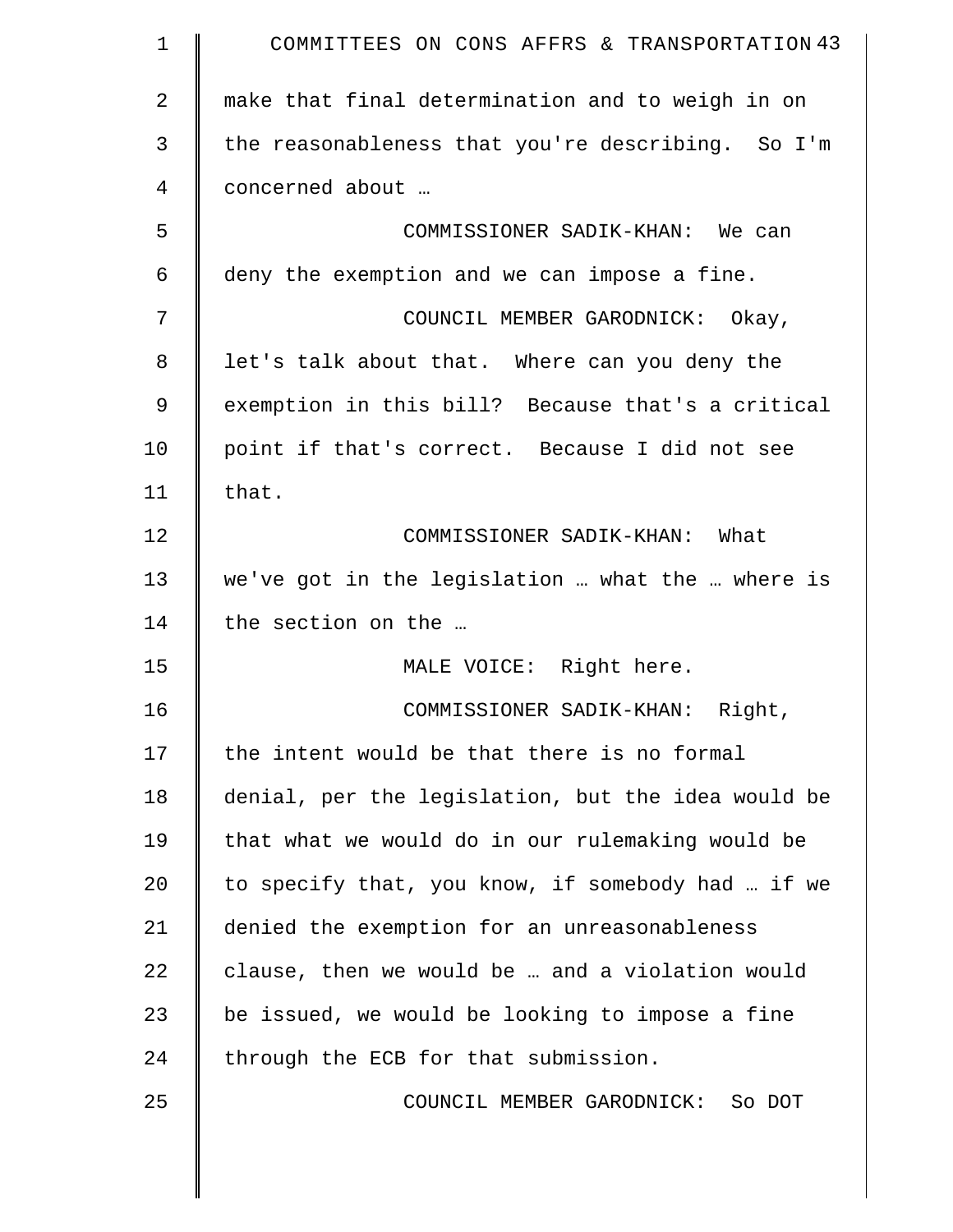| $\mathbf 1$ | COMMITTEES ON CONS AFFRS & TRANSPORTATION 44       |
|-------------|----------------------------------------------------|
| 2           | intends to promulgate rules covering all of this,  |
| 3           | but the problem is that the law almost prohibits   |
| 4           | you from doing that.                               |
| 5           | COMMISSIONER SADIK-KHAN: Right.                    |
| 6           | COUNCIL MEMBER GARODNICK: So I                     |
| 7           | want to make sure that we draft this in a way that |
| 8           | allows you all to do what you intend to do,        |
| $\mathsf 9$ | because I think it's a little clear saying that    |
| 10          | bike access need not be provided in these          |
| 11          | circumstances, in that loophole situation that the |
| 12          | chairman was talking about, and I think he's       |
| 13          | right. But I think we need to give you a little    |
| 14          | extra hook here. Just to say that the DOT will     |
| 15          | promulgate rules to set the standards, or whatever |
| 16          | it needs to say to allow you to do what we're      |
| 17          | describing, because I'm a little concerned that    |
| 18          | the law as drafted may actually prevent you from   |
| 19          | doing what I think we all want you to do.          |
| 20          | COMMISSIONER SADIK-KHAN: Well, I                   |
| 21          | think that you make some excellent points, and as  |
| 22          | we mentioned, this was a significant period of     |
| 23          | negotiation that went over on this, with lots of   |
| 24          | different parties with lots of different interests |
| 25          | involved here. And I'd be, I think we'd be very    |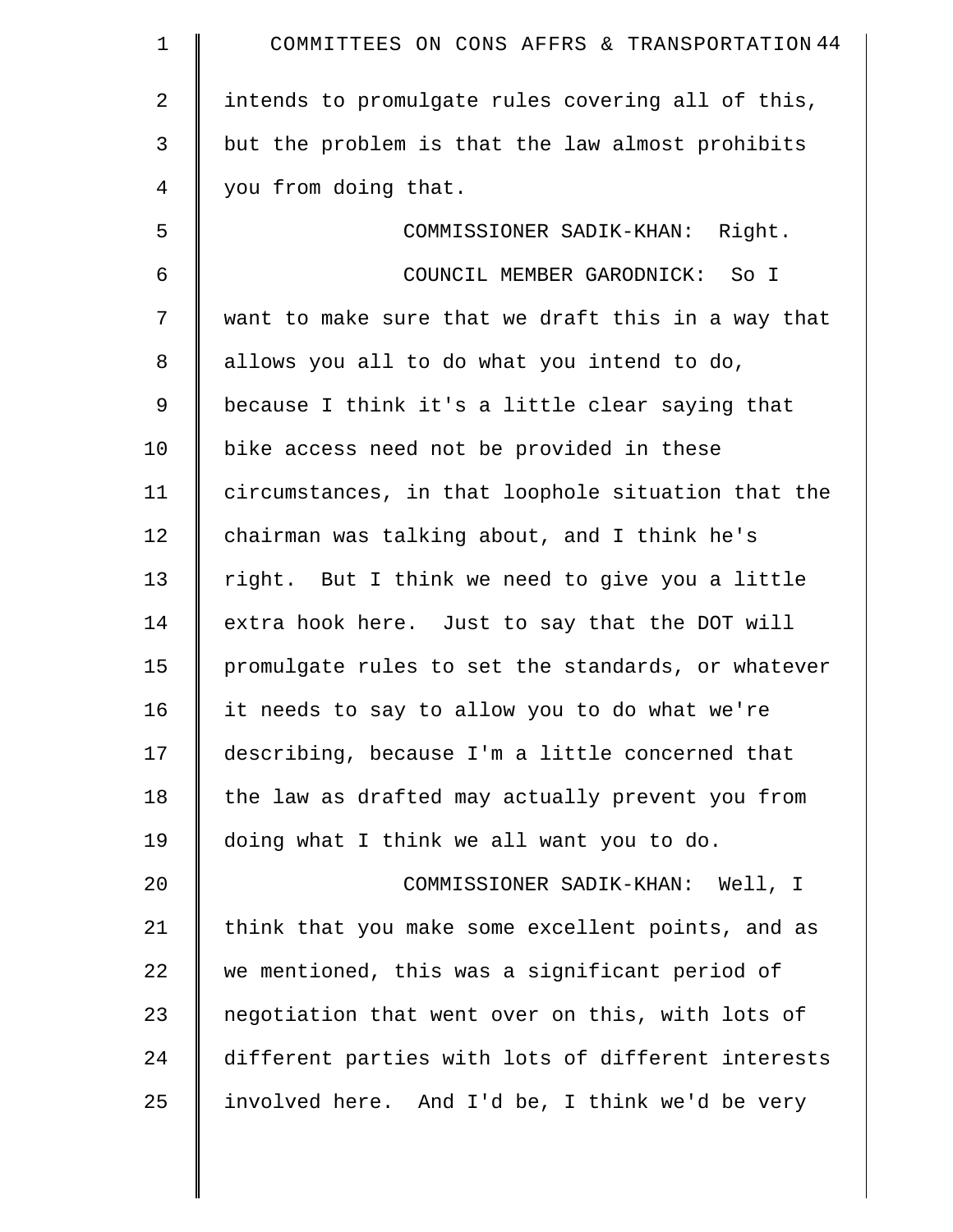| $\mathbf 1$    | COMMITTEES ON CONS AFFRS & TRANSPORTATION 45       |
|----------------|----------------------------------------------------|
| 2              | happy to work with you and the council's office    |
| 3              | with language that would make very, very clear the |
| 4              | specific authority that the Dept. of               |
| 5              | Transportation had in consultation with the Dept.  |
| 6              | of Buildings in this regard.                       |
| 7              | COUNCIL MEMBER GARODNICK:                          |
| 8              | Terrific, thank you very much.                     |
| $\mathfrak{g}$ | CHAIRPERSON LIU: Thank you,                        |
| 10             | council member Garodnick. Questions from council   |
| 11             | member Ignizio.                                    |
| 12             | COUNCIL MEMBER IGNIZIO: Thank you                  |
| 13             | very much, commissioners, and you'll be surprised  |
| 14             | to know that I do support the legislation. I know  |
| 15             | you're, there are some of you who were             |
| 16             | questioning, wondering where I was on this. I do   |
| 17             | have a question in regards to a couple of the      |
| 18             | provisions of the bill. What designates a plan?    |
| 19             | Does it require a professional to do any           |
| 20             | certification, do any submissions, or can current  |
| 21             | in-house staff of commercial buildings and/or      |
| 22             | residential, should it go there, can they submit   |
| 23             | or draft this plan?                                |
| 24             | COMMISSIONER SADIK-KHAN: We have                   |
| 25             | in there that the plan has to be posted. There's   |
|                |                                                    |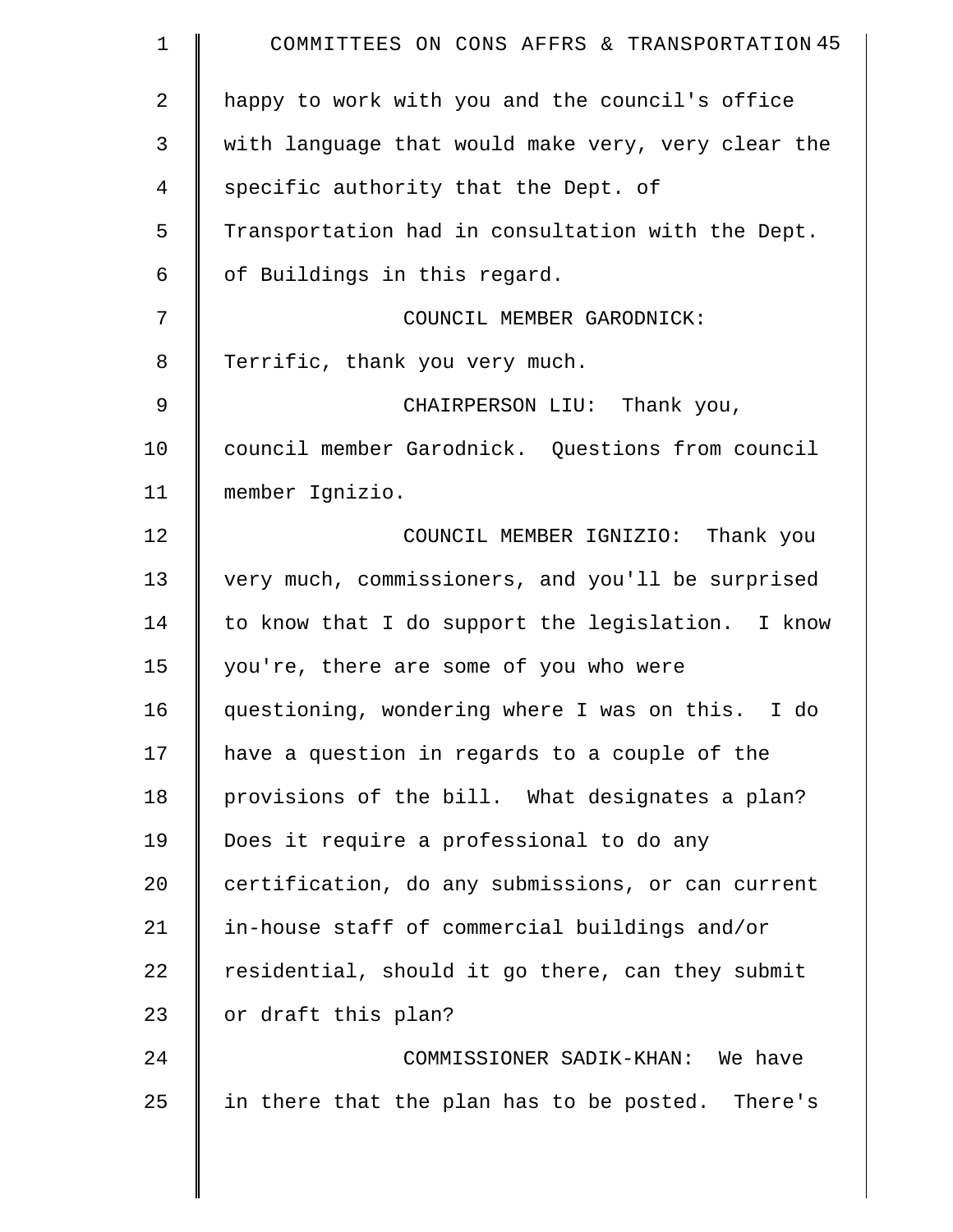| 1  | COMMITTEES ON CONS AFFRS & TRANSPORTATION 46       |
|----|----------------------------------------------------|
| 2  | specific circumstances, what we're looking for in  |
| 3  | the plan. We would also in the form that we will   |
| 4  | put up on our website, should the legislation pass |
| 5  | and be signed into law, that would include the     |
| 6  | entrances that would be affected, the designated   |
| 7  | areas. It provides, you know, that the freight     |
| 8  | elevator is available during regular operating     |
| 9  | hours, and it can be amended from time to time.    |
| 10 | So whether you have an in-house person that can do |
| 11 | this or not.                                       |
| 12 | COUNCIL MEMBER IGNIZIO: It doesn't                 |
| 13 | require                                            |
| 14 | COMMISSIONER SADIK-KHAN: The focus                 |
| 15 |                                                    |
| 16 | COUNCIL MEMBER IGNIZIO: It doesn't                 |
| 17 | require the hiring out of someone to bring them in |
| 18 | to devise a plan.                                  |
| 19 | COMMISSIONER SADIK-KHAN: The focus                 |
| 20 | is on the adequacy of the plan, however you get    |
| 21 | there.                                             |
| 22 | COUNCIL MEMBER IGNIZIO: Okay, and                  |
| 23 | the plan has to be requested by someone in order   |
| 24 | for it to be posted?                               |
| 25 | COMMISSIONER SADIK-KHAN: Correct.                  |
|    |                                                    |
|    |                                                    |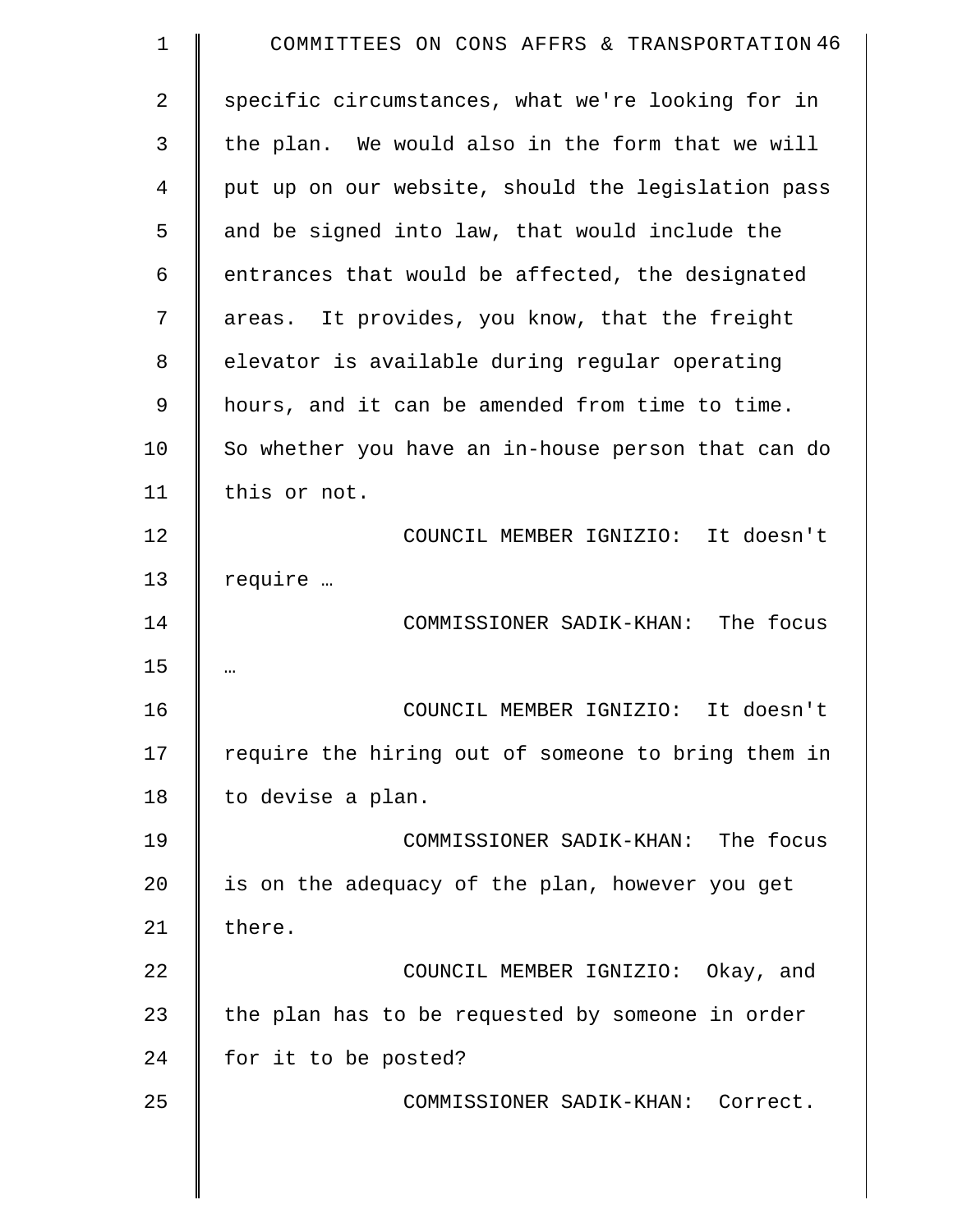| $\mathbf 1$    | COMMITTEES ON CONS AFFRS & TRANSPORTATION 47       |
|----------------|----------------------------------------------------|
| 2              | COUNCIL MEMBER IGNIZIO: I                          |
| 3              | appreciate that, because what I really think       |
| $\overline{4}$ | occurred is you struck a very good balance between |
| 5              | all communities here in this bill. But in doing    |
| 6              | so, I mean, I would advise that if there's going   |
| 7              | to be plans made, I don't know, maybe it's me, but |
| 8              | why not just put the plans out? And I think        |
| 9              | that's more  that's less to you, I'm sure you're   |
| 10             | supportive of that, and I'm sure there are others  |
| 11             | in the other side of the world that are saying, we |
| 12             | don't want to put it out. But, you know, even      |
| 13             | coming from my perspective, if you're going to     |
| 14             | develop a plan, if there's going to be a plan,     |
| 15             | well then, allow for people to see the plan and    |
| 16             | thereby maybe utilize it. So that part of the      |
| 17             | bill just doesn't make much sense to me, and I     |
| 18             | recognize it's probably not coming from your side  |
| 19             | of the world. You know, finally I just wanted to   |
| 20             | clarify my colleague's point, Ollie, are you still |
| 21             | here?                                              |
| 22             | COUNCIL MEMBER KOPPELL: Yes,                       |
| 23             | Ollie.                                             |
| 24             | COUNCIL MEMBER IGNIZIO: With                       |
| 25             | regards to the spaces, I think he can answer       |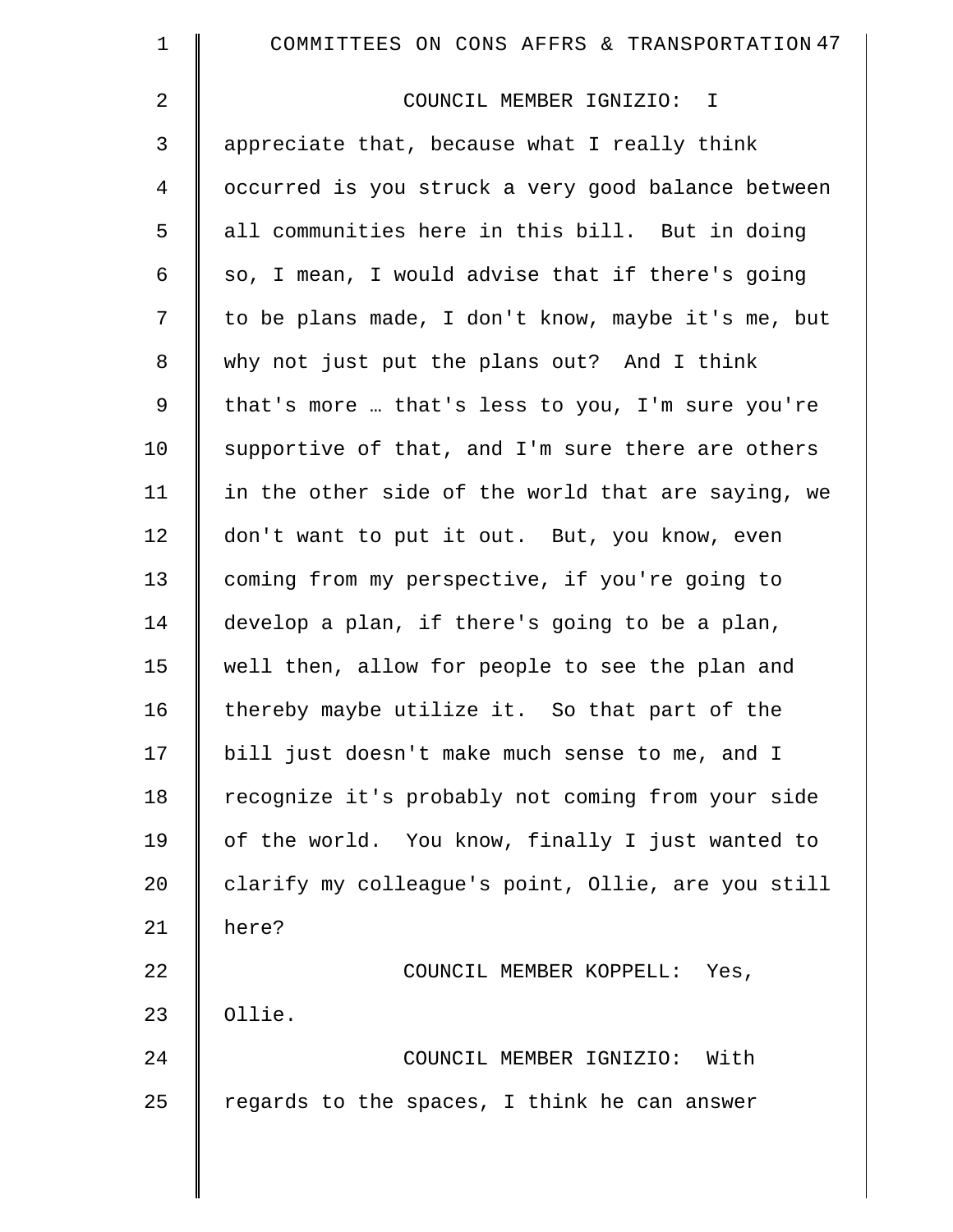| 1  | COMMITTEES ON CONS AFFRS & TRANSPORTATION 48       |
|----|----------------------------------------------------|
| 2  | perhaps, the spaces there are not necessarily      |
| 3  | going to be any reduction in spaces, because it is |
| 4  | eligibility for the amount of bicycles, even if    |
| 5  | that's a rack and not necessarily an actual space. |
| 6  | Is that correct, Ollie?                            |
| 7  | COUNCIL MEMBER KOPPELL: Yes.                       |
| 8  | COUNCIL MEMBER IGNIZIO: Okay.                      |
| 9  | Thank you very much, that was my question.         |
| 10 | COMMISSIONER SADIK-KHAN: Okay. I                   |
| 11 | just want to clarify one piece. The whole point    |
| 12 | of having a tenant-driven process here is that the |
| 13 | tenant has to actually have the space to put the   |
| 14 | bikes there. That's the reason why it was a        |
| 15 | tenant-driven process.                             |
| 16 | CHAIRPERSON LIU: Thank you. And                    |
| 17 | thank you, council member Ignizio. Council member  |
| 18 | Garodnick points out some very valid observations. |
| 19 | The bill right now talks about how the building    |
| 20 | owner simply certifies on a form provided by the   |
| 21 | Dept. of Transportation that the building's        |
| 22 | freight elevator is not available, and includes    |
| 23 | the reasons. But that's it. That, this             |
| 24 | legislation seems to imply that all that is needed |
| 25 | is the form to be filed with the Dept. of          |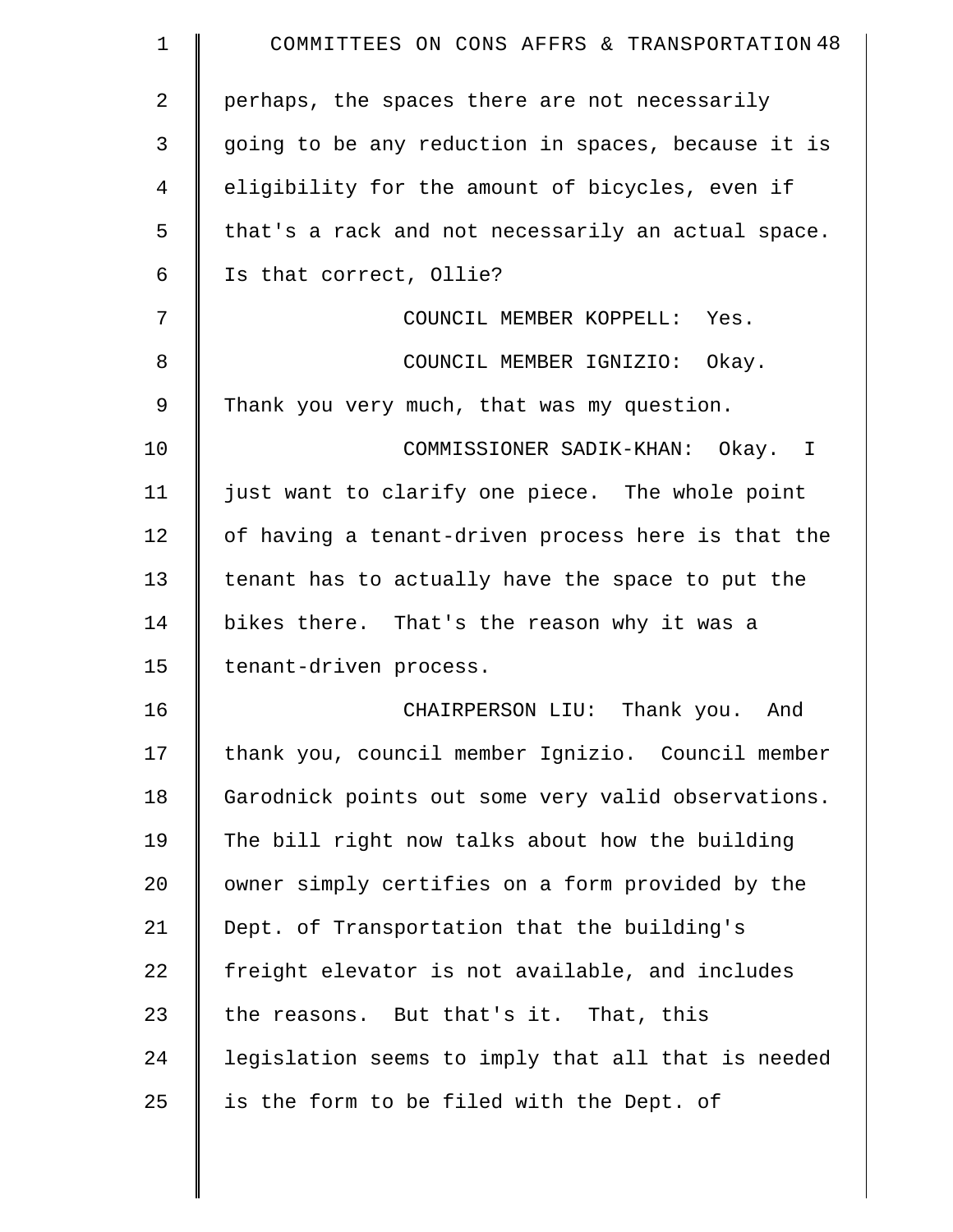| $\mathbf 1$    | COMMITTEES ON CONS AFFRS & TRANSPORTATION 49       |
|----------------|----------------------------------------------------|
| $\overline{2}$ | Transportation. It doesn't suggest that the Dept.  |
| 3              | of Transportation actually has to make a decision. |
| $\overline{4}$ | COMMISSIONER SADIK-KHAN: I think                   |
| 5              | that the legislation would be very much            |
| 6              | strengthened with additional language in that      |
| 7              | regard. I really support that notion.              |
| $\,8\,$        | CHAIRPERSON LIU: Well, I'm with                    |
| 9              | you, commissioner. I think that the language of    |
| 10             | the bill should be strengthened so that we can     |
| 11             | remove, we can at least constrain the loophole so  |
| 12             | it's not so massive. I mean, right now there is    |
| 13             | no process for the Dept. of Transportation or      |
| 14             | anybody to actually require a building owner to    |
| 15             | put such a bicycle plan in place, a bicycle access |
| 16             | plan in place. Because right now somebody could    |
| 17             | just certify that the freight elevator is not      |
| 18             | available, too bad.                                |
| 19             | COMMISSIONER SADIK-KHAN: Well, we                  |
| 20             | would specify in what it is that we promulgated    |
| 21             | that there would be, you know, we would be looking |
| 22             | at size.                                           |
| 23             | CHAIRPERSON LIU: But no matter                     |
| 24             | what, and this is, I mean, I appreciate your       |
| 25             | efforts, commissioner. But no matter what you      |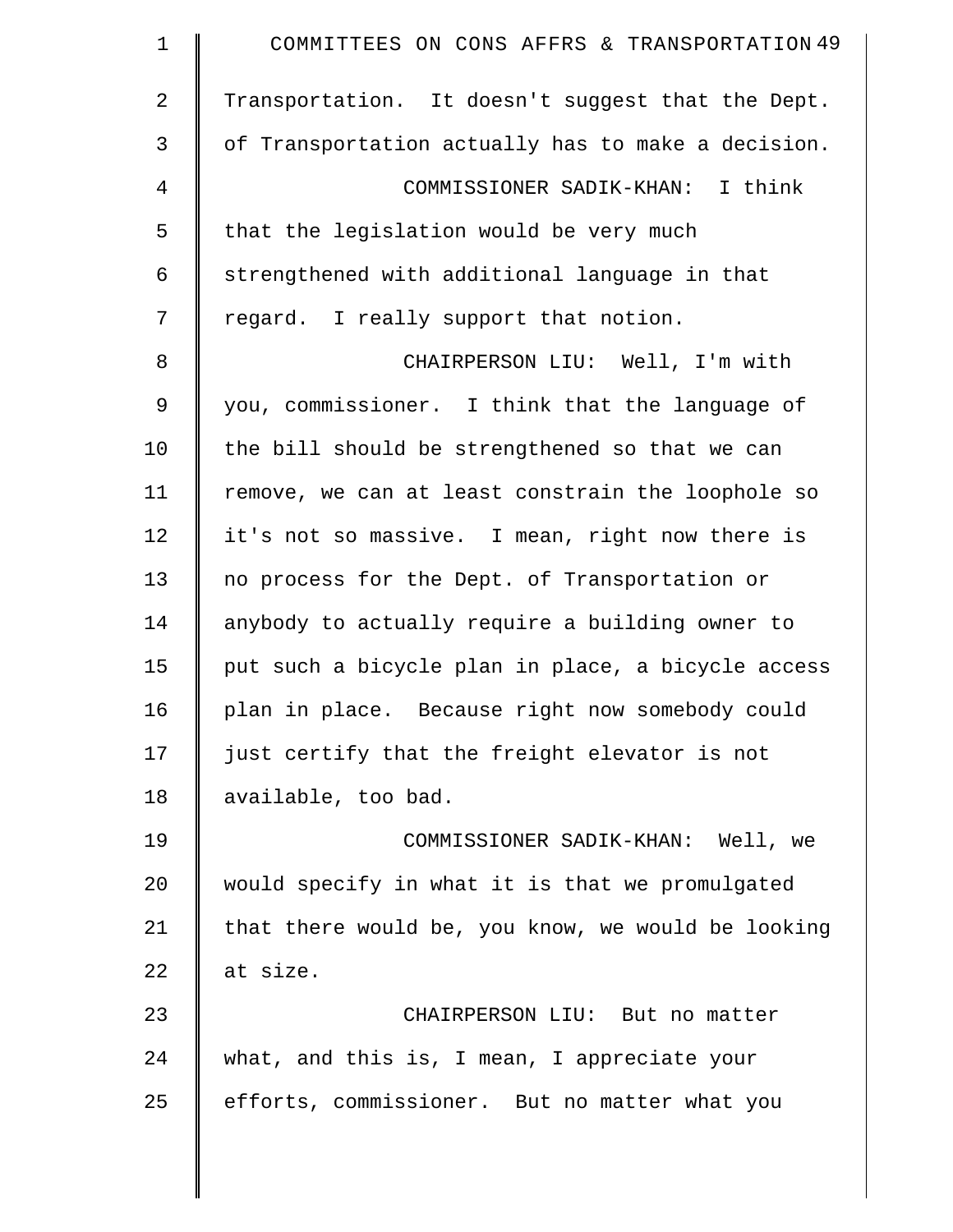| $\mathbf 1$    | COMMITTEES ON CONS AFFRS & TRANSPORTATION 50       |
|----------------|----------------------------------------------------|
| $\overline{2}$ | promulgate, it would not be  the law still would   |
| 3              | say that the person simply has to file a piece of  |
| $\overline{4}$ | paper. It will be on a form provided by the Dept.  |
| 5              | of Transportation, but that they just have to file |
| 6              | the form.                                          |
| 7              | COMMISSIONER SADIK-KHAN: Right.                    |
| 8              | CHAIRPERSON LIU: And certify, and                  |
| 9              | I don't know what that means, it just basically    |
| 10             | says that the freight elevator is not available.   |
| 11             | COMMISSIONER SADIK-KHAN: I                         |
| 12             | support, or I understand the concerns that you're  |
| 13             | raising, and agree with them.                      |
| 14             | CHAIRPERSON LIU: All right, so I                   |
| 15             | think we probably need some more substantive work  |
| 16             | on this bill before it comes to passage. At least  |
| 17             | passage in a meaningful way, that will actually    |
| 18             | expand bike access in these buildings. [pause]     |
| 19             | Well, I certainly would be very happy to work with |
| 20             | both commissioners, of Transportation and          |
| 21             | Buildings, on this bill, so that I can bring my    |
| 22             | bike into 250 Broadway, for goodness sakes.        |
| 23             | COMMISSIONER SADIK-KHAN: Well, Mr.                 |
| 24             | Chairman, I have to say that I think it's          |
| 25             | wonderful that we can work to strengthen this      |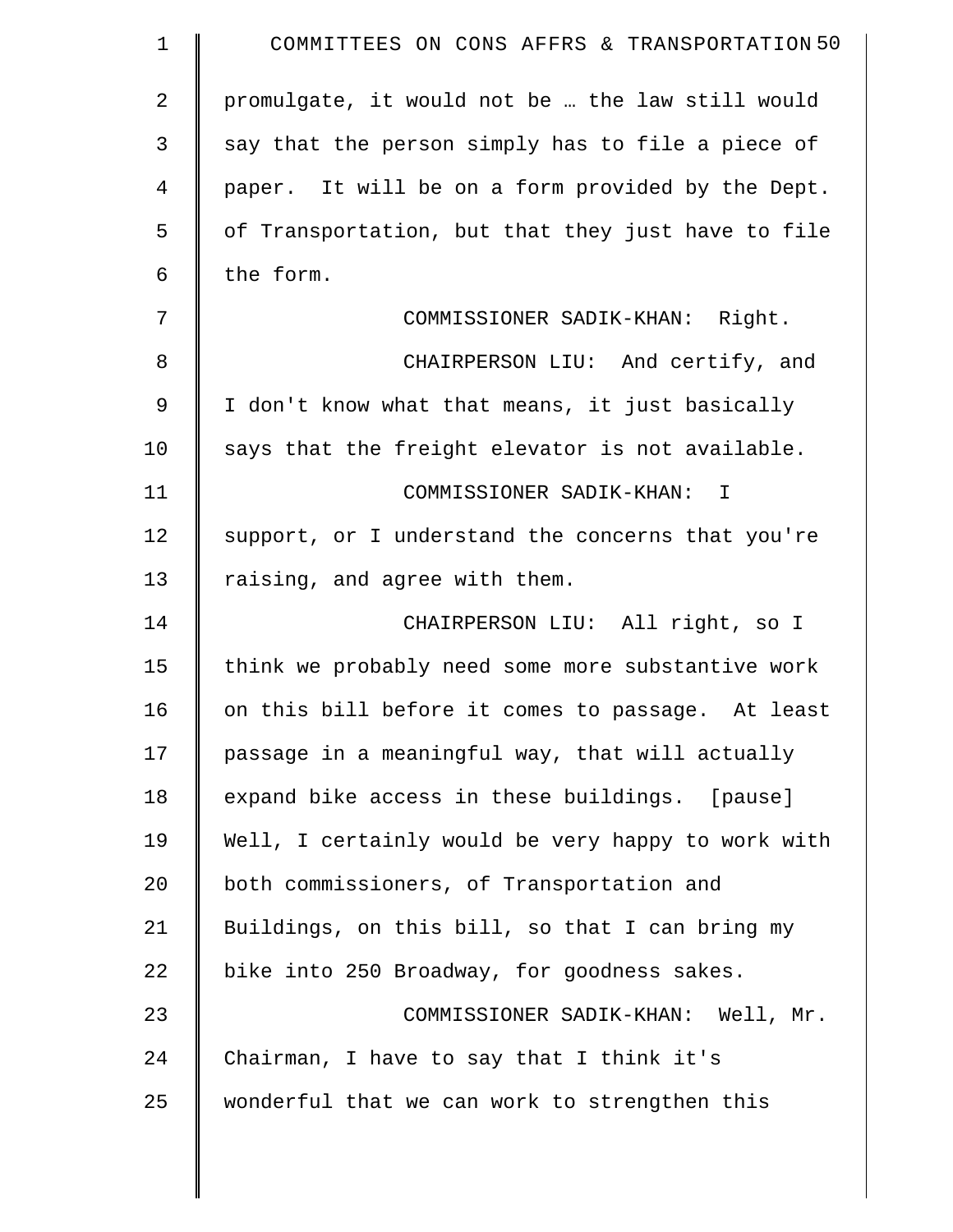| $\mathbf 1$    | COMMITTEES ON CONS AFFRS & TRANSPORTATION 51       |
|----------------|----------------------------------------------------|
| $\overline{2}$ | piece of legislation, and if we can do it sooner   |
| 3              | rather than later, so that we can get moving on    |
| 4              | this.                                              |
| 5              | CHAIRPERSON LIU: Okay.                             |
| 6              | COMMISSIONER SADIK-KHAN: That                      |
| 7              | would be great.                                    |
| 8              | CHAIRPERSON LIU: Do it as quickly                  |
| 9              | as possible. Now, council member Yassky.           |
| 10             | COUNCIL MEMBER YASSKY: No, I just                  |
| 11             | want to put in my two cents, I mean, Mr. Chairman, |
| 12             | your point about, you know, insuring that an       |
| 13             | inaccurate declaration about the availability      |
| 14             | cannot suffice to secure an exemption for a        |
| 15             | building is obviously correct, and whatever        |
| 16             | language that is necessary to make that clear      |
| 17             | should be put in. I just want to emphasize, I      |
| 18             | hope we don't let it drag out past the end of the  |
| 19             | month, so that we get into the summer break,       |
| 20             | because I sure, I think it has already taken up    |
| 21             | quite a while for the bill to get to this point.   |
| 22             | I think it's imperative that we get it passed now, |
| 23             | that it's ready, that there is substantive         |
| 24             | agreement among all the various, you know,         |
| 25             | interests here. So if there is work to be done, I  |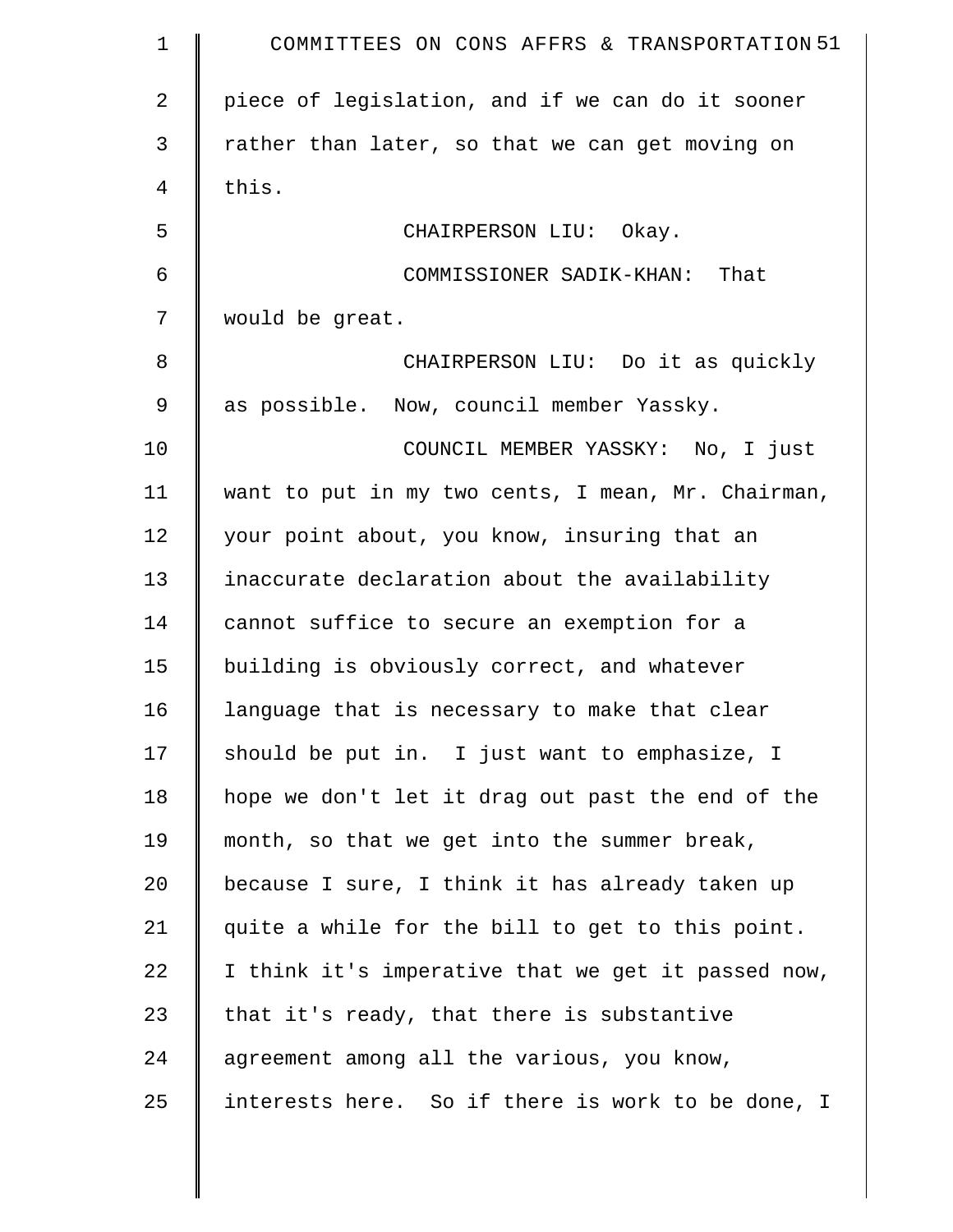| $\mathbf 1$ | COMMITTEES ON CONS AFFRS & TRANSPORTATION 52       |
|-------------|----------------------------------------------------|
| 2           | just urge it be done right quick, so that it can   |
| 3           | be passed this month. That's my two cents, thank   |
| 4           | you.                                               |
| 5           | CHAIRPERSON LIU: Thank you,                        |
| 6           | council member Yassky, we'll work on this bill as  |
| 7           | quickly as we can. But I think if we are to truly  |
| 8           | achieve the goals that the legislation purports to |
| 9           | achieve, we should put some substance behind it.   |
| 10          | Let me talk a little bit about a concern that I    |
| 11          | have on a broader level, which is why the Dept. of |
| 12          | Transportation is involved in this in the first    |
| 13          | place. Commissioner Sadik-Khan has been a fierce   |
| 14          | advocate, and I totally support her efforts to,    |
| 15          | for all different reasons, to increase, to         |
| 16          | encourage the use of bicycle and bicycle commuting |
| 17          | in NEW YORK CITY. I have concerns, though, about   |
| 18          | why it is that the Dept. of Transportation is      |
| 19          | responsible for ascertaining whether what happens  |
| 20          | inside a building is sufficient. This is after     |
| 21          | years of hearing testimony from the Dept. of       |
| 22          | Transportation that the DOT is short-staffed, that |
| 23          | they cannot inspect missing or broken stop signs   |
| 24          | on what we consider a more reasonable time frame,  |
| 25          | that the potholes in the streets cannot be fixed   |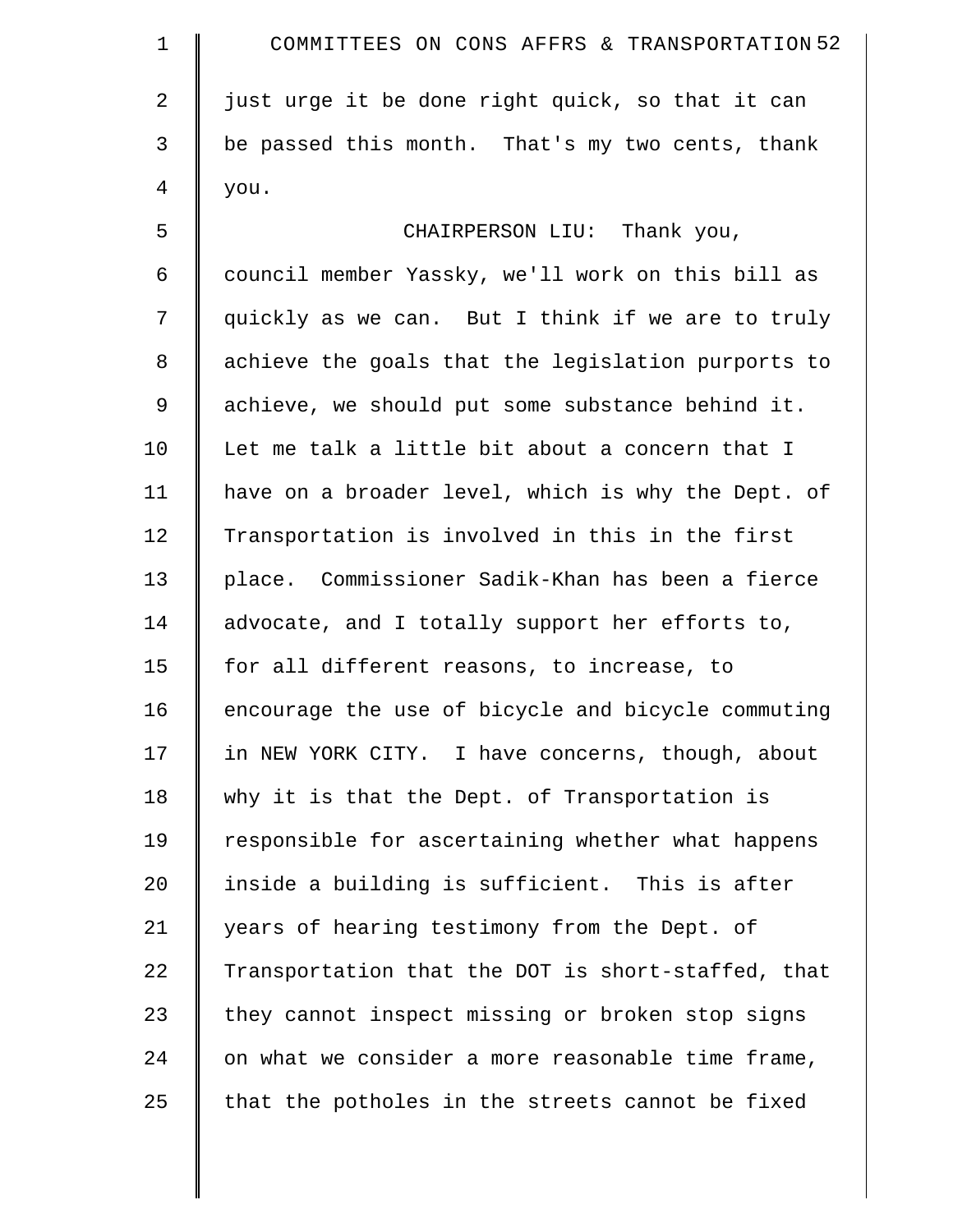| 1              | COMMITTEES ON CONS AFFRS & TRANSPORTATION 53       |
|----------------|----------------------------------------------------|
| 2              | as quickly as possible because there are budgetary |
| 3              | and personnel constraints. And that when we talk   |
| $\overline{4}$ | about increasing pedestrian safety on sidewalks,   |
| 5              | that the Dept. of Transportation has stated that   |
| 6              | they are not able to inspect safety conditions on  |
| 7              | sidewalks on a prompt basis, because it would cost |
| 8              | two million dollars a year. And yet, for some      |
| $\mathsf 9$    | reason, the Dept. of Transportation is now seeming |
| 10             | to be the senior agency over the Dept. of          |
| 11             | Buildings with a matter, on a matter that pertains |
| 12             | to what happens inside a building. I have serious  |
| 13             | problems with the way that is being conducted in   |
| 14             | this administration. This is no criticism of       |
| 15             | Commissioner Sadik-Khan, it's not a criticism of   |
| 16             | Commissioner LiMandri, but we are entering, we are |
| 17             | setting precedent here, in terms of what the       |
| 18             | authority of these two agencies actually should    |
| 19             | entail. And I think that that's a concern that     |
| 20             | has to be addressed for the public.                |
| 21             | COMMISSIONER SADIK-KHAN: May I                     |
| 22             | respond?                                           |
| 23             | CHAIRPERSON LIU: Please.                           |
| 24             | COMMISSIONER SADIK-KHAN: I want to                 |
| 25             | say first off that under this administration       |
|                |                                                    |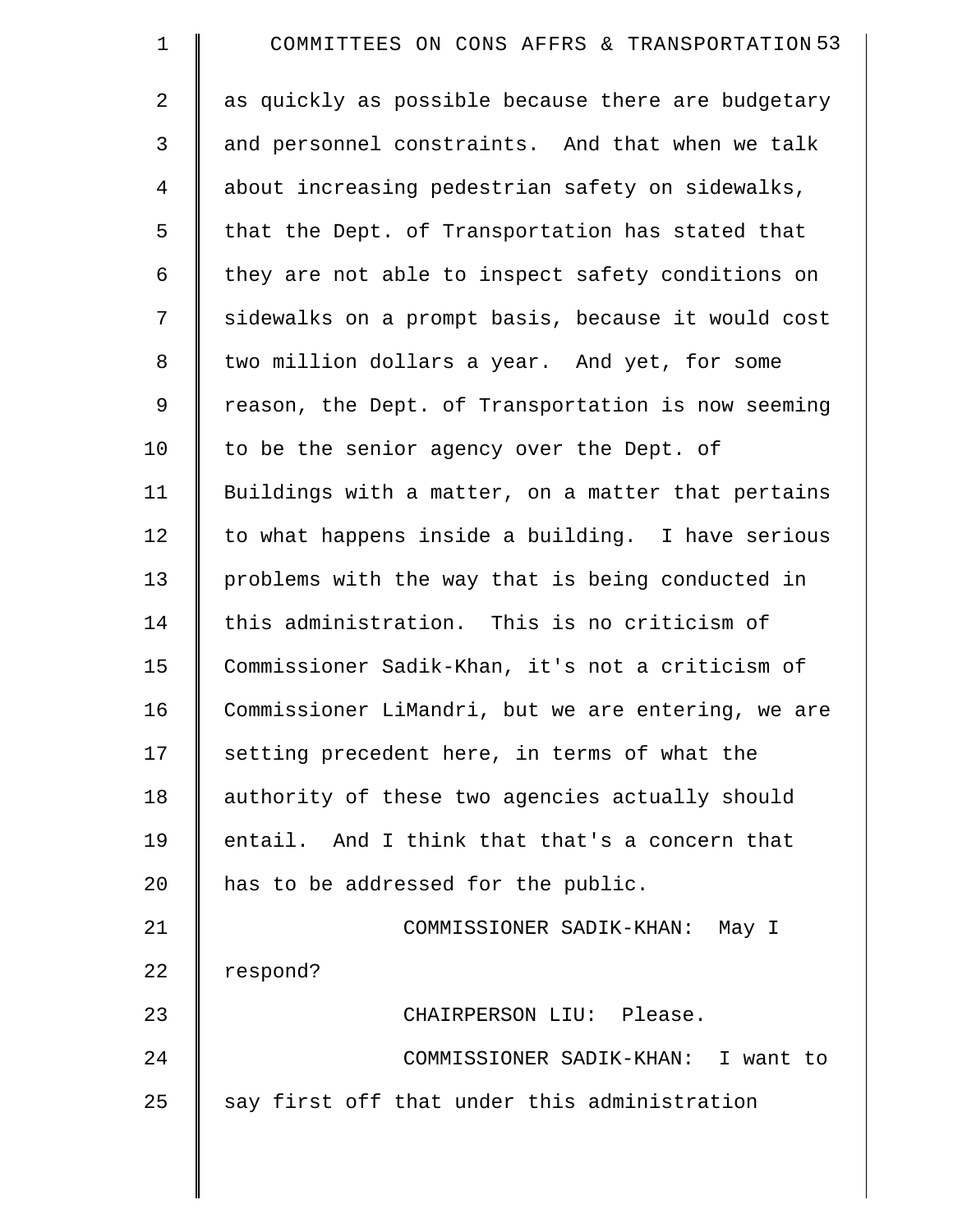| $\mathbf 1$    | COMMITTEES ON CONS AFFRS & TRANSPORTATION 54                 |
|----------------|--------------------------------------------------------------|
| 2              | there's been an unprecedented investment in                  |
| 3              | transportation infrastructure. We are now                    |
| $\overline{4}$ | repaving one thousand lane miles a year, the                 |
| 5              | highest in recent history. We're just about on               |
| 6              | record to fill our 275 <sup>th</sup> thousandth pothole, the |
| 7              | most in recent history. Our bridges are in the               |
| 8              | best condition they've ever been in in                       |
| 9              | generations. I think that this city is looked to             |
| 10             | as a model nationally, if not internationally, in            |
| 11             | terms of infrastructure investment. We've made               |
| 12             | incredible strides in terms of safety. Our                   |
| 13             | traffic fatalities and injuries are the lowest               |
| 14             | they've been since 1912. We've initiated an                  |
| 15             | unprecedented safe routes to schools program,                |
| 16             | dealing with all of the elementary schools in the            |
| 17             | city, we're now moving on to high schools. We                |
| 18             | also have a safe routes for seniors program, we're           |
| 19             | focusing on our most vulnerable senior                       |
| 20             | pedestrians, which we've rolled out in 25 areas              |
| 21             | that have some issues. We're doing everything we             |
| 22             | can to up our game in terms of sidewalk violations           |
| 23             | and inspections, looking toward also technology in           |
| 24             | terms of handheld inspections so we can do more              |
| 25             | with less. We are doing every single thing that              |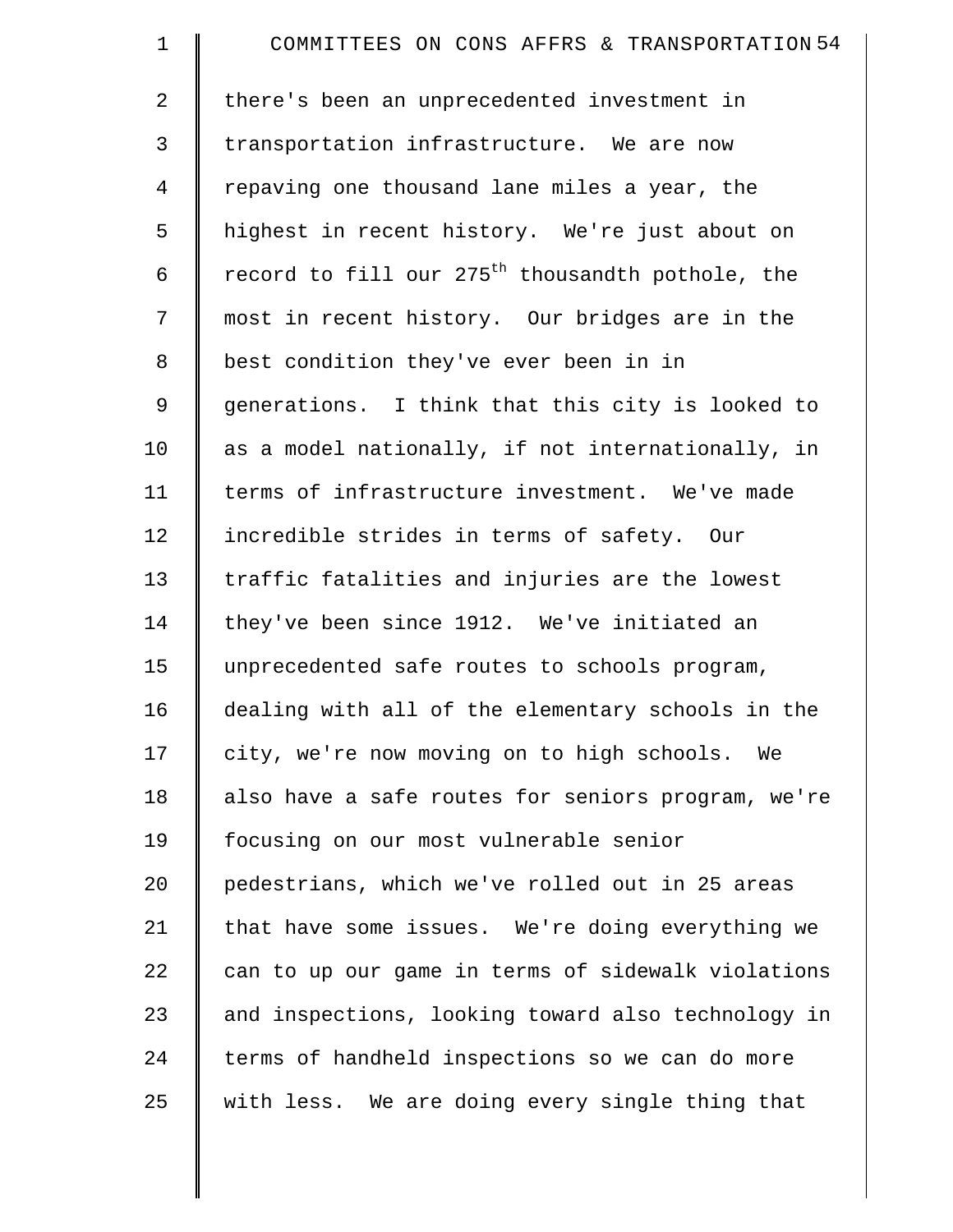| $\mathbf 1$    | COMMITTEES ON CONS AFFRS & TRANSPORTATION 55      |
|----------------|---------------------------------------------------|
| $\overline{a}$ | we are doing that we can to improve the condition |
| 3              | of our infrastructure, the quality of life, and   |
| 4              | the safety of our citizens. So I feel very, very  |
| 5              | strongly that this administration has done an     |
| 6              | unbelievable job in putting its money where its   |
| 7              | mouth is in terms of supporting the critical      |
| 8              | programs that literally make this city thrive. As |
| 9              | to bike commuting, one of the things that we need |
| 10             | to do is look at our balanced transportation      |
| 11             | network. And when you take a look at that, when   |
| 12             | we're looking at what we need to do in terms of   |
| 13             | bike  improving the number of people that bike to |
| 14             | work and get around neighborhoods by bike, you    |
| 15             | have to build in the bike lanes, and you have to  |
| 16             | build in bike parking. Otherwise there's no point |
| 17             | to the exercise. The number one reason that DCP   |
| 18             | said the people aren't biking to work is because  |
| 19             | they don't have a safe place to park their bike.  |
| 20             | So it's put an artificial ceiling on the          |
| 21             | availability of spaces for that work. We are      |
| 22             | working very much hand in glove with our          |
| 23             | colleagues in the Dept. of Buildings, they have   |
| 24             | the resident expertise when it comes to freight   |
| 25             | elevators in buildings and we will be looking to  |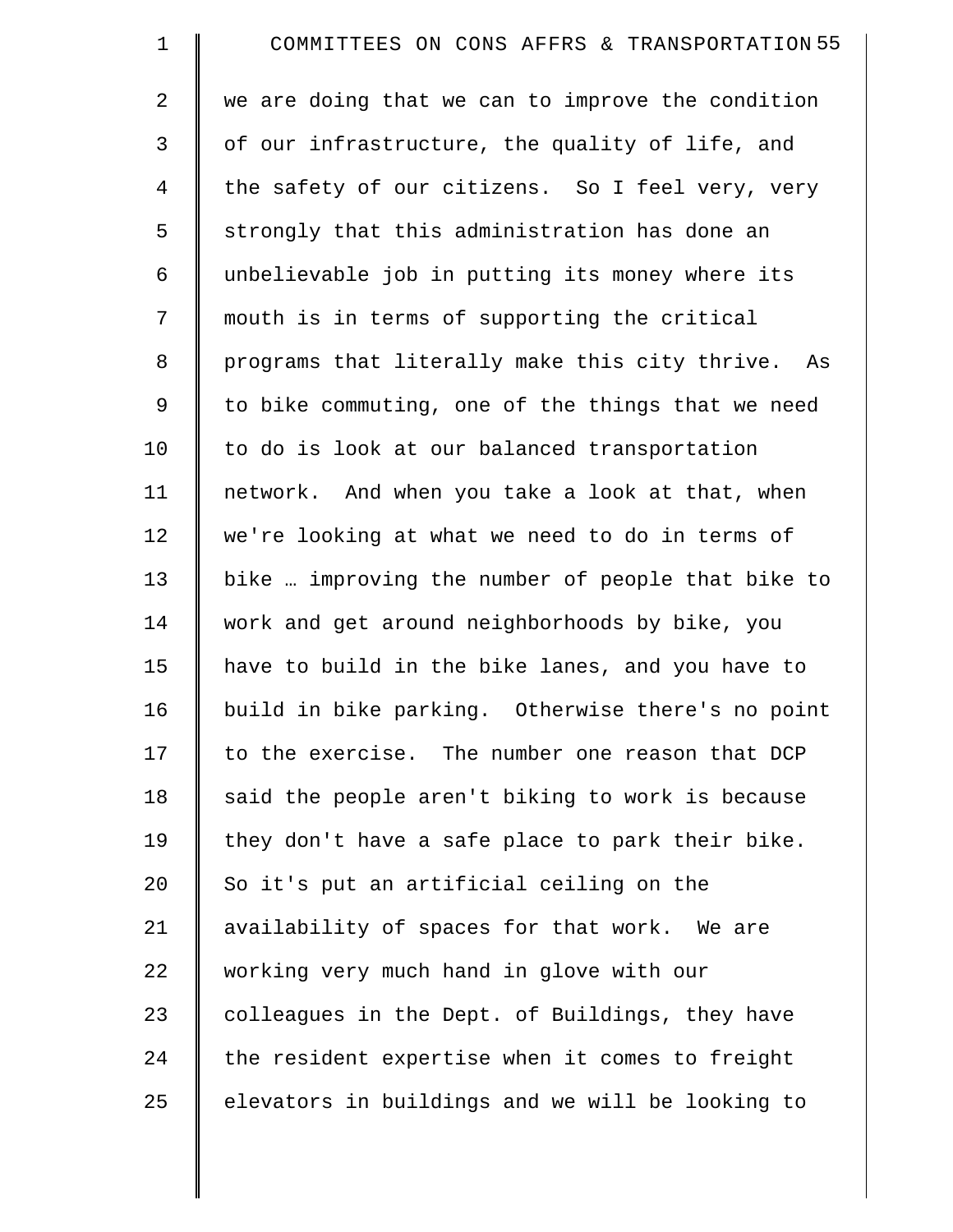| $\mathbf 1$    | COMMITTEES ON CONS AFFRS & TRANSPORTATION 56       |
|----------------|----------------------------------------------------|
| $\overline{2}$ | them for that expertise as we move forward.        |
| $\mathfrak{Z}$ | CHAIRPERSON LIU: And I think that                  |
| $\overline{4}$ | makes perfect sense. And in fact, I'm not sure     |
| 5              | why the authority would not then rest with the     |
| 6              | Dept. of Buildings. And again, I'm not saying,     |
| 7              | I'm not disagreeing with you at all, Commissioner  |
| $8\,$          | Sadik-Khan, with respect to the investments made   |
| 9              | in the transportation infrastructure, that the DOT |
| 10             | is responsible for, with one major exception,      |
| 11             | which I will go into in a little bit. But with     |
| 12             | regard to this legislation, and the requirement    |
| 13             | that buildings provide access to bicycles, I just  |
| 14             | am not certain that the Dept. of Transportation is |
| 15             | the agency that has the expertise to make those    |
| 16             | kinds of determinations. Even your testimony       |
| 17             | before talked about the size of elevators, the     |
| 18             | physical constraints, that to me would seem to be  |
| 19             | better determined by the experts at the Dept. of   |
| 20             | Buildings.                                         |
| 21             | COMMISSIONER SADIK-KHAN: We will                   |
| 22             | be working with the Dept. of Buildings on all of   |
| 23             | this. I have to underscore that we are doing       |
| 24             | something new here. You know, this is a new        |
| 25             | responsibility, gauging elevators for bike access  |
|                |                                                    |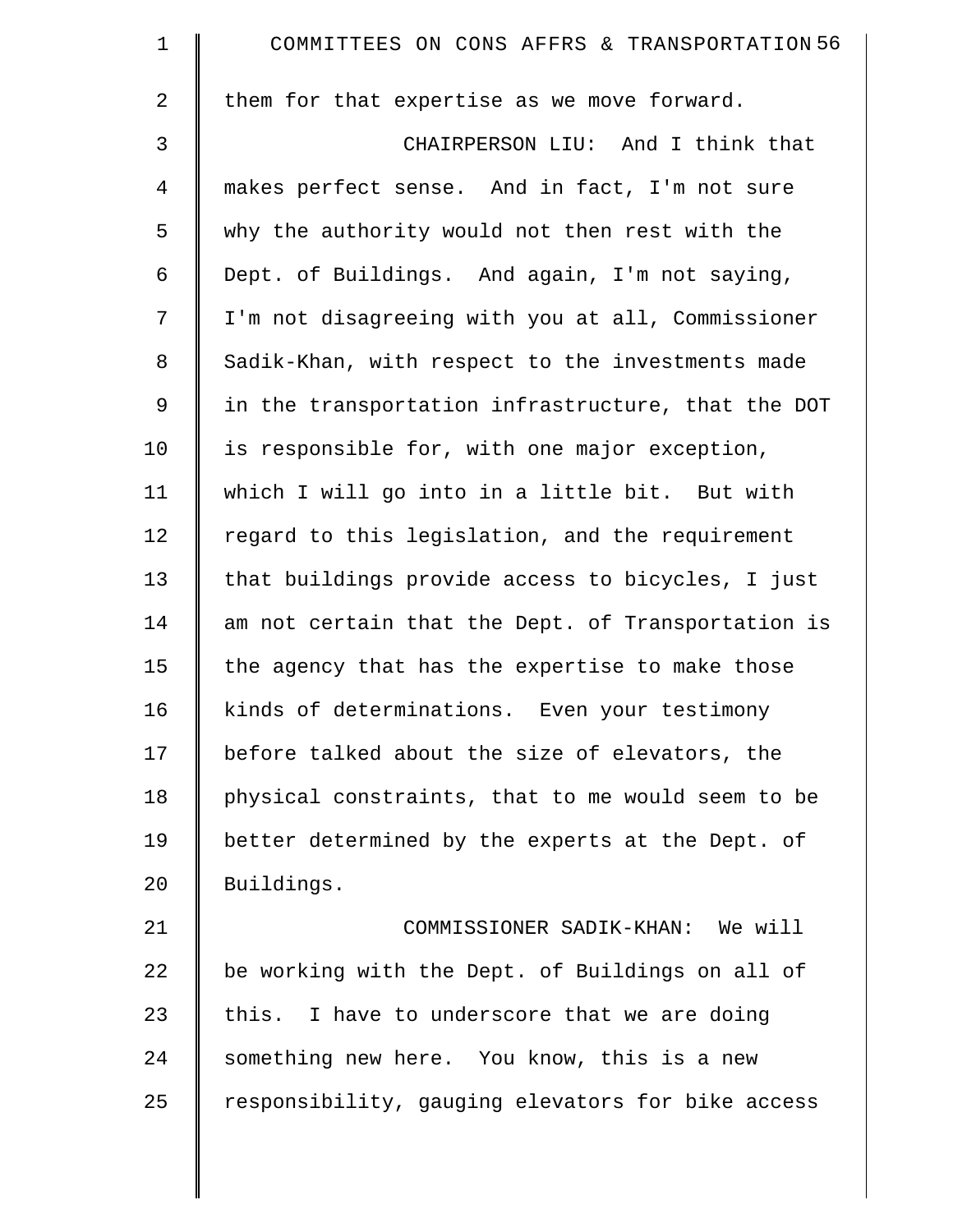| $\mathbf 1$  | COMMITTEES ON CONS AFFRS & TRANSPORTATION 57       |
|--------------|----------------------------------------------------|
| $\mathbf{2}$ | is not something that's been done before. So       |
| 3            | there's no way to do this without giving somebody  |
| 4            | new authority. But the process, and I want to      |
| 5            | underscore this, the process revolves around the   |
| 6            | tenant request, and it is complaint-driven, and we |
| 7            | don't really think                                 |
| 8            | CHAIRPERSON LIU: Right.                            |
| 9            | COMMISSIONER SADIK-KHAN:  the                      |
| 10           | workload is going to be that large associated with |
| 11           | that.                                              |
| 12           | CHAIRPERSON LIU: Okay, I don't                     |
| 13           | I'm not trying to beat a dead horse here. What     |
| 14           | you just said, I mean, tenants of buildings, they  |
| 15           | would not think, it would be counterintuitive to   |
| 16           | any New Yorker out there that a tenant of a        |
| 17           | building that has a problem with the building      |
| 18           | owner not complying with a request of the city has |
| 19           | to call the Dept. of Transportation, and not the   |
| 20           | Dept. of Buildings. I mean, right now we           |
| 21           | understand everybody just calls 311. But it's      |
| 22           | just totally counterintuitive that the Dept. of    |
| 23           | Buildings is not responsible for this.             |
| 24           | COMMISSIONER SADIK-KHAN: Well, you                 |
| 25           | need to have both agencies. I mean, it requires    |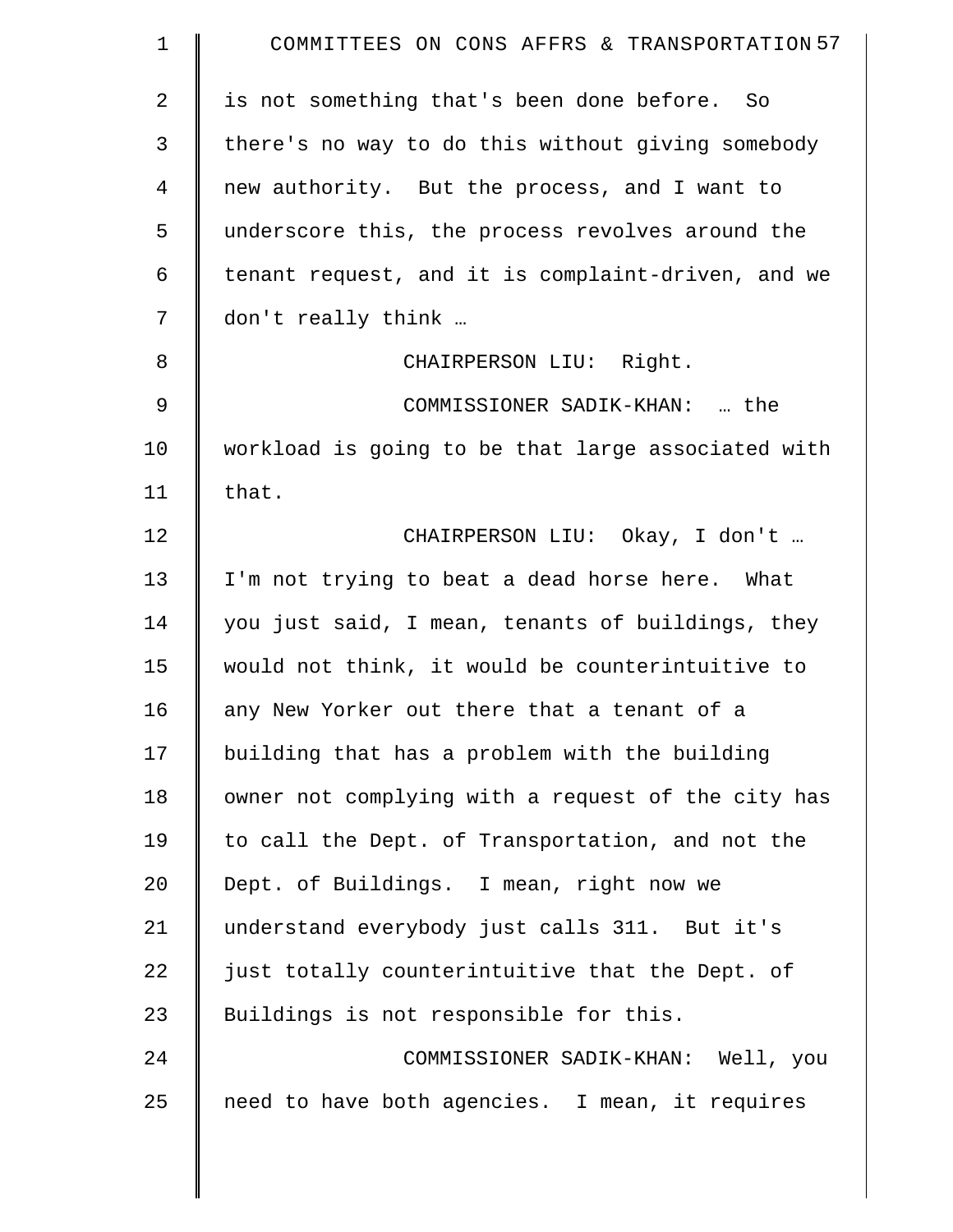| $\mathbf 1$ | COMMITTEES ON CONS AFFRS & TRANSPORTATION 58       |
|-------------|----------------------------------------------------|
| 2           | an understanding of bikes and elevators, that's    |
| 3           | why both agencies are working together on the      |
| 4           | implementation of the legislation.                 |
| 5           | CHAIRPERSON LIU: Okay, well, I                     |
| 6           | won't belabor it. But I, except to say that I      |
| 7           | think it just makes more sense to have the Dept.   |
| $\,8\,$     | of Buildings. Given that it just makes more sense  |
| $\mathsf 9$ | to have the Dept. of Buildings in charge, given    |
| 10          | that the Dept. of Transportation is so invested in |
| 11          | so many other priorities that most New Yorkers     |
| 12          | would better understand the Dept. of               |
| 13          | Transportation to be involved in, so let's talk    |
| 14          | about the one area that I would still like to      |
| 15          | raise some concerns about, and this predates your  |
| 16          | tenure, commissioner, in the Dept. of              |
| 17          | Transportation, and has to do with sidewalk safety |
| 18          | and safety for pedestrians, and the balance        |
| 19          | between business needs, small business needs, and  |
| 20          | the needs of pedestrians to actually be able to    |
| 21          | walk on sidewalks. When we were pursuing           |
| 22          | legislation that sought to enhance the safety of   |
| 23          | pedestrians on sidewalks, the Dept. of             |
| 24          | Transportation came here and basically testified   |
| 25          | that that was more a concern for small businesses, |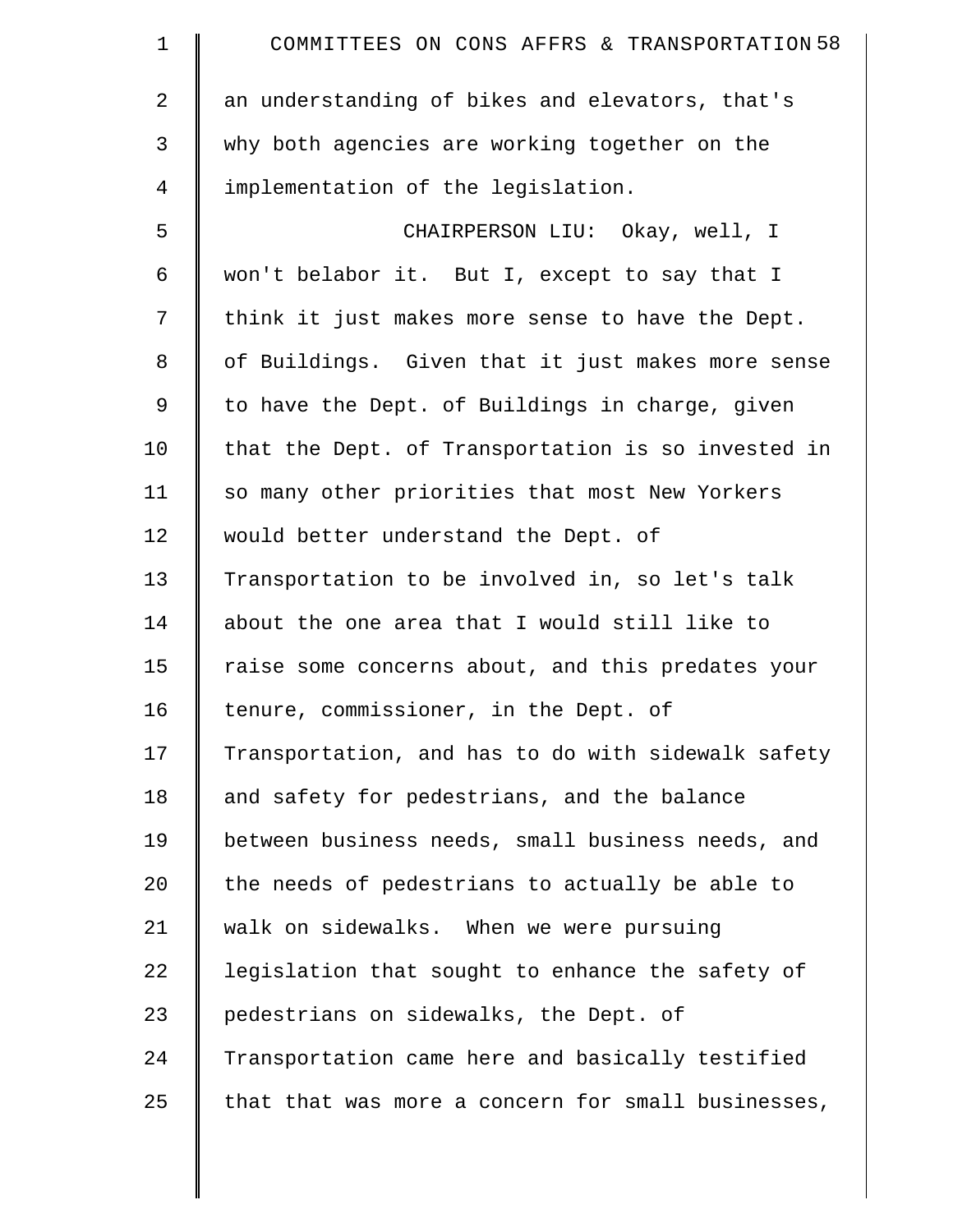| $\mathbf 1$ | COMMITTEES ON CONS AFFRS & TRANSPORTATION 59       |
|-------------|----------------------------------------------------|
| 2           | and that when the legislation was brought forth,   |
| 3           | that turned out it was a piece of legislation that |
| 4           | I sponsored, that simply required that the Dept.   |
| 5           | of Transportation provide some kind of             |
| 6           | certification that a sidewalk, that the situation  |
| 7           | around a sidewalk was safe enough for businesses   |
| 8           | to use part of that sidewalk, the Dept. of         |
| 9           | Transportation wanted nothing to do with that.     |
| 10          | And they cited extreme personnel and costs that    |
| 11          | would be involved in enforcing that. The Dept. of  |
| 12          | Transportation did not want to have anything to do |
| 13          | with that sidewalk safety that was intended for    |
| 14          | that sidewalk safety bill that was intended to     |
| 15          | increase safety for pedestrians. Again, this       |
| 16          | preceded your tenure in the Dept. of               |
| 17          | Transportation. But nonetheless now the Dept. of   |
| 18          | Transportation, under the same administration,     |
| 19          | wants to get  wants to actually have some          |
| 20          | authority on what happens inside buildings. I      |
| 21          | just feel that that is inconsistent. It's          |
| 22          | inconsistent in public policy, it's a concern that |
| 23          | I have. You know, you don't have to answer that,   |
| 24          | I will still work with you to craft legislation    |
| 25          | that I think makes sense and actually provides a   |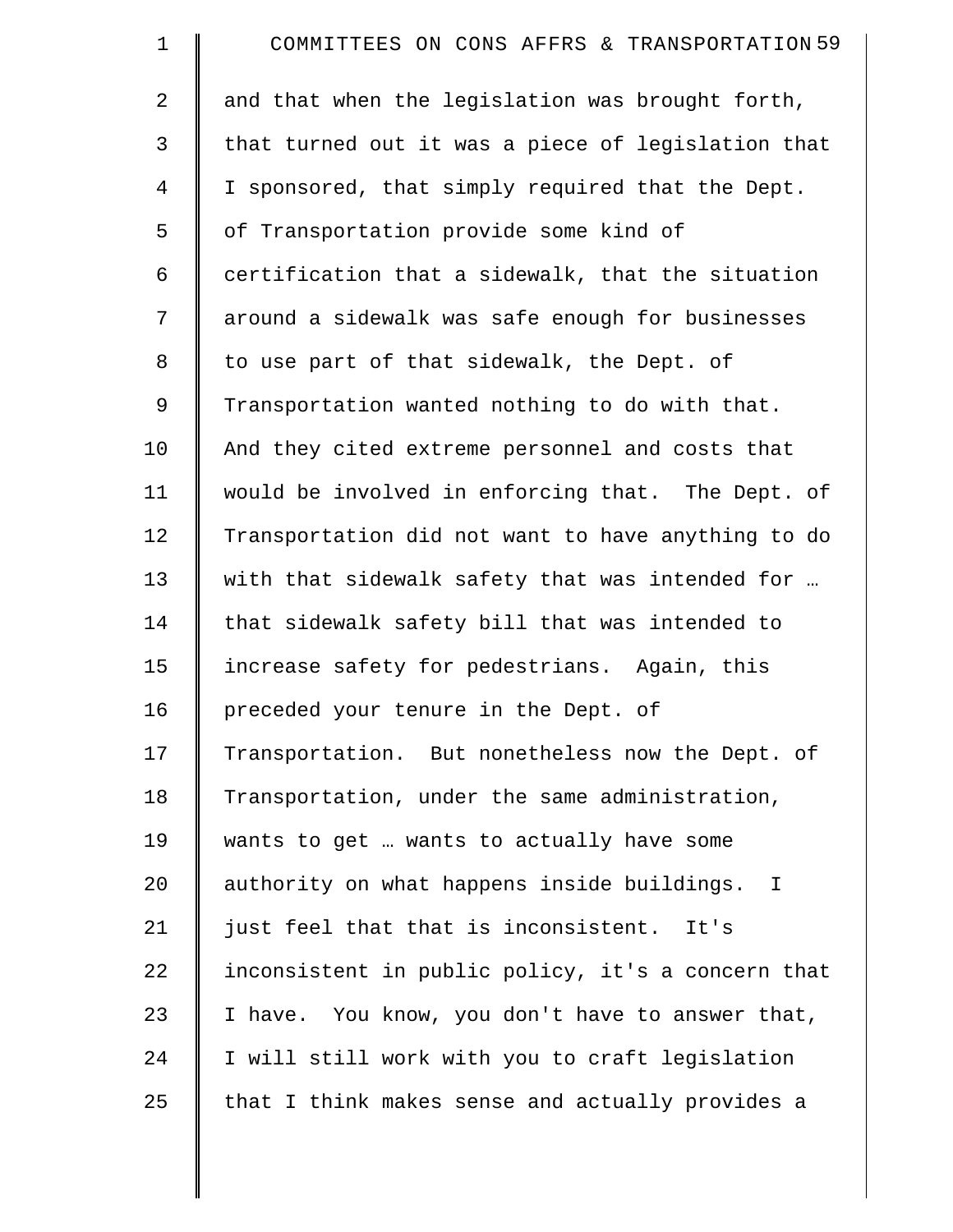| $\mathbf 1$ | COMMITTEES ON CONS AFFRS & TRANSPORTATION 60       |
|-------------|----------------------------------------------------|
| 2           | greater access to buildings for people who want to |
| 3           | ride their bikes to work. But I do have to raise   |
| 4           | that as a concern, that the Dept. of               |
| 5           | Transportation under this administration has not   |
| 6           | been consistent with regard to improving           |
| 7           | pedestrian safety as well as increasing bike       |
| 8           | access.                                            |
| 9           | COMMISSIONER SADIK-KHAN: Well, I                   |
| 10          | completely disagree with you. Pedestrian safety    |
| 11          | is at its highest levels in years, and we're doing |
| 12          | everything we can to increase that number. Our     |
| 13          | goal and our strategic plan is to, you know, cut   |
| 14          | injuries and traffic fatalities in half, and we're |
| 15          | trying to do everything we can to build out more   |
| 16          | attractive, safer walking routes for pedestrians.  |
| 17          | We are well aware of the demand, it's a complex    |
| 18          | system, and in the city of New York, the city      |
| 19          | Dept. of Transportation is bigger than two thirds  |
| 20          | of the state DOT's in the country, so we have a    |
| 21          | big portfolio, we care  we're the largest          |
| 22          | passenger ferry system                             |
| 23          | CHAIRPERSON LIU: I know the DOT                    |
| 24          | does a lot. Look, I was just going to leave it at  |
| 25          | that, but if you want to completely disagree with  |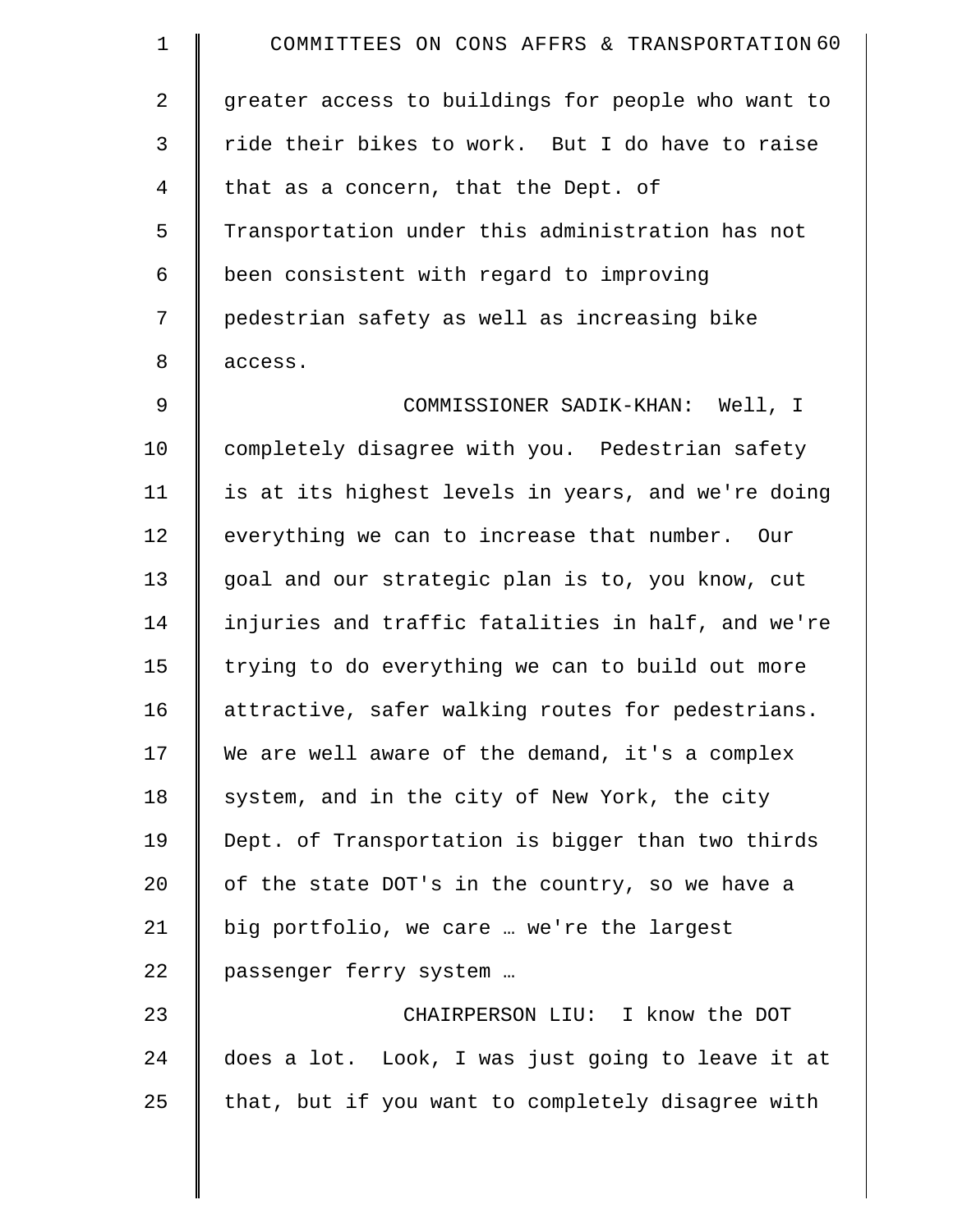| $\mathbf 1$    | COMMITTEES ON CONS AFFRS & TRANSPORTATION 61       |
|----------------|----------------------------------------------------|
| $\overline{a}$ | everything I've said, I'll ask you simply this.    |
| 3              | That under the city's administrative code, when a  |
| 4              | business owner applies for a stoopline stand, that |
| 5              | goes to the Dept. of Consumer Affairs. But         |
| 6              | actually the Dept. of Consumer Affairs under the   |
| 7              | code is required to receive some kind of           |
| 8              | notification from the Dept. of Transportation that |
| 9              | there is no safety impediment if that, safety      |
| 10             | impediment for pedestrians, if that stoopline      |
| 11             | stand permit is issued. How many of these          |
| 12             | certifications has the Dept. of Transportation     |
| 13             | forwarded to the Dept. of Consumer Affairs over    |
| 14             | the last two years?                                |
| 15             | COMMISSIONER SADIK-KHAN: I don't                   |
| 16             | know, I can get back to you on that, council       |
| 17             | member.                                            |
| 18             | CHAIRPERSON LIU: Okay, now, of the                 |
| 19             | 2,000 stoopline stands there are, over 2,000 of    |
| 20             | which had to be approved over the last two years,  |
| 21             | because this is an issue that I consider paramount |
| 22             | to pedestrian safety. It has to deal with an       |
| 23             | increasing competition for use of scarce sidewalk  |
| 24             | space on our city streets. Every two years more    |
| 25             | than 2,000 stoopline stands have to be renewed.    |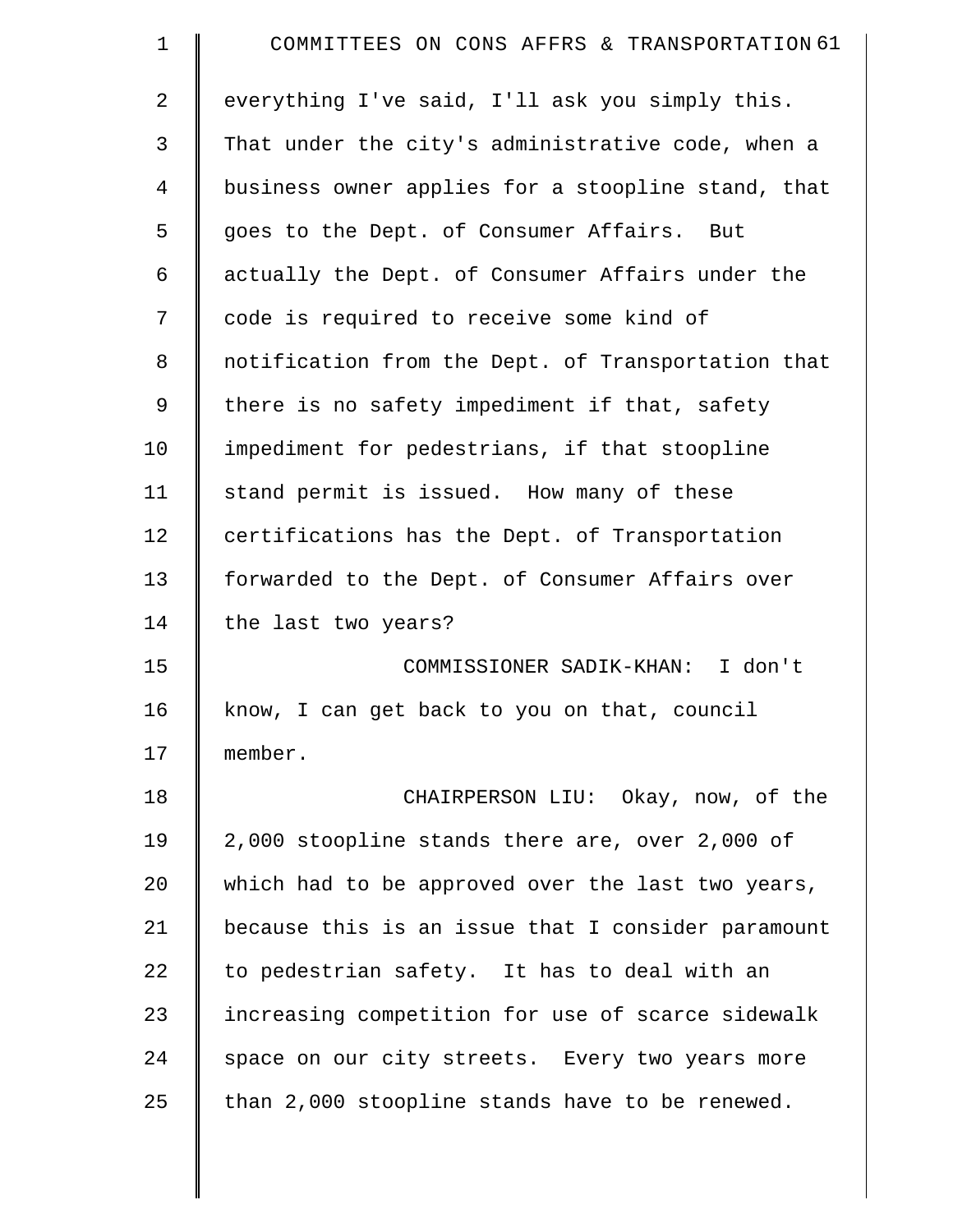| $\mathbf 1$    | COMMITTEES ON CONS AFFRS & TRANSPORTATION 62       |
|----------------|----------------------------------------------------|
| $\overline{a}$ | And in every one of those renewals, the Dept. of   |
| 3              | Transportation is required to provide some         |
| 4              | guidance to the Dept. of Consumer Affairs. Would   |
| 5              | you say that half of these have been weighed in by |
| 6              | the Dept. of Transportation?                       |
| 7              | COMMISSIONER SADIK-KHAN: I would                   |
| 8              | say that this sounds like an issue that we should  |
| 9              | talk about off-line, and I'd be happy to meet with |
| 10             | you and your staff to                              |
| 11             | CHAIRPERSON LIU: We tried to talk                  |
| 12             | about this off-line.                               |
| 13             | COMMISSIONER SADIK-KHAN: Well,                     |
| 14             | I've given you my word that that's what we will    |
| 15             | do.                                                |
| 16             | CHAIRPERSON LIU: Okay. I would                     |
| 17             | submit to you that the Dept. of Transportation     |
| 18             | probably has not weighed in a whole lot. And the   |
| 19             | point I am trying to make, I was going to let it   |
| 20             | rest before, but you had to come back and disagree |
| 21             | with everything I said.                            |
| 22             | COMMISSIONER SADIK-KHAN: I didn't                  |
| 23             | disagree with everything you said, I disagreed     |
| 24             | with some of what you said.                        |
| 25             | CHAIRPERSON LIU: You just said                     |
|                |                                                    |

 $\parallel$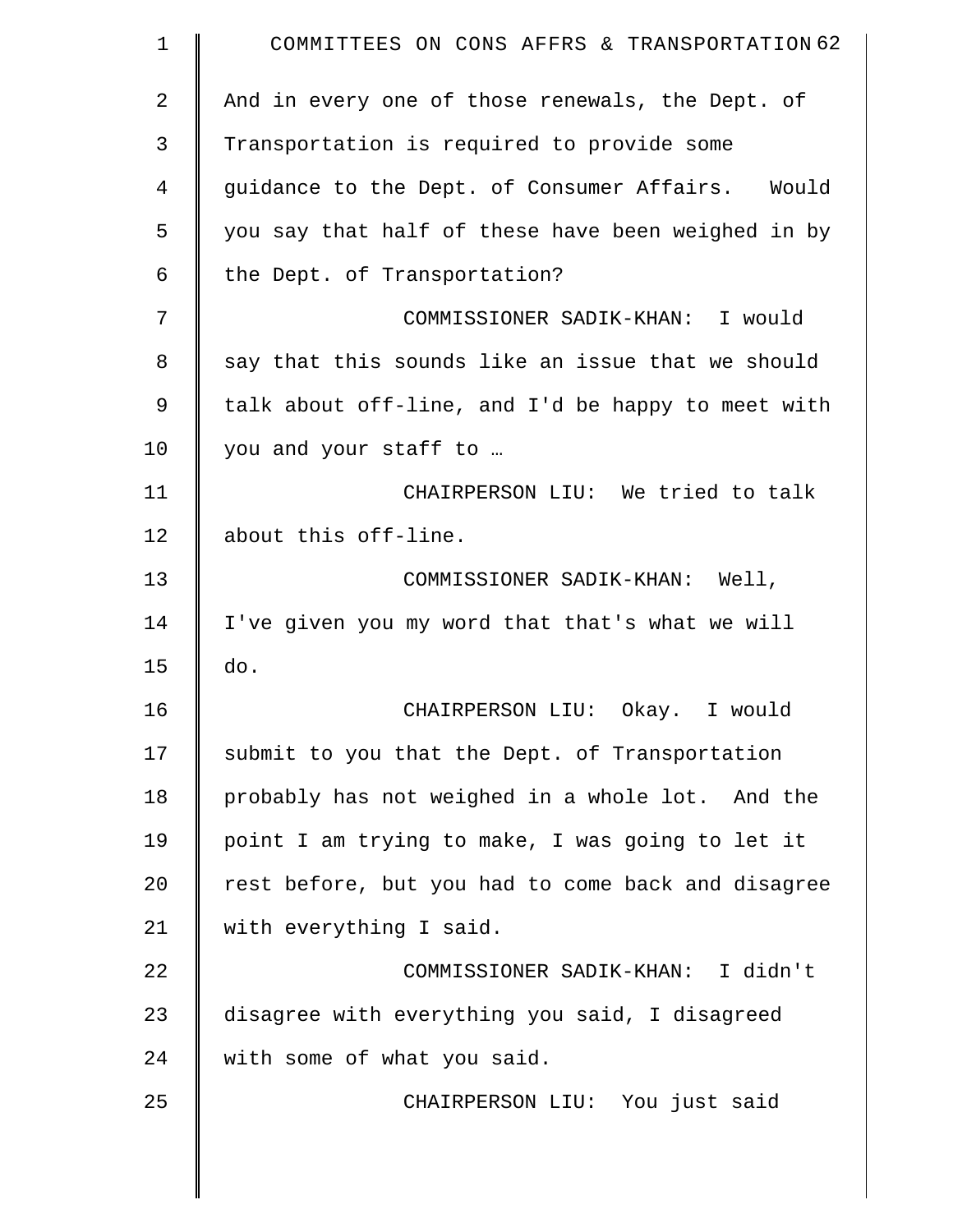| $\mathbf 1$    | COMMITTEES ON CONS AFFRS & TRANSPORTATION 63       |
|----------------|----------------------------------------------------|
| $\overline{2}$ | that "I completely disagree with", so that's what  |
| 3              | I'm saying. My statement was that there is         |
| $\overline{4}$ | inconsistency with regard to the way that DOT has  |
| 5              | handled matters of cycling and of pedestrian       |
| 6              | matters. And if you're pledging right now that we  |
| 7              | will work together on those sidewalk safety issues |
| 8              | for pedestrians, then I will accept that. Thank    |
| 9              | you. There being  oh, we have a question from      |
| 10             | council member Brewer, sorry about that.           |
| 11             | COUNCIL MEMBER BREWER: I'm for the                 |
| 12             | bicycles, as long as you're going in the right     |
| 13             | direction, they have a helmet, bell, and something |
| 14             | on them stating where they're going and they're    |
| 15             | off the sidewalks. But my question is, where you   |
| 16             | have a bicycle-friendly building, is it possible   |
| 17             | to think of an insignia or something on the        |
| 18             | building's website, if there is one, that says     |
| 19             | "bicycle friendly"? Is that part, should that be   |
| 20             | part of the legislation, or is that something      |
| 21             | you're considering, so that people who are         |
| 22             | thinking about working there, working there, etc., |
| 23             | would know?                                        |
| 24             | COMMISSIONER SADIK-KHAN: I think                   |
| 25             | that's a great idea to consider, figuring out a    |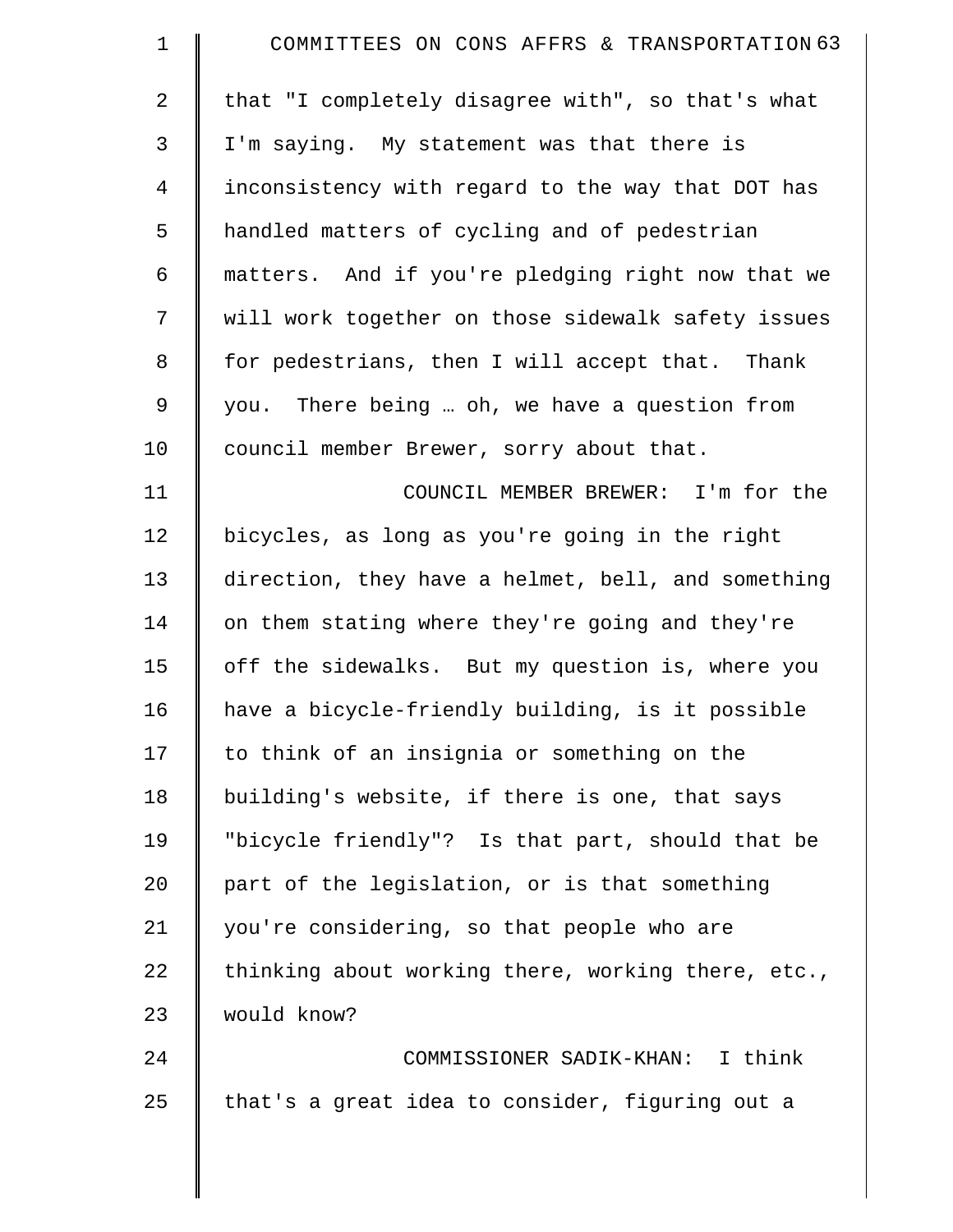| $\mathbf 1$    | COMMITTEES ON CONS AFFRS & TRANSPORTATION 64       |
|----------------|----------------------------------------------------|
| $\overline{2}$ | logo that would work.                              |
| 3              | COUNCIL MEMBER BREWER: Okay, so                    |
| 4              | you'd need some kind of insignia and some kind of, |
| 5              | like the sanitation department uses for the        |
| 6              | commercial waste carriers.                         |
| 7              | COMMISSIONER SADIK-KHAN: Right.                    |
| 8              | COUNCIL MEMBER BREWER: Okay.                       |
| 9              | COMMISSIONER SADIK-KHAN: I think                   |
| 10             | that's a really good idea.                         |
| 11             | COUNCIL MEMBER BREWER: All right,                  |
| 12             | so you'll add that, working it out in terms of the |
| 13             | legislation? Thank you.                            |
| 14             | CHAIRPERSON LIU: Thank you,                        |
| 15             | council member Brewer. I want to thank             |
| 16             | Commissioner Sadik-Khan and Commissioner LiMandri  |
| 17             | and their terrific staffs for joining us today.    |
| 18             | COMMISSIONER SADIK-KHAN: I just                    |
| 19             | want to add one little reminder is that these were |
| 20             | the council's bills.                               |
| 21             | CHAIRPERSON COMRIE: We understand                  |
| 22             | that.                                              |
| 23             | CHAIRPERSON LIU: You're testifying                 |
| 24             | here.                                              |
| 25             | COMMISSIONER SADIK-KHAN: Right,                    |
|                |                                                    |
|                |                                                    |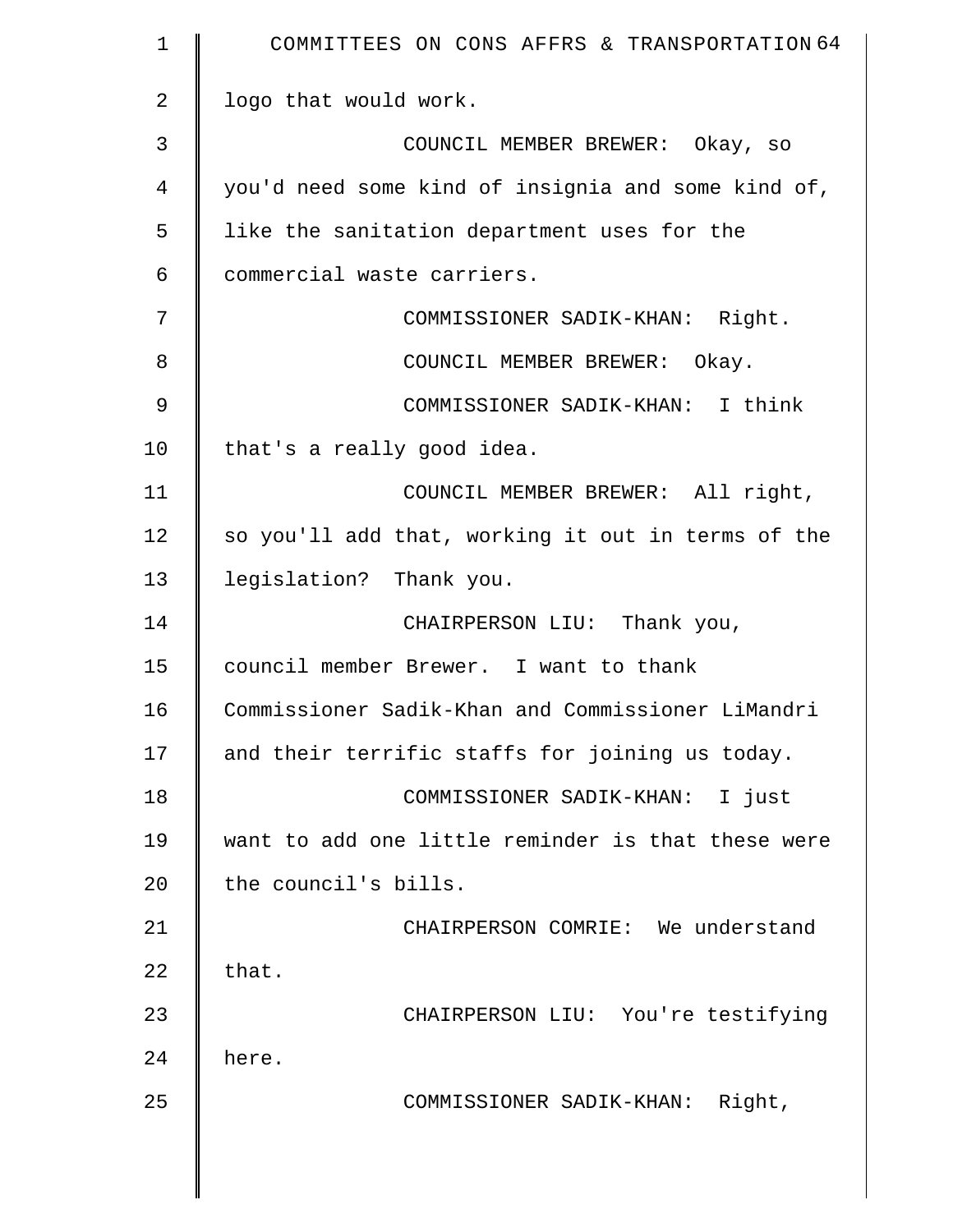| $\mathbf 1$    | COMMITTEES ON CONS AFFRS & TRANSPORTATION 65      |
|----------------|---------------------------------------------------|
| $\overline{a}$ | right.                                            |
| 3              | CHAIRPERSON LIU: Thank you.                       |
| 4              | COMMISSIONER SADIK-KHAN: Thank                    |
| 5              | you. [pause]                                      |
| 6              | CHAIRPERSON LIU: Sorry for the                    |
| 7              | diversion, we're going to proceed with this       |
| 8              | hearing. We have a panel consisting of Joshua     |
| $\mathsf 9$    | Beanstalk, Vincent something, Vincent Petraro,    |
| 10             | yeah, hey Vinnie, how are you doing? We'll work   |
| 11             | on your handwriting later. Carlos Teleria and     |
| 12             | Alan Marcus. Please join us at the witness table, |
| 13             | the makeshift witness table. [pause] Gentlemen,   |
| 14             | please proceed. Please start off by stating your  |
| 15             | name for the record.                              |
| 16             | VINCENT PETRARO: Thank you, Chair                 |
| 17             | Liu, members of the council. My name is Vincent   |
| 18             | Petraro, and I represent the Metropolitan Parking |
| 19             | Assn. I'm here with my colleague, Joshua          |
| 20             | Beanstalk. The Metropolitan Parking Assn. is a    |
| 21             | trade association of the majority of the parking  |
| 22             | operators in NEW YORK CITY. On behalf of the      |
| 23             | Metropolitan Parking Assn., we thank you for      |
| 24             | soliciting our input, and I'd like to say that we |
| 25             | spent a great deal of time talking to our various |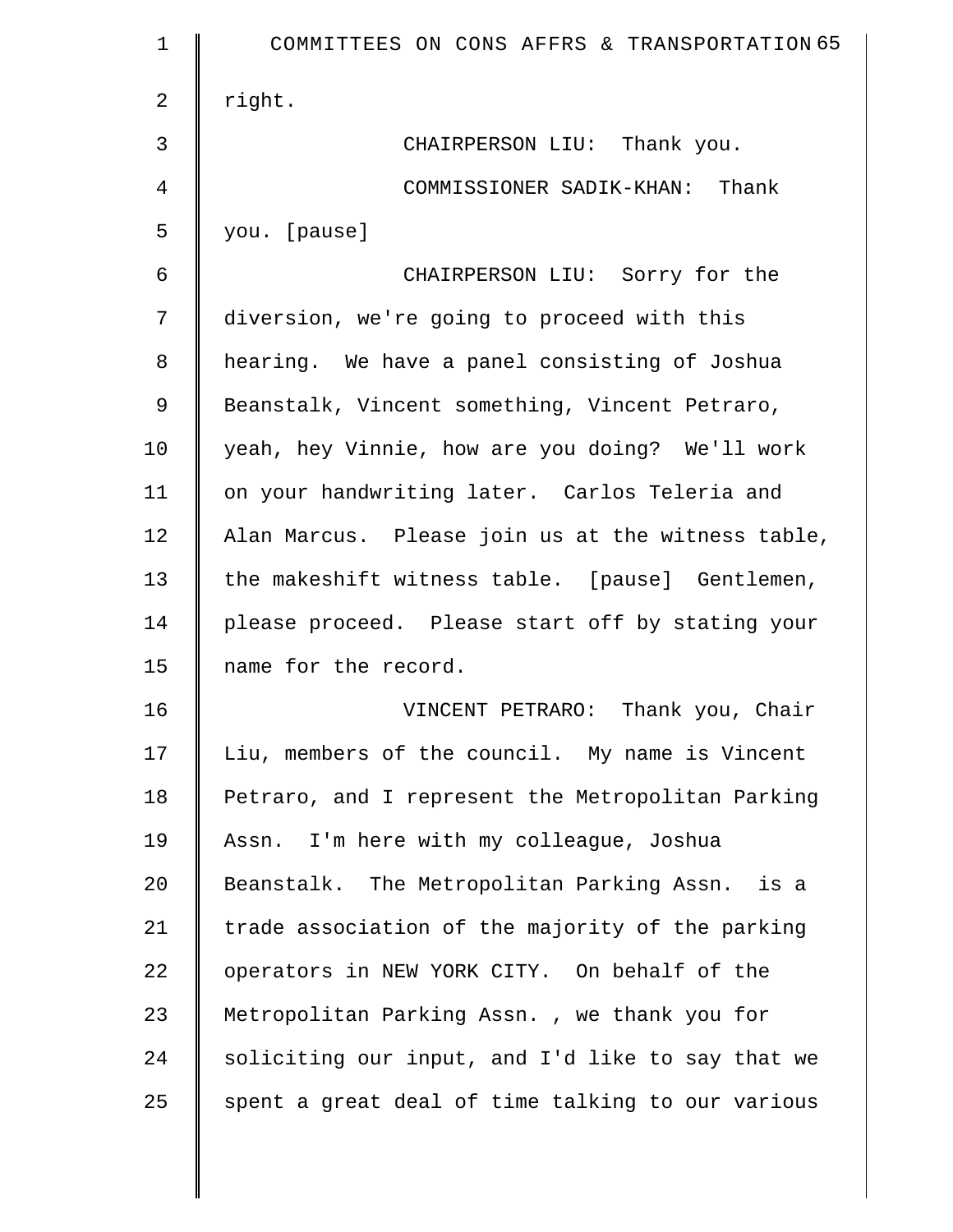| $\mathbf 1$    | COMMITTEES ON CONS AFFRS & TRANSPORTATION 66              |
|----------------|-----------------------------------------------------------|
| $\overline{a}$ | operators, no small feat, as we have operators            |
| 3              | with one facility, some with two or several, up to        |
| $\overline{4}$ | those with over a hundred facilities. We believe          |
| 5              | we have balanced the operators' interests in              |
| 6              | accommodating bicyclists, with their interests in         |
| 7              | insuring the safety of staff, bicycle owners, car         |
| 8              | owners and the bikes and cars to be stored. We            |
| 9              | believe, and have for some time, that bicycle             |
| 10             | parking is important and needed in parking                |
| 11             | facilities. We want to open our comments by               |
| 12             | saying that we have an immediate solution, which          |
| 13             | can begin quickly, while the proposed legislation         |
| 14             | is reviewed and fine tuned, which we think it             |
| 15             | should be. We began our discussions with the              |
| 16             | Mayor's office and the NEW YORK CITY Dept. of             |
| 17             | Transportation a year and a half ago, and at that         |
| 18             | time offered a pilot program of over 100 parking          |
| 19             | facilities in Manhattan south of 96 <sup>th</sup> Street. |
| 20             | These locations are at prime areas, which would be        |
| 21             | able to handle bicycles in a safe manner for both         |
| 22             | the bicycle rider and the parking operator and            |
| 23             | their employees. We have a very big issue, many           |
| 24             | older parking facilities do not lend themselves to        |
| 25             | safely parking bicycles, due to the design of             |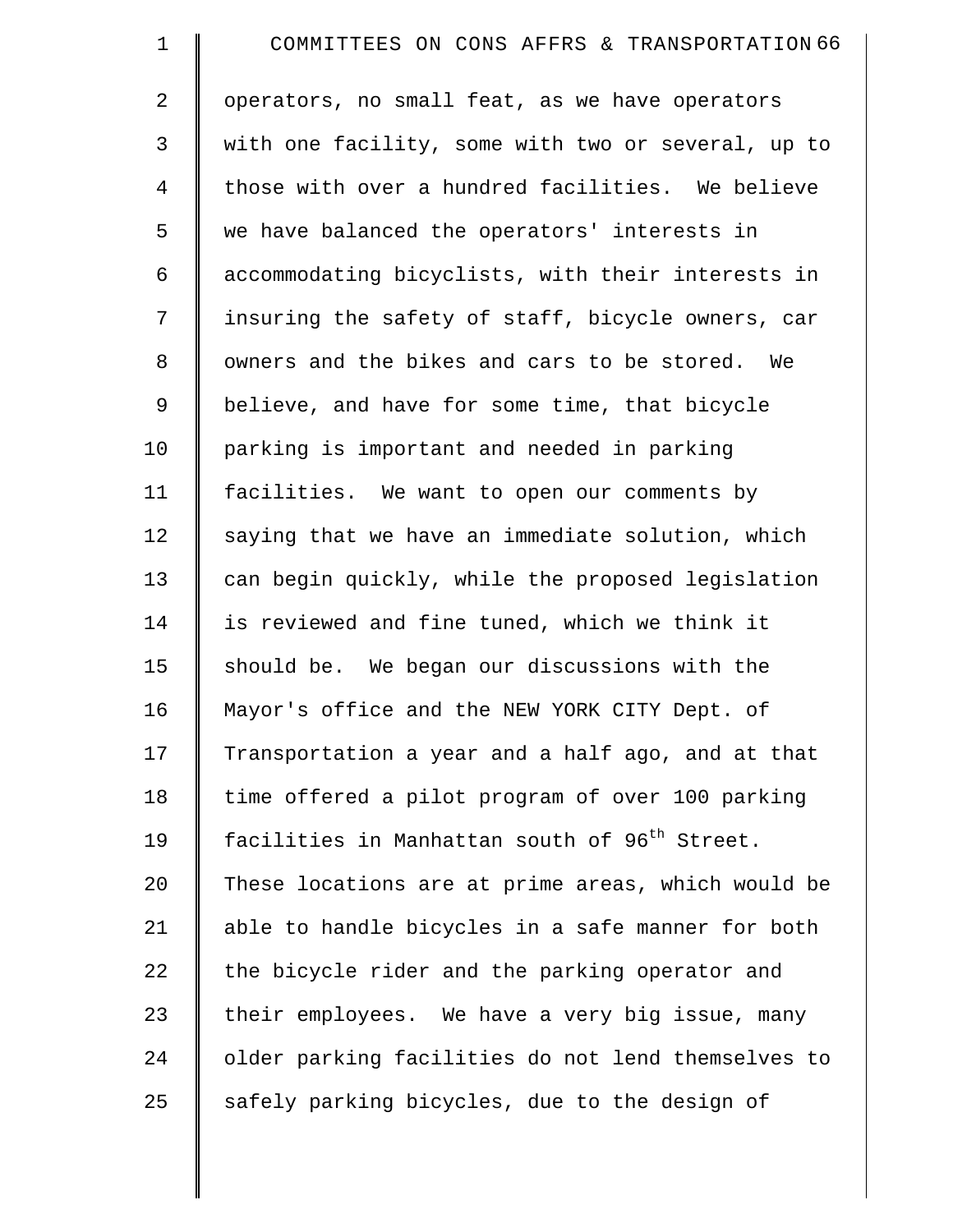| $\mathbf 1$    | COMMITTEES ON CONS AFFRS & TRANSPORTATION 67       |
|----------------|----------------------------------------------------|
| $\overline{a}$ | ramps, be they be long, narrow, or both, or the    |
| 3              | design of the parking intake floor. The            |
| 4              | Metropolitan Parking Assn. is also concerned       |
| 5              | about liability, and we raised that issue when we  |
| 6              | met with the Mayor's office and they understood    |
| 7              | the issue and we still have that concern. But its  |
| 8              | members are willing to work with the Dept. of      |
| 9              | Consumer Affairs and the city council to implement |
| 10             | the pilot plan forthwith. As stated, we can start  |
| 11             | with at least 100 locations, and then revisit how  |
| 12             | the locations are working, and how to improve and  |
| 13             | expand the program. I have to say that the         |
| 14             | situation at every parking facility is different,  |
| 15             | and that's really a major problem, and there's too |
| 16             | many unforeseen things that might happen in one    |
| 17             | facility versus another. But I think we just have  |
| 18             | three quick comments on the present bill, and some |
| 19             | suggested changes. One, we believe that garages    |
| 20             | should be treated the same way as parking lots, in |
| 21             | that once you hit 200, and go over 200, it should  |
| 22             | be one space per 100 spaces over 200, not continue |
| 23             | the 10%. Two, the exception that, right now, that  |
| 24             | you look to see whether it results in a violation  |
| 25             | of zoning regulations, I think the exemption has   |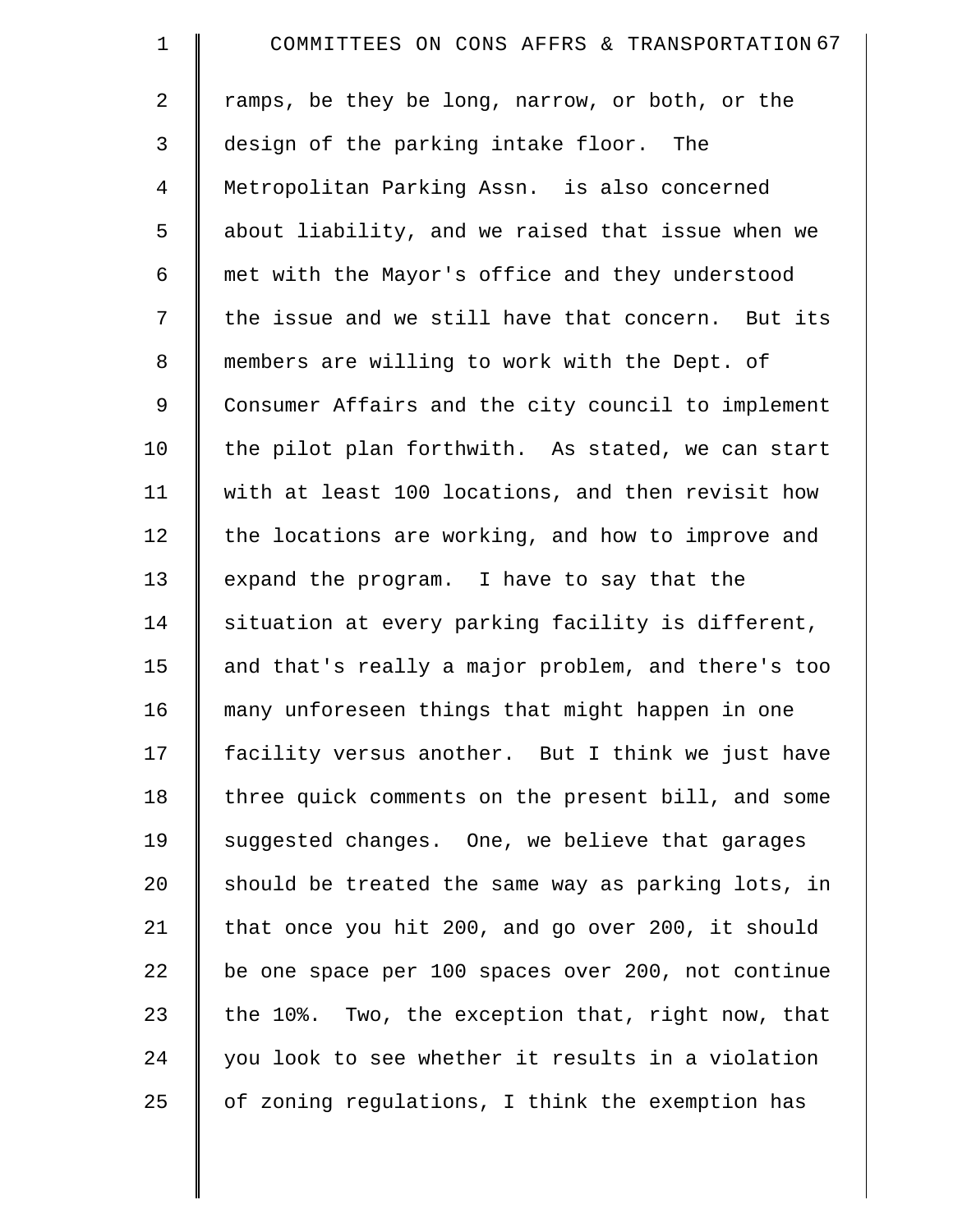| $\mathbf 1$ | COMMITTEES ON CONS AFFRS & TRANSPORTATION 68         |
|-------------|------------------------------------------------------|
| 2           | to be more than just that. We have some, such as     |
| 3           | structural reasons and ramp design and the like.     |
| 4           | I mean, we have, I could think of a garage that      |
| 5           | has a narrow ramp with a steep slope that goes       |
| 6           | down very deeply into the bowels of the building,    |
| 7           | and that garage is never going to be able to         |
| 8           | handle bicycles properly. I think that we need a     |
| 9           | broader exemption than just zoning regulations.      |
| 10          | And then we have to really look at these             |
| 11          | facilities one by one. Three, and I'm not 100%       |
| 12          | sure, and I want to check, I do see in the           |
| 13          | legislation that parking spaces have to be,          |
| 14          | bicycle parking spaces have to be accessible to      |
| 15          | the same extent as spaces are accessible to car      |
| 16          | owners. Well then, my issue with that is if you      |
| 17          | have a valet garage, why would you need racks?<br>If |
| 18          | a valet attendant is going to take the bicycle       |
| 19          | back into the garage at some place off where the     |
| 20          | consumer is, why is a rack needed? Or maybe I'm      |
| 21          | misreading it, maybe a rack is not needed.<br>We     |
| 22          | think that the parking operator should be able to,   |
| 23          | if they're valeting, to park it in any, you know,    |
| 24          | nook and cranny that they have where they could      |
| 25          | safely park it, without having to put racks in if    |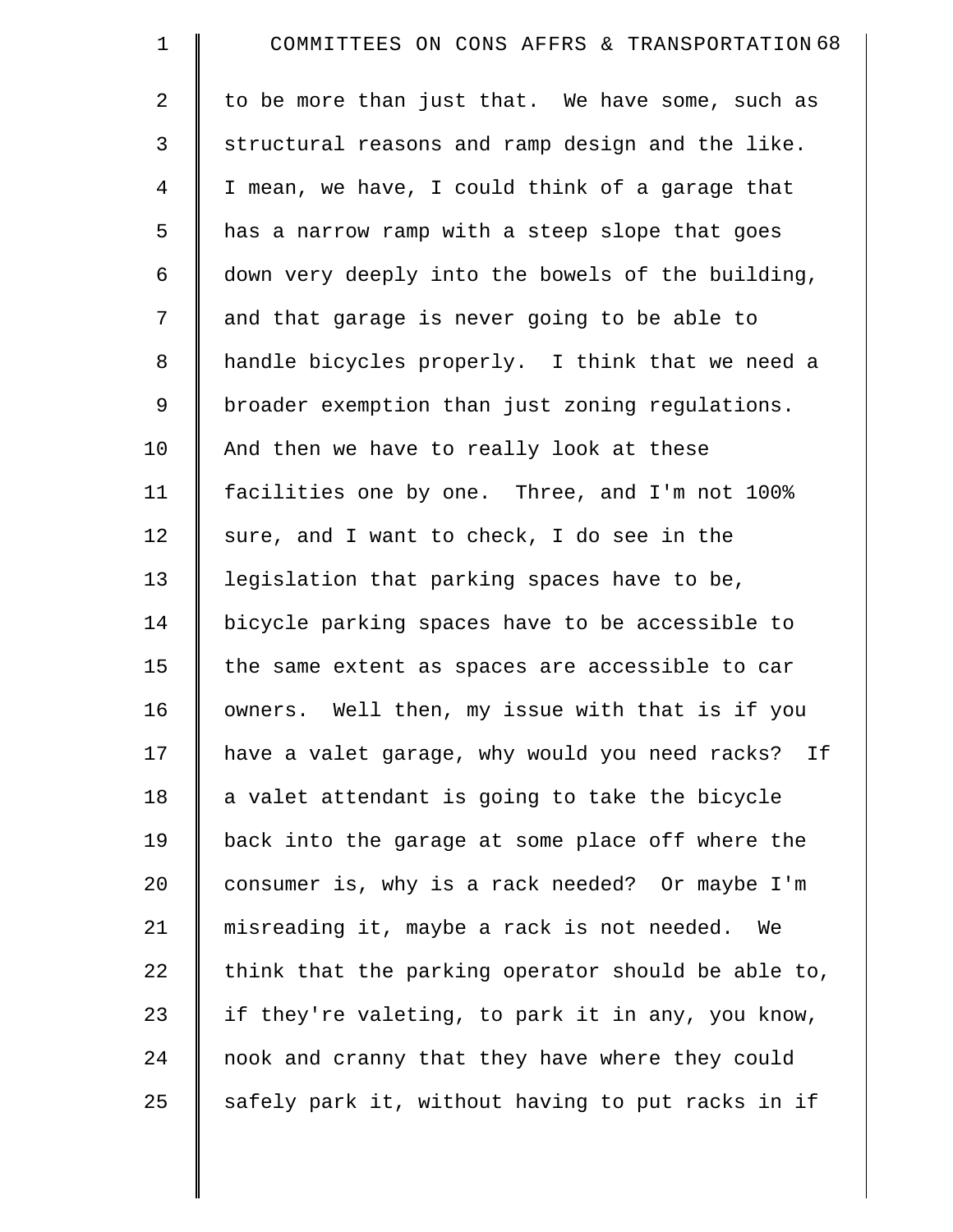| $\mathbf 1$    | COMMITTEES ON CONS AFFRS & TRANSPORTATION 69       |
|----------------|----------------------------------------------------|
| $\overline{2}$ | they don't believe they're necessary. And          |
| 3              | basically we think that this, as I said, this      |
| 4              | legislation has to be tweaked a little bit for     |
| 5              | these issues, but we are ready, our members are    |
| 6              | ready to provide spaces for  to provide            |
| 7              | facilities, excuse me, at least 100, for a pilot   |
| 8              | program of parking bicycles. Thank you very        |
| 9              | much, and I'm open to any questions.               |
| 10             | CHAIRPERSON LIU: Thank you. Mr.                    |
| 11             | Beanstalk?                                         |
| 12             | JOSHUA BEANSTALK: I defer to Mr.                   |
| 13             | Petraro.                                           |
| 14             | CHAIRPERSON LIU: Okay. Mr.                         |
| 15             | Teleria?                                           |
| 16             | CARLOS TELERIA: Good morning,                      |
| 17             | Chairmen Comrie and Liu, my name is Carlos         |
| 18             | Teleria, a portfolio manager for Newmark Knight    |
| 19             | Frank, the fourth largest real estate              |
| 20             | owner/manager in New York. I'm chairman of the     |
| 21             | transportation subcommittee for the Building       |
| 22             | Owners and Managers Association of Greater New     |
| 23             | York, Inc., which represents more than 850 owners, |
| 24             | property managers, building professionals, who     |
| 25             | either own or manage 400 million square feet of    |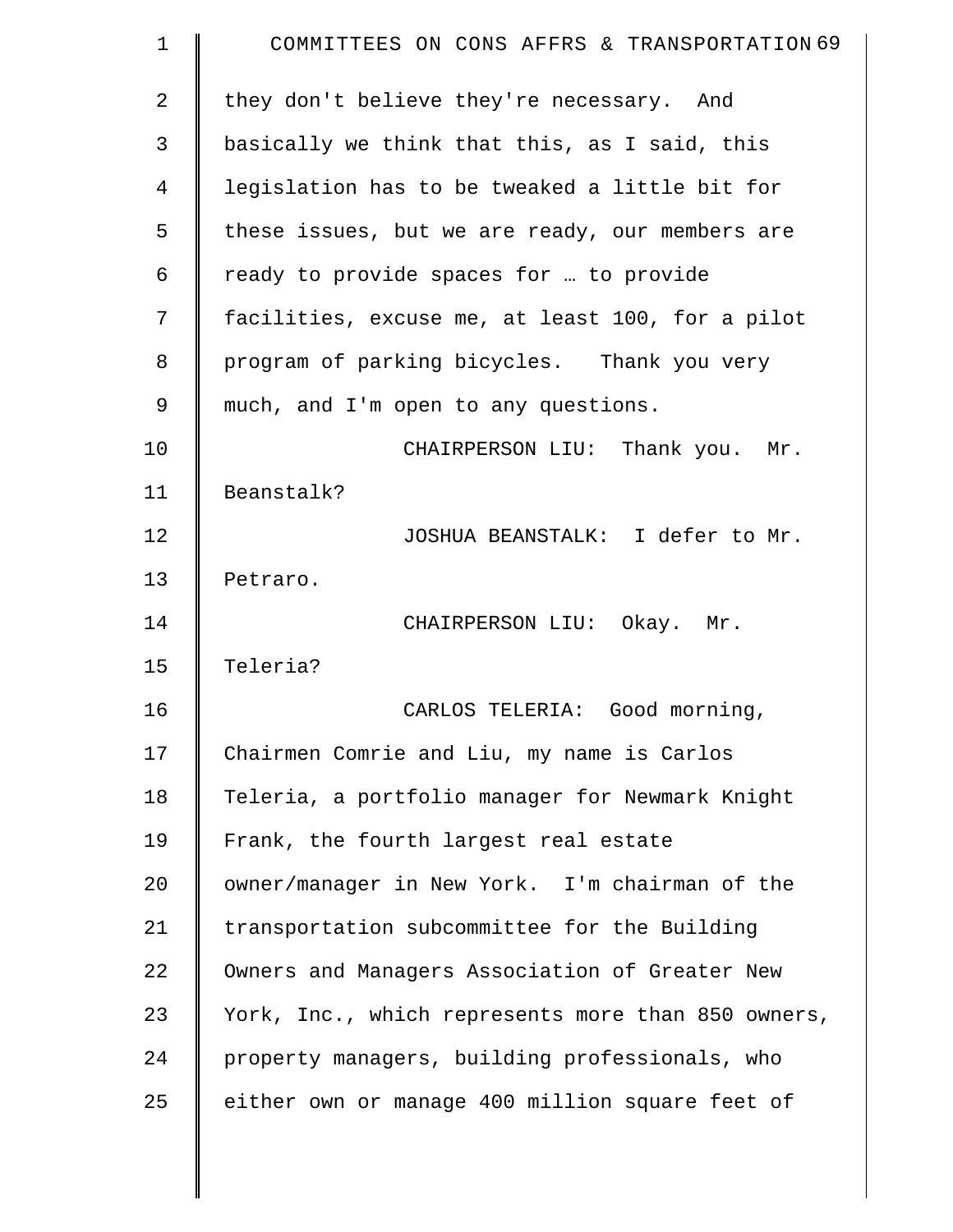| $\mathbf 1$    | COMMITTEES ON CONS AFFRS & TRANSPORTATION 70       |
|----------------|----------------------------------------------------|
| $\overline{2}$ | commercial space. We're responsible for the        |
| 3              | safety of over three million tenants, generate     |
| $\overline{4}$ | more than 1.5 billion in tax revenue and oversee   |
| 5              | annual budgets of more than \$4 billion. The       |
| 6              | proposed Intro #780-A and Intro #871-A are well-   |
| 7              | intentioned, but do not take into account a number |
| 8              | of management realities and the fact that every    |
| 9              | building in New York has different and unique      |
| 10             | tenant and security needs. Before addressing       |
| 11             | those unique needs, let me make it clear that a    |
| 12             | number of BOMA New York's members have decided to  |
| 13             | provide bicycle access and storage. This was done  |
| 14             | to remain competitive with the market place and to |
| 15             | respond to their tenants' needs. The decision to   |
| 16             | provide access and storage was made freely by the  |
| 17             | owner/manager, and while we firmly stand behind    |
| 18             | the concept of greening our city, we do that every |
| 19             | day in the buildings we own and manage. In this    |
| 20             | particular case, the choice to implement bicycle   |
| 21             | access and storage is best left with owners and    |
| 22             | managers, as only they know their buildings'       |
| 23             | physical and fiscal ability to make such an        |
| 24             | accommodation. After studying the bills in         |
| 25             | committee, we noted fifteen areas which the bills  |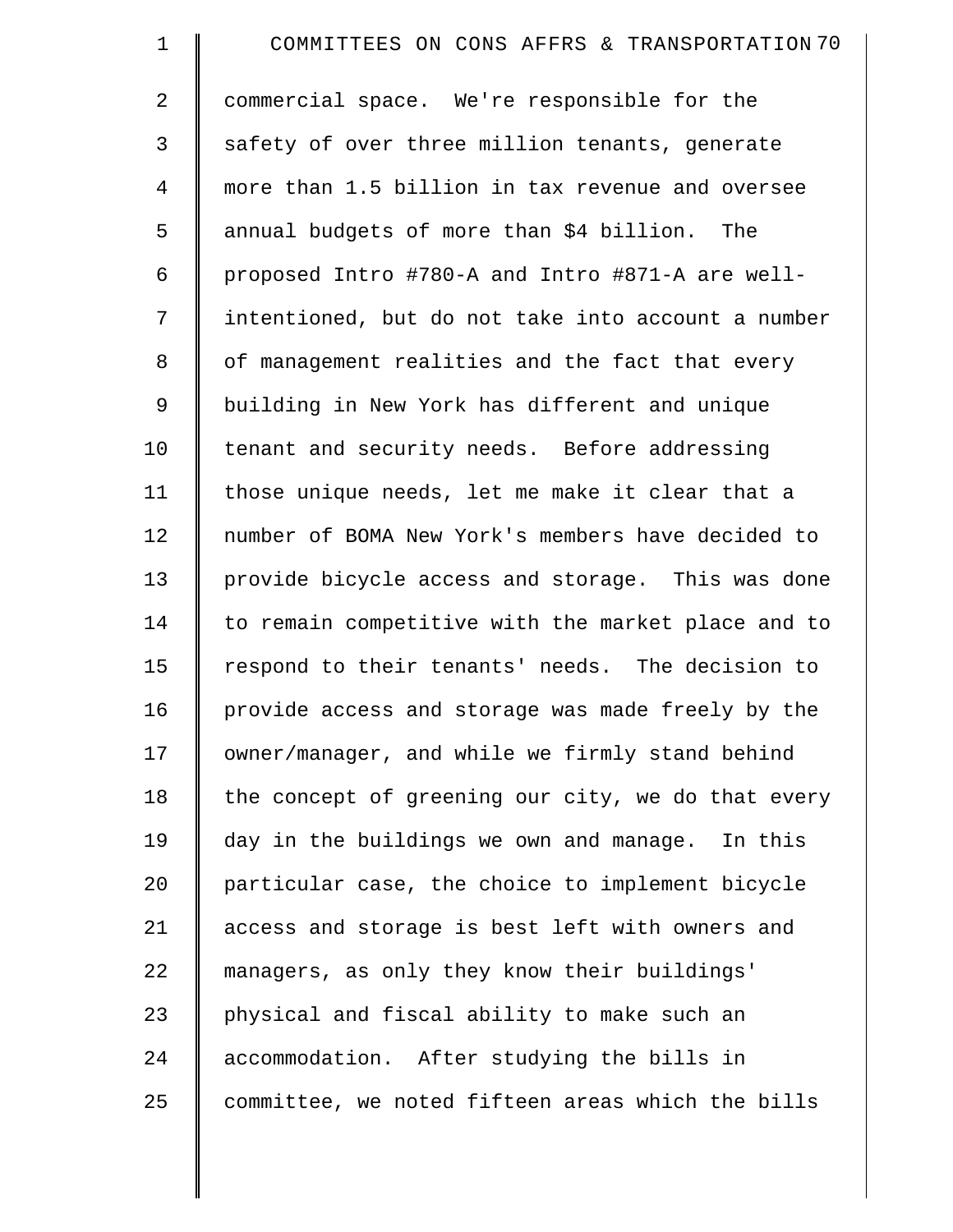| $\mathbf 1$    | COMMITTEES ON CONS AFFRS & TRANSPORTATION 71       |
|----------------|----------------------------------------------------|
| 2              | do not address. These include the first set of     |
| 3              | items I will mention, which are practical,         |
| $\overline{4}$ | operational details. They are, 1. how to screen    |
| 5              | bicycles and bicyclists for sufficient activity,   |
| 6              | 2. regulating where bicycles may enter the         |
| 7              | building to freight elevators to minimize risk of  |
| 8              | injury or damage to others, 3. the risk and        |
| 9              | dangers with bicycle traffic mixed with deliveries |
| 10             | and other traffic at loading docks, 4. prohibiting |
| 11             | bicycles from entering high pedestrian areas, for  |
| 12             | example, lobbies, common space and passenger       |
| 13             | elevators, 5. specifying the hours of usage, 6.    |
| 14             | whether only tenants, and not visitors, should     |
| 15             | have this privilege, 7. bicyclists' responsibility |
| 16             | for damage to a tenant or visitors, or the         |
| 17             | building premises, 8. right to added rent from     |
| 18             | tenant to recover for losses caused by bicyclists, |
| 19             | 9. landlord immunity from theft, for liability for |
| 20             | theft, loss or damage to any bicycle, or injury to |
| 21             | a person or property resulting from the bicycle,   |
| 22             | 10. insurance provisions to address liability      |
| 23             | issues. In addition, our committee found five      |
| 24             | ways in which this legislation will lead to higher |
| 25             | costs and lost revenue: 1. loss of rentable square |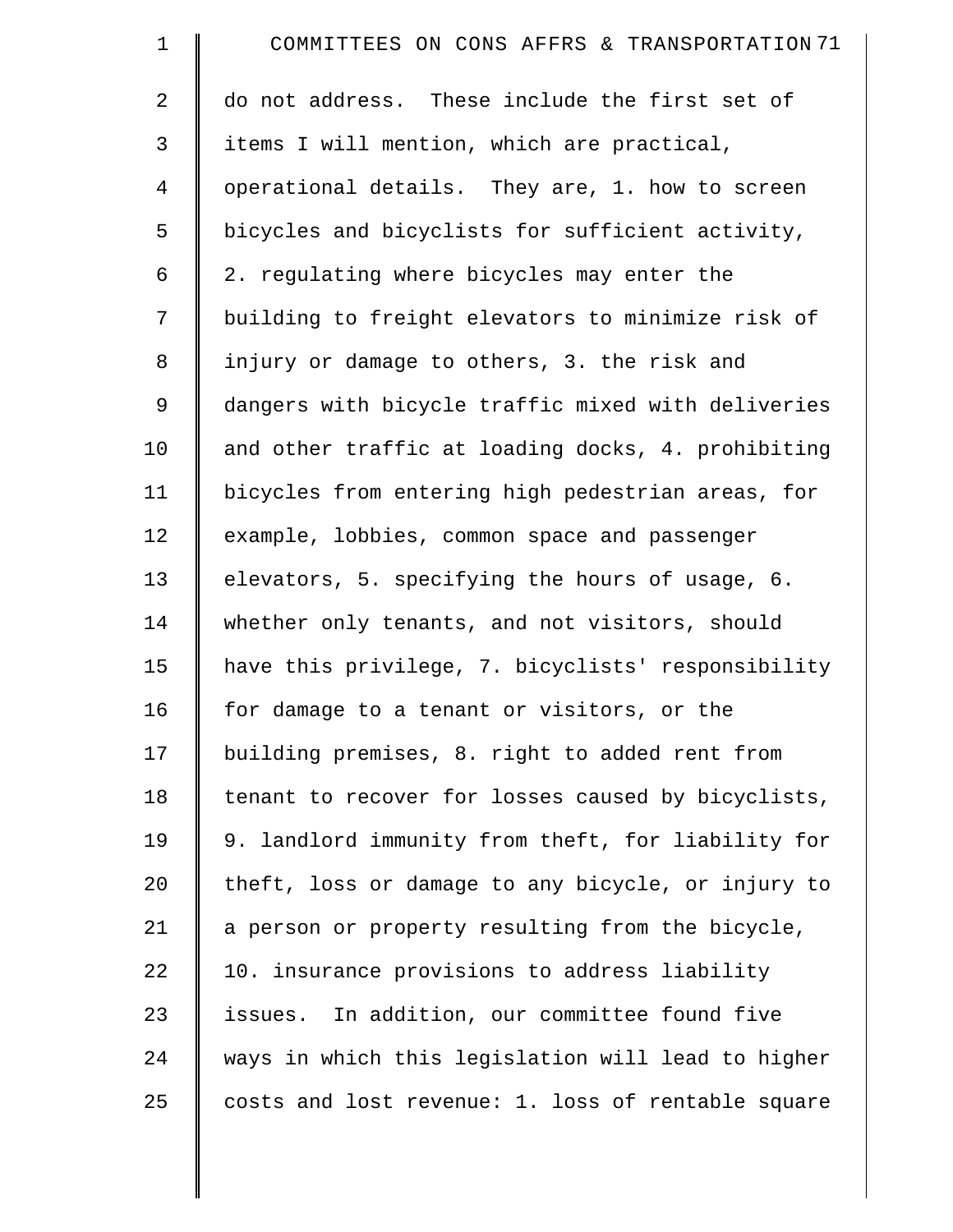| $\mathbf 1$    | COMMITTEES ON CONS AFFRS & TRANSPORTATION 72       |
|----------------|----------------------------------------------------|
| $\overline{a}$ | footage, 2. frequent use of freight elevator and   |
| 3              | expanding the hours of operation, 3. higher        |
| $\overline{4}$ | insurance premiums for owners and managers, 4.     |
| 5              | increased costs related to security, for lighting, |
| 6              | cameras and personnel, 5. potential damage to      |
| 7              | building infrastructure on floors, doors,          |
| 8              | elevators and walls. I stated before, BOMA New     |
| 9              | York and its members want to contribute to the     |
| 10             | goals of a greener, cleaner city, however our      |
| 11             | experience shows that the best route is not        |
| 12             | through legislation, but by building owners and    |
| 13             | managers voluntarily providing means for bicycle   |
| 14             | access and storage. We believe that our members    |
| 15             | reserve the right to make the decision based on    |
| 16             | their buildings' budgets and tenants'              |
| 17             | requirements. In conclusion we look forward to     |
| 18             | working with the Bloomberg administration,         |
| 19             | transportation advocates, and the city council, to |
| 20             | find a solution that is amenable to our members,   |
| 21             | tenants and all of New Yorkers. Thank you.         |
| 22             | CHAIRPERSON LIU: Thank you, Mr.                    |
| 23             | Teleria. Is there any testimony from Mr. Marcus?   |
| 24             | ALAN MARCUS: Yes, if I could.                      |
| 25             | CHAIRPERSON LIU: Okay, please                      |
|                |                                                    |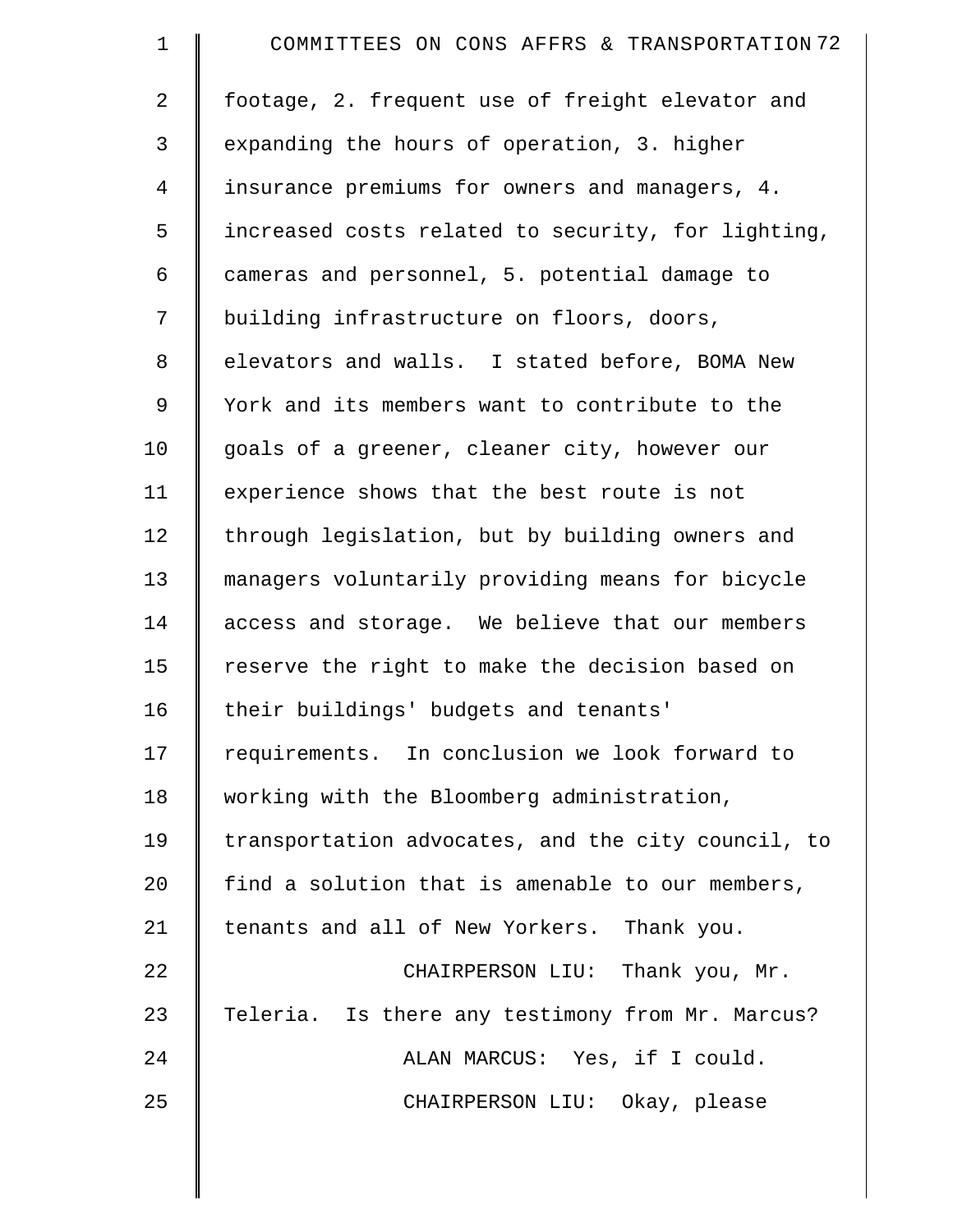| $\mathbf 1$ | COMMITTEES ON CONS AFFRS & TRANSPORTATION 73       |
|-------------|----------------------------------------------------|
| 2           | proceed.                                           |
| 3           | ALAN MARCUS: Good morning, thank                   |
| 4           | you for inviting me here today. My name is Alan    |
| 5           | Marcus, I'm with Edison Park Fast, we operate over |
| 6           | twenty parking lots and garages in NEW YORK CITY.  |
| 7           | I have distributed this bill amongst my peers and  |
| 8           | some of the senior management in the company, and  |
| 9           | we've come up with a few concerns or suggestions.  |
| 10          | We would of course be grateful for your            |
| 11          | consideration, and we look forward to continuing   |
| 12          | to provide you feedback as that arises. It would   |
| 13          | seem that the rule for lots with reduced per car   |
| 14          | numbers of bikes required after the 200, to a      |
| 15          | ratio of one to 100 should also apply to the       |
| 16          | garages, as mentioned earlier. Just as an          |
| 17          | example, I have a garage with a capacity of 650    |
| 18          | spaces in midtown, and we would need to dedicate   |
| 19          | 65 spaces for bicycles, which would amount to      |
| 20          | approximately nine or ten spaces for cars. The     |
| 21          | number of bike spaces that is required has no      |
| 22          | connection to actual demand at this point. It      |
| 23          | seems like there should be a staged provision that |
| 24          | would allow fewer spaces to be set aside until     |
| 25          | some level of occupancy is attained with existing  |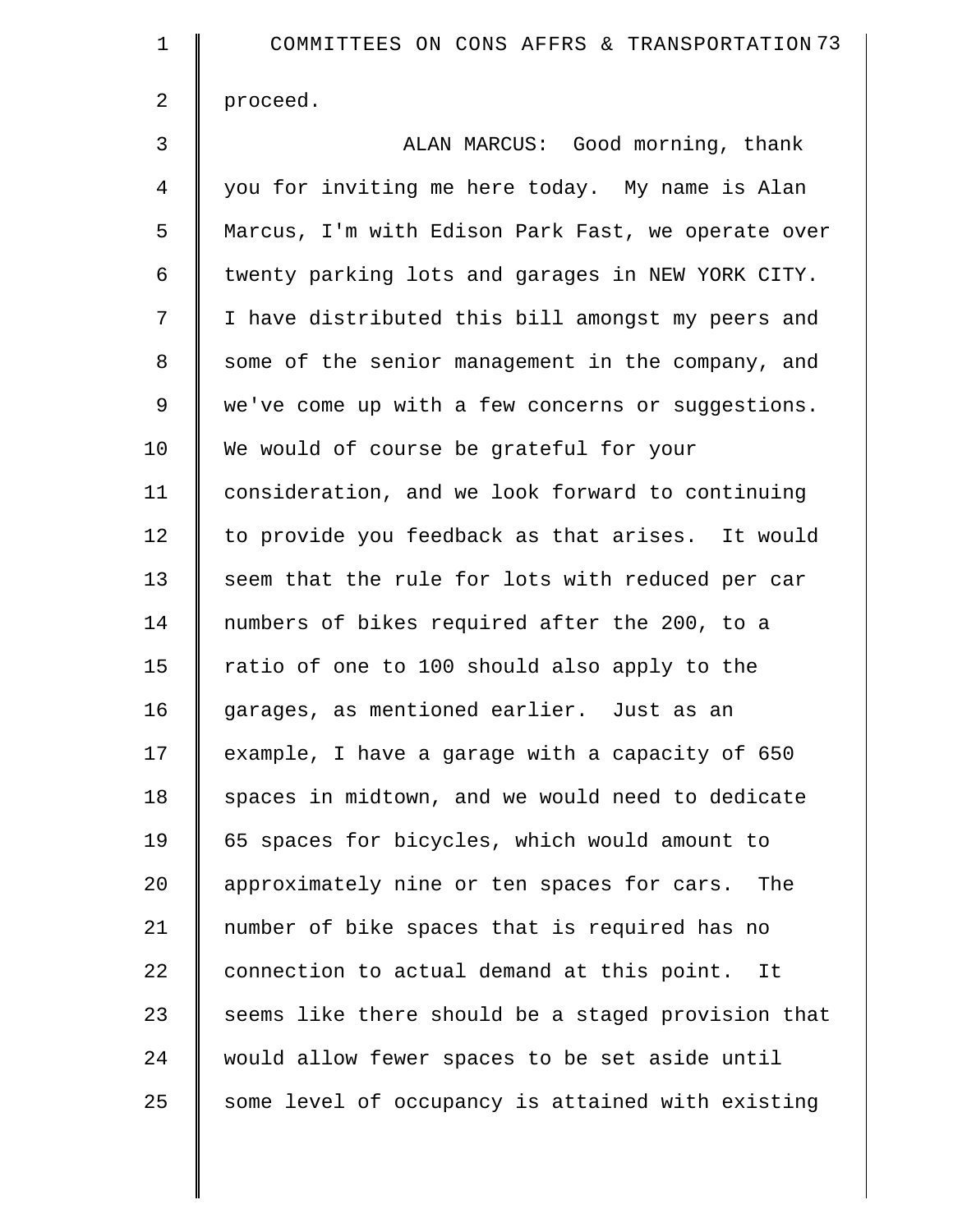| 1           | COMMITTEES ON CONS AFFRS & TRANSPORTATION 74       |
|-------------|----------------------------------------------------|
| 2           | spaces. If we do in fact need 65 spaces in the     |
| 3           | abovementioned garage, and no one brings their     |
| 4           | bikes in, it's decreased revenue for us, and       |
| 5           | decreased taxes to the city. The signage           |
| 6           | requirements have also not been clearly defined,   |
| 7           | which would be  and it would be advantageous for   |
| 8           | parking operators if they were consistent with the |
| $\mathsf 9$ | parking DCA requirements. But I think it needs to  |
| 10          | be mentioned somewhere in the bill, or at least    |
| 11          | within the DCA. And also the changes in capacity   |
| 12          | have not been defined. If we're obviously going    |
| 13          | to be taking over one space to replace it with     |
| 14          | eight or nine bicycle, then that's going to change |
| 15          | the capacity. That's it, thank you for your time.  |
| 16          | CHAIRPERSON LIU: Thank you very                    |
| 17          | much. We have questions from council member        |
| 18          | Brewer.                                            |
| 19          | COUNCIL MEMBER BREWER: I just have                 |
| 20          | a question. Are there any other cities, like       |
| 21          | overseas, perhaps, that you work with, that this   |
| 22          | works effectively? I know that not every city has  |
| 23          | such large buildings, not every city has the kinds |
| 24          | of congestion and so on, but I just was wondering  |
| 25          | if there is anyplace else you know of where there  |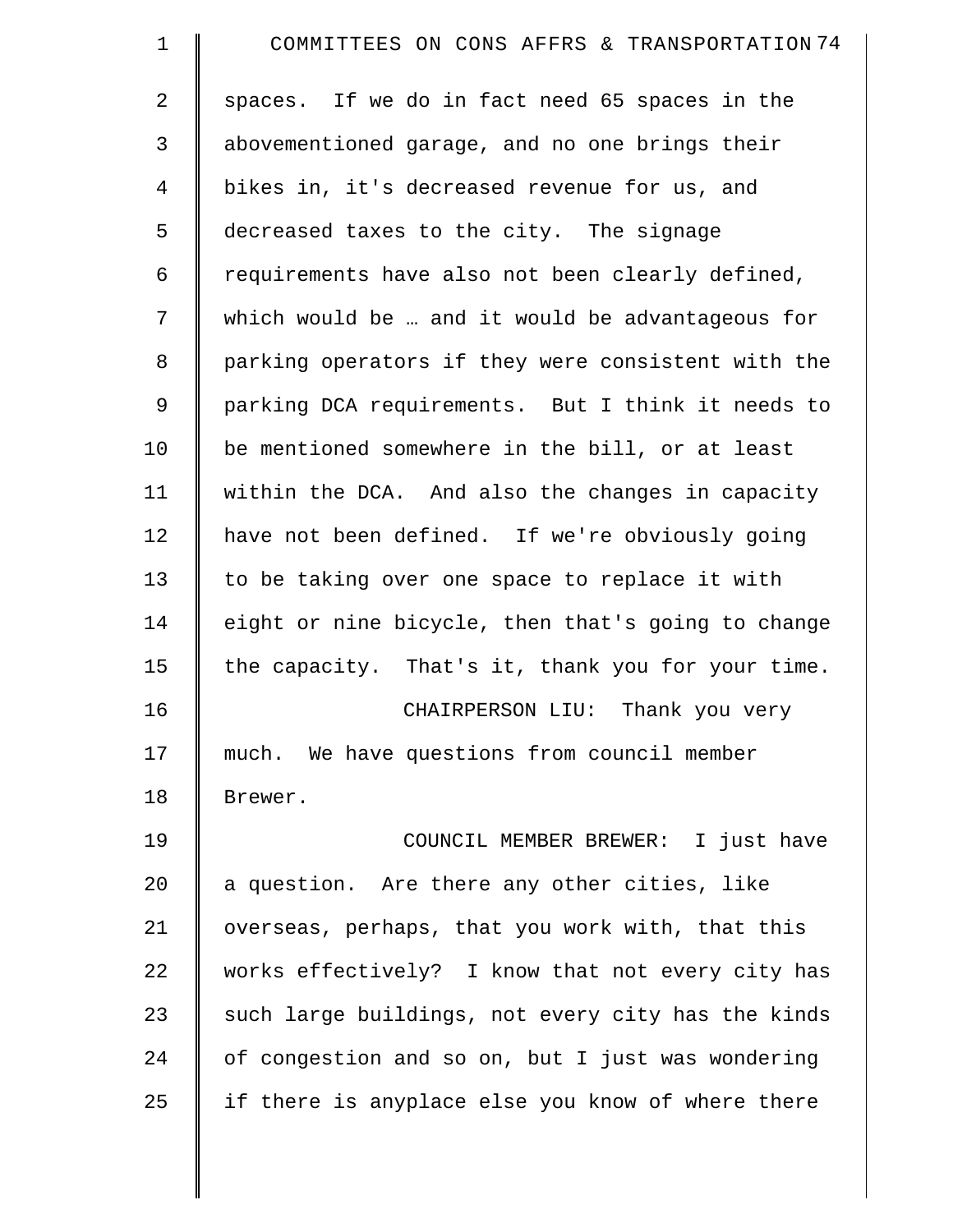| $\mathbf 1$    | COMMITTEES ON CONS AFFRS & TRANSPORTATION 75       |
|----------------|----------------------------------------------------|
| $\overline{2}$ | are some good examples, good models? Okay, thank   |
| 3              | you.                                               |
| 4              | CHAIRPERSON LIU: Thank you,                        |
| 5              | gentlemen, for your testimony today.               |
| 6              | COUNCIL MEMBER KOPPELL: I might                    |
| 7              | observe, Mr. Chairman, we've  since I'm the main   |
| 8              | sponsor of the garage bill, we'll look at the      |
| $\mathsf 9$    | comments of the garage owners and see whether we   |
| 10             | believe that those concerns need to be addressed.  |
| 11             | The one area I think particularly that resonates   |
| 12             | with me is if, I'm not sure the bill requires that |
| 13             | bicycles be locked if people don't have access to  |
| 14             | them. It says it has to be a rack to which the     |
| 15             | bicycle can be locked, I don't think it requires   |
| 16             | them to be locked. If that interpretation is       |
| 17             | there, then I would have no problem making it      |
| 18             | clear that where the public doesn't have access,   |
| 19             | the bicycle doesn't have to be locked from that    |
| 20             | point. If we don't require a certain minimum       |
| 21             | number of spaces, we might as well not do the      |
| 22             | bill, as far as I'm concerned. The idea here is    |
| 23             | to encourage the bicycle use. But again, we        |
| 24             | changed the bill so that the spaces could be even  |
| 25             | provided on a wall or other place, where it        |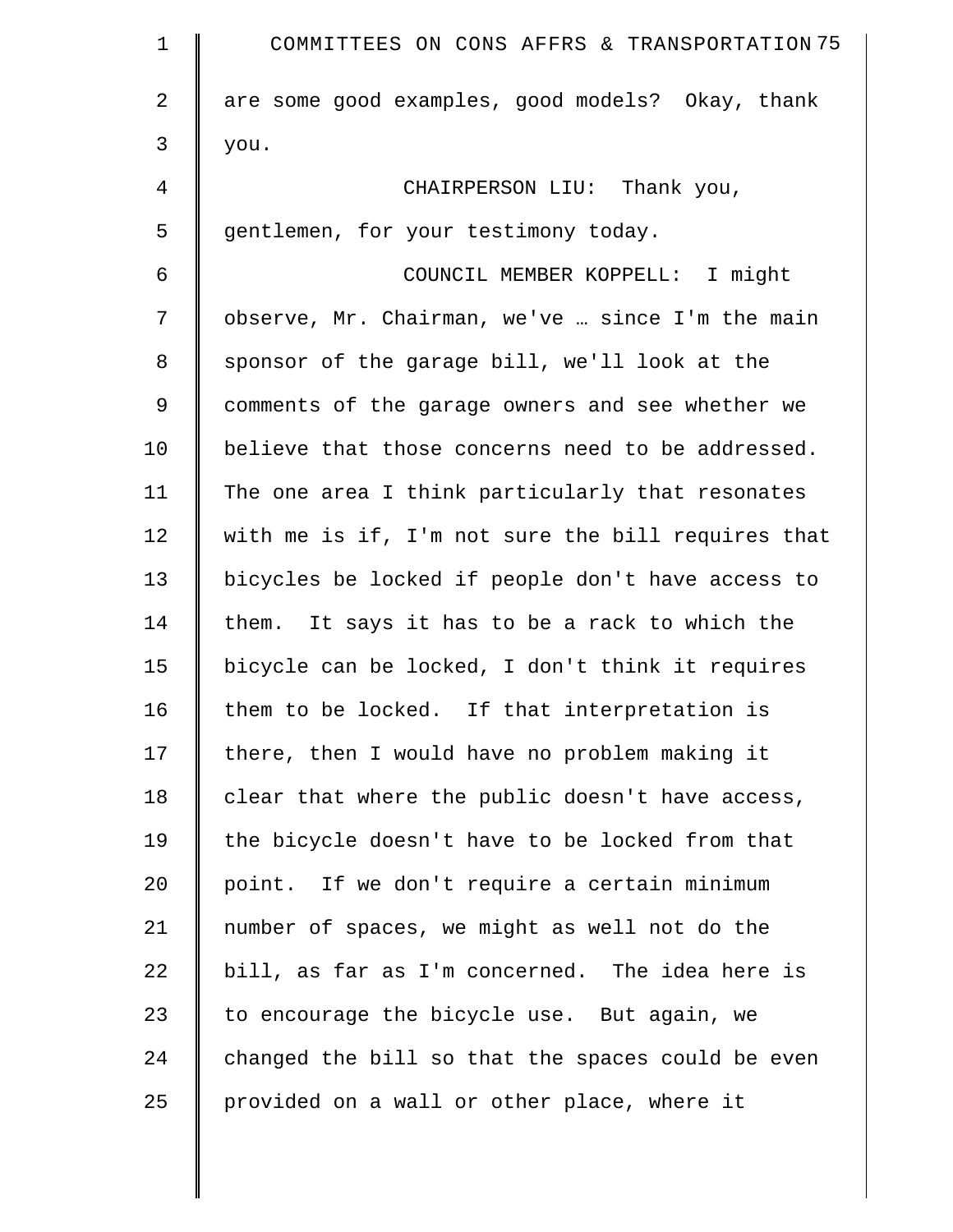| $\mathbf 1$ | COMMITTEES ON CONS AFFRS & TRANSPORTATION 76       |
|-------------|----------------------------------------------------|
| 2           | wouldn't diminish the number of parking spaces     |
| 3           | available for cars. And if we don't provide for a  |
| 4           | certain minimum number of spaces, I can see an     |
| 5           | operator charging \$50 a day to park a bicycle and |
| 6           | he certainly won't have any bicycle business. So   |
| 7           | we want to leave the free market, but we don't     |
| $\,8\,$     | want to have a free market that makes it so        |
| 9           | expensive to park a bicycle that nobody's going to |
| 10          | be parking them. And if we don't have a minimum    |
| 11          | number of spaces  if we have a minimum number of   |
| 12          | spaces, there's going to be incentive to price it  |
| 13          | so that people use it. If we don't have a minimum  |
| 14          | number of spaces, there'll be an incentive to      |
| 15          | price it so that people don't use it. So that's a  |
| 16          | problem.                                           |
| 17          | CHAIRPERSON LIU: Thank you,                        |
| 18          | council member Koppell. Thank you very much,       |
| 19          | gentlemen. The next panel consists of Paul Sealy   |
| 20          | White, Robin Vitale, Michelle Bonnan, Josh         |
| 21          | Nackowitz and Nathan Stodola. This panel will be   |
| 22          | followed by a panel consisting of David Rensburg,  |
| 23          | Gary Riley, David Harris, Marian Imperatore and    |
| 24          | Janet Liff. We've been joined by council member    |
| 25          | Eric Ulrich of Queens, council member Jim Gennaro  |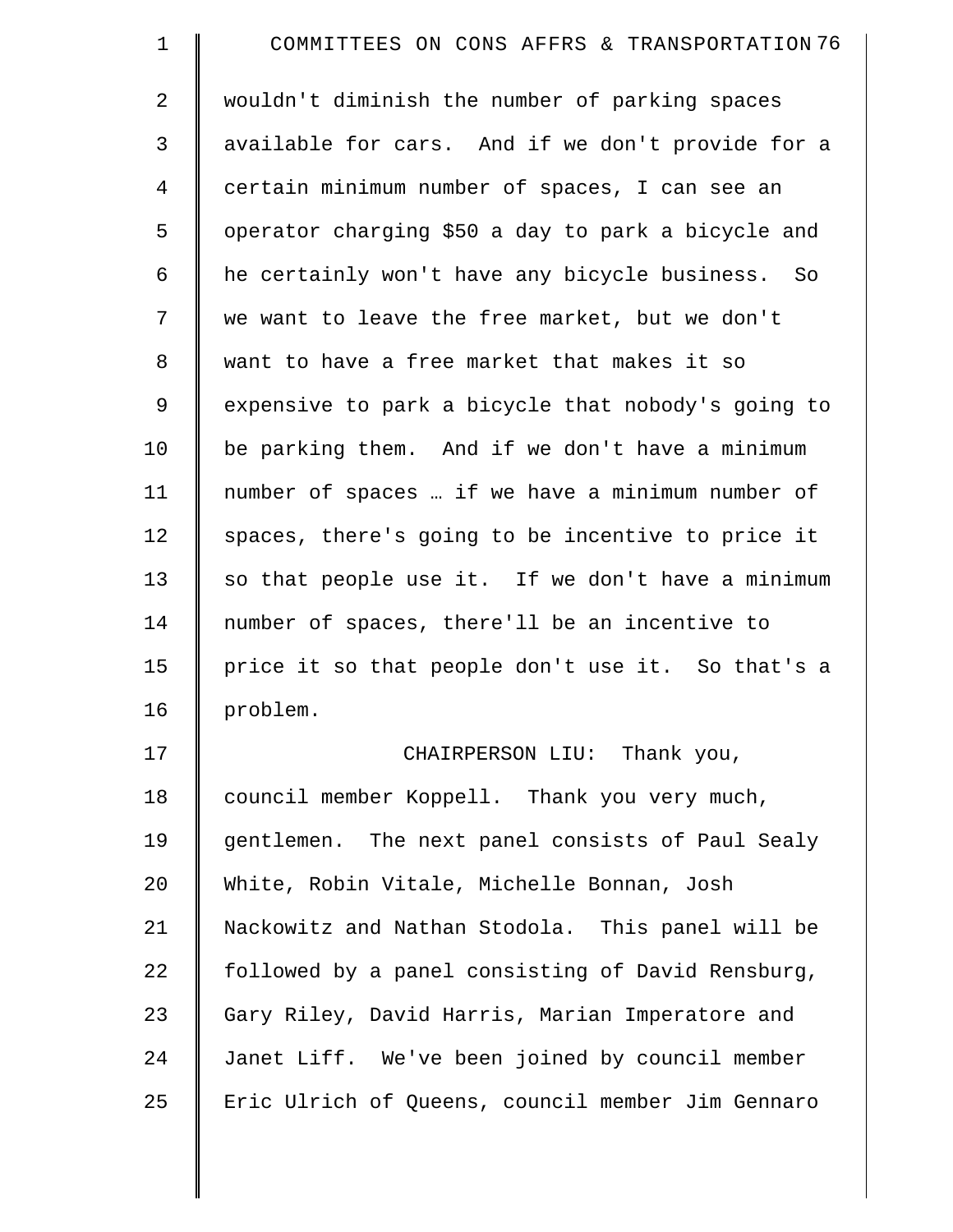| $\mathbf 1$    | COMMITTEES ON CONS AFFRS & TRANSPORTATION 77       |
|----------------|----------------------------------------------------|
| $\overline{a}$ | of Queens and council member Diana Reyna of        |
| 3              | Brooklyn and Queens. I don't see Paul, so          |
| $\overline{4}$ | somebody go first.                                 |
| 5              | mx1 Good morning.                                  |
| 6              | CHAIRPERSON LIU: And identify                      |
| 7              | yourself for the record.                           |
| 8              | PETER GOLOSTER: Good morning,                      |
| 9              | Chairman, my name is Peter Goloster and I am the   |
| 10             | general counsel at Transportation Alternatives. I  |
| 11             | will be speaking on behalf of Paul Sealy White,    |
| 12             | our executive director, today. Again, thank you    |
| 13             | for having us today and holding this hearing. I    |
| 14             | am speaking today in support of Intro 871, a bill  |
| 15             | that would mandate reasonable provisions for       |
| 16             | bicycle access to existing commercial buildings.   |
| 17             | There are a number of straightforward reasons to   |
| 18             | support this bill. The most obvious is that        |
| 19             | cycling is good for New York City's traffic, its   |
| 20             | environment and its citizens, and the lack of      |
| 21             | secure bike parking is the number one deterrent    |
| 22             | for would be cyclists, according to numerous Dept. |
| 23             | of City Planning surveys. Quite simply, people     |
| 24             | are less likely to ride their bike to work if they |
| 25             | think it will be stolen, damaged or vandalized     |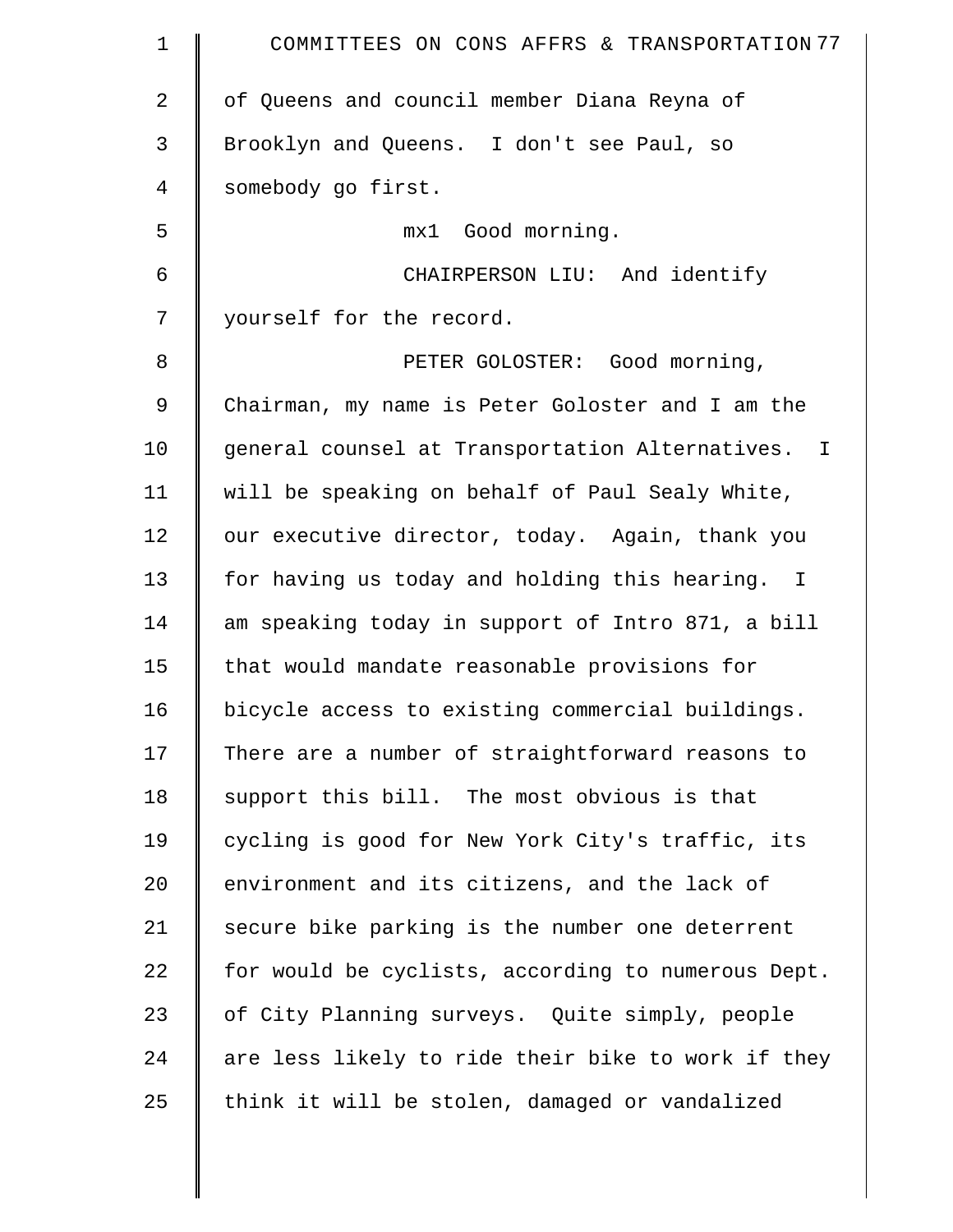| $\mathbf 1$    | COMMITTEES ON CONS AFFRS & TRANSPORTATION 78                 |
|----------------|--------------------------------------------------------------|
| $\overline{a}$ | when it's locked outside. This piece of                      |
| 3              | legislation has the potential to significantly               |
| $\overline{4}$ | increase the number of commuter cyclists in NEW              |
| 5              | YORK CITY by addressing the number one concern of            |
| 6              | would be bike commuters, that's good for our                 |
| 7              | traffic-clogged streets, our overcrowded buses and           |
| 8              | subways, and the health and quality of life of the           |
| 9              | city's residents and visitors. And it brings me              |
| 10             | great pleasure today to hear that so many of you             |
| 11             | sitting in front of me today are also supportive             |
| 12             | of the bill. Transportation Alternatives, elected            |
| 13             | officials, members of the real estate industry,              |
| 14             | everyday cyclists and scores of other advocacy               |
| 15             | groups have encouraged the passage of similar                |
| 16             | legislation since 2004. This latest iteration,               |
| 17             | first heard on December $8^{\text{th}}$ , 2008, has now been |
| 18             | informed by months of negotiations by relevant               |
| 19             | stakeholders, including the Real Estate Board of             |
| 20             | New York, producing a bill which is by far the               |
| 21             | best to date, because it focuses solely on bicycle           |
| 22             | access. This means that neither the building nor             |
| 23             | its tenants are required to provide bicycle                  |
| 24             | storage. It simply establishes that if the                   |
| 25             | tenants themselves wish to allow their employees             |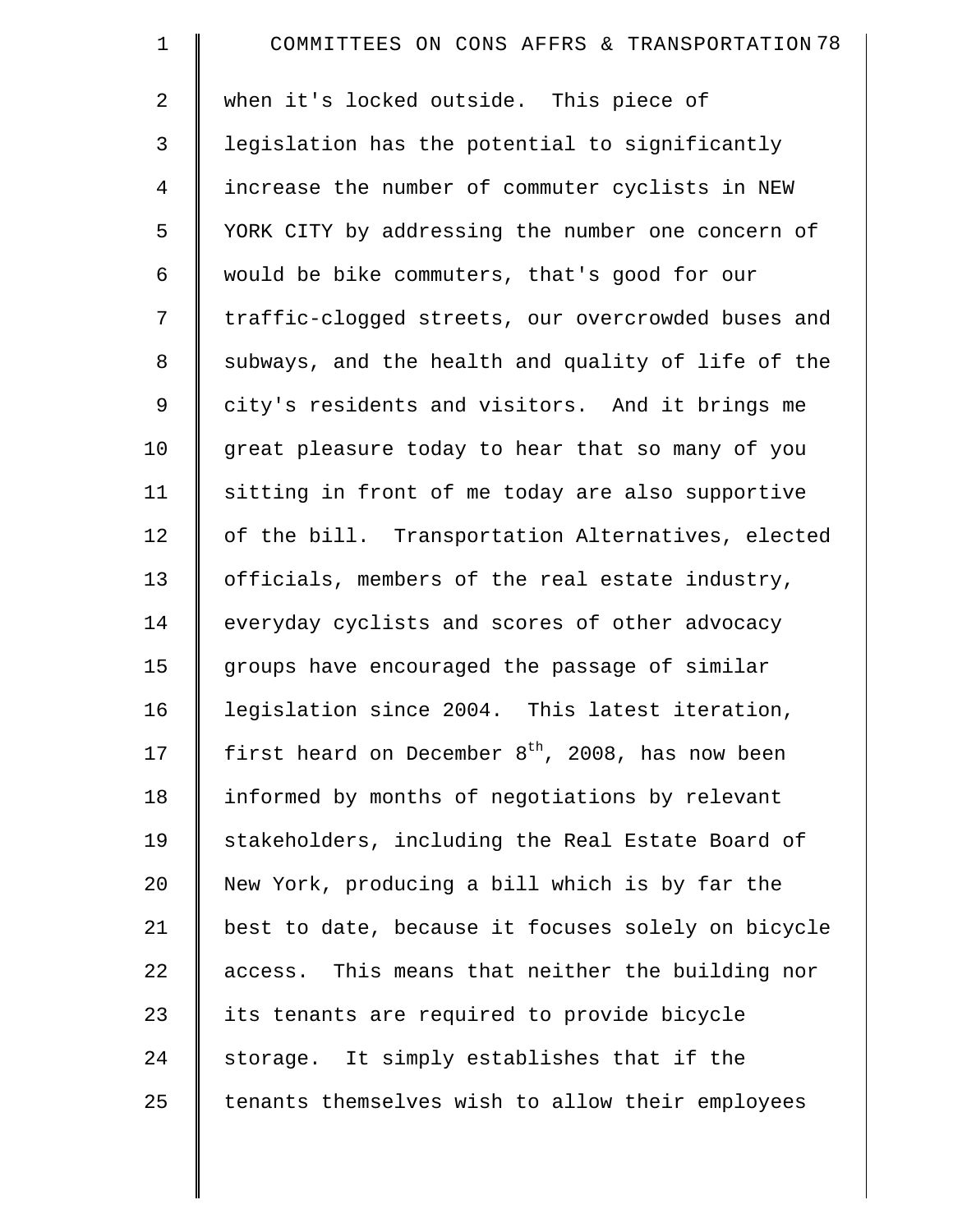| $\mathbf 1$    | COMMITTEES ON CONS AFFRS & TRANSPORTATION 79       |
|----------------|----------------------------------------------------|
| $\overline{a}$ | to bring their bikes into the office, building     |
| 3              | owners cannot uniformly and summarily deny them    |
| $\overline{4}$ | access. In other words, it allows tenants to       |
| 5              | choose how to use the space allotted to them,      |
| 6              | space they pay for and oversee in almost every     |
| 7              | other way. Clearly, all commercial buildings are   |
| $\,8\,$        | not the same. That's why this bill includes        |
| 9              | specific exemption protocols to address potential  |
| 10             | situations where building ownership or management  |
| 11             | believes it cannot provide bicycle access. Put     |
| 12             | more simply, this bill allows for legitimate       |
| 13             | exceptions to the rule, while encouraging healthy  |
| 14             | sustainable low-carbon transportation.             |
| 15             | Practically speaking, bicycles are not much        |
| 16             | different than strollers, food carts or delivery   |
| 17             | dollies. All of these are welcome in office        |
| 18             | buildings. Can you imagine the fuss if they        |
| 19             | weren't? So why are bicycles a problem? Some       |
| 20             | have mischaracterized this piece of legislation as |
| 21             | a bike parking bill, mandating property owners or  |
| 22             | tenants to hand over space. It's not. All it       |
| 23             | does is insure that if tenants choose to allow     |
| 24             | bicycles in their space, the building management   |
| 25             | will work with them to determine an appropriate    |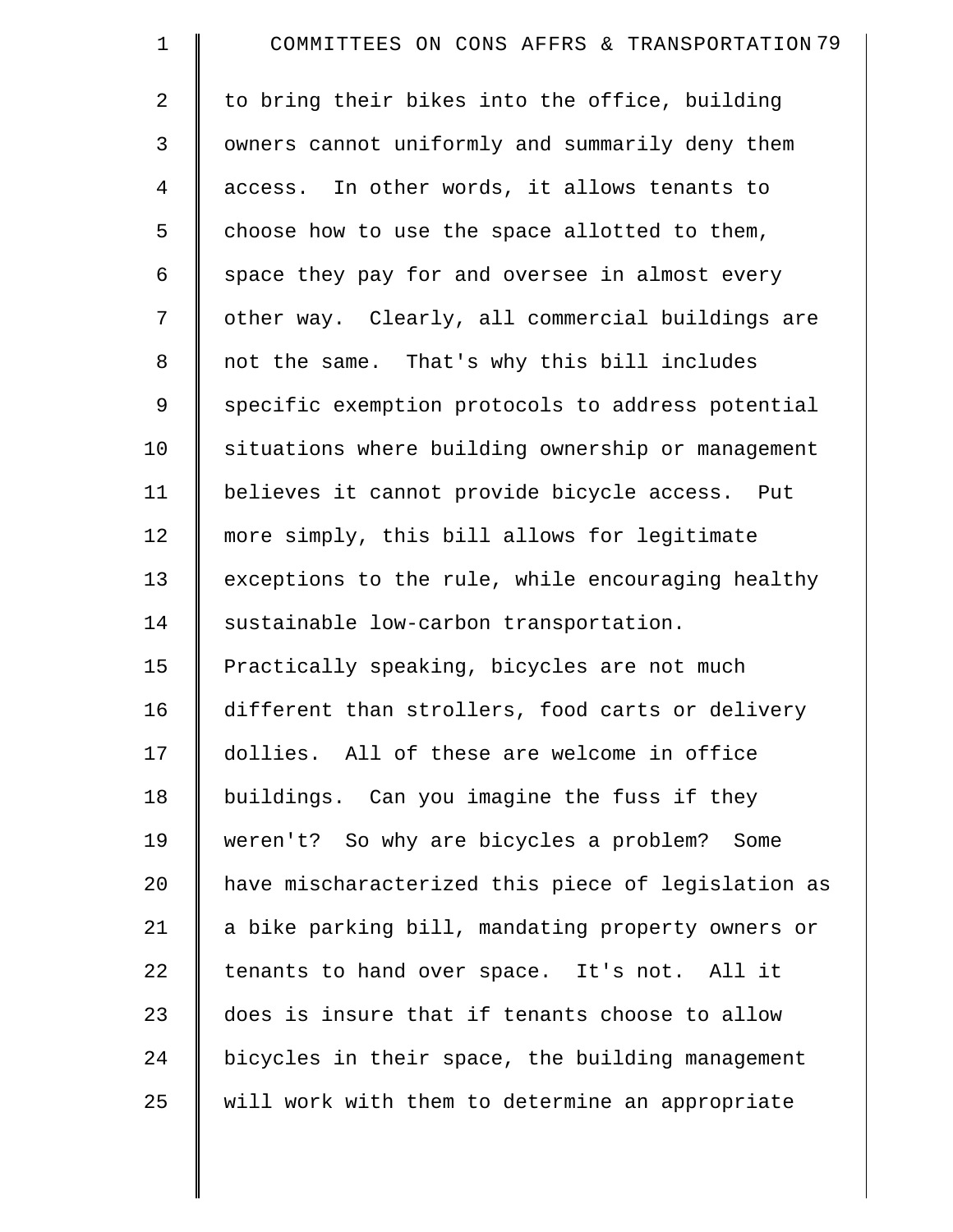| $\mathbf 1$    | COMMITTEES ON CONS AFFRS & TRANSPORTATION 80       |
|----------------|----------------------------------------------------|
| $\overline{2}$ | strategy for facilitating bicycle access and       |
| 3              | egress. Others have claimed that, in light of the  |
| $\overline{4}$ | recently passed Dept. of City Planning bicycle     |
| 5              | zoning text amendment, this legislation is         |
| 6              | redundant. Nothing could be further from the       |
| 7              | truth. The DCP requirements mandate bicycle        |
| 8              | storage in new commercial and residential          |
| $\mathsf 9$    | buildings, helping to guarantee that our city's    |
| 10             | future building stock will be able to support      |
| 11             | sustainable and healthy modes of transportation.   |
| 12             | However, as noted in plan NEW YORK CITY, by 2030   |
| 13             | only 15% of city buildings will be subject to this |
| 14             | requirement. Accordingly Intro 871 and the         |
| 15             | recently passed zoning amendment perfectly         |
| 16             | complement each other, facilitating commuter       |
| 17             | cycling, regardless of when a specific building    |
| 18             | was built. Those who oppose this commonsense       |
| 19             | legislation may try to frustrate its passage with  |
| 20             | a thousand cuts, citing small instances and        |
| 21             | certain gray situations where things are tricky.   |
| 22             | But the real aim of this legislation is simply to  |
| 23             | allow access and egress of an object potentially   |
| 24             | welcome by tenants. That the object happens to be  |
| 25             | a bicycle ought to have no more significance than  |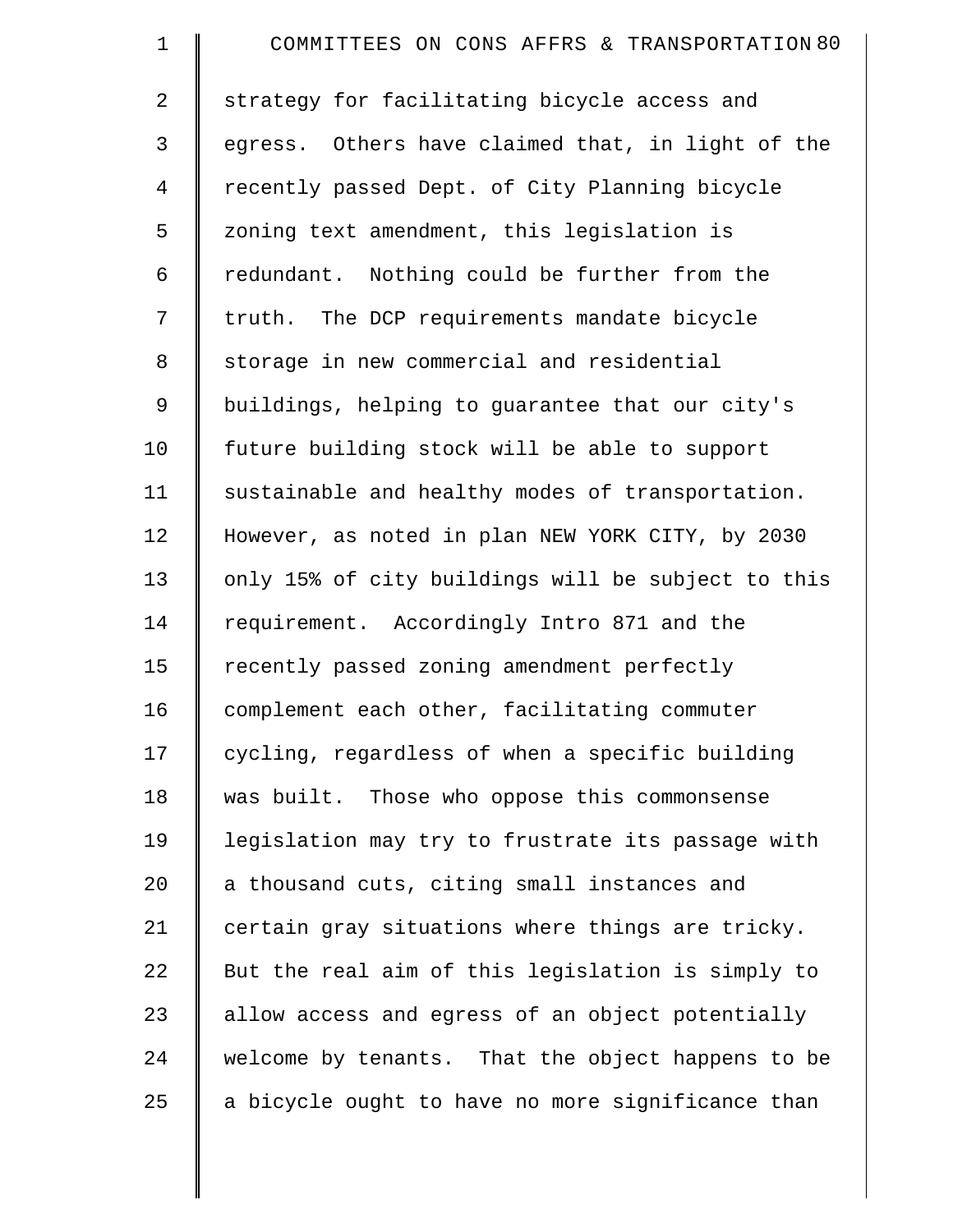| $\mathbf 1$ | COMMITTEES ON CONS AFFRS & TRANSPORTATION 81                    |
|-------------|-----------------------------------------------------------------|
| 2           | if it were a musical instrument, a box of files or              |
| 3           | platters of food. Finally, in reviewing the                     |
| 4           | totality of the proposed legislation, there is                  |
| 5           | questions as to whether a limitation of freight                 |
| 6           | elevator access to normal operating hours, as                   |
| 7           | opposed to normal business hours, is the most                   |
| 8           | effective choice. In addition, in regard to the                 |
| 9           | usage of passenger elevators upon approval of                   |
| 10          | building management, it is TA's position that de                |
| 11          | facto assumptions that these elevators are not                  |
| 12          | suitable for access or egress for the bicycle                   |
| 13          | should not be adopted. And the last paragraph                   |
| 14          | which says that Paul recently gave birth, I'm                   |
| 15          | clearly not going to read, however, the gist of it              |
| 16          | will apply to me come November 15 <sup>th</sup> , because I too |
| 17          | will be a father and I am confident that myself or              |
| 18          | my wife would like to enter the buildings with a                |
| 19          | stroller as well. So I will leave it at that.                   |
| 20          | Thank you for taking the time to hear our                       |
| 21          | testimony today.                                                |
| 22          | CHAIRPERSON LIU: Thank you very                                 |
| 23          | much.                                                           |
| 24          | ROBIN VITALE: Thank you, Chairman.                              |
| 25          | My name is Robin Vitale from the American Heart                 |
|             |                                                                 |

 $\parallel$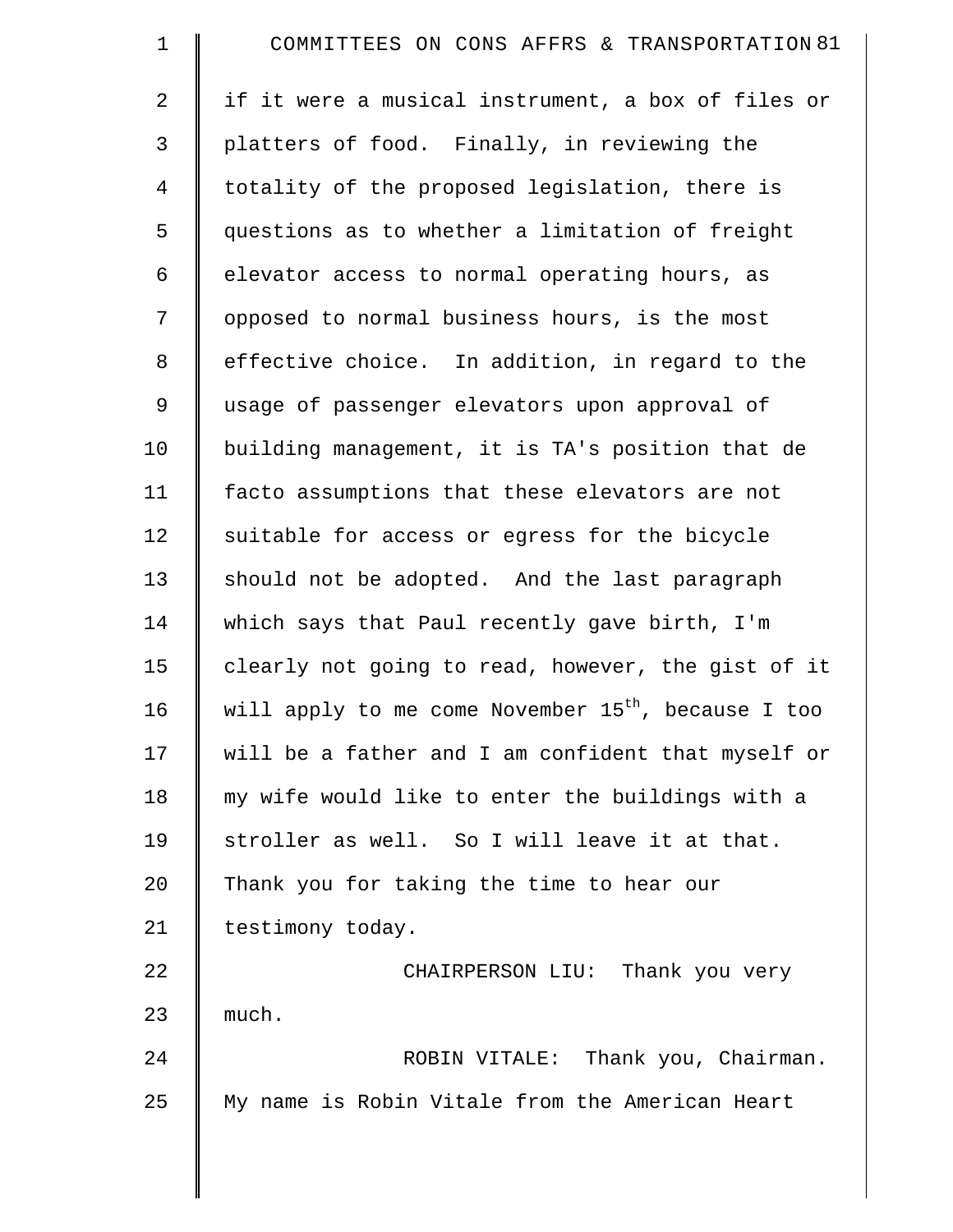| $\mathbf 1$    | COMMITTEES ON CONS AFFRS & TRANSPORTATION 82       |
|----------------|----------------------------------------------------|
| $\overline{2}$ | Assn., thank for this opportunity to both the      |
| $\mathfrak{Z}$ | chairmen and the members of the committee. The     |
| $\overline{4}$ | American Heart Assn. is the largest voluntary      |
| 5              | health organization dedicated to pursuing a world  |
| 6              | free of heart disease and stroke, and our          |
| 7              | organization strongly supports every effort to     |
| 8              | motivate a more physically active lifestyle in NEW |
| 9              | YORK CITY. We that the proposed Intro 871 is a     |
| 10             | valuable component towards becoming an even more   |
| 11             | bicycle-friendly region. The reason why we're      |
| 12             | supporting this Intro is simple. Cardiovascular    |
| 13             | diseases, the number one cause of death in New     |
| 14             | York, are largely preventable. In many instances,  |
| 15             | heart disease and stroke occur as a result of poor |
| 16             | lifestyle behaviors, and indeed obesity and being  |
| 17             | labeled as overweight are a leading cause of heart |
| 18             | disease and stroke. I include some information in  |
| 19             | my written testimony that talks about what being   |
| 20             | obese would lead to, as far as the impact on your  |
| 21             | heart health, I encourage you to look at that in   |
| 22             | length, but in the interests of time, I'll skip    |
| 23             | forward to perhaps a compelling concern regarding  |
| 24             | the fiscal impact on obesity for our state.        |
| 25             | Motivating a more physically active lifestyle does |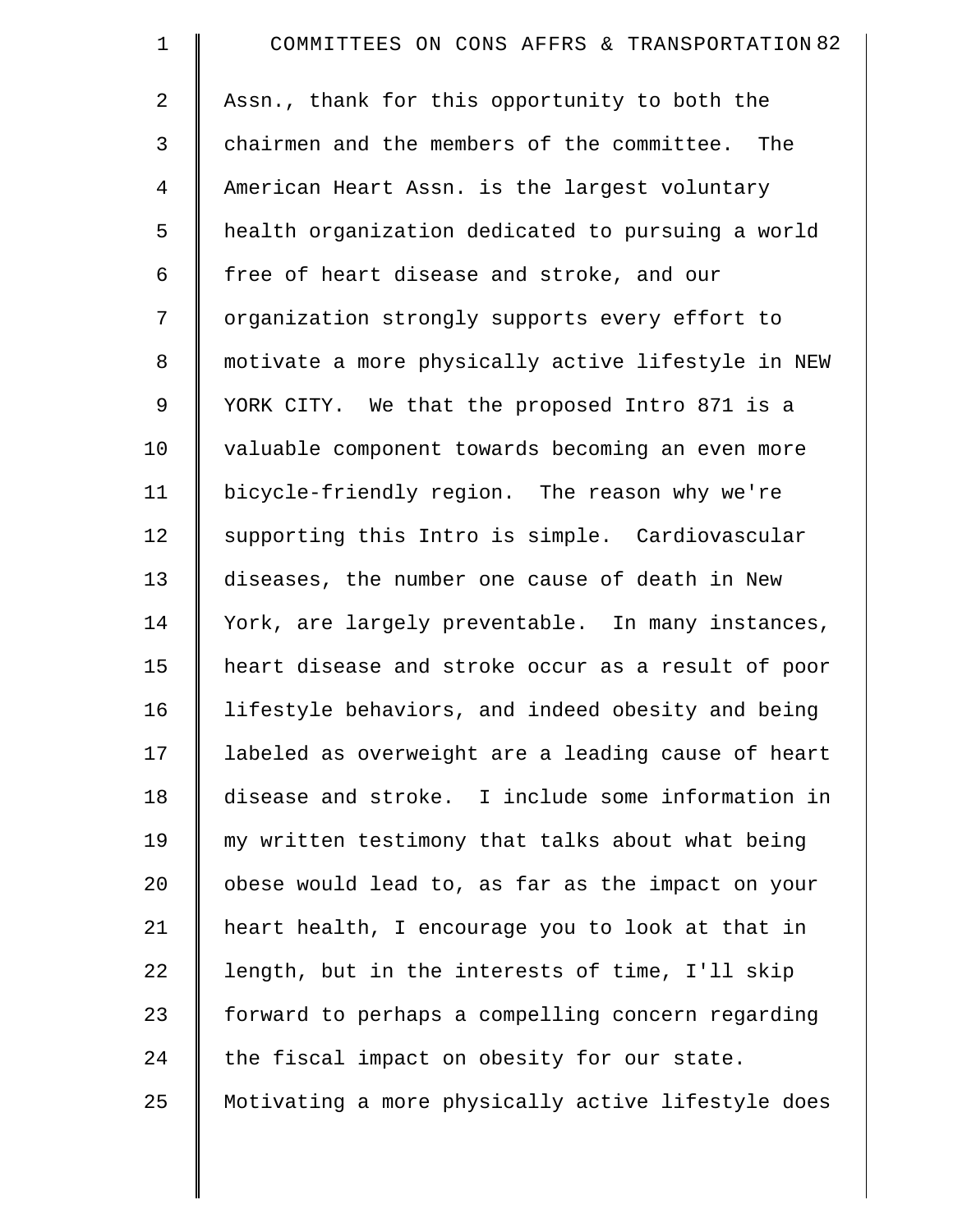| $\mathbf 1$    | COMMITTEES ON CONS AFFRS & TRANSPORTATION 83       |
|----------------|----------------------------------------------------|
| 2              | more than just improve the long term quality of    |
| $\mathfrak{Z}$ | life for NEW YORK CITY residents, healthy, more    |
| $\overline{4}$ | physically fit individuals are less likely to      |
| 5              | require expensive medical intervention. According  |
| 6              | to a 2004 study on state level obesity-            |
| 7              | attributable medical expenditures, New York State  |
| 8              | spends 6.1 billion annually to treat obesity-      |
| $\mathsf 9$    | related illnesses. New York State had the highest  |
| 10             | obesity-attributable Medicaid spending of all 50   |
| 11             | states. In 2004, New York State Medicaid spent     |
| 12             | five and a half billion to treat people with       |
| 13             | diabetes. Increased rates of physical activity     |
| 14             | will not only lead to a healthier city, but would  |
| 15             | help to offset the cost of health care as well.    |
| 16             | So whether you're motivated by the trimming of     |
| 17             | waistlines or the trimming of government dollars,  |
| 18             | a more active NEW YORK CITY population makes good  |
| 19             | sense. The American Heart Assn., the American      |
| 20             | Stroke Assn., supports this proposed Intro as part |
| 21             | of an overall goal to motivate New Yorkers to      |
| 22             | become more physically active, and we appreciate   |
| 23             | the council's interest in this same goal, and we   |
| 24             | look forward to your support of Intro 871 as well. |
| 25             | Thanks very much.                                  |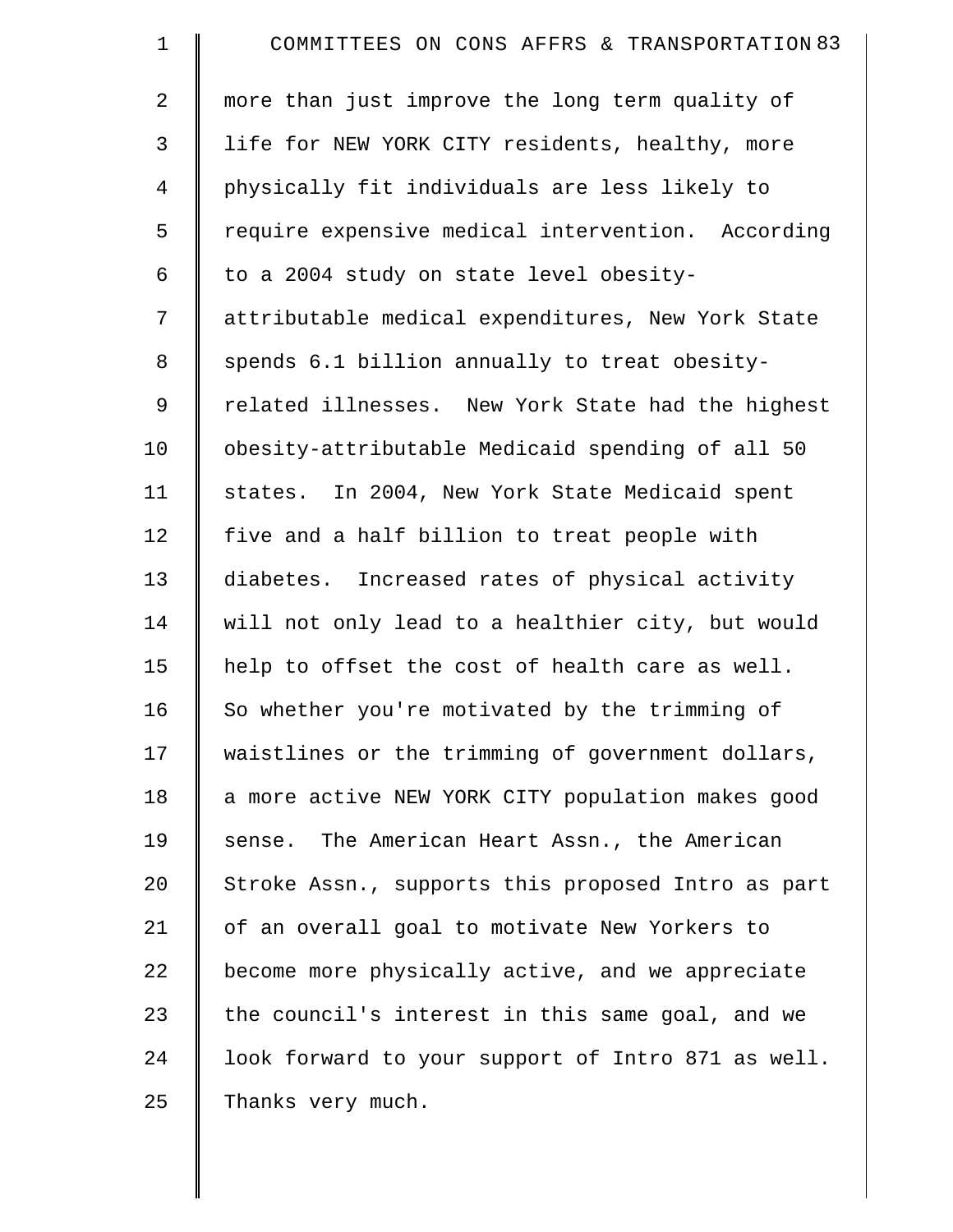| $\mathbf 1$    | COMMITTEES ON CONS AFFRS & TRANSPORTATION 84       |
|----------------|----------------------------------------------------|
| $\overline{2}$ | CHAIRPERSON LIU: Thank you,                        |
| 3              | Ms. Vitale. Who's next? Michelle Bonnan.           |
| 4              | MICHELLE BONNAN: Good morning.<br>Мy               |
| 5              | name is Michelle Bonnan, I'm the regional director |
| 6              | of advocacy for the American Cancer Society.       |
| 7              | Thank you for the opportunity today. The Cancer    |
| $\,8\,$        | Society supports Intro 871, which would mandate    |
| 9              | reasonable provisions for bicycle access to        |
| 10             | existing commercial buildings for similar reasons. |
| 11             | The health argument is clear to us, we can reduce  |
| 12             | people's cancer risks by increasing their physical |
| 13             | activity. Obesity, poor nutrition and physical     |
| 14             | activity are second only to tobacco as a major     |
| 15             | risk factor for cancer, responsible for a third of |
| 16             | cancer deaths, approximately 189,000 of those      |
| 17             | deaths every year in the United States. New        |
| 18             | Yorkers can significantly reduce their risk of     |
| 19             | death for colon, breast, prostate and other        |
| $20 \,$        | cancers through engaging in regular physical       |
| 21             | activity, and we know this to be true. Reducing    |
| 22             | cancer incidence, disability and death, the        |
| 23             | American Cancer Society supports all strategies to |
| 24             | prevent and reduce obesity, foster healthy         |
| 25             | behaviors and remove barriers to healthy living in |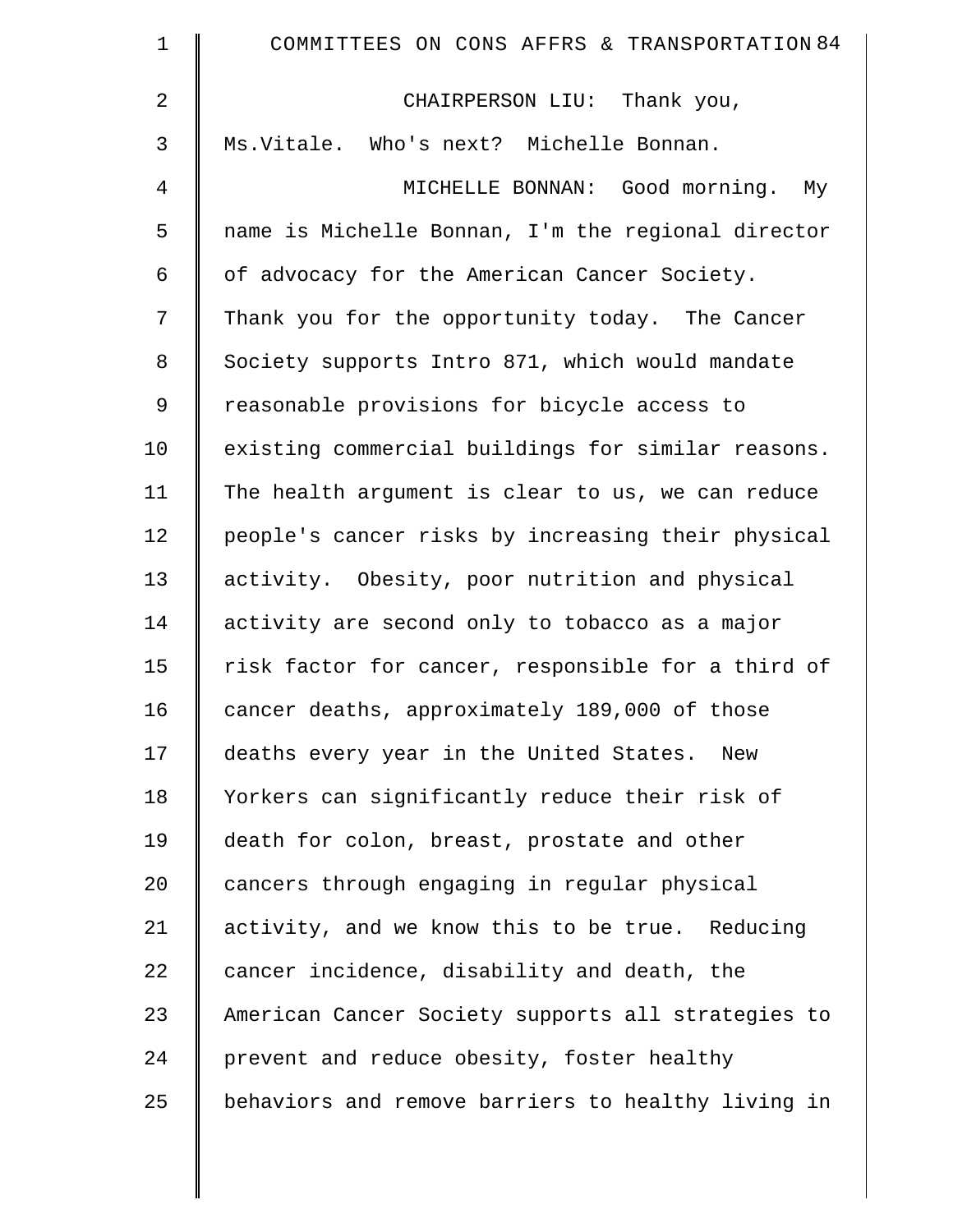| $\mathbf 1$    | COMMITTEES ON CONS AFFRS & TRANSPORTATION 85       |
|----------------|----------------------------------------------------|
| $\overline{2}$ | all populations. We believe Intro 871 provides a   |
| 3              | simple and effective way to help curb our growing  |
| 4              | obesity epidemic and cut the risk of cancer. One   |
| 5              | of the things the Cancer Society does is release   |
| 6              | guidelines. We have released guidelines on         |
| 7              | nutrition and physical activity for cancer         |
| 8              | prevention, and we recommend 30 to 45 minutes of   |
| 9              | moderate to vigorous physical activity on five or  |
| 10             | more days of the week. Furthermore we release      |
| 11             | guidelines for the community, for community        |
| 12             | action, and we support creating social and         |
| 13             | physical environments that help people adopt and   |
| 14             | maintain healthful nutrition and physical activity |
| 15             | behaviors, including providing for safe,           |
| 16             | physically-active transportation, such as biking   |
| 17             | and walking, and recreation in communities.<br>We  |
| 18             | believe thousands of New Yorkers want to           |
| 19             | incorporate this healthy exercise into their daily |
| 20             | commute, but are blocked because of a lack of      |
| 21             | safe, secure places to store their bikes.          |
| 22             | Government can play a meaningful role in the       |
| 23             | health of these individuals and our communities by |
| 24             | removing this barrier and empowering New Yorkers   |
| 25             | to incorporate bike commuting into their busy      |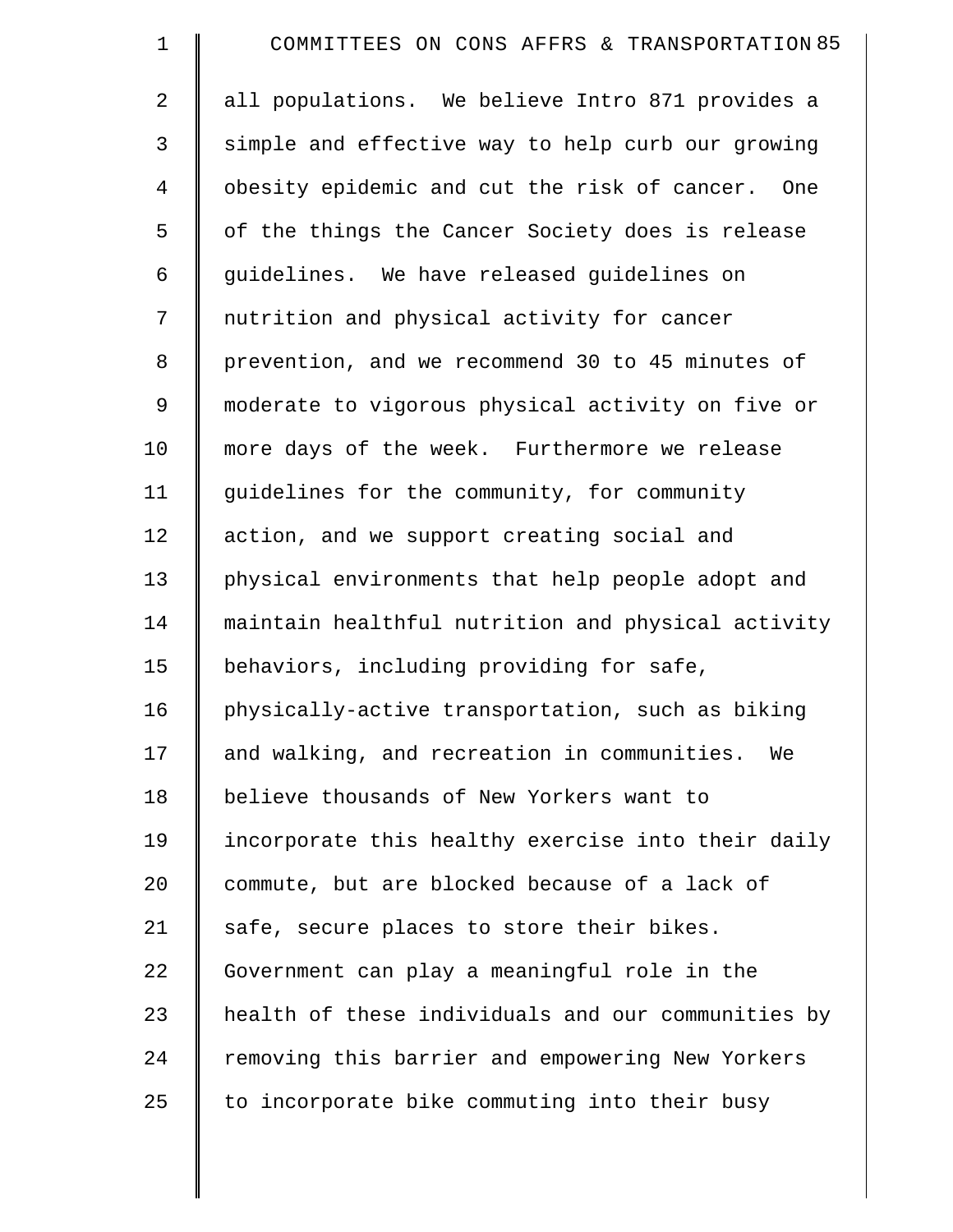| $\mathbf 1$    | COMMITTEES ON CONS AFFRS & TRANSPORTATION 86       |
|----------------|----------------------------------------------------|
| 2              | lives. The Cancer Society endorses this cost-      |
| 3              | effective and sensible bill as a way to build a    |
| $\overline{4}$ | healthier future for New York. We know that        |
| 5              | healthy living is an individual decision, but we   |
| 6              | can act now to empower individuals to make that    |
| 7              | choice. Thank you.                                 |
| 8              | CHAIRPERSON LIU: Thank you very                    |
| 9              | much. Mr. Nackowitz.                               |
| 10             | JOSH NACKOWITZ: Thank you, Mr.                     |
| 11             | Chairman. Good afternoon, my name is Josh          |
| 12             | Nackowitz, I am the state policy director for the  |
| 13             | New York League of Conservation Voters. I'm here   |
| 14             | today to testify in support of Intro #871. This    |
| 15             | legislation is a simple and commonsense solution   |
| 16             | that will go a long way towards making our city    |
| 17             | greener and more livable, with little or no        |
| 18             | economic impact. Bike commuting both reduces the   |
| 19             | emissions of harmful exhaust gases and helps to    |
| 20             | relieve pressure on our already overtaxed mass     |
| 21             | transit system. As the environmental and economic  |
| 22             | costs of transportation become more and more       |
| 23             | apparent, bicycling and other alternative forms of |
| 24             | transportation become more practical and more      |
| 25             | attractive to average New Yorkers. Unfortunately,  |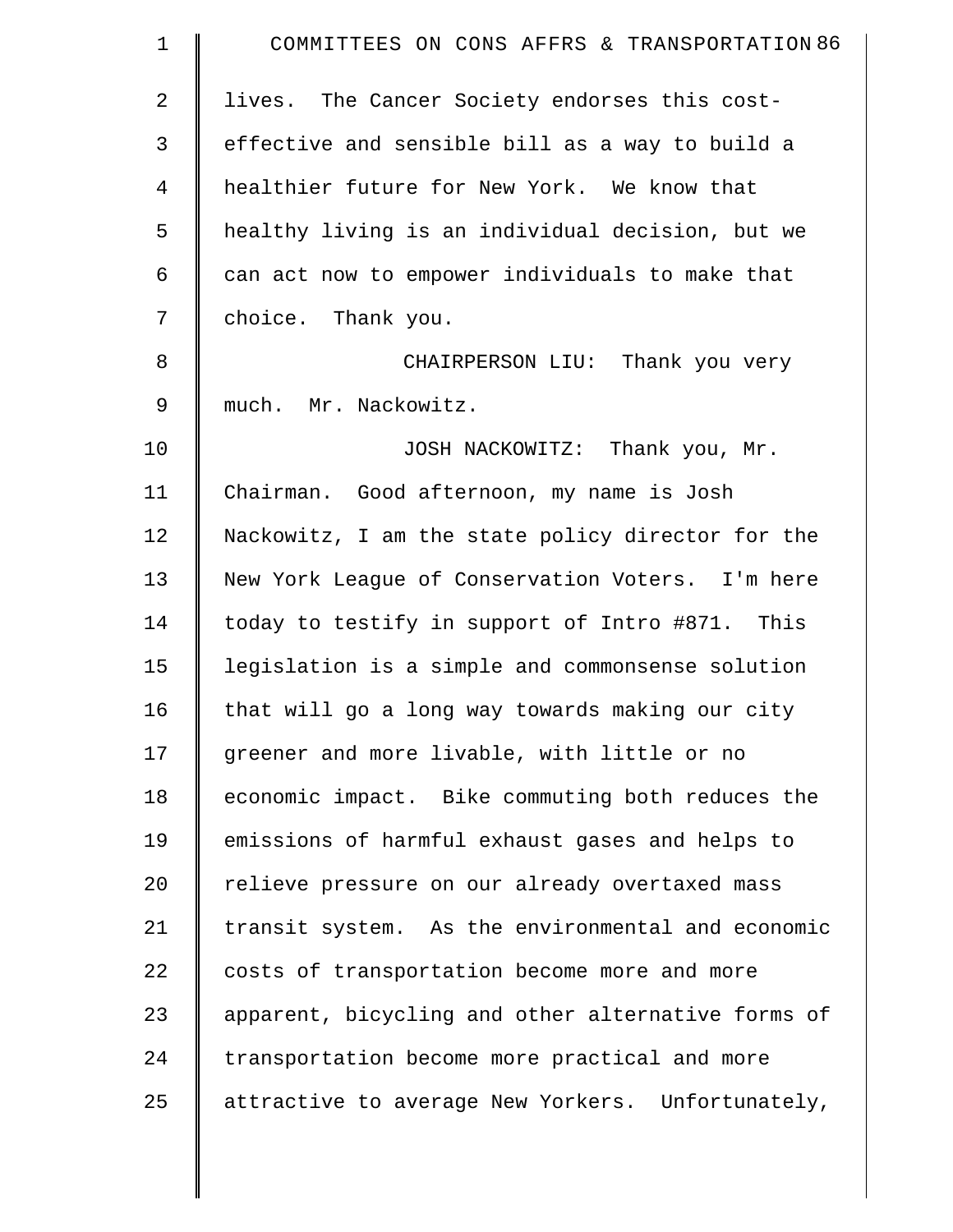| $\mathbf 1$    | COMMITTEES ON CONS AFFRS & TRANSPORTATION 87       |
|----------------|----------------------------------------------------|
| $\overline{a}$ | New York City's built environment is not nearly as |
| 3              | friendly toward bikes as it could be.              |
| 4              | Transportation planners have spent decades         |
| 5              | building an urban environment geared towards       |
| 6              | facilitating automobile-based transportation uses. |
| 7              | NEW YORK CITY lags behind other North American and |
| 8              | European cities in the movement to encourage new   |
| $\mathsf 9$    | forms of transportation. As with any form of       |
| 10             | transportation, the bicycle needs some sort of     |
| 11             | destination terminal. A biker has ridden to work,  |
| 12             | he or she must have somewhere to conveniently park |
| 13             | their bicycle, and it is this simple problem that  |
| 14             | Intro 871 seeks to address. This legislation is    |
| 15             | the first important step towards creating a        |
| 16             | citywide infrastructure to support new and         |
| 17             | pollution-free forms of transportation. We urge    |
| 18             | you to swiftly adopt this important legislation    |
| 19             | and look forward to continuing to work with the    |
| 20             | council on this and other important efforts to     |
| 21             | make New York greener and cleaner. Thank you.      |
| 22             | CHAIRPERSON LIU: Thank you very                    |
| 23             | much, and I  does this mean that Nathan Stodola    |
| 24             | is no longer here? Okay, well we certainly         |
| 25             | understand if he had to get going, and we want to  |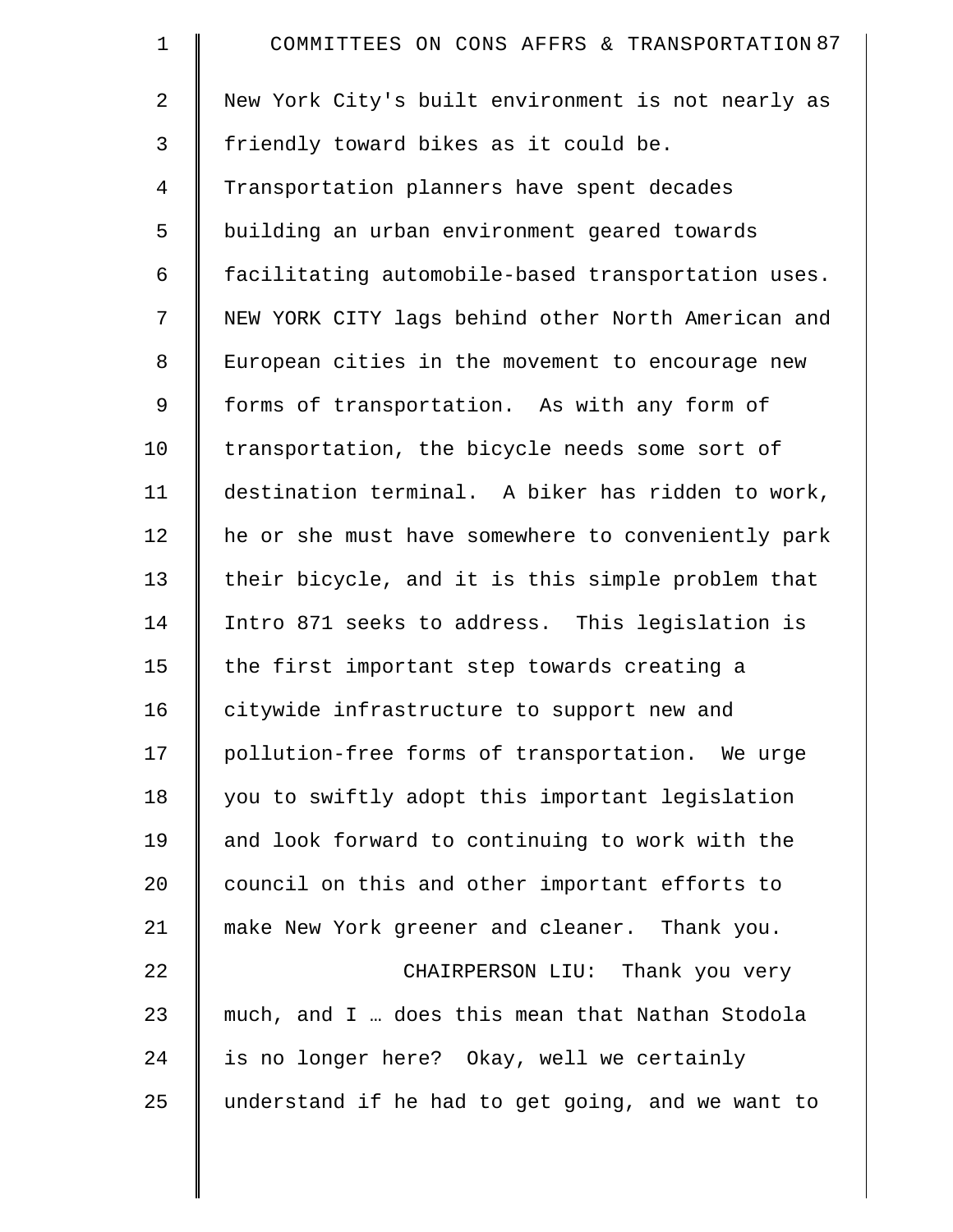| $\mathbf 1$    | COMMITTEES ON CONS AFFRS & TRANSPORTATION 88       |
|----------------|----------------------------------------------------|
| $\overline{2}$ | thank you, we thank you for your testimony today.  |
| 3              | Although, I will admit, and actually I do have a   |
| 4              | question for Peter. Your testimony, Peter, on      |
| 5              | behalf of Paul White, states on the second page,   |
| 6              | it says here, "This bill includes specific         |
| 7              | exemption protocols to address potential           |
| 8              | situations where building ownership or management  |
| 9              | believes it cannot provide access. Put more        |
| 10             | simply, this bill allows for legitimate exceptions |
| 11             | to the rule." Have you read the bill lately?       |
| 12             | PETER GOLOSTER: Thank you,                         |
| 13             | Chairman. I have read many versions.               |
| 14             | CHAIRPERSON LIU: Right. I know                     |
| 15             | there have been many versions, so I understand     |
| 16             | where you're coming from here. But I would         |
| 17             | encourage you to read.                             |
| 18             | PETER GOLOSTER: Yes.                               |
| 19             | CHAIRPERSON LIU: Read the bill as                  |
| 20             | stated right now.                                  |
| 21             | PETER GOLOSTER: I believe that                     |
| 22             | some of the concerns that yourself and council     |
| 23             | member Garodnick raised about the perhaps over-    |
| 24             | broad nature of some of the exemptions, that       |
| 25             | language that we included in there was based on    |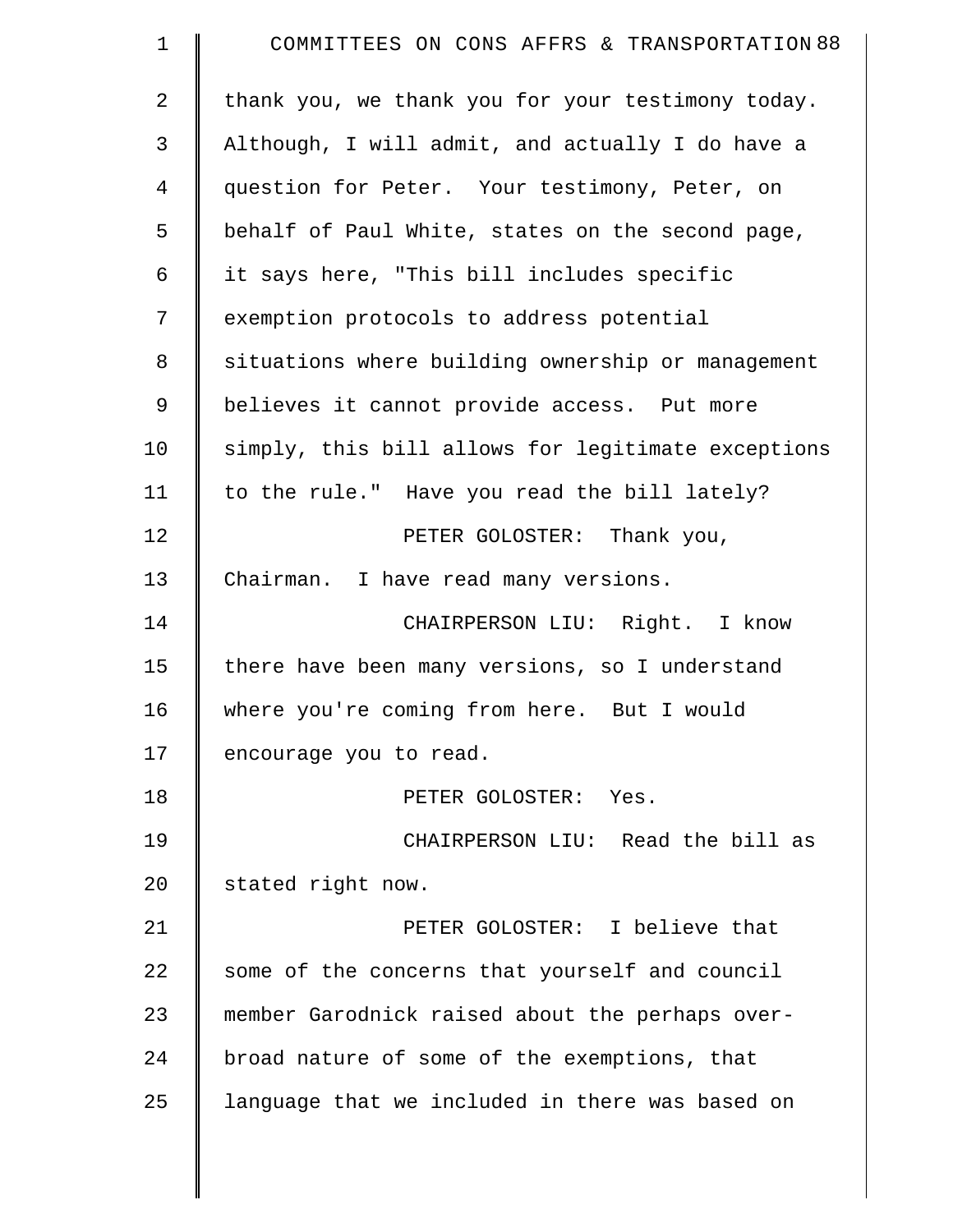| COMMITTEES ON CONS AFFRS & TRANSPORTATION 89       |
|----------------------------------------------------|
| the assumption that the DOT, in conjunction with   |
| the DOB, would be producing the forms which would  |
| require the explanations to be given by the        |
| building management to support the assertion that  |
| they could not enter or exit. Clearly we support   |
| language which would make it more difficult to     |
| simply say you can't do it, so.                    |
| CHAIRPERSON LIU: All right, so                     |
| PETER GOLOSTER: And I appreciate                   |
| you raising that concern.                          |
| CHAIRPERSON LIU: Yeah, I mean, I                   |
| would encourage all of you to work with the DOT to |
| come up  and the Dept. of Buildings, let's not     |
| forget them, because I know they're really key     |
| here, to make sure that in fact  I mean, right     |
| now what would be required under the bill would be |
| simply the building owner filing a piece of paper  |
| with the Dept. of Transportation. And that's it.   |
| So let's get some                                  |
| PETER GOLOSTER: It's certainly not                 |
| our                                                |
| CHAIRPERSON LIU: You know, let's                   |
| make sure that we are actually going to increase   |
| access to bicycles in buildings.                   |
|                                                    |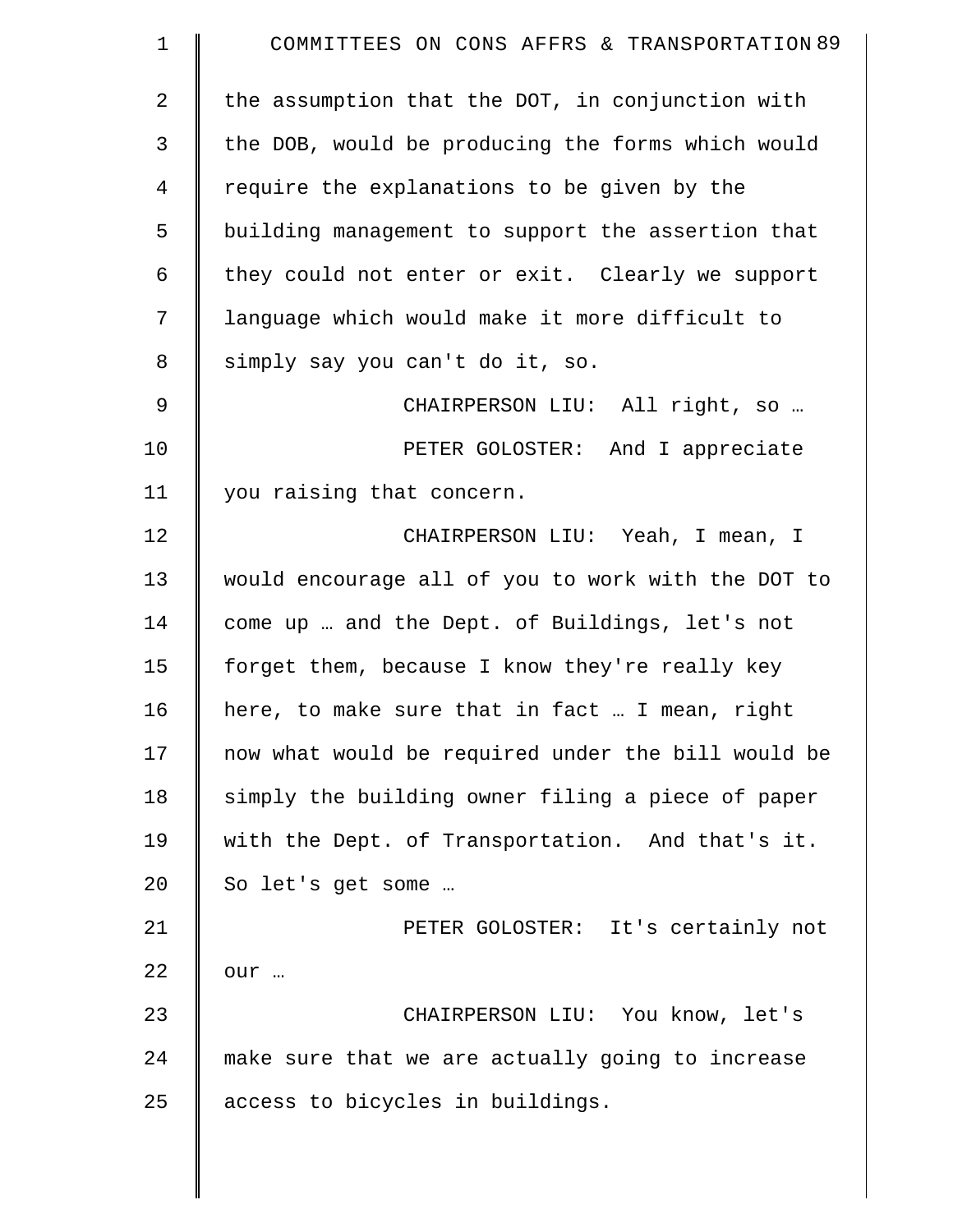| $\mathbf 1$    | COMMITTEES ON CONS AFFRS & TRANSPORTATION 90      |
|----------------|---------------------------------------------------|
| $\overline{2}$ | PETER GOLOSTER: Thank you.                        |
| 3              | CHAIRPERSON LIU: Thank you. Our                   |
| 4              | next panel would consist of David Rensburg, Gary  |
| 5              | Riley, David Harris, Marian Imperatore, and Janet |
| 6              | Liff. Please join us in the front row. They'll    |
| 7              | be followed by Teela Duhame, Rachel Erlich,       |
| 8              | Sabrina Lau, David Kulik, Karen Perrine, and      |
| $\mathsf 9$    | Jillian Smith. All right Mr. Rensburg, please     |
| 10             | proceed when you're ready.                        |
| 11             | DAVID RENSBURG: Hello, my name is                 |
| 12             | David Rensburg, I'm here to speak on behalf of    |
| 13             | Intro 871. I'm the associate director of Outdoor  |
| 14             | Adventures for Hazon, a New York based nonprofit. |
| 15             | We're the largest dedicated environmental         |
| 16             | organization in the American Jewish community.    |
| 17             | One of our main program areas is environmental    |
| 18             | outdoor adventure, in particular bicycle rides.   |
| 19             | Since the year 2000, twenty five hundred riders   |
| 20             | have participated in our rides, and have raised   |
| 21             | \$2.5 million for Jewish environmental            |
| 22             | organizations in the U.S. and a couple of other   |
| 23             | countries. In the fall of 2007 we began leasing   |
| 24             | office space from American Jewish World Services, |
| 25             | AJWS, led by former Manhattan borough president   |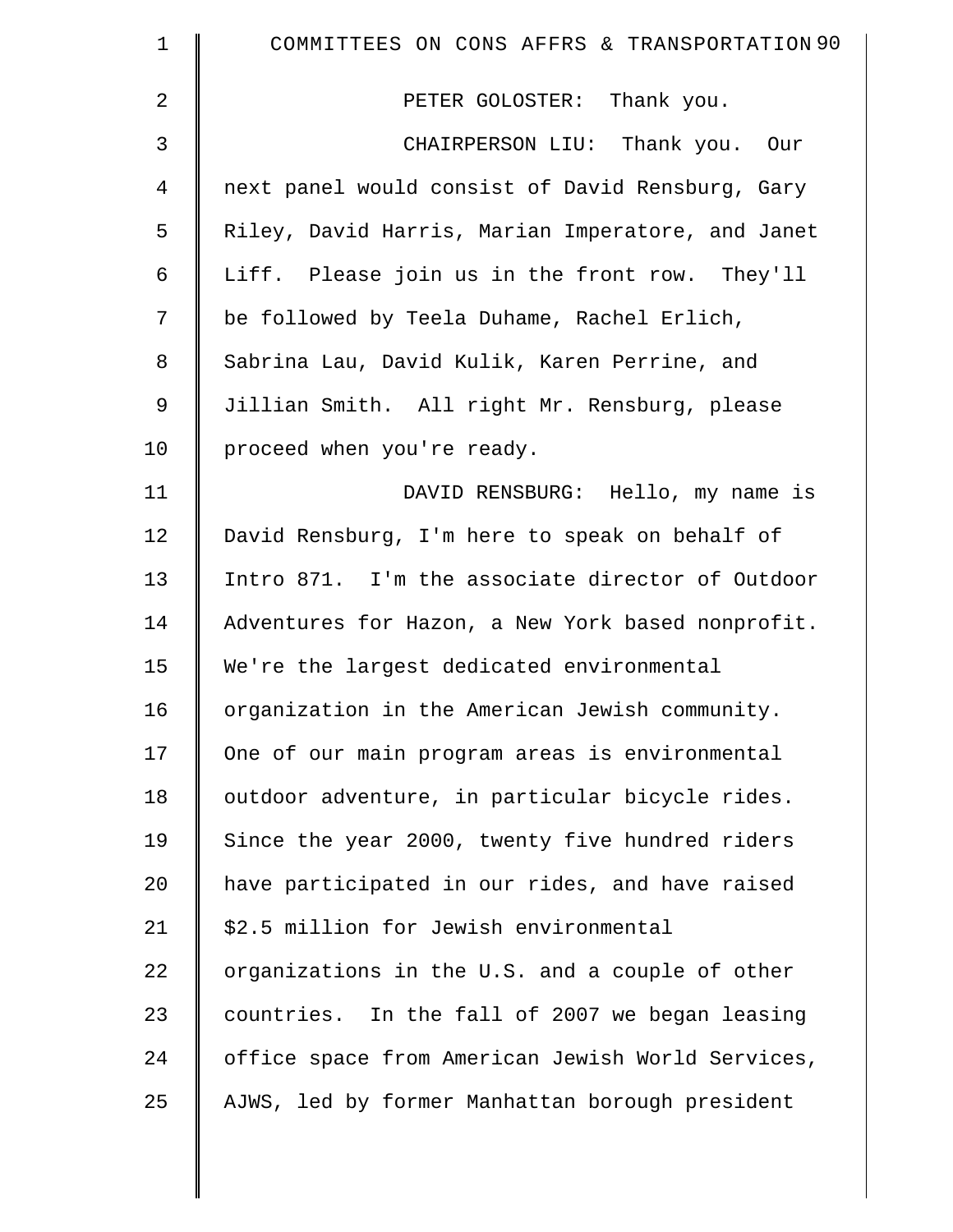| $\mathbf 1$    | COMMITTEES ON CONS AFFRS & TRANSPORTATION 91       |
|----------------|----------------------------------------------------|
| 2              | Ruth Messenger. The floor that we were moving      |
| $\mathfrak{Z}$ | into was being renovated, and before we moved in,  |
| 4              | we had many discussions with Ruth and AJWS, as     |
| 5              | well as the building owners, regarding bicycles.   |
| 6              | At our request, AJWS altered their floor plans to  |
| 7              | create bicycle storage and a bathroom with a       |
| 8              | shower. At first they were skeptical about how     |
| 9              | many people would use the arrangement, we've now   |
| 10             | discovered that many employees of all the          |
| 11             | organizations in the building did indeed want to   |
| 12             | bike to work, but had not previously because there |
| 13             | was no system in place for bicycle storage or      |
| 14             | access. Once we agreed on a potential storage      |
| 15             | solution with our office space, we talked to the   |
| 16             | building owners regarding bicycle access, and they |
| 17             | agreed that during hours when the freight elevator |
| 18             | was open, that we should use the delivery          |
| 19             | entrance, but at other times we could use the      |
| 20             | front door. However, after a short time, the       |
| 21             | doorman realized that bringing in bicycles through |
| 22             | the front door was not a problem, and now we       |
| 23             | regularly do so. Those who bike to work recognize  |
| 24             | that if there are long lines or people waiting for |
| 25             | the elevator, that we either take the freight      |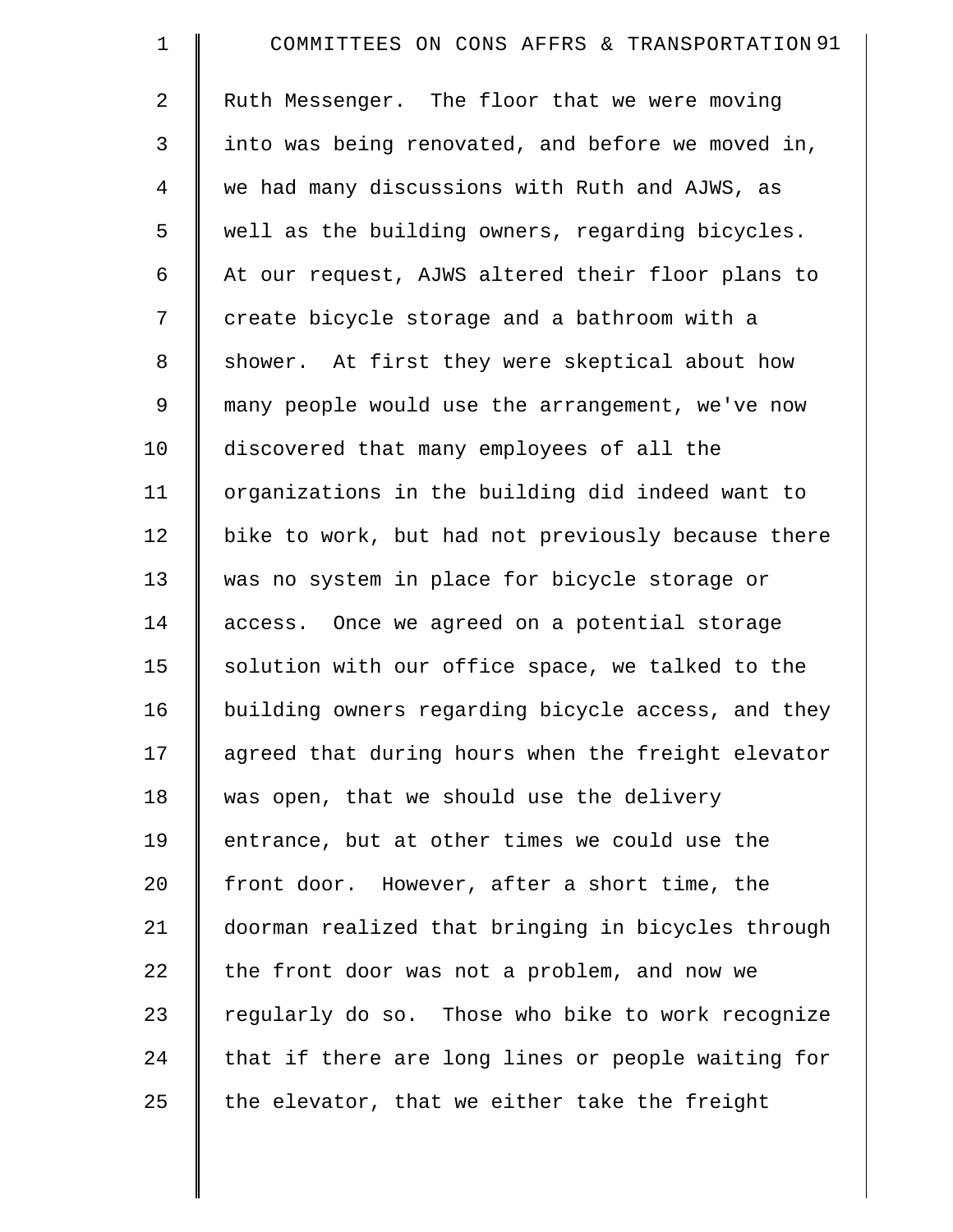| $\mathbf 1$    | COMMITTEES ON CONS AFFRS & TRANSPORTATION 92       |
|----------------|----------------------------------------------------|
| 2              | elevator or wait in the lobby until the lines      |
| 3              | subsides. Despite glass front doors, bikes have    |
| $\overline{4}$ | made no damage to the doors over the past 18       |
| 5              | months, although one door was shattered recently   |
| 6              | by an errant delivery cart. As I mentioned         |
| 7              | before, once this system was in place, many        |
| 8              | employees from our shared office space have        |
| 9              | started to bike to work. I've even noticed         |
| 10             | cyclists who work for other companies in our       |
| 11             | building now ride to work, since they have learned |
| 12             | that the building is bicycle friendly.             |
| 13             | Personally, despite being an avid cyclist, I       |
| 14             | rarely biked to work during my first three years   |
| 15             | working in New York. Once we moved into this new   |
| 16             | office last summer, I began commuting to my office |
| 17             | almost daily. Since our members and volunteers     |
| 18             | know that we have facilities for cyclists, we've   |
| 19             | had various volunteers and board members bike to   |
| 20             | evening meetings in our offices as well, sometimes |
| 21             | from as far away as New Jersey. I have now been    |
| 22             | riding to work for over a year, and I've been      |
| 23             | riding around NEW YORK CITY both recreationally    |
| 24             | and for work-related activities for three years.   |
| 25             | Just this past year I've noticed how much easier   |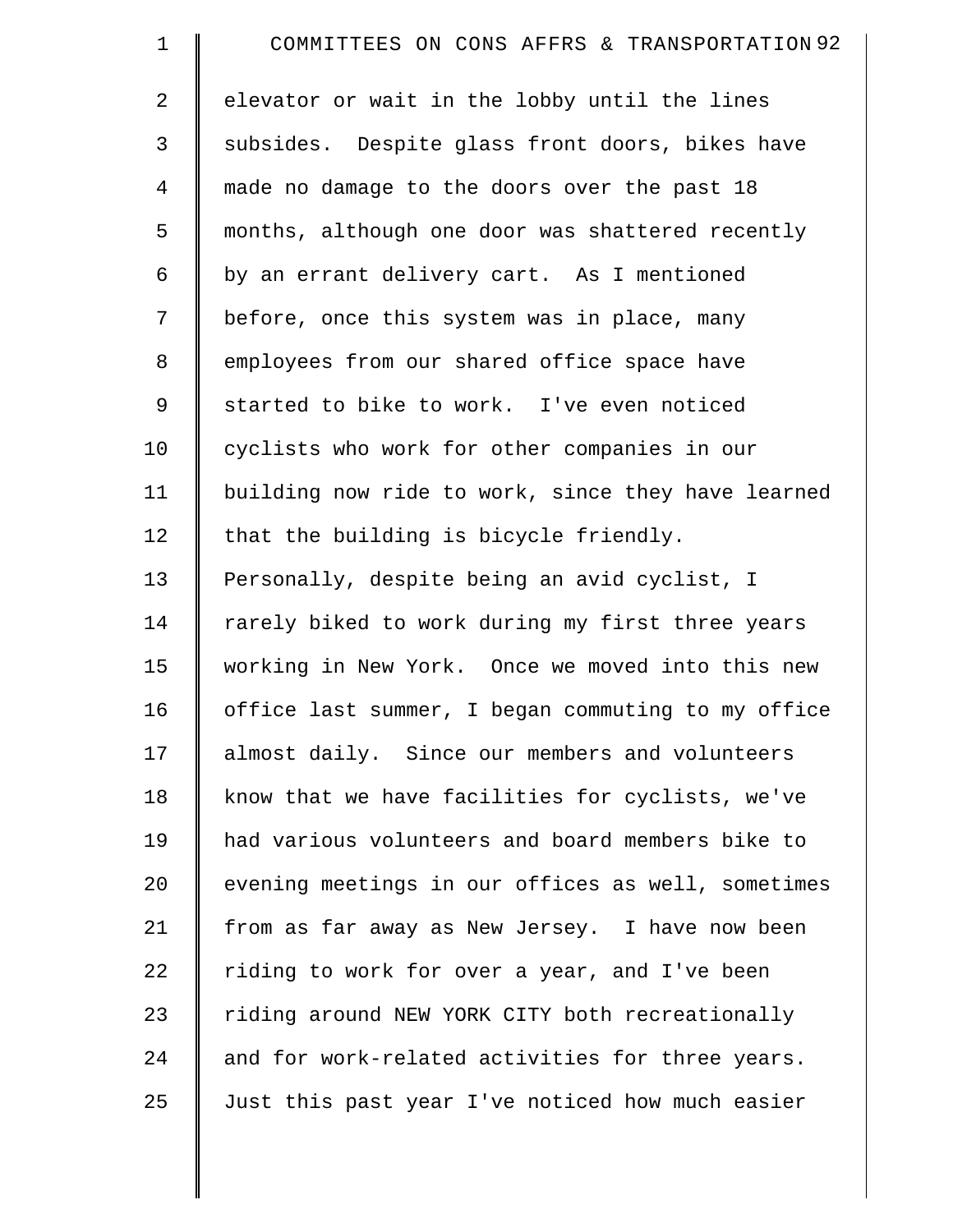| $\mathbf 1$ | COMMITTEES ON CONS AFFRS & TRANSPORTATION 93       |
|-------------|----------------------------------------------------|
| 2           | it is to get around the city by bike, due to new   |
| 3           | and improved bicycle lanes and specific bike signs |
| 4           | directing cyclists over the many bridges in the    |
| 5           | city. I've often discussed these new improvements  |
| 6           | with recreational cyclists who are excited that a  |
| 7           | potential bike commute to work is now easier and   |
| 8           | safer than it has been in the past, although many  |
| 9           | still lack bike access to their buildings.         |
| 10          | Finally, while on-street parking is an option all  |
| 11          | over the city, since bike theft is common, many    |
| 12          | cyclists, including myself, use that as a last     |
| 13          | resort, or only when running into a store for a    |
| 14          | quick errand, certainly not for all-day parking.   |
| 15          | While I would agree that having secured parking in |
| 16          | a garage, as discussed today, is a viable option   |
| 17          | that may be grounds for exemption, simply because  |
| 18          | an outdoor bicycle rack is covered would not       |
| 19          | entice me to park there all day. I refrain from    |
| 20          | locking my bike up outside, not because I worry    |
| 21          | about it getting rained on, but because of theft.  |
| 22          | Because the transportation sector uses more fossil |
| 23          | fuels than any other sector in the U.S., it has a  |
| 24          | huge impact on global climate change, threatening  |
| 25          | our environment and the health and safety of all   |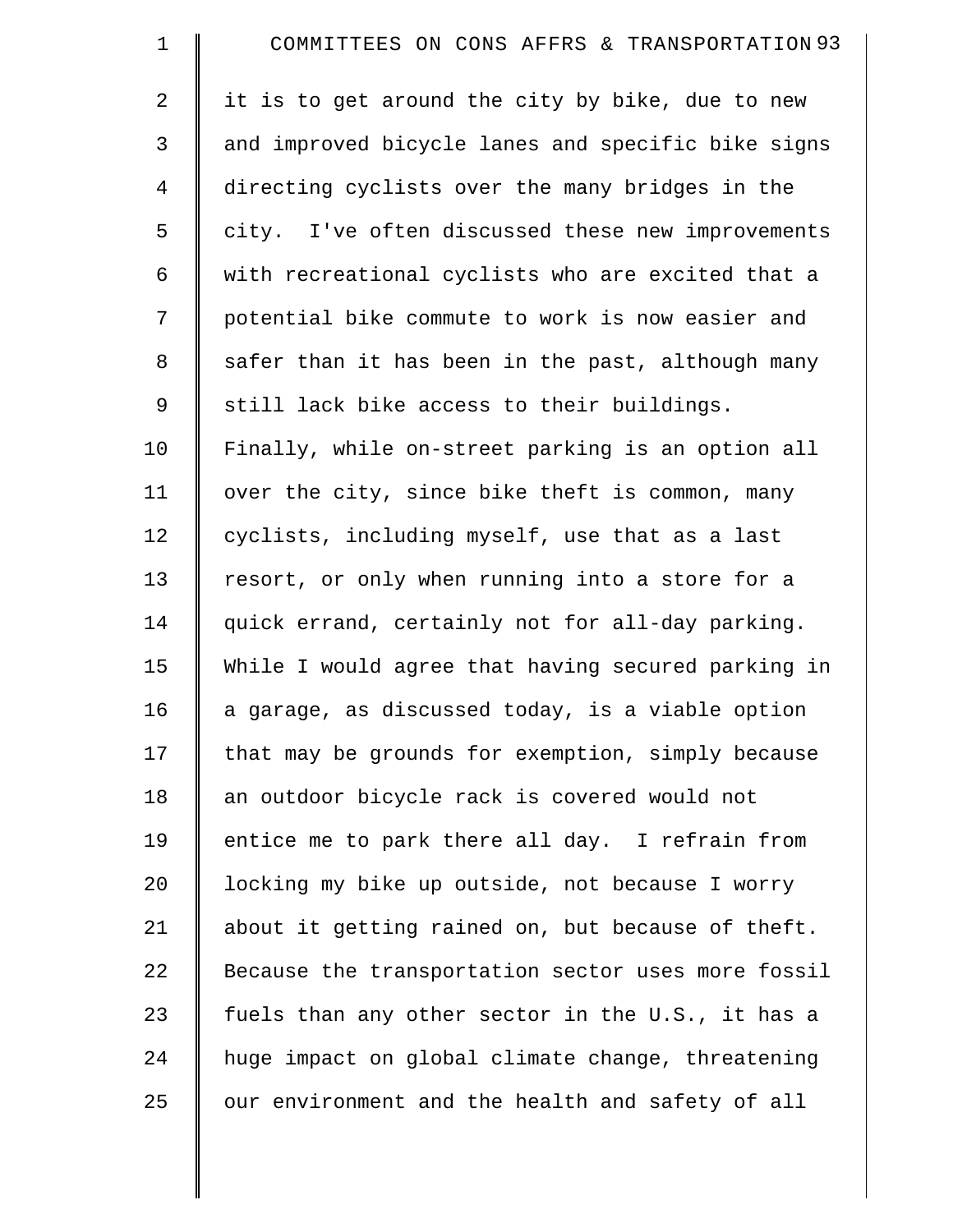| $\mathbf 1$    | COMMITTEES ON CONS AFFRS & TRANSPORTATION 94       |
|----------------|----------------------------------------------------|
| $\overline{2}$ | inhabitants. Jewish tradition not only reflects    |
| 3              | in our past, but also helps us look at the present |
| 4              | and towards our future, which is why Hazon feels   |
| 5              | that this legislation will be good for             |
| 6              | individuals, businesses and NEW YORK CITY. Thank   |
| 7              | you.                                               |
| 8              | CHAIRPERSON LIU: Thank you. Mr.                    |
| 9              | Riley.                                             |
| 10             | DAVID HARRIS: Actually I'm Mr.                     |
| 11             | Harris.                                            |
| 12             | CHAIRPERSON LIU: Mr. Harris.                       |
| 13             | DAVID HARRIS: There seem to be                     |
| 14             | some gaps, so I filled it in. My name is David     |
| 15             | Harris, I'm the president and chief executive      |
| 16             | officer of the CBOE Stock Exchange. The CBOE       |
| 17             | Stock Exchange is one of nine nationally           |
| 18             | registered securities exchanges in the United      |
| 19             | States. We are owned 50% by the Chicago Board      |
| 20             | Options Exchange, and 50% by large broker dealers, |
| 21             | some of whom are located in NEW YORK CITY. I have  |
| 22             | offices on Broadway, and I have offices in         |
| 23             | Chicago, which gives me the kind of unique         |
| 24             | privilege of commuting to two different cities     |
| 25             | essentially every other week. And when I'm in New  |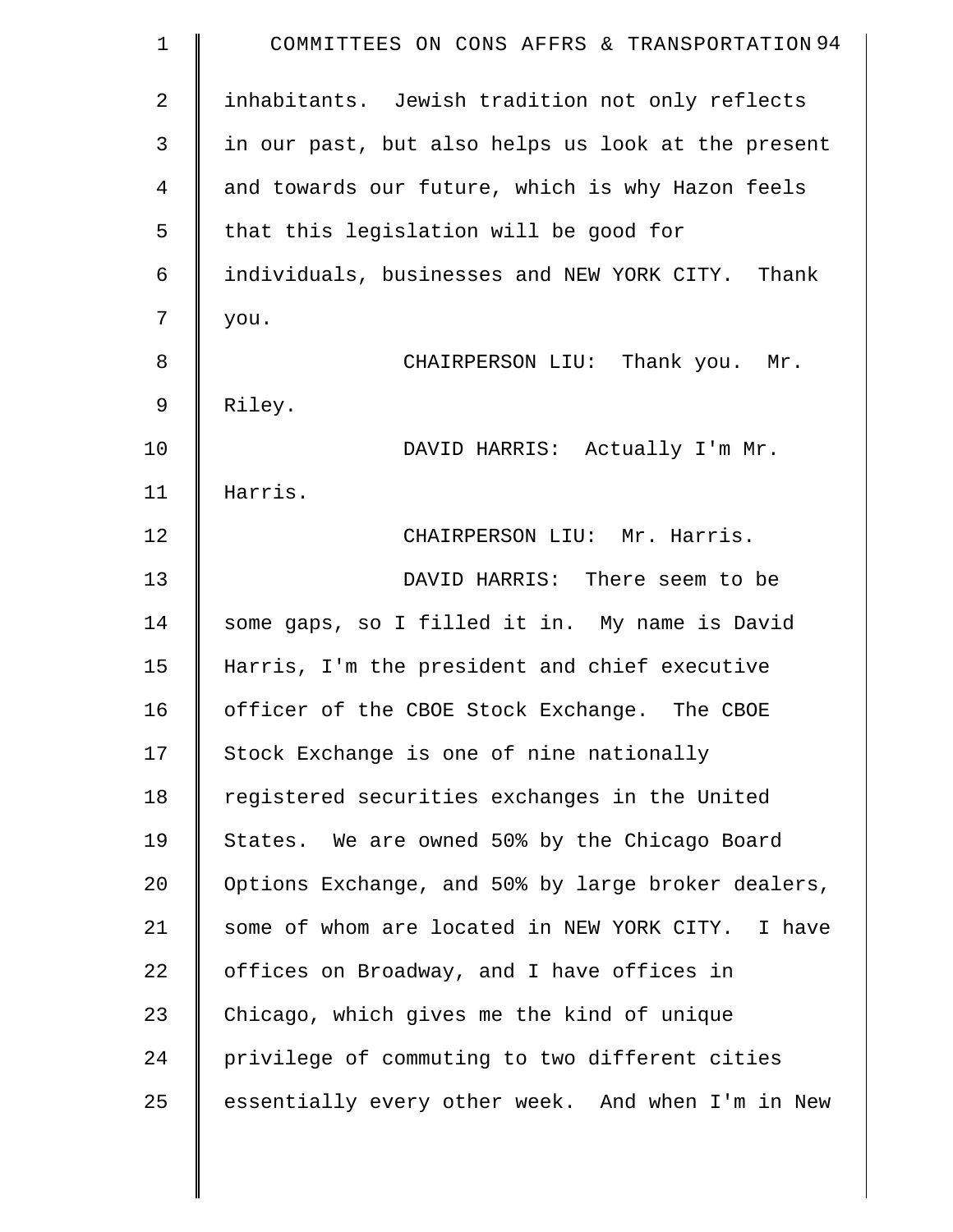| $\mathbf 1$    | COMMITTEES ON CONS AFFRS & TRANSPORTATION 95       |
|----------------|----------------------------------------------------|
| 2              | York, I commute in from Ridgewood, New Jersey,     |
| 3              | which is approximately 25 miles away. I really     |
| $\overline{4}$ | support the bike access to the building bill. I    |
| 5              | support it for three primary reasons. First of     |
| 6              | all, I really believe that fit employees are more  |
| 7              | productive employees. My competitors are the New   |
| 8              | York Stock Exchange and NASDAQ, and so it's a very |
| 9              | gruesome environment, and I believe that when my   |
| 10             | employees are fit, they have an edge both mentally |
| 11             | and physically. Secondly, I think it's very good   |
| 12             | for New York business. I've been commuting in      |
| 13             | from Ridgewood for the last ten years. I've had    |
| 14             | buildings where they've allowed me to bring my     |
| 15             | bikes in, I've had buildings where they denied it. |
| 16             | My current building actually denies it, so when    |
| 17             | our lease is up in a couple of years, we will not  |
| 18             | be renewing the lease unless they change their     |
| 19             | policy on bike access. And there are some          |
| 20             | ancillary benefits in effects to buildings not     |
| 21             | allowing bike access. When I had a building where  |
| 22             | they would allow me to bring my bike in, I         |
| 23             | actually had a membership in a local gym. In the   |
| 24             | current building, because I had no bike access, I  |
| 25             | actually cancelled my gym membership in lower      |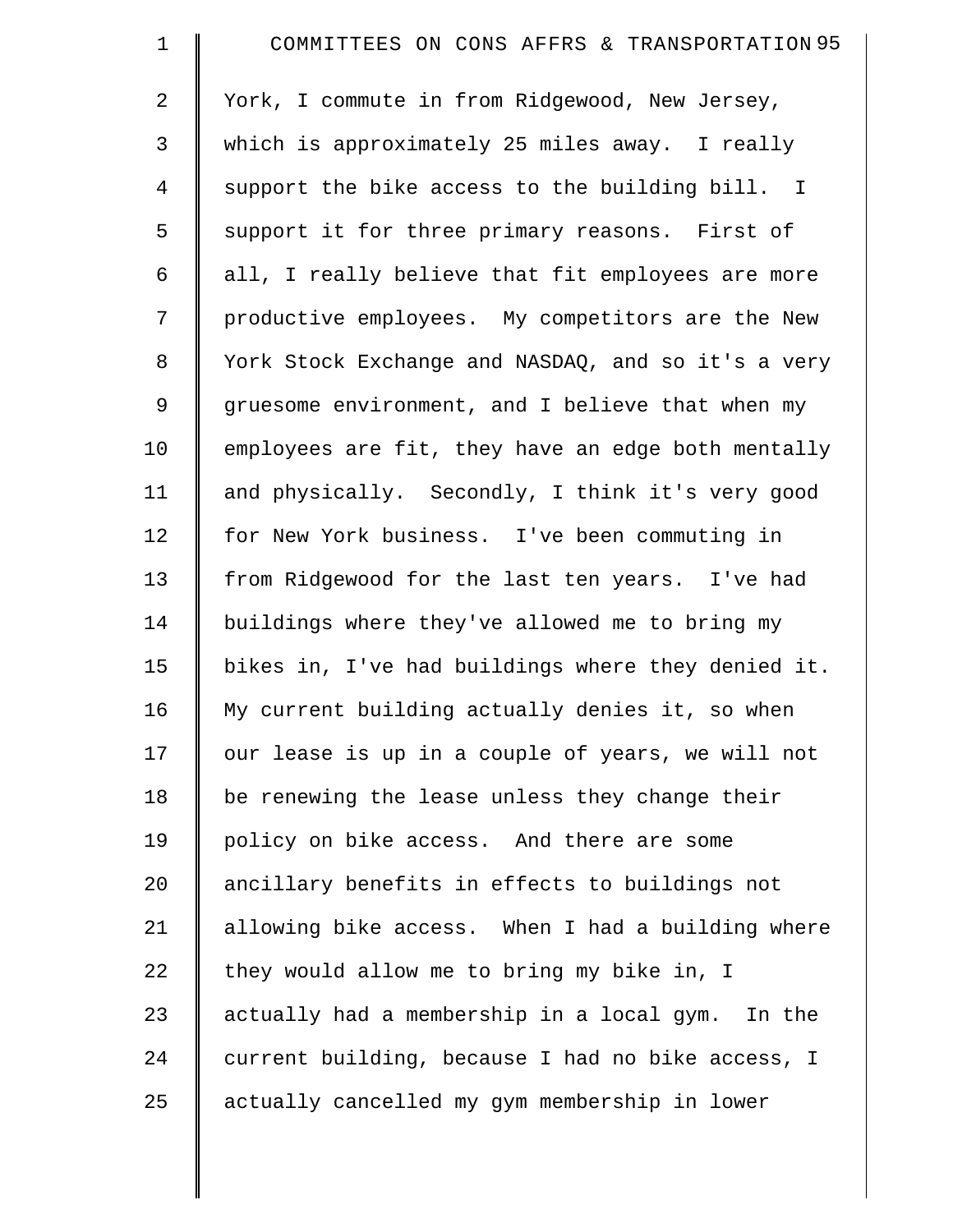| $\mathbf 1$ | COMMITTEES ON CONS AFFRS & TRANSPORTATION 96          |
|-------------|-------------------------------------------------------|
| 2           | Manhattan, which subsequently, not because of my      |
| 3           | gym membership, the gym actually went out of          |
| 4           | business. And then finally, and I think probably      |
| 5           | the most important reason I support it, and it's a    |
| 6           | very intangible reason, but one that was              |
| 7           | underlined to me this morning. I started riding       |
| 8           | in with two other guys, and the group has now         |
| 9           | grown to fifteen guys from Ridgewood. And I           |
| 10          | actually think the number could easily triple. I      |
| 11          | know a lot of people that are willing to ride in.     |
| 12          | And as we were coming up $38th$ Street today, the guy |
| 13          | that I ride in with, after riding through, you        |
| 14          | know, ten miles of rain, he looks over to me and      |
| 15          | says, "I can't believe how lucky we are to ride       |
| 16          | our bikes into New York." And so I think, you         |
| 17          | know, that kind of underscored the importance of      |
| 18          | the quality of living that biking brings to me        |
| 19          | personally, and I think if you allow bikes into       |
| 20          | the building, it's going to remove an impediment      |
| 21          | for a large number of cyclists. Thank you.            |
| 22          | CHAIRPERSON LIU: Thank you, Mr.                       |
| 23          | Harris. Ms.  well, I don't want to guess which        |
| 24          | one you are. Can you identify yourself for the        |
| 25          | record?                                               |
|             |                                                       |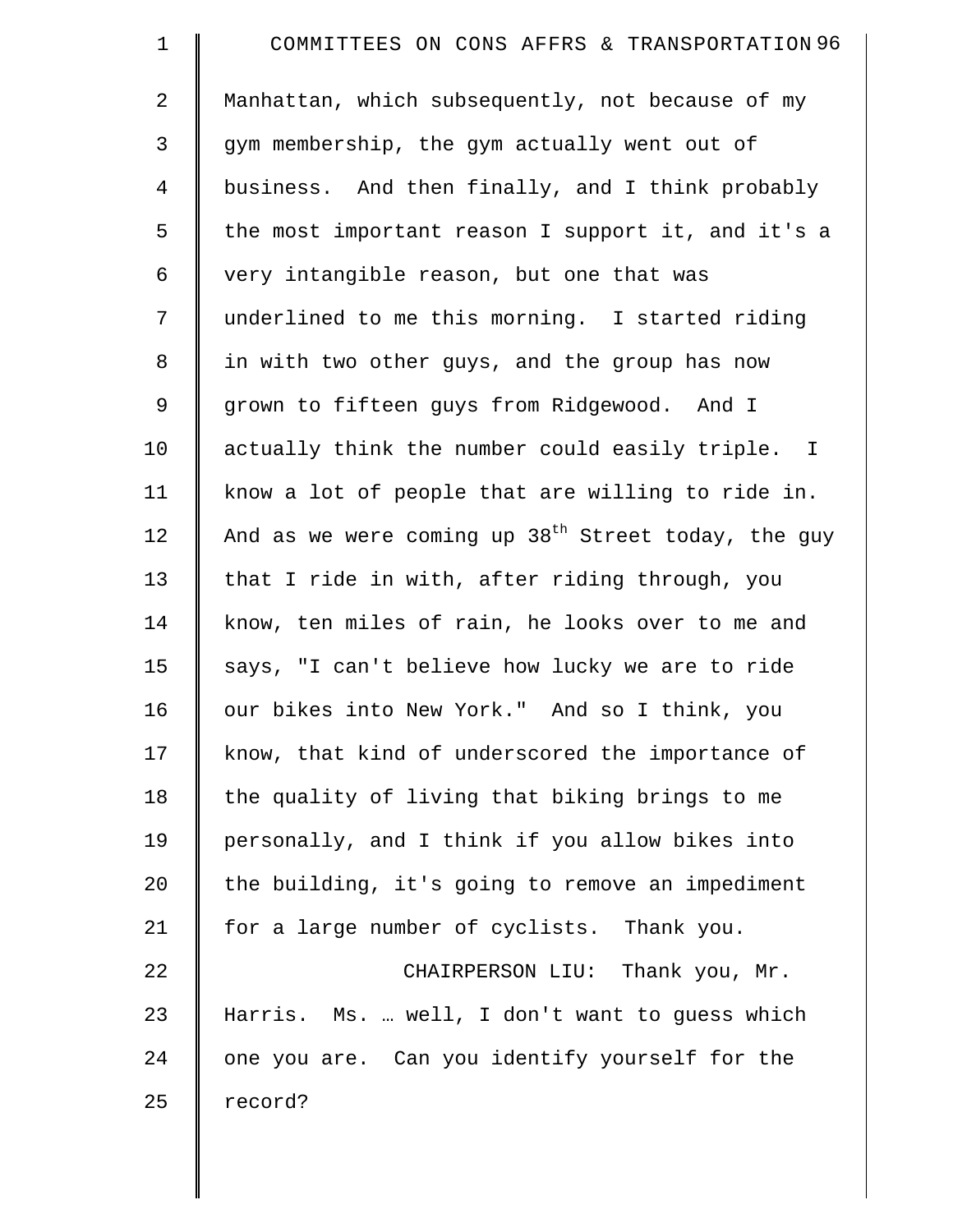| 1  | COMMITTEES ON CONS AFFRS & TRANSPORTATION 97       |
|----|----------------------------------------------------|
| 2  | MARIAN IMPERATORE: Marian                          |
| 3  | Imperatore.                                        |
| 4  | CHAIRPERSON LIU: Okay, please                      |
| 5  | proceed.                                           |
| 6  | MARIAN IMPERATORE: I am policy                     |
| 7  | director for the New York chapter of the Institute |
| 8  | of Architects, and I'm here to testify today on    |
| 9  | behalf of Sherida Paulson, president, and Rick     |
| 10 | Bell, executive director of the AIA New York,      |
| 11 | which is a professional organization with over     |
| 12 | forty four hundred architects and public members.  |
| 13 | We applaud the city council committee for their    |
| 14 | impressive effort to achieve a more bicycle-       |
| 15 | friendly city through the proposed intros #780A    |
| 16 | and 871A. We enthusiastically support this         |
| 17 | proposed legislation, because it makes good public |
| 18 | policy for several reasons. These bills will       |
| 19 | encourage more commuters to bike to work. More     |
| 20 | bicycles on the street means fewer cars, less      |
| 21 | congestion, and less carbon emission. And that     |
| 22 | gets us closer to reaching the goals of the        |
| 23 | mayor's Plan NEW YORK CITY and the New York Dept.  |
| 24 | of Transportation's new street design manual for a |
| 25 | greener, more livable city. The second public      |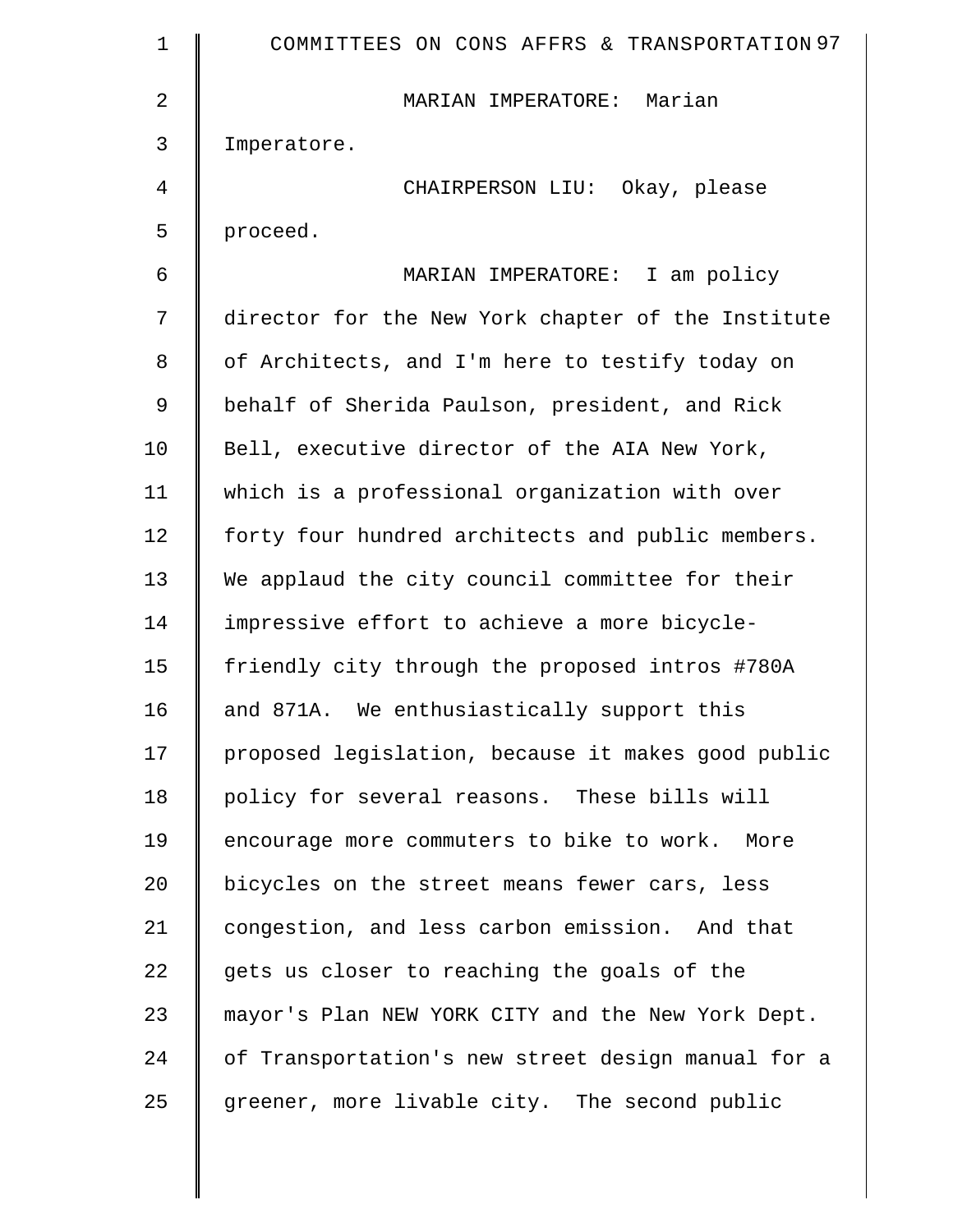| $\mathbf 1$ | COMMITTEES ON CONS AFFRS & TRANSPORTATION 98           |
|-------------|--------------------------------------------------------|
| 2           | benefit is that bicycling promotes public health.      |
| 3           | In New York there's an epidemic of obesity and         |
| 4           | diabetes. AIA New York has partnered with the New      |
| 5           | York City Dept. of Health on a series of fit city      |
| 6           | conferences that engage the architecture and           |
| 7           | public health communities to promote active living     |
| $\,8\,$     | in the design of healthier buildings, streets and      |
| 9           | neighborhoods. At our recent fit city conference       |
| 10          | on June 8 <sup>th</sup> , the city's new active design |
| 11          | guidelines were announced, and bicycling is a key      |
| 12          | component. We offer the following suggestions in       |
| 13          | regard to the proposed legislation. For Intro          |
| 14          | 780A, we'd like that garages have the option to        |
| 15          | convert excess unused parking spaces to bicycle        |
| 16          | parking, and we suggest that garage bicycle            |
| 17          | parking be made highly visible, requiring the          |
| 18          | Dept. of City Planning bicycle parking symbol to       |
| 19          | be incorporated, so that the signage is                |
| 20          | consistent. As for 871A, we think it's important       |
| 21          | to have access by both passenger and freight           |
| 22          | elevators, because freight elevators often are         |
| 23          | less desirable, due to their limited hours, remote     |
| 24          | locations and less safe conditions. We suggest         |
| 25          | revising language to add the word "secure" covered     |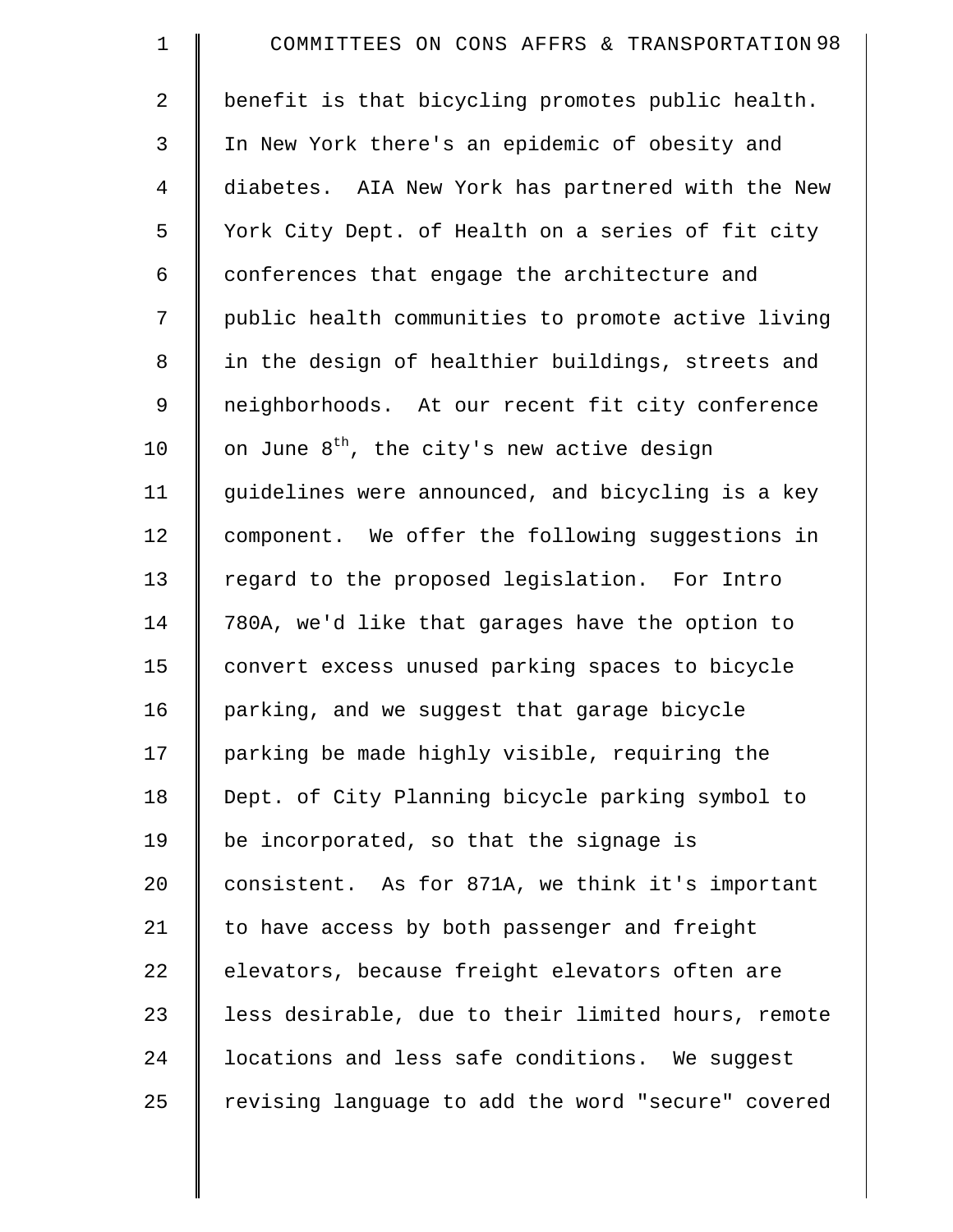| $\mathbf 1$    | COMMITTEES ON CONS AFFRS & TRANSPORTATION 99       |
|----------------|----------------------------------------------------|
| 2              | off-street or indoor bicycle parking, so that      |
| 3              | building owners cannot easily get around the       |
| $\overline{4}$ | requirements of 871A. And we also feel that        |
| 5              | extending the commercial bicycle access            |
| 6              | requirement to manufacturing use buildings and     |
| 7              | districts would be a good thing, because they're   |
| 8              | often less accessible to public transportation     |
| 9              | than other uses and are likely to have a larger    |
| 10             | amount of space. We support establishing a task    |
| 11             | force to develop sheltered bicycle storage in      |
| 12             | public/private - -, but with the following         |
| 13             | caveats. Bundling is good; for example, if one     |
| 14             | building can provide better quality bicycle        |
| 15             | parking for a nearby building, say, an unused      |
| 16             | retail space, that's a good thing. But it          |
| 17             | shouldn't be an excuse for buildings to provide    |
| 18             | access. Finally, we are concerned with using       |
| 19             | public space for sheltered bicycle storage in      |
| 20             | public plazas, because that may be less desirable  |
| 21             | to bicycle commuters who want enclosed or secure   |
| 22             | storage for optimal safety. And we just point out  |
| 23             | that since public space is at a premium in our     |
| 24             | city, we have to be careful about having space     |
| 25             | taken up by storage shelters, especially ones that |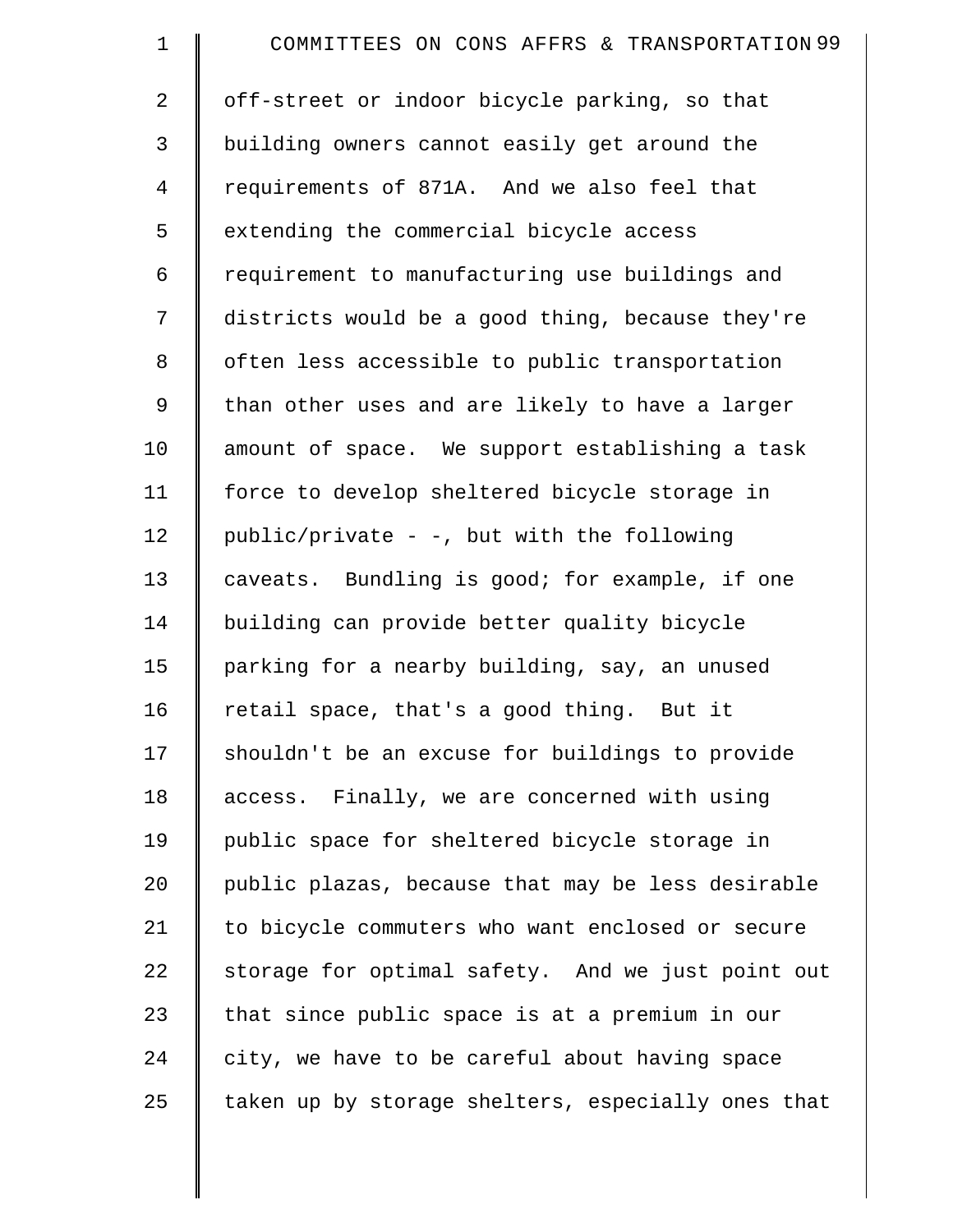| $\mathbf 1$    | COMMITTEES ON CONS AFFRS & TRANSPORTATION 00       |
|----------------|----------------------------------------------------|
| $\overline{a}$ | may not be fully utilized. The scale of the        |
| 3              | public space, and its ability to accommodate       |
| $\overline{4}$ | storage shelters esthetically and functionally,    |
| 5              | should be considered. Central Park can             |
| 6              | accommodate bicycle storage more easily than a     |
| 7              | neighborhood pocket park. Finally we suggest that  |
| 8              | the city council review this legislation in five   |
| 9              | years, to insure that it is truly fulfilling its   |
| 10             | purpose. Thank you for the opportunity to          |
| 11             | testify, and we strongly support the city council  |
| 12             | in its efforts to make New York a more bicycle-    |
| 13             | livable place. Thank you.                          |
| 14             | CHAIRPERSON LIU: Thank you very                    |
| 15             | much. We have questions from council member        |
| 16             | Brewer.                                            |
| 17             | fv2 Thank you very much. I first                   |
| 18             | say hi to Ruth, and second is, well, how does it   |
| 19             | work in Chicago? If it works at all, in terms of   |
| 20             | support for bicycles parking.                      |
| 21             | DAVID HARRIS: Chicago is a very                    |
| 22             | bike-friendly place, in that, just like NEW YORK   |
| 23             | CITY, they spend a lot of money with their trails, |
| 24             | especially along the lakeside. What I've noticed   |
| 25             | that they have that I don't think we have, is      |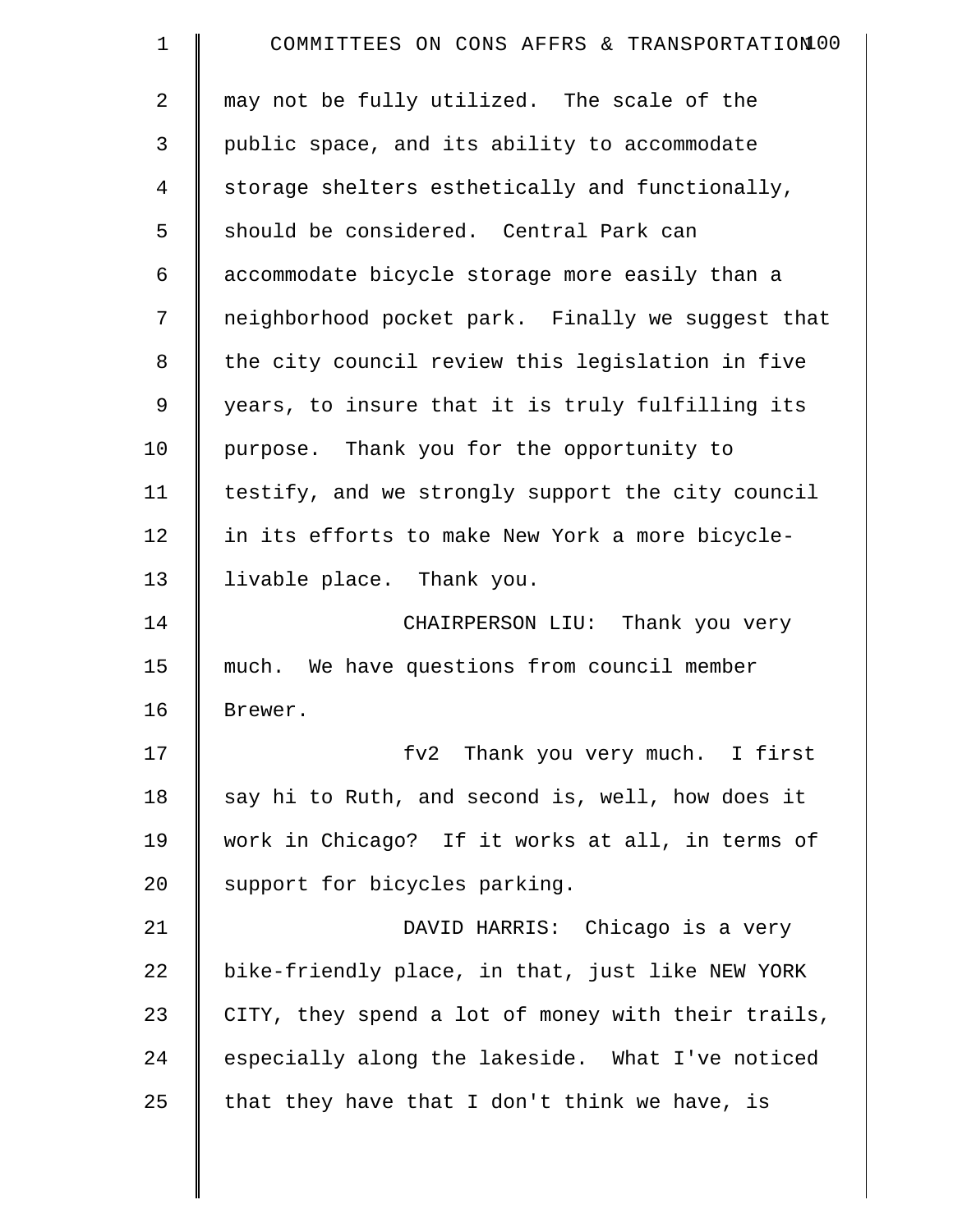| $\mathbf 1$    | COMMITTEES ON CONS AFFRS & TRANSPORTATION 01       |
|----------------|----------------------------------------------------|
| 2              | they, when they finished Millenium Park, they      |
| 3              | built secured, and when I say "secured", I mean    |
| $\overline{4}$ | essentially private bike parking spaces with       |
| 5              | shower facilities that I understand is very nice.  |
| 6              | Because I am not an Illinois resident, they won't  |
| 7              | let me in it, but I inquired about it, because I   |
| 8              | want to park a bike in Illinois. My perception is  |
| 9              | also that a lot of the buildings, we own our own   |
| 10             | building in Chicago, so I have access through the  |
| 11             | loading dock, and I secure whatever bike I have at |
| 12             | the time in the loading dock, but my perception    |
| 13             | is, the buildings are more bicycle-friendly. I go  |
| 14             | and I visit a lot of traders, and the nature of    |
| 15             | traders now is they're all wearing shorts, but I   |
| 16             | see in their offices, you know, that they've biked |
| 17             | into work. And they've brought their bikes, and    |
| 18             | their bikes are nicely ensconced in their office.  |
| 19             | fv2 Okay, thank you.                               |
| 20             | CHAIRPERSON LIU: Thank you,                        |
| 21             | council member Brewer. Questions from Chair        |
| 22             | Comrie?                                            |
| 23             | CHAIRPERSON COMRIE: I have a                       |
| 24             | couple of questions for the lady representing AIA. |
| 25             | Are you an architect, or are you a spokesperson?   |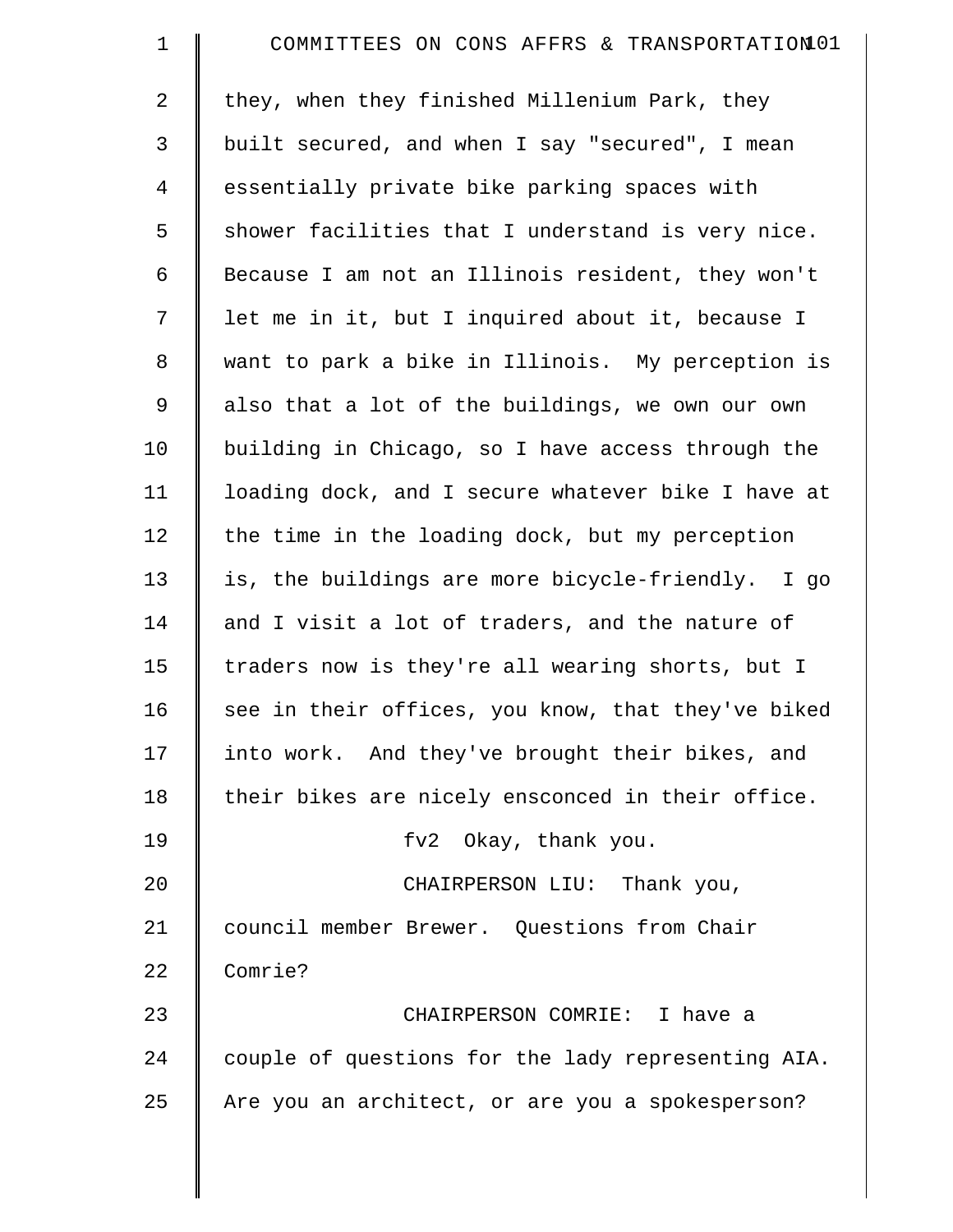| 1  | COMMITTEES ON CONS AFFRS & TRANSPORTATION02        |
|----|----------------------------------------------------|
| 2  | MARIAN IMPERATORE: I actually am                   |
| 3  | an architect, but I'm the policy director, so I'm  |
| 4  | the spokesperson.                                  |
| 5  | CHAIRPERSON COMRIE: As you know, a                 |
| 6  | lot of the parking facilities in NEW YORK CITY are |
| 7  | very sloped on entrances and exits. Do you think   |
| 8  | that it would be safe for bicycles to move up and  |
| 9  | down those sloped exits, or what do you perceive   |
| 10 | as the most safe way to insure that those  that    |
| 11 | the storage for bicycles at that facility could    |
| 12 | happen, if they could happen?                      |
| 13 | MARIAN IMPERATORE: If you wouldn't                 |
| 14 | mind, I would like to refer that question back to  |
| 15 | our committee and submit it  I mean, to the        |
| 16 | committee people that worked on this and are       |
| 17 | really knowledgeable about the particulars of the  |
| 18 | garage conditions.                                 |
| 19 | CHAIRPERSON COMRIE: Okay.                          |
| 20 | MARIAN IMPERATORE: And if we could                 |
| 21 | submit it to you in writing.                       |
| 22 | CHAIRPERSON COMRIE: That's why I                   |
| 23 | asked you that at the beginning of the question,   |
| 24 | SO.                                                |
| 25 | MARIAN IMPERATORE: Yes, I'm not                    |
|    |                                                    |
|    |                                                    |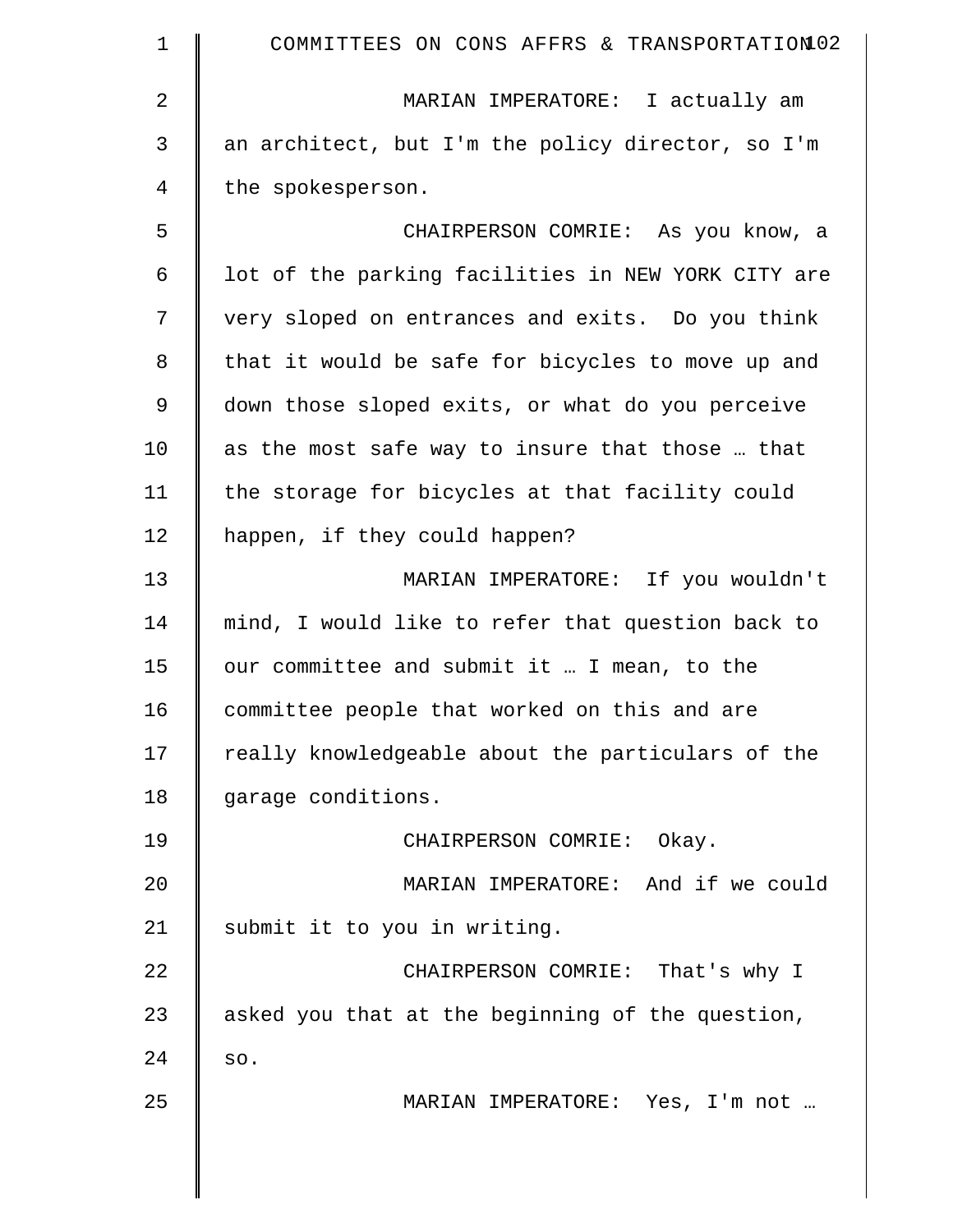| 1           | COMMITTEES ON CONS AFFRS & TRANSPORTATION03        |
|-------------|----------------------------------------------------|
| 2           | CHAIRPERSON COMRIE: So okay, and                   |
| 3           | I'm also concerned about, did you hear the         |
| 4           | testimony from the members from the parking  the   |
| 5           | people that represented the parking industry       |
| 6           | concerning their issues of storage and alternate   |
| 7           | storage and if you could come back to us with an   |
| 8           | opinion on that as well?                           |
| $\mathsf 9$ | MARIAN IMPERATORE: Okay.                           |
| 10          | CHAIRPERSON COMRIE: Whether or not                 |
| 11          | the racks are necessary. They felt the racks were  |
| 12          | not necessary. And also if you could come back to  |
| 13          | us with the issue of whether or not that you think |
| 14          | it's proper or makes sense to look at a de minimis |
| 15          | cap for garages that are under 60 vehicles, or     |
| 16          | under 100 vehicles, and whether or not that would  |
| 17          | make sense at all.                                 |
| 18          | MARIAN IMPERATORE: Okay, we'd                      |
| 19          | certainly be happy to get the responses back to    |
| 20          | you.                                               |
| 21          | CHAIRPERSON COMRIE: Thank you, I'd                 |
| 22          | be interested in knowing the architects' opinion   |
| 23          | on it, since they design most of the garages in    |
| 24          | the area.                                          |
| 25          | MARIAN IMPERATORE: We will                         |
|             |                                                    |
|             |                                                    |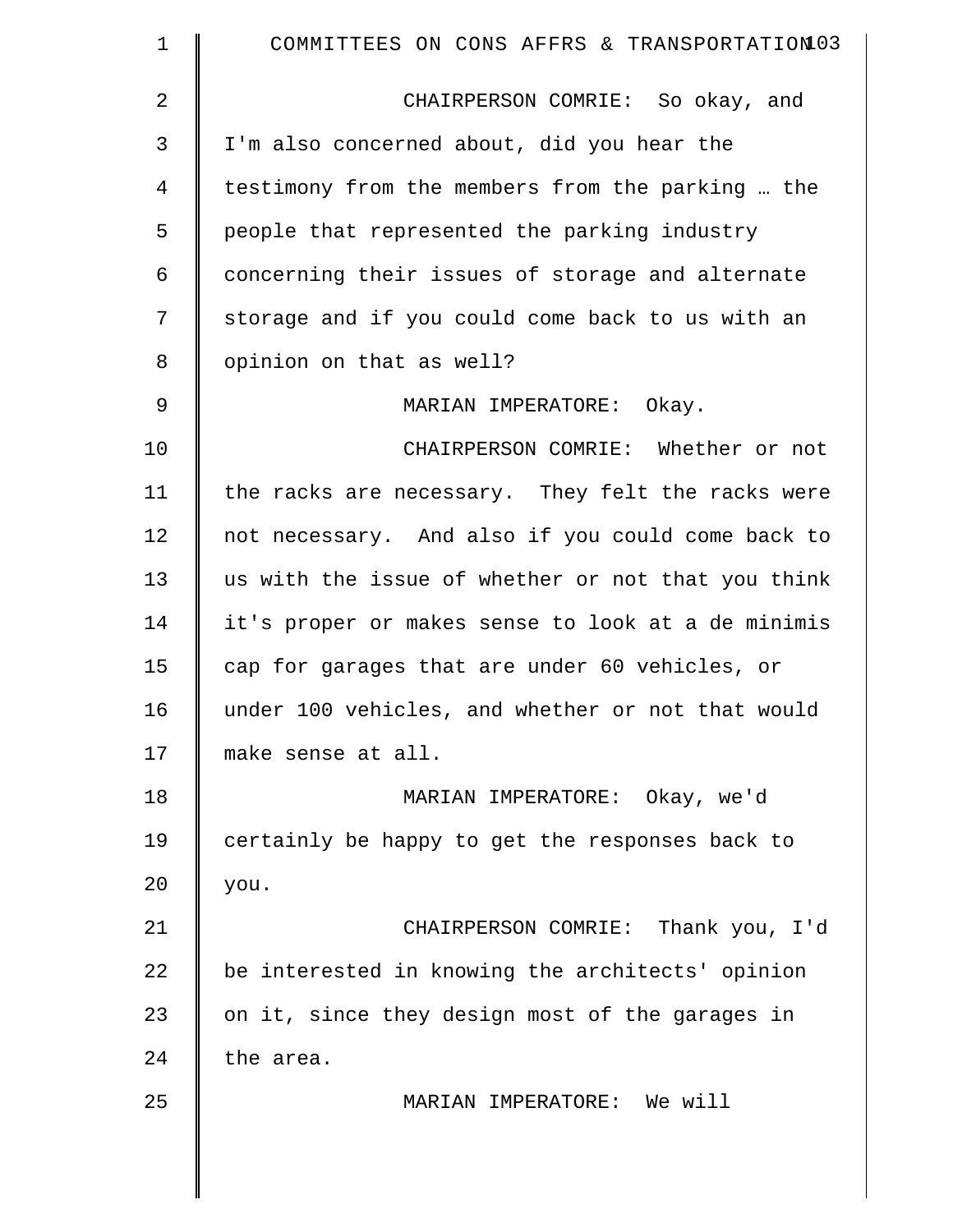| $\mathbf 1$    | COMMITTEES ON CONS AFFRS & TRANSPORTATION 04       |
|----------------|----------------------------------------------------|
| $\overline{a}$ | certainly get that to you, thank you.              |
| 3              | CHAIRPERSON COMRIE: Thank you.                     |
| 4              | And just also from the gentleman that lives in New |
| 5              | Jersey. And you said that when you're in Chicago,  |
| 6              | do you  you can tell by visually that the bike     |
| 7              | access is friendlier? But do you  but you don't    |
| 8              | have a specific law that you could speak to? Or    |
| 9              | you said your own building is accessible because   |
| 10             | you own the particular building, but you're not    |
| 11             | sure  can you give us some type of estimate on     |
| 12             | how many people you think bike in per day,         |
| 13             | percentage-wise?                                   |
| 14             | DAVID HARRIS: Unfortunately I                      |
| 15             | can't.                                             |
| 16             | CHAIRPERSON COMRIE:<br>Okay.                       |
| 17             | DAVID HARRIS: I'm really more of a                 |
| 18             | New Yorker than I am a Chicagoan. It was really    |
| 19             | just based upon                                    |
| 20             | CHAIRPERSON COMRIE: I like that                    |
| 21             | part.                                              |
| 22             | DAVID HARRIS: Yeah. It was just                    |
| 23             | based upon my observations.                        |
| 24             | CHAIRPERSON COMRIE: Okay. And I                    |
| 25             | appreciate all of you for coming and testifying    |

║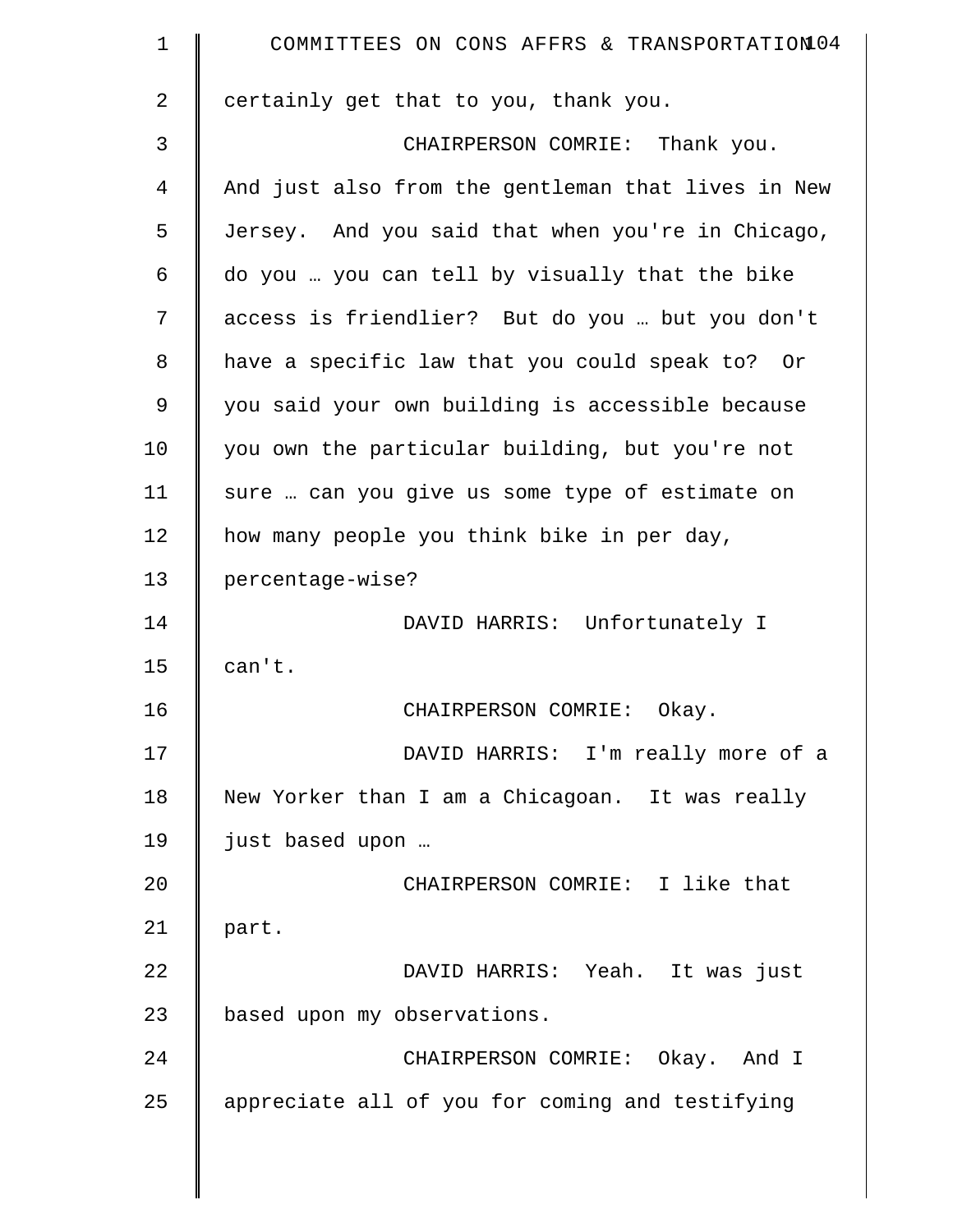| $\mathbf 1$ | COMMITTEES ON CONS AFFRS & TRANSPORTATION 05       |
|-------------|----------------------------------------------------|
| 2           | today, and thank you for being here. Thank you.    |
| 3           | CHAIRPERSON LIU: Thank you,                        |
| 4           | Chairman Comrie. Thank you very much for joining   |
| 5           | us today. We'll now call a panel consisting of     |
| 6           | Teela Duhame, Rachel Erlich, Sabrina Lau, Dave     |
| 7           | Kulik, Karen Perrine, and Jillian Smith. Please    |
| 8           | join us in the front row. Is Ms. Duhame here?      |
| 9           | TEELA DUHAME: That's me.                           |
| 10          | CHAIRPERSON LIU: Okay, please                      |
| 11          | proceed.                                           |
| 12          | TEELA DUHAME: Good afternoon,                      |
| 13          | chairman, committee members. My name is Teela      |
| 14          | Duhame, I am a community organizer for the upper   |
| 15          | west side streets renaissance campaign. In that    |
| 16          | work I speak to people and I teach them to         |
| 17          | advocate for changes in city streets and public    |
| 18          | spaces that they think would make their lives      |
| 19          | better and their community better. And one thing   |
| 20          | that I spend a lot of time talking about is        |
| 21          | cycling and bike infrastructure here. And one      |
| 22          | common concern that I hear is that people don't    |
| 23          | ride their bikes more often, because they don't    |
| 24          | trust their bikes to be there, at least all in one |
| 25          | piece, when they are ready to ride it back home.   |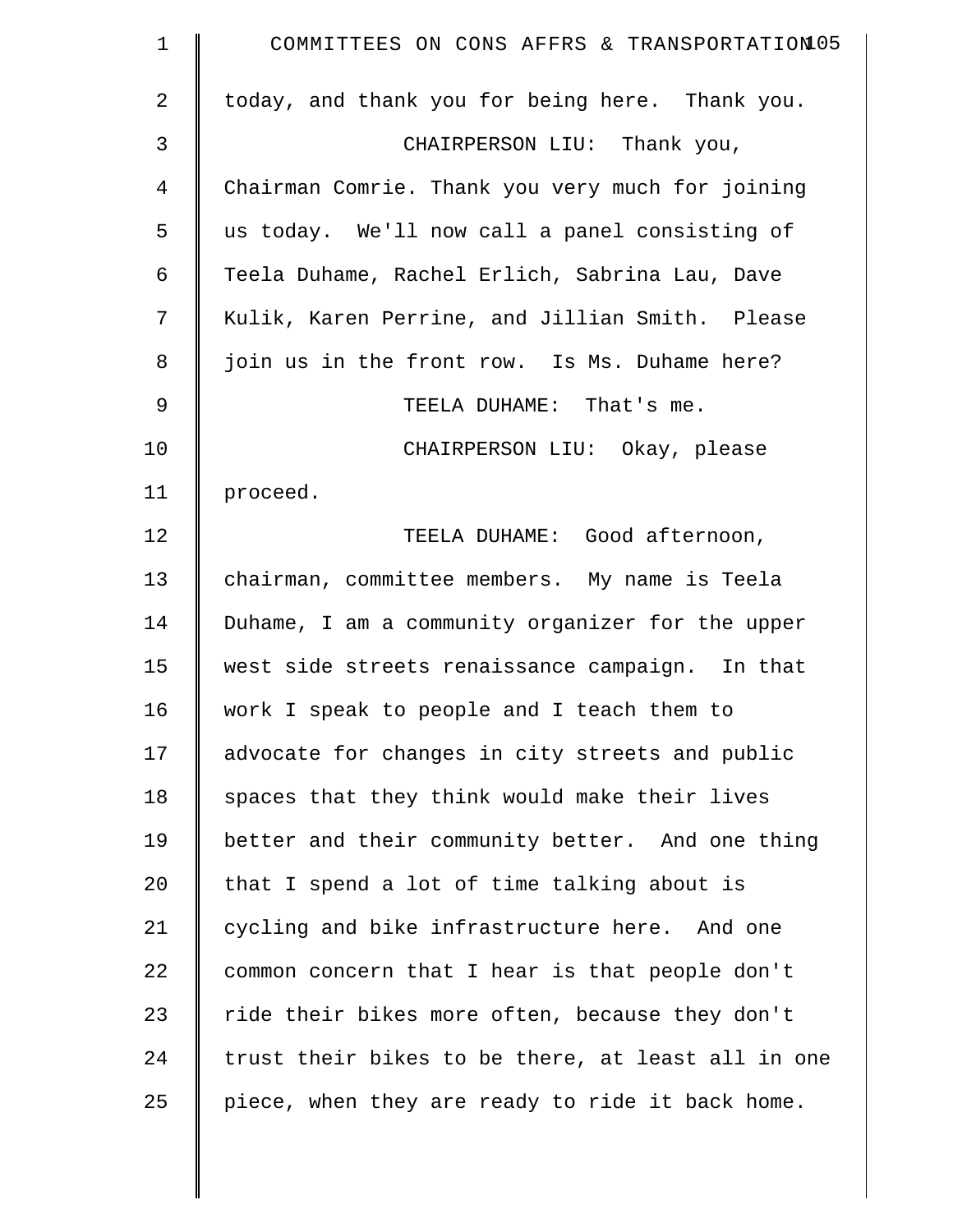| $\mathbf 1$    | COMMITTEES ON CONS AFFRS & TRANSPORTATION06         |
|----------------|-----------------------------------------------------|
| $\overline{2}$ | The people I talk to are largely council member     |
| 3              | Brewer's constituency, are largely enthusiastic     |
| $\overline{4}$ | about the bicycle access bill. In fact my own       |
| 5              | physician told me last month that he would ride     |
| 6              | his bike to work if he could just bring it inside   |
| 7              | his office building. For six years I worked in      |
| 8              | Rockefeller Center and building management there    |
| 9              | would not permit me to bring my bike into the       |
| 10             | building, and consequently I did not ride my bike   |
| 11             | to work. I'm lucky now in that my current office    |
| 12             | allows bike access, and as a consequence I ride my  |
| 13             | bike almost everywhere I go, including to the       |
| 14             | office. It's simple cause and effect, encouraging   |
| 15             | this kind of infrastructure encourages people to    |
| 16             | cycle more. Now you can imagine the public outcry   |
| 17             | if motorists in this town found it necessary to     |
| 18             | either drive a rusty jalopy that no one in their    |
| 19             | right mind would want to take, or instead,          |
| 20             | whenever parking their vehicle on the street, to    |
| 21             | remove their headlights, taillights, odometer, and  |
| 22             | the driver's seat, and to take these items with     |
| 23             | It's an untenable situation, and yet these<br>them. |
| 24             | are the conditions that NEW YORK CITY cyclists      |
| 25             | endure almost every day. You can further imagine    |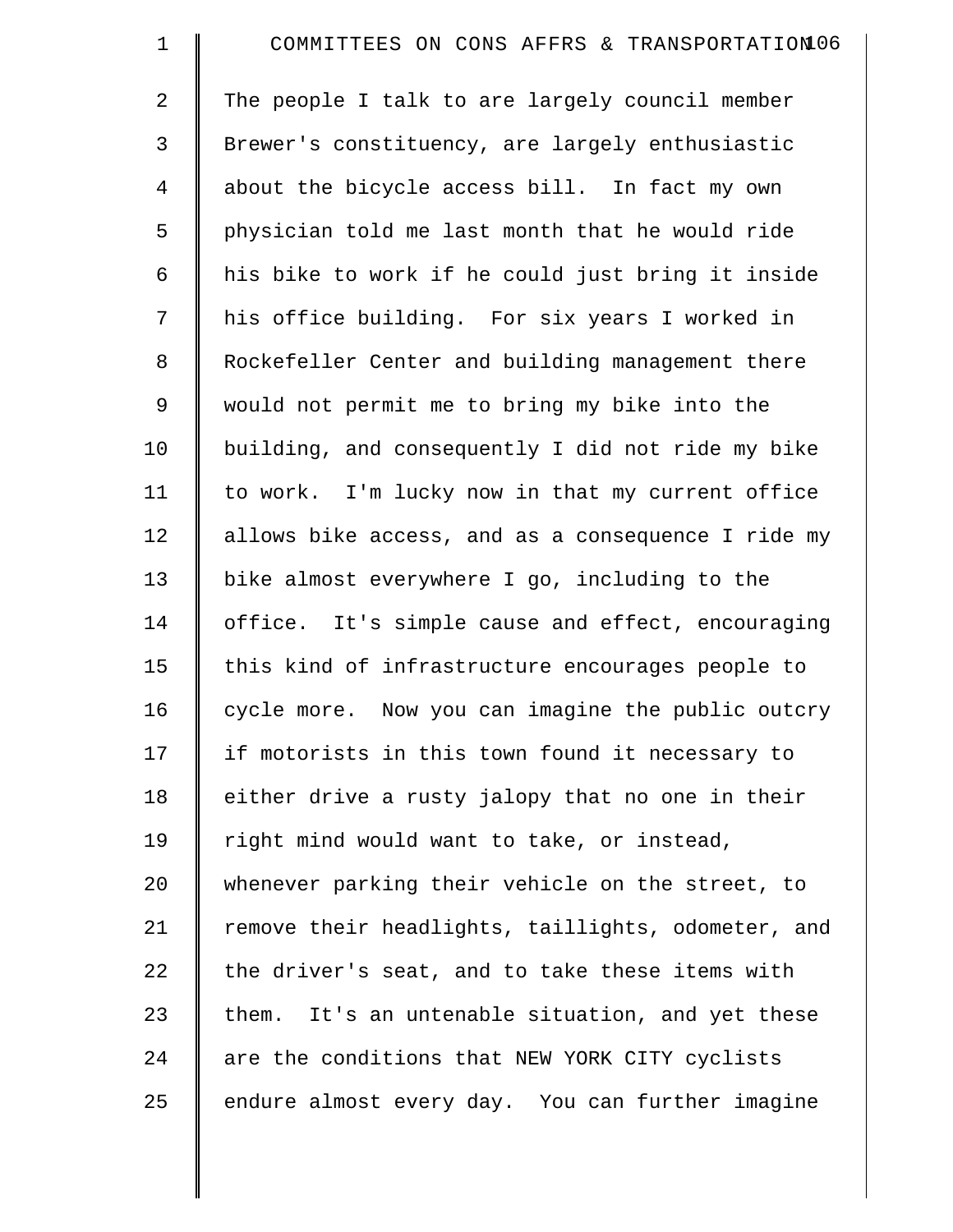| $\mathbf 1$    | COMMITTEES ON CONS AFFRS & TRANSPORTATION 07       |
|----------------|----------------------------------------------------|
| $\overline{2}$ | the outcry if one could expect her car or some key |
| 3              | component, like the wheel, to be stolen about once |
| 4              | every five years, and face less than a 2% chance   |
| 5              | of recovery. Intro 871 is a necessary measure to   |
| 6              | address rampant property crime against cyclists,   |
| 7              | it is a problem which has persisted for years      |
| 8              | without abating, and with the citywide increase in |
| 9              | cycling promises only to worsen. This bill is a    |
| 10             | boon to cyclists of all stripes, not to mention    |
| 11             | the ancillary community benefits from encouraging  |
| 12             | cycling in general, and does not impose a          |
| 13             | significant burden on building owners or managers. |
| 14             | It deserves your support. Thank you very much.     |
| 15             | CHAIRPERSON LIU: Thank you very                    |
| 16             | much. Ms. Erlich?                                  |
| 17             | fv5 Hi, I'm Rachel Erlich, and I'm                 |
| 18             | here to testify in strong support of Intro 871,    |
| 19             | the bike access bill. I commute by bike from       |
| 20             | Green Point, Brooklyn to midtown Manhattan, where  |
| 21             | I work at Dattner Architects. By riding my bike    |
| 22             | to work every day, I shorten my commute time, I    |
| 23             | save money on metro cards, I stay fit without a    |
| 24             | gym membership, and I engage with the city streets |
| 25             | and the bustle and flow of people and traffic      |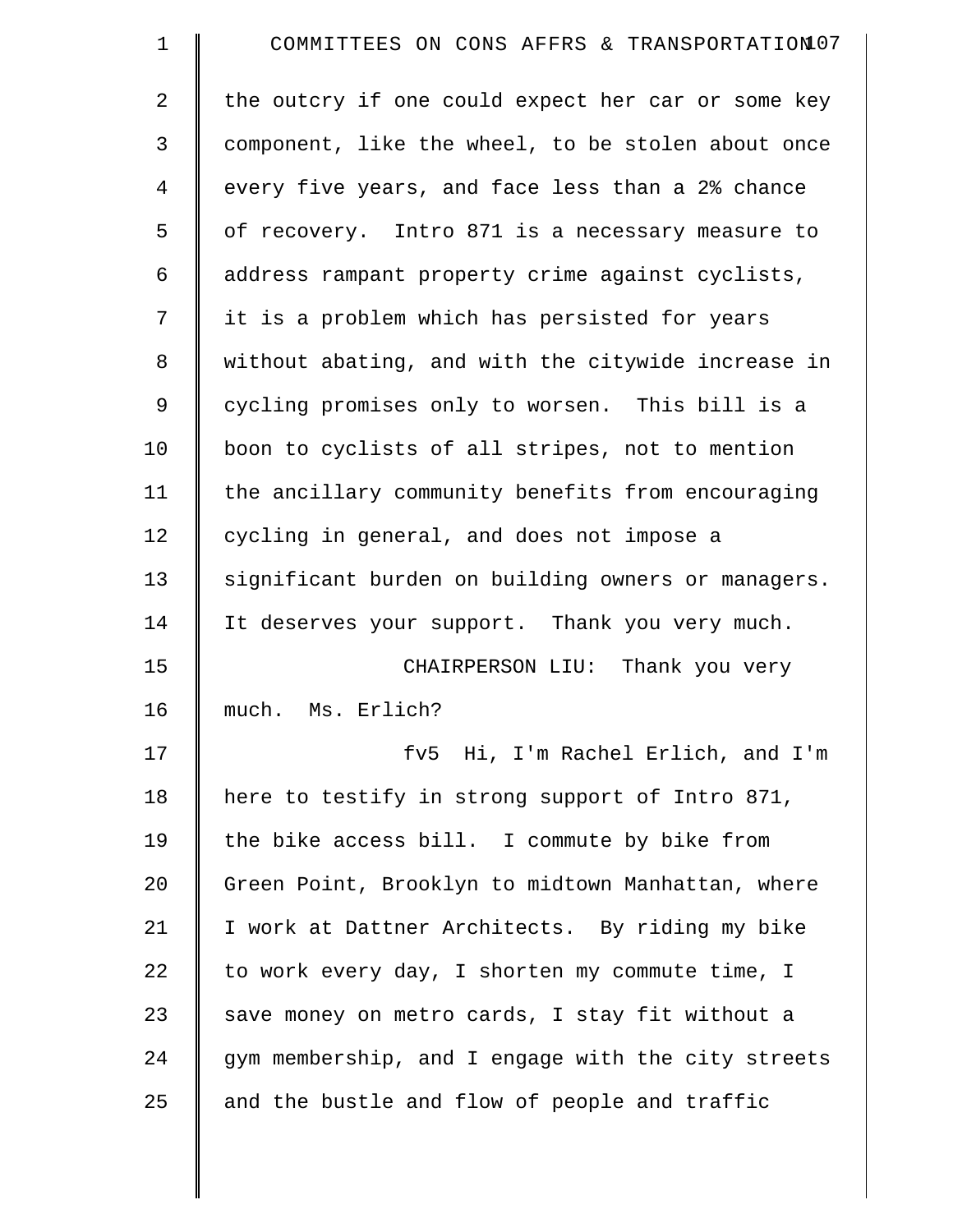| $\mathbf 1$    | COMMITTEES ON CONS AFFRS & TRANSPORTATION 08        |
|----------------|-----------------------------------------------------|
| 2              | every day. For all these reasons I often            |
| 3              | encourage my friends and coworkers to ride too.     |
| $\overline{4}$ | Unfortunately I have at least three coworkers who   |
| 5              | choose not to ride to work because they're afraid   |
| 6              | of locking their bikes on the street all day.       |
| 7              | Aside from navigating Queen's Plaza and midtown     |
| 8              | traffic, the most difficult part of riding my bike  |
| 9              | to work is locking up to a street sign outside my   |
| 10             | building. The building owner will not permit        |
| 11             | cyclists to enter the building with their bikes.    |
| 12             | My firm is willing to work with me to find parking  |
| 13             | either in our office or in the yard behind our      |
| 14             | building, but I can't get past the front door, or   |
| 15             | the freight door for that matter. In the            |
| 16             | meantime, delivery truck doors and thieves with     |
| 17             | wrenches have done over \$500 worth of damage to my |
| 18             | two bikes over the last two years. After the        |
| 19             | first theft, a stolen saddle, I walked all over     |
| 20             | the neighborhood looking for a parking garage that  |
| 21             | I could lock my bike in during the day. Of the      |
| 22             | six I visited, none would accept my bike, and I     |
| 23             | had to settle for the same old sign post, where     |
| 24             | I've since accrued more costly damages to my bike.  |
| 25             | My architecture firm is a member of the United      |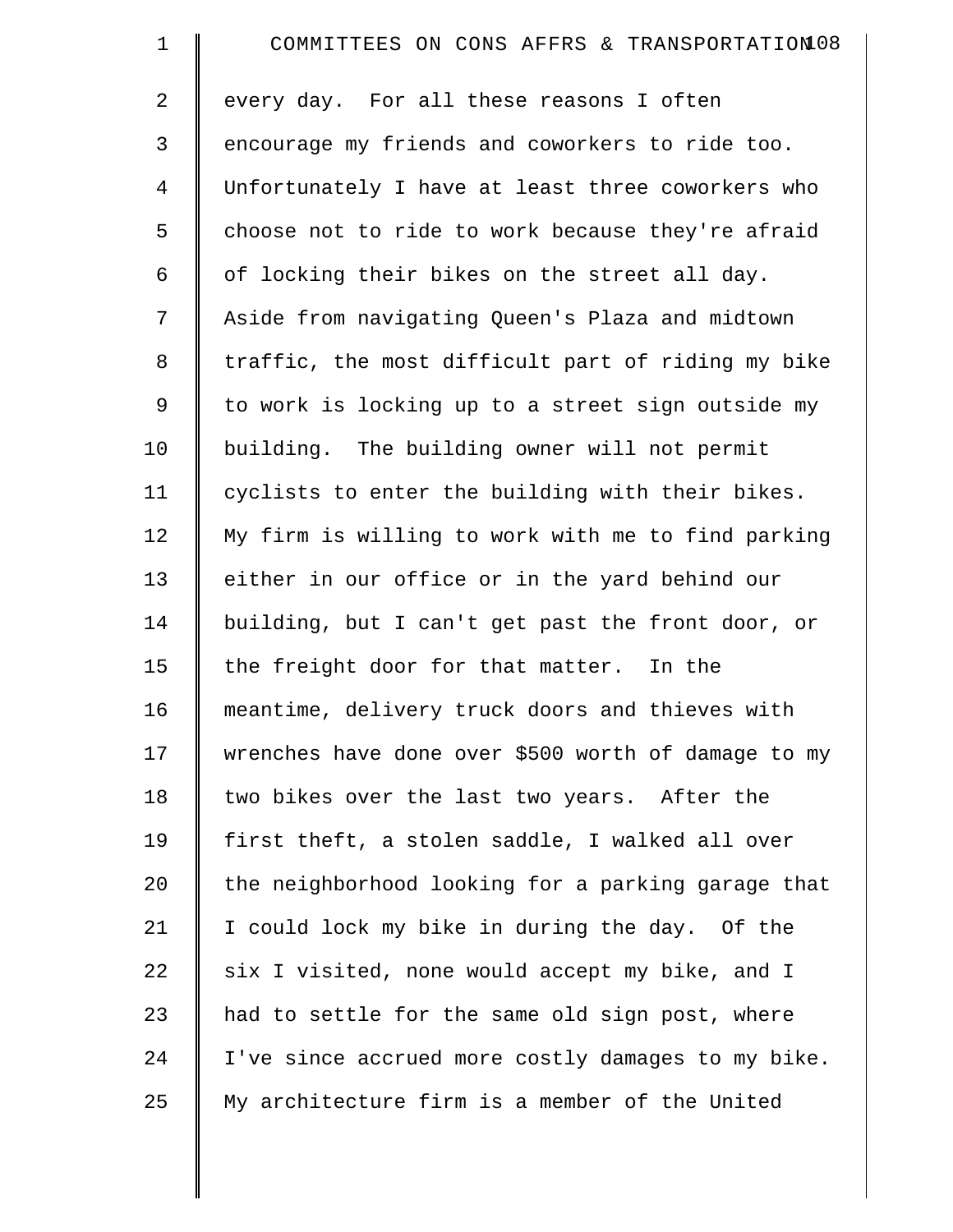| 1  | COMMITTEES ON CONS AFFRS & TRANSPORTATION09       |
|----|---------------------------------------------------|
| 2  | States Green Building Council, and I'm certified  |
| 3  | as a lead accredited professional. We have a      |
| 4  | corporate philosophy of promoting green building  |
| 5  | and sustainable lifestyles, and I'm proud to      |
| 6  | practice what we preach. With Intro 871, city     |
| 7  | council has the opportunity to help dramatically  |
| 8  | increase the number of New Yorkers choosing to    |
| 9  | bicycle to work. On behalf of current and future  |
| 10 | bike commuters all over the city, I strongly      |
| 11 | encourage you to support Intro 871, and to pass   |
| 12 | the bike access bill as soon as possible. Thank   |
| 13 | you very much.                                    |
| 14 | CHAIRPERSON LIU: Thank you Ms.                    |
| 15 | Erlich. Ms. Lau?                                  |
| 16 | KAREN PERRINE: My name is Karen                   |
| 17 | Perrine.                                          |
| 18 | CHAIRPERSON LIU: Okay, please                     |
| 19 | proceed.                                          |
| 20 | KAREN PERRINE: Thank you for the                  |
| 21 | opportunity to speak. My name is Karen Perrine, I |
| 22 | am a Staten Island representative of the New York |
| 23 | Motorcycle Task Force. I commute by both          |
| 24 | motorcycle and bicycle, and I support Intro 780,  |
| 25 | but it does not go far enough. I am here today to |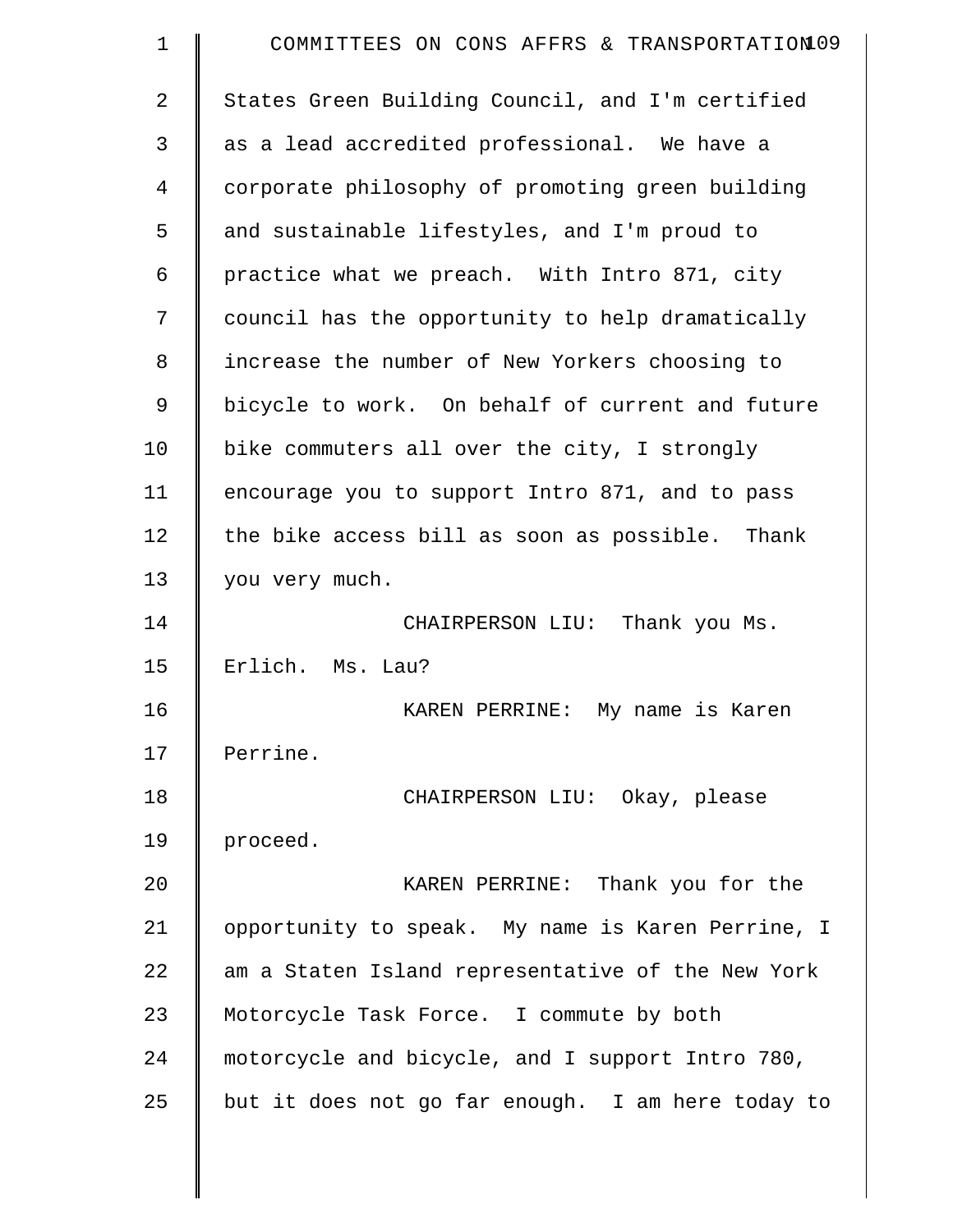| $\mathbf 1$ | COMMITTEES ON CONS AFFRS & TRANSPORTATION10        |
|-------------|----------------------------------------------------|
| 2           | point out that bicycles already get their own      |
| 3           | traffic lanes, park pathways and now, with 780,    |
| 4           | mandated space in parking lots and garages, and    |
| 5           | with 871, even office buildings. Intro 780 could   |
| 6           | include motorcycles and scooters, but as it is now |
| 7           | written, it does not. I would like to know where   |
| 8           | the city and DOT thinks motorcycles and scooters   |
| 9           | should park. Many parking lots and garages do not  |
| 10          | allow motorcycles and scooters to use their        |
| 11          | facilities. As we discussed last week, muni        |
| 12          | meters do not work for motorcycles. We are not     |
| 13          | allowed to chain up to bike racks, and we are      |
| 14          | knocked down in the street if we park in the       |
| 15          | street parking. NEW YORK CITY has completely       |
| 16          | eliminated every single free-of-charge motorcycle  |
| 17          | and scooter parking island and areas. In May       |
| 18          | 2009, the last place under the FDR in Wall Street  |
| 19          | was taken away to create a pedestrian plaza.<br>In |
| 20          | NEW YORK CITY motorcycles fall in a void between   |
| 21          | cars and bicycles, and are ignored by the DOT.     |
| 22          | Meanwhile the Department of Transport in London    |
| 23          | recently conducted a study to find ways to         |
| 24          | increase motorcycle usage by providing incentives  |
| 25          | like bus lane use and free secure parking. London  |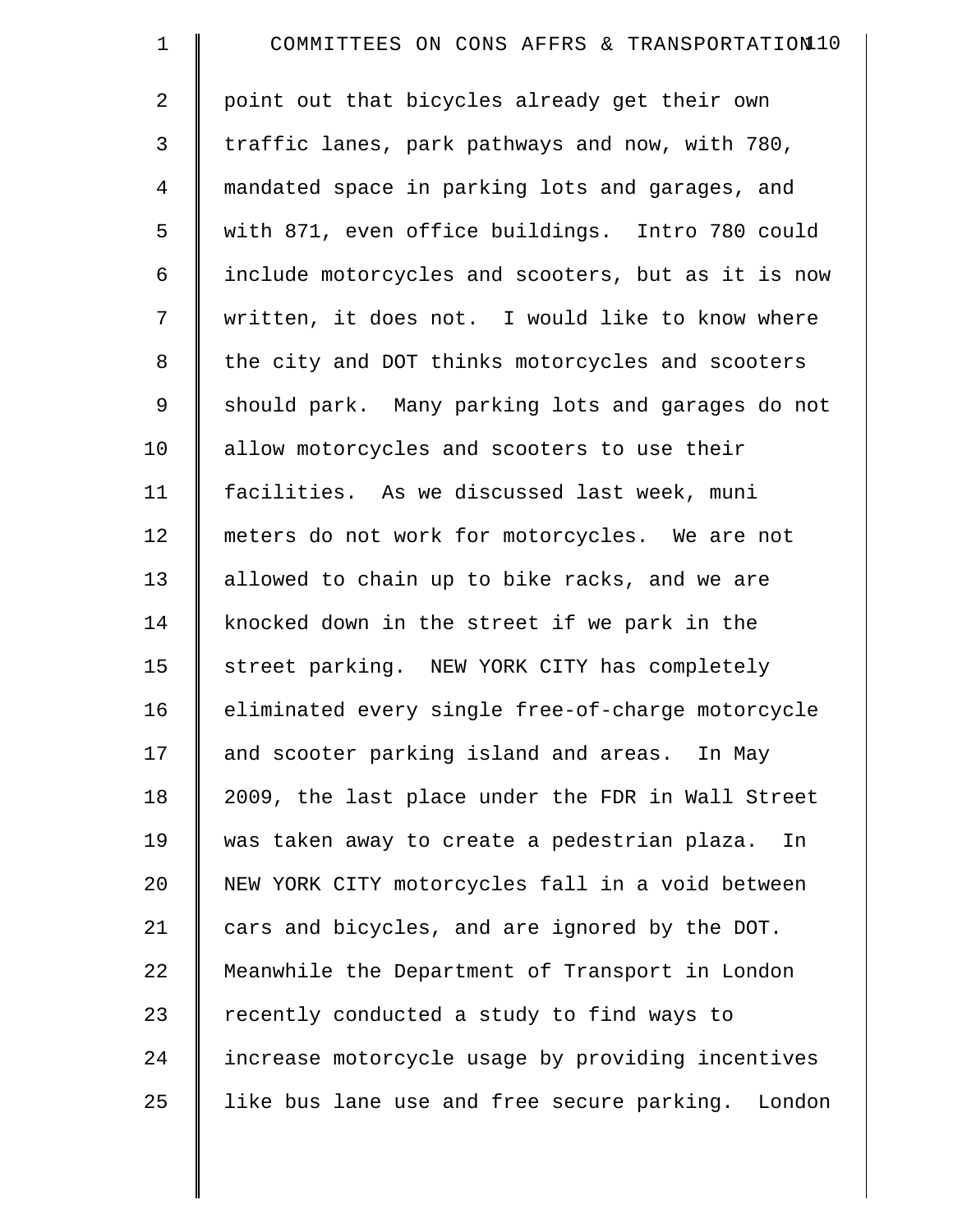| $\mathbf 1$    | COMMITTEES ON CONS AFFRS & TRANSPORTATION11        |
|----------------|----------------------------------------------------|
| $\overline{2}$ | is actively working to make their city friendlier  |
| $\mathfrak{Z}$ | to motorcycles and scooters because, like          |
| $\overline{4}$ | bicycles, they reduce city congestion, fuel        |
| 5              | consumption and greenhouse gases. Also, like       |
| 6              | bicycles, they require a fraction of the parking   |
| 7              | space a car uses. Parking for bicycles is a great  |
| $\,8\,$        | idea, but don't forget to include motorcycles and  |
| 9              | scooters. Thank you.                               |
| 10             | CHAIRPERSON LIU: Thank you very                    |
| 11             | much, and I suppose this would be Ms. Smith?       |
| 12             | JILLIAN SMITH: The past four years                 |
| 13             | I've been riding my bike to work, traveling from   |
| 14             | Brooklyn to SoHo during the rush hour traffic. On  |
| 15             | the first day four years ago that I rode my bike   |
| 16             | to work, I parked outside of my office building    |
| 17             | and my back tire was stolen. After that, I         |
| 18             | inquired about bike parking in my office and was   |
| 19             | told that there was space in the basement with a   |
| 20             | bike rack. Since then my bike hasn't suffered a    |
| 21             | single loss during my work hours. Bike riding in   |
| 22             | New York can be dangerous, even with the many      |
| 23             | addition bike lanes added over the past couple of  |
| 24             | years it can be a stressful process. It begs the   |
| 25             | question of why I ride my bike to work, and why my |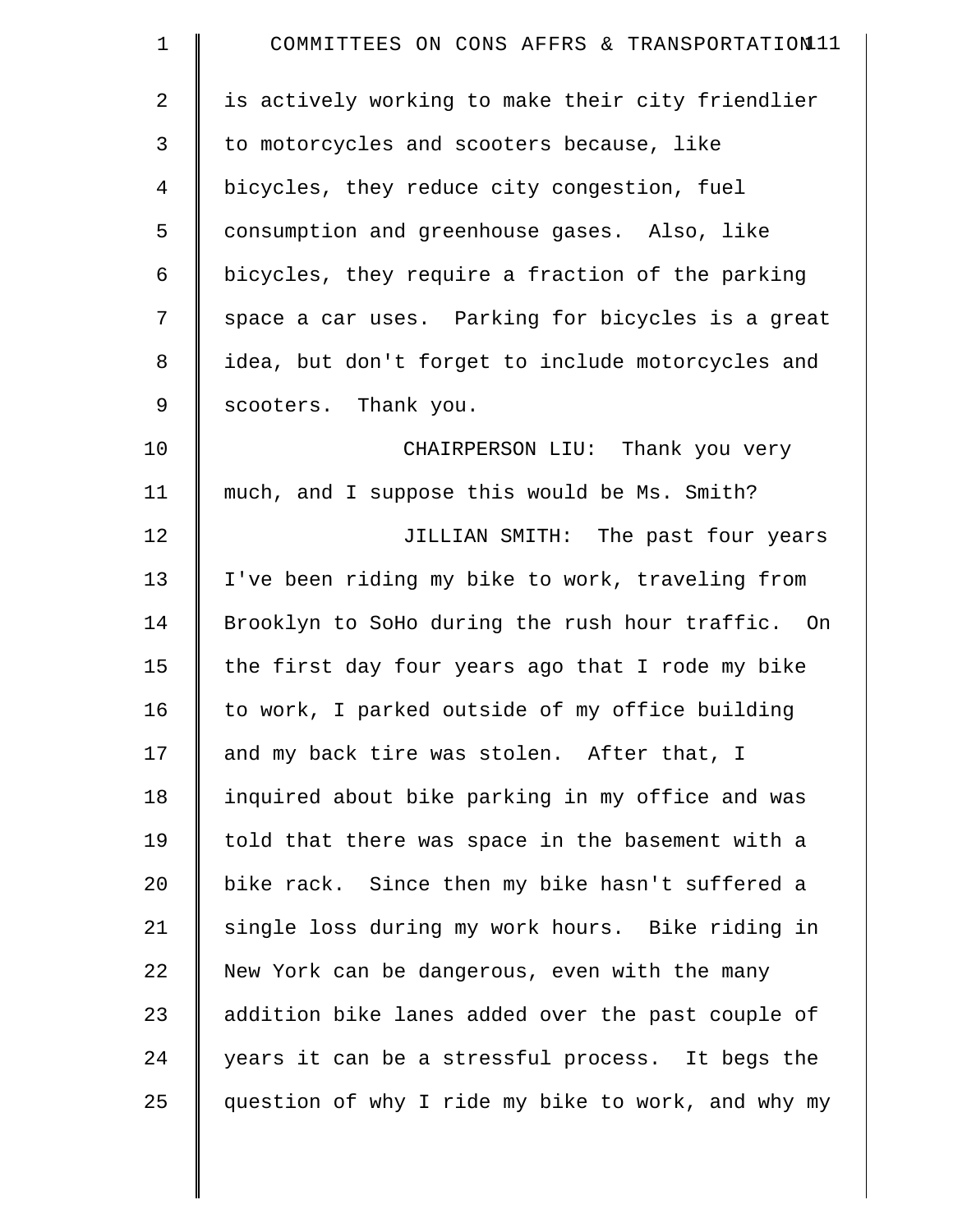| $\mathbf 1$    | COMMITTEES ON CONS AFFRS & TRANSPORTATION12        |
|----------------|----------------------------------------------------|
| 2              | company should want me to ride my bike to work.    |
| 3              | Overlooking the less concrete reasons of my bike   |
| $\overline{4}$ | rides giving me a better sense of place, better    |
| 5              | connecting me to the community and allowing me to  |
| 6              | see the city from a different angle, bike riding   |
| 7              | keeps me healthy and happy and that makes me a     |
| 8              | more productive employee. New Yorkers work long    |
| 9              | hours, often at the expense of other things. I     |
| 10             | get a half an hour of exercise in before work, and |
| 11             | a half an hour after work, I'm healthier now than  |
| 12             | I was four years ago. The bike parking in my       |
| 13             | office is under a staircase behind the messenger   |
| 14             | center. This isn't space that would be otherwise   |
| 15             | used as office space, it's not glamorous, but      |
| 16             | that's not the point. It works and keeps my bike   |
| 17             | safe and secure. There are about 20 bicycle        |
| 18             | commuters that park there each day. Our bikes are  |
| 19             | sheltered from the weather and sheltered from      |
| 20             | roving hands. When I started parking there, I      |
| 21             | assumed all office buildings offered indoor        |
| 22             | parking, bike parking. It seemed like such a       |
| 23             | simple thing for such a large payoff.              |
| 24             | CHAIRPERSON LIU: Thank you very                    |
| 25             | much, Ms. Smith. And with that we want to thank    |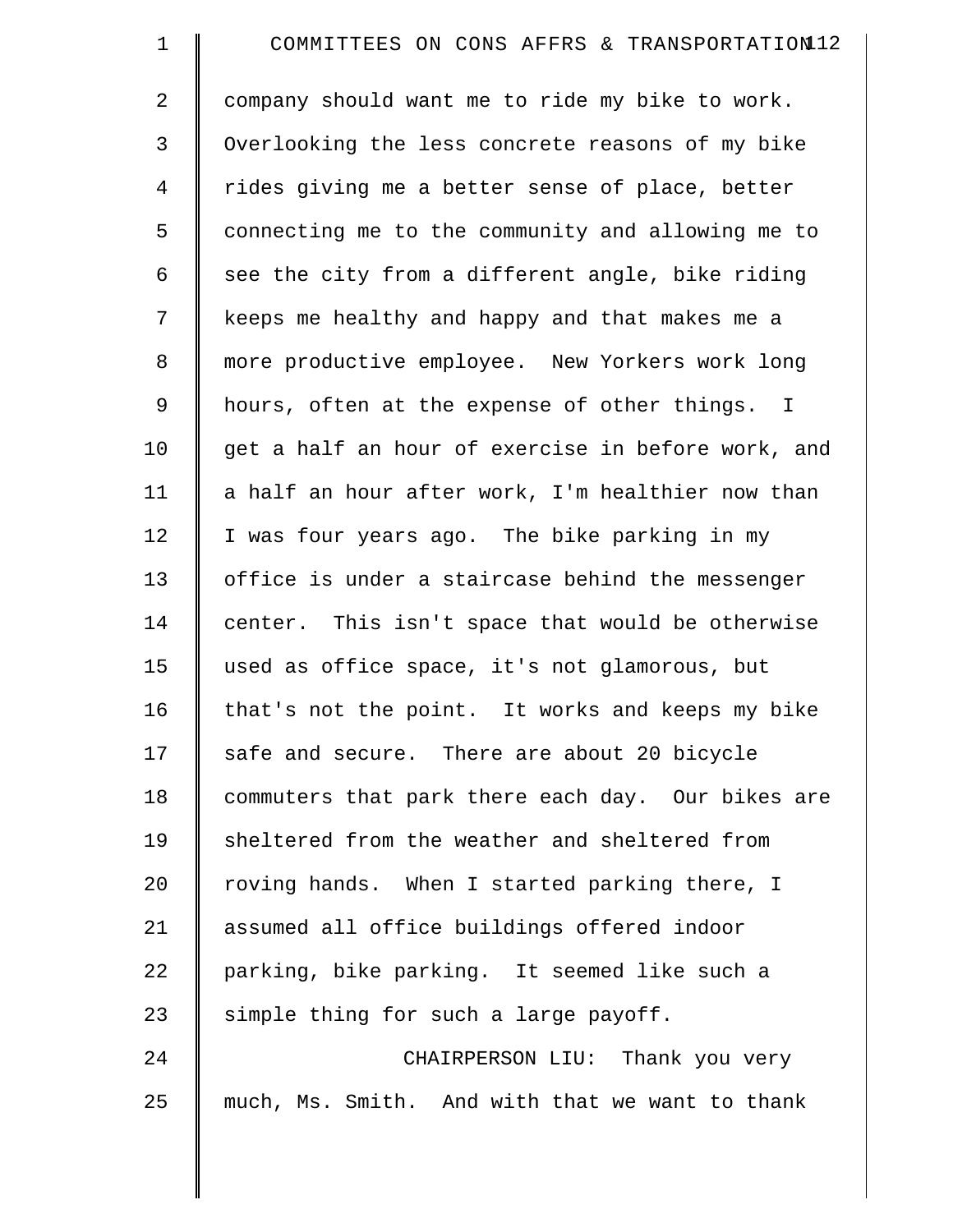| $\mathbf 1$    | COMMITTEES ON CONS AFFRS & TRANSPORTATION13        |
|----------------|----------------------------------------------------|
| $\overline{2}$ | you for participating in today's hearing, and your |
| $\mathsf 3$    | important input. Thank you.                        |
| $\overline{4}$ | JILLIAN SMITH: Thank you.                          |
| 5              | CHAIRPERSON LIU: There being no                    |
| 6              | other witnesses, today's hearing of the city       |
| 7              | council's joint hearing on Consumer Affairs and    |
| 8              | Transportation is adjourned.                       |
| $\mathsf 9$    |                                                    |
|                |                                                    |
|                |                                                    |
|                |                                                    |
|                |                                                    |
|                |                                                    |
|                |                                                    |
|                |                                                    |
|                |                                                    |
|                |                                                    |
|                |                                                    |
|                |                                                    |
|                |                                                    |
|                |                                                    |
|                |                                                    |
|                |                                                    |
|                |                                                    |
|                |                                                    |
|                |                                                    |